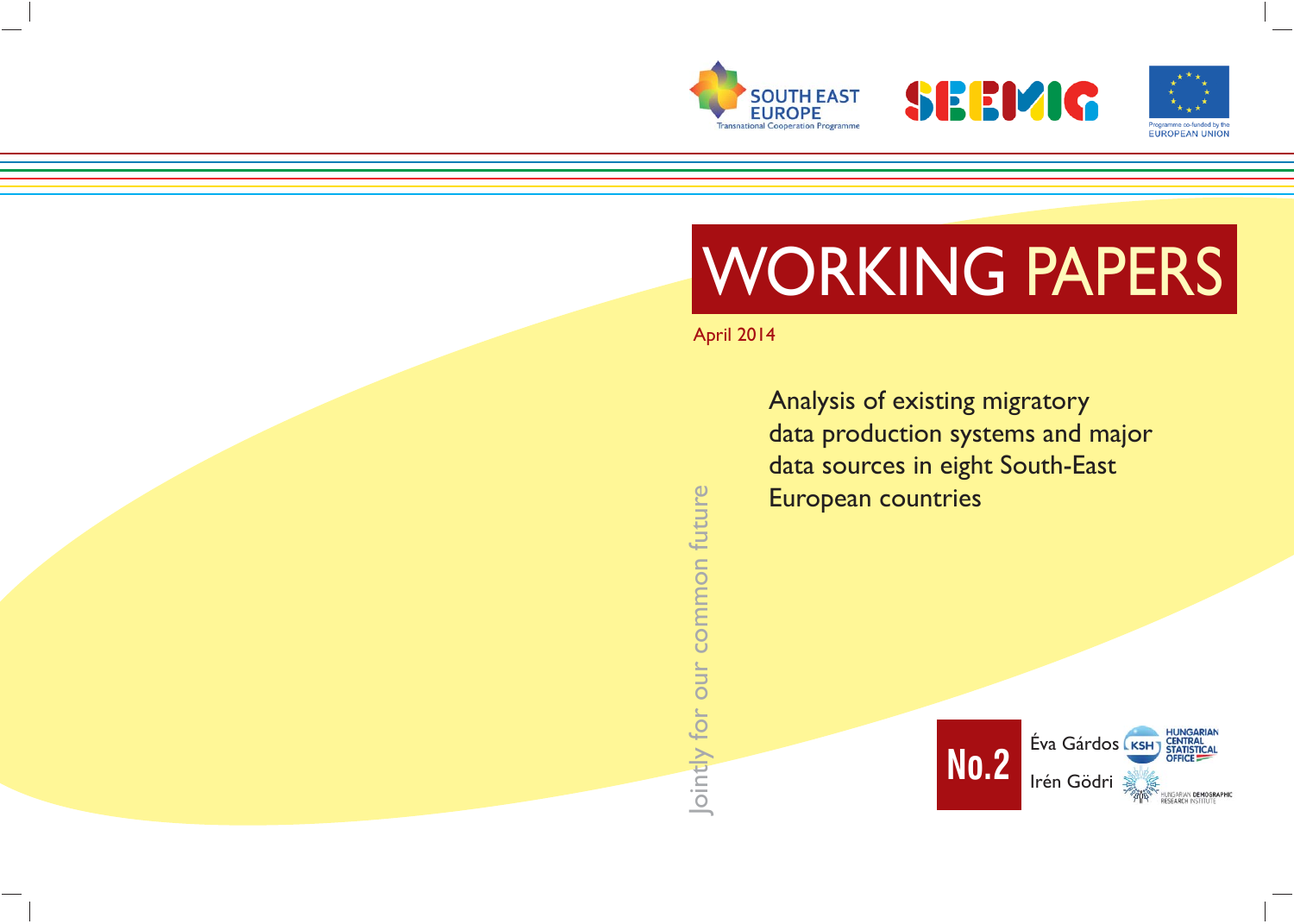

April 2014

Analysis of existing migratory data production systems and major data sources in eight South-East European countries

Synthesis Report



Éva Gárdos and Irén Gödri Hungarian Central Statistical Office Hungarian Demographic Research Institute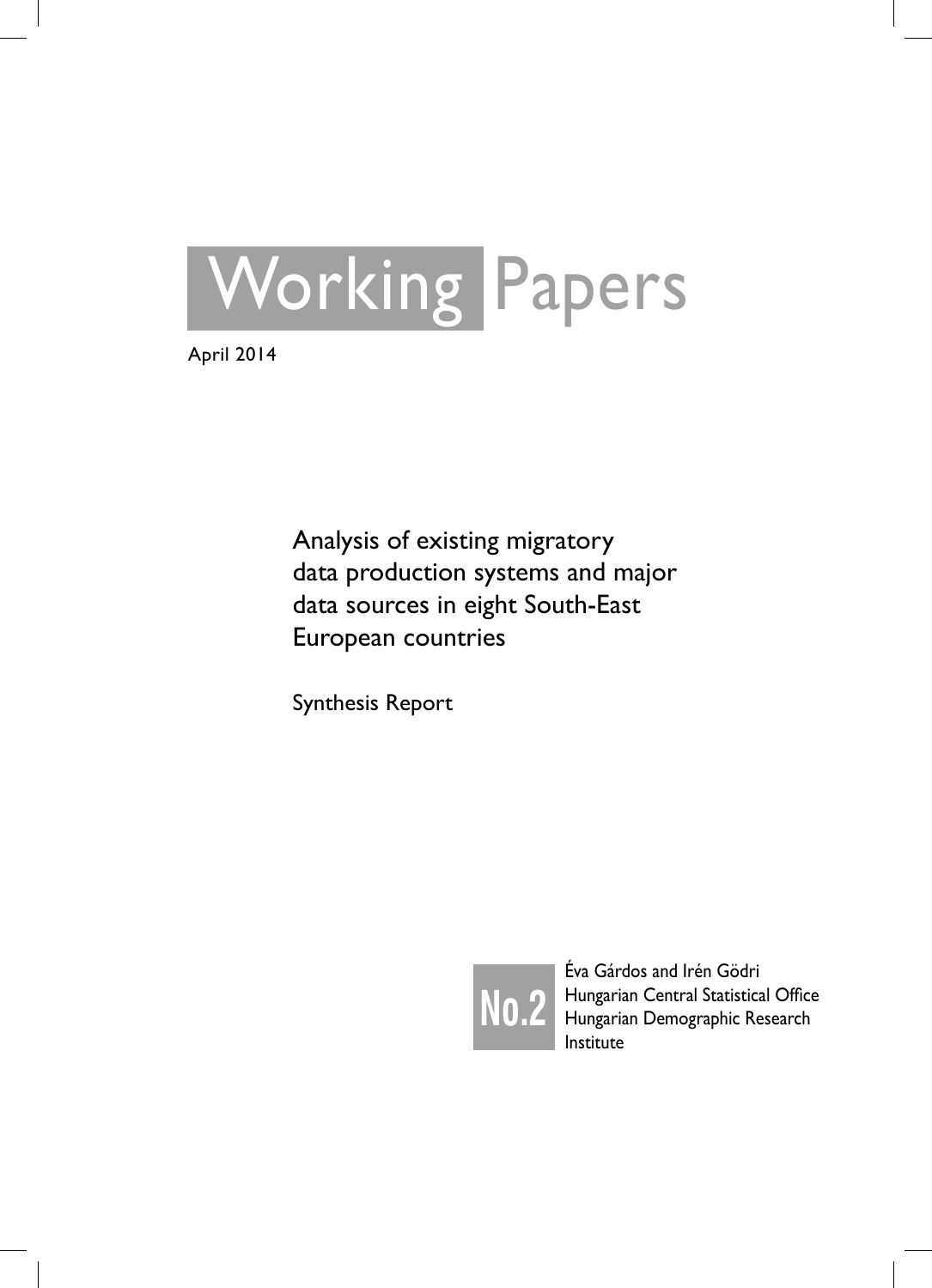# EDITORIAL BOARD: *Attila Melegh, Zsuzsa Blaskó, Heinz Fassmann, Tibor Papp, Gert Guri, Orsolya Sármásy*

## LAYOUT: *Márta Haux*

EDITOR OF ISSUE NO. 2: *Heinz Fassmann*

ISBN 978-963-9597-29-7 HU ISSN 2064 6216



EDITORIAL OFFICE RESPONSIBLE PUBLISHER *Hungarian Demographic Research Institute – Zsolt Spéder, director H-1024 Budapest, Buday László u. 1-3.* Further copies may be requested at dri-seemig@demografia.hu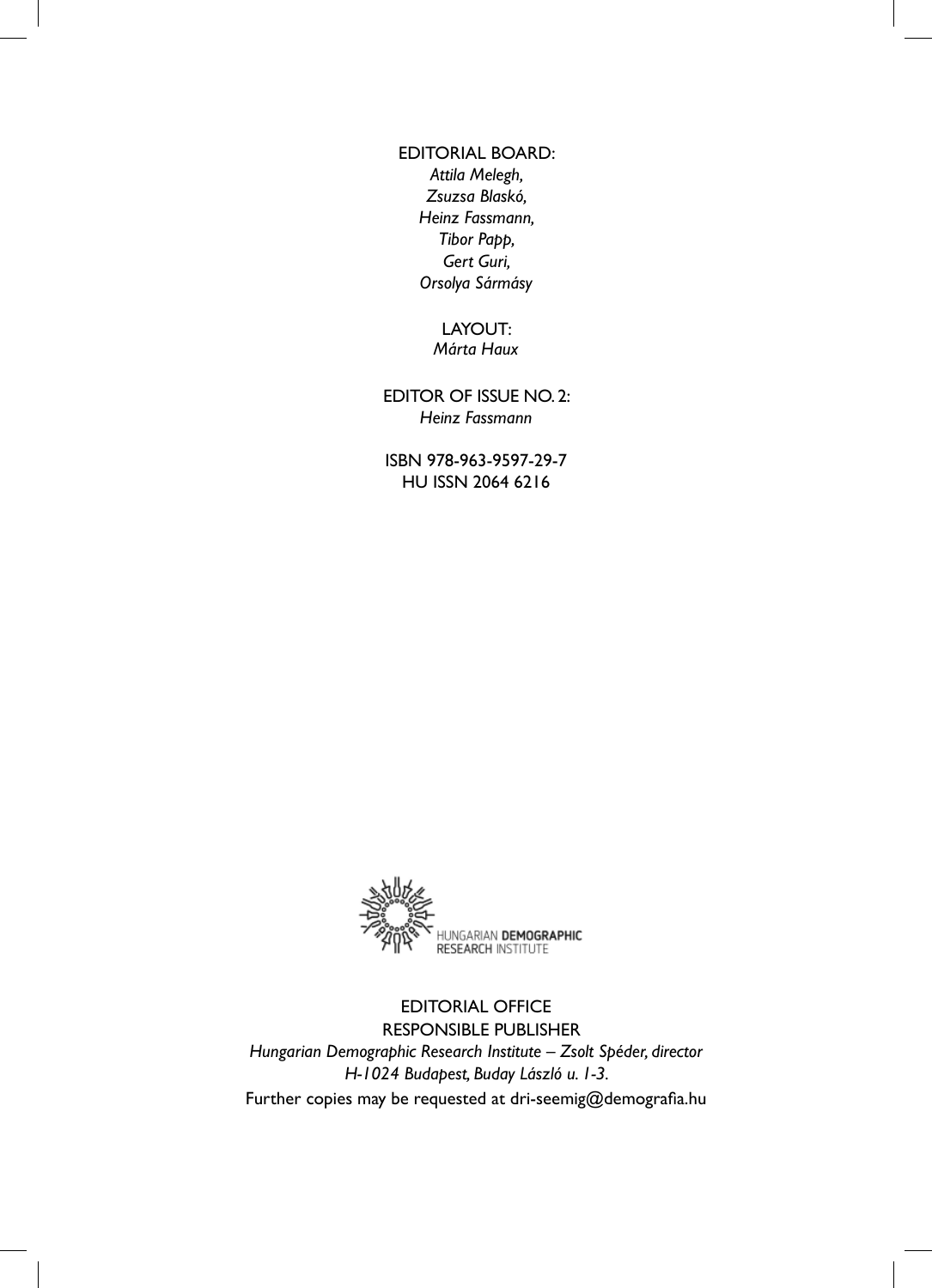# ACKNOWLEDGEMENTS

This paper has been elaborated by the SEEMIG experts at the Hungarian Demographic Research Institute and the Hungarian Central Statistical Office, in close cooperation with other contributing partners. The results are based on the SEEMIG country reports on existing migratory data production systems and data sources. The authors would like to express their thanks to all partners for their much appreciated inputs, to all reviewers, to the Transnational Working Group Members and Panel of Experts, as well as to discussants at the SEEMIG meeting in Belgrade: Nada Stropnik (Scientific Research Centre of the Slovenian Academy of Sciences and Arts) and Tamás Kiss (Romanian Institute for Research on National Minorities). Special thanks go to Dragana Avramov, independent appraisal expert of the project, for her useful comments and valuable recommendations on an earlier version of the report.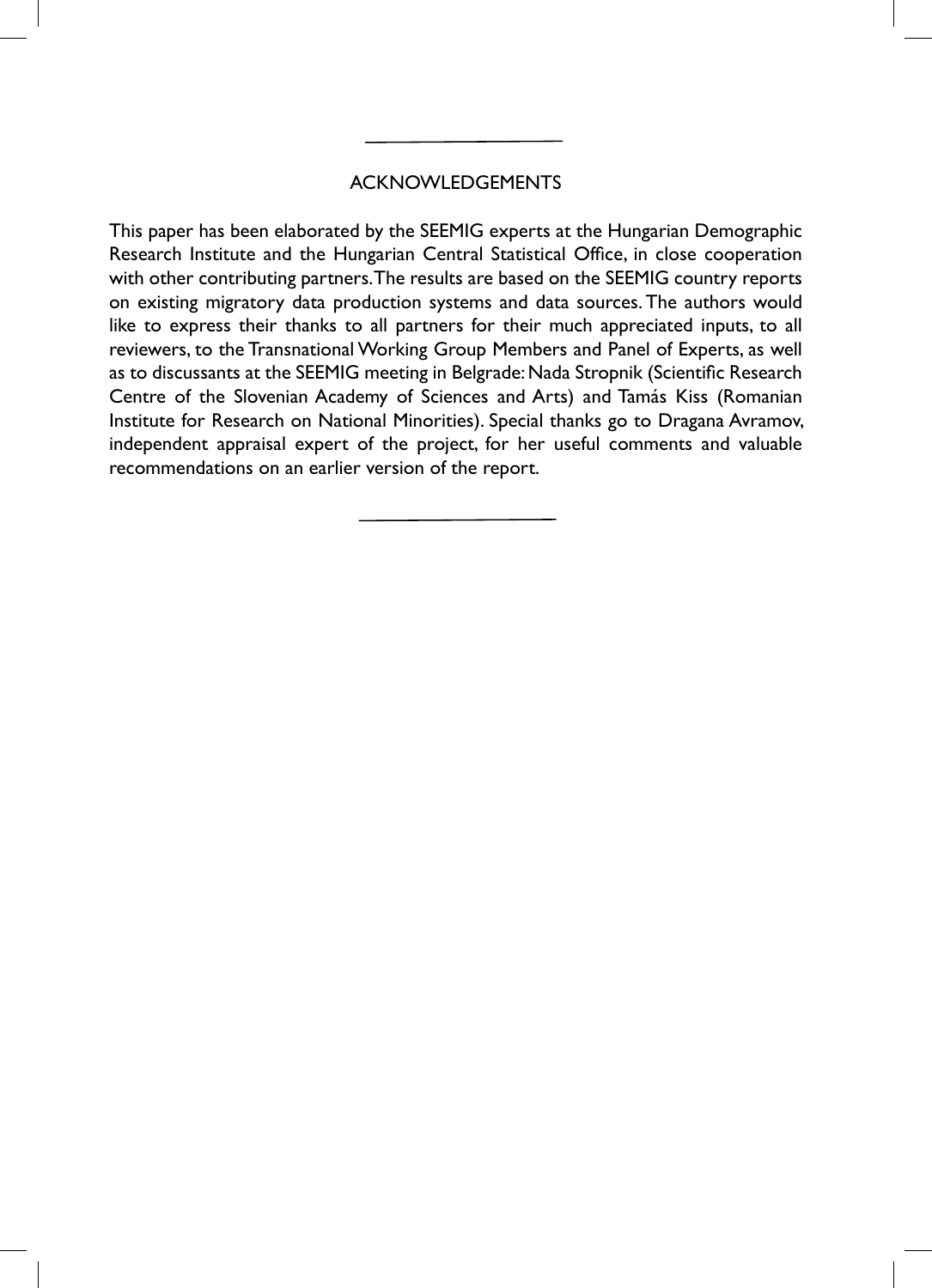# SEEMIG WORKING PAPERS SERIES

This working paper was developed in the framework of SEEMIG – Managing Migration and its Effects in South-East Europe – Transnational Actions Towards Evidence Based Strategies. SEEMIG is a strategic project funded by the European Union's South-East Europe Programme. Project code: SEEMIG - SEE/C/0006/4.1/X.

Lead Partner: Hungarian Central Statistical Office

The working paper was prepared within the SEEMIG activity *Enhancing data production systems of migration and human capital in the South-East European area* coordinated by the Hungarian Demographic Research Institute.

The information published here reflects the authors' views and the Managing Authority is not liable for any use that may be made of the information concerned.

> *© Gárdos, É. – Gödri, I. All Rights Reserved.*

Information for reproducing excerpts from this working paper can be found at www.seemig.eu. Inquiries can also be directed to: Hungarian Demographic Research Institute H-1024 Budapest, Buday László u. I-3. or by contacting dri-seemig@demografia.hu

Suggested citation: Gárdos, Éva – Gödri, Irén (2014): A*nalysis of existing migratory data production systems and major data sources in eight South-East European countries*. SEEMIG Working Papers, No. 2, Hungarian Demographic Research Institute, Budapest.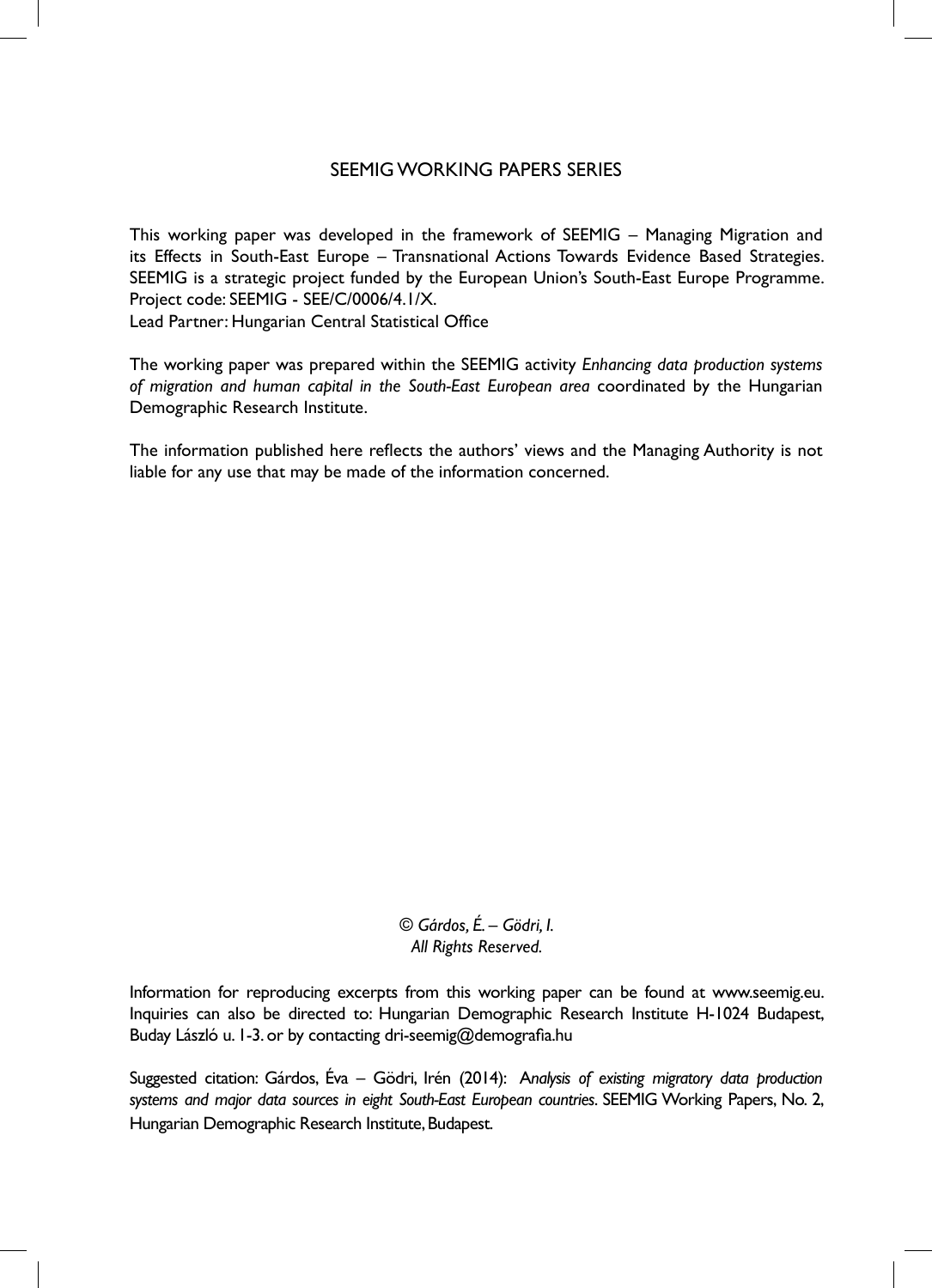## AUTHORS

ÉVA GÁRDOS is a mathematician by her profession and works as a Statistical Chief Advisor at the Population and Social Protection Statistics Department of the Hungarian Central Statistical Office. She was the Head of the Department in charge of migration statistics in the period of 2000-2005 and has been responsible for the use of administrative data for statistical purposes in general for a decade. Currently she is the leader of a project for developing IT tools for receiving and sending data of non-questionnaire forms and for data preparation, editing of secondary data. Furthermore, she has experiences in health statistics and demography including particularly the development of migration statistics. She took part in the compilation of the country report for PROMINSTAT and in the HDRI project of Development of Immigration and Integration Statistical System.

IRÉN GÖDRI is a Senior Research Fellow at the Hungarian Demographic Research Institute. She holds a PhD in Sociology from Eötvös Loránd University Budapest, her PhD thesis focused on the role of social networks and network capital in immigration to Hungary. Since 2000 she has been a Co-Researcher and Project Leader in several migration-related research projects, and participated in two developmental projects related to migration statistics carried out at the HDRI in 2009 and 2012. She was a lecturer of minority studies at Pázmány Péter University in 2011–2012. Her main research areas include international migration, integration of migrants, migration potential, attitudes towards immigrants, network capital. She is the author of numerous scientific papers, journal articles, monographs and book chapters.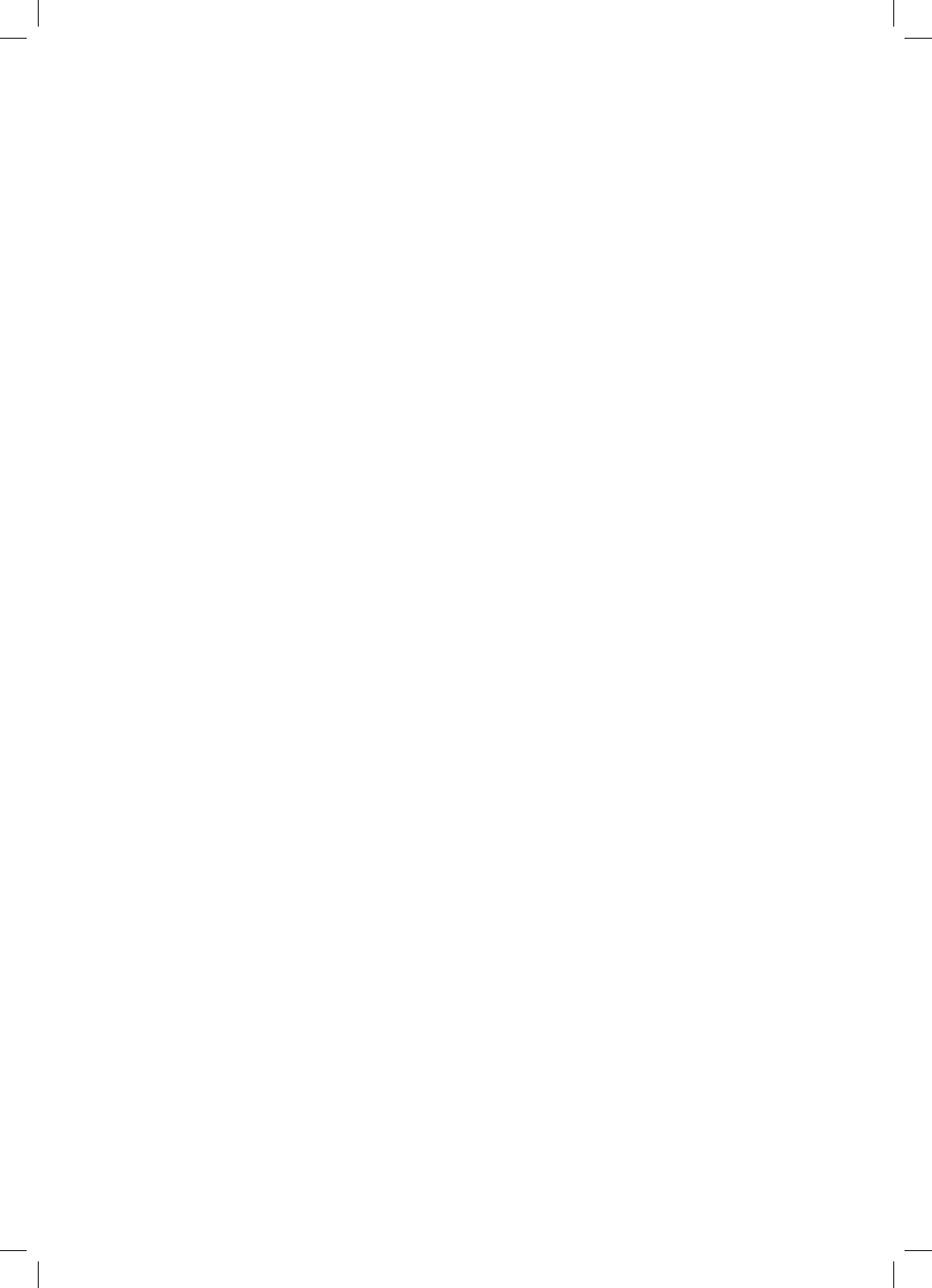# **Contents**

| 2.1. Conditions of the use of administrative sources                                    |  |
|-----------------------------------------------------------------------------------------|--|
|                                                                                         |  |
|                                                                                         |  |
|                                                                                         |  |
|                                                                                         |  |
|                                                                                         |  |
|                                                                                         |  |
|                                                                                         |  |
|                                                                                         |  |
|                                                                                         |  |
| 3.2. Full-coverage statistical data collections of the target population 27             |  |
|                                                                                         |  |
| 3.2.2. Statistical data collection connected to administrative procedures29             |  |
|                                                                                         |  |
|                                                                                         |  |
|                                                                                         |  |
|                                                                                         |  |
| 3.3.1.1. European Union Labour Force Survey (EU-LFS)32                                  |  |
| 3.3.1.2. European Union Statistics on Income and Living                                 |  |
|                                                                                         |  |
| 3.3.1.3. OECD's Programme on International Student Assessment (PISA)40                  |  |
|                                                                                         |  |
|                                                                                         |  |
|                                                                                         |  |
|                                                                                         |  |
|                                                                                         |  |
|                                                                                         |  |
|                                                                                         |  |
|                                                                                         |  |
|                                                                                         |  |
|                                                                                         |  |
|                                                                                         |  |
|                                                                                         |  |
|                                                                                         |  |
| General overview and evaluation of using administrative data for statistical purposes71 |  |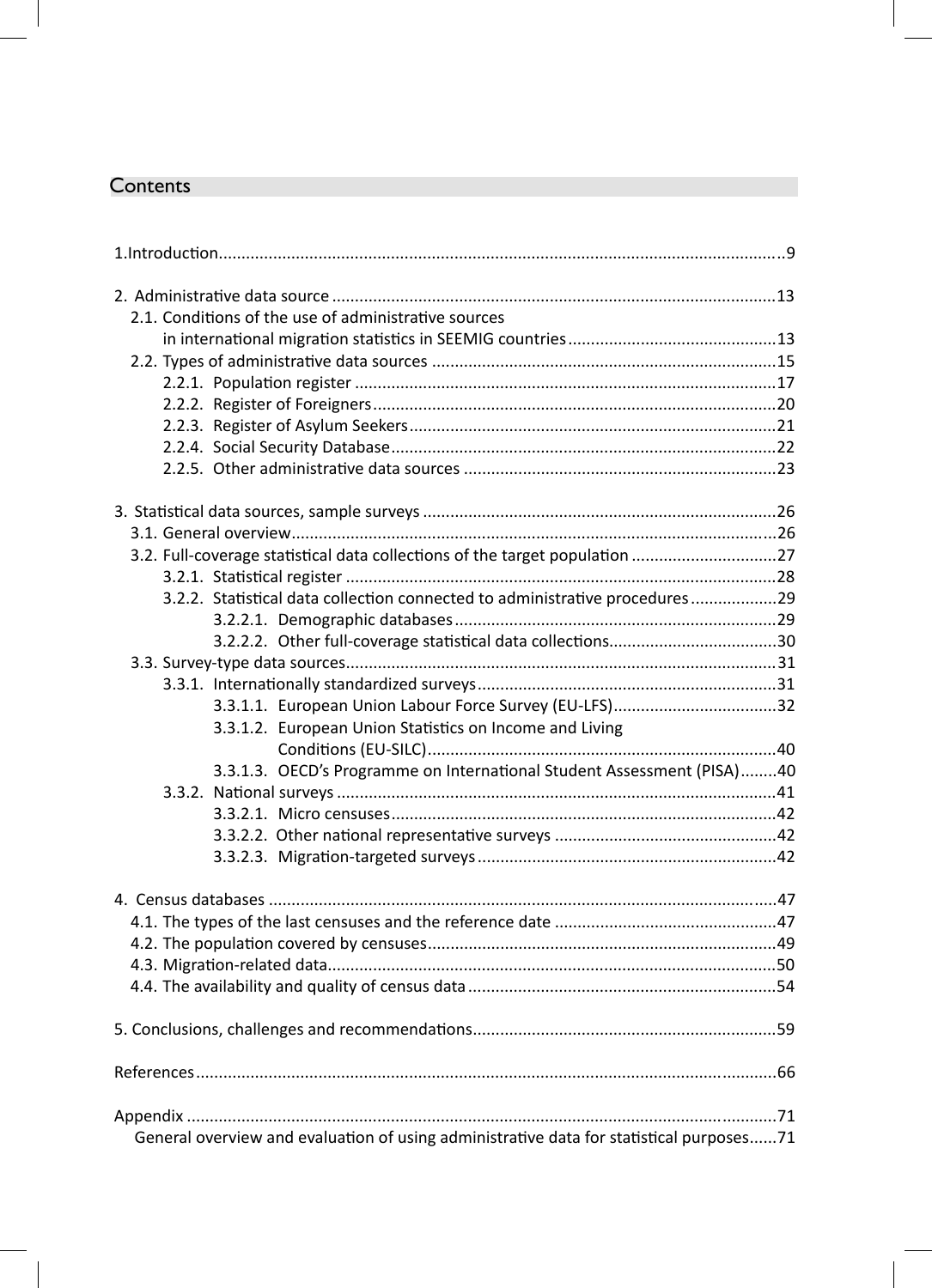# **Contents**

# *List of tables*

| Table 2: Characteristics of full-coverage statistical data sources in SEEMIG countries27 |  |
|------------------------------------------------------------------------------------------|--|
|                                                                                          |  |
| Table 4: Examples of migration specific surveys in SEEMIG countries43                    |  |
| Table 5: Type of the last census, the reference date and the population covered          |  |
|                                                                                          |  |
| Table 6: Main migration-related data included in the censuses in SEEMIG countries58      |  |

# *List of abbreviaƟ ons and acronyms*

| EC                      | European Commission                                                    |  |
|-------------------------|------------------------------------------------------------------------|--|
| EEA                     | European Economic Area                                                 |  |
| EEC                     | European Economic Community                                            |  |
| <b>EFTA</b>             | European Free Trade Association                                        |  |
| EU                      | European Union                                                         |  |
| EU <sub>2</sub>         | Bulgaria, Romania (which became members of the EU on                   |  |
|                         | 1 January 2007)                                                        |  |
| EU8                     | Czech Republic, Estonia, Hungary, Latvia, Lithuania, Poland, Slovakia, |  |
|                         | Slovenia (which became members of the EU on 1 May 2004)                |  |
| EU15                    | Austria, Belgium, Denmark, Finland, France, Germany, Greece,           |  |
|                         | Ireland, Italy, Luxembourg, the Netherlands, Portugal, Spain,          |  |
|                         | Sweden, United Kingdom                                                 |  |
| EU-LFS                  | European Union Labour Force Survey                                     |  |
| EU-SILC                 | European Union Statistics on Income and Living Conditions              |  |
| <b>HCSO</b>             | Hungarian Central Statistical Office                                   |  |
| <b>HDRI</b>             | Hungarian Demographic Research Institute                               |  |
| <b>ILO</b>              | International Labour Organization                                      |  |
| <b>ISTAT</b>            | Italian National Institute of Statistics                               |  |
| OECD                    | Organisation for Economic Cooperation and Development                  |  |
| PIN                     | Personal Identification Number                                         |  |
| <b>PISA</b>             | Programme on International Student Assessment                          |  |
| <b>SEE</b>              | South-East Europe                                                      |  |
| <b>SEEMIG countries</b> | Austria, Bulgaria, Hungary, Italy, Romania, Serbia, Slovakia, Slovenia |  |
| <b>UN</b>               | <b>United Nations</b>                                                  |  |
|                         |                                                                        |  |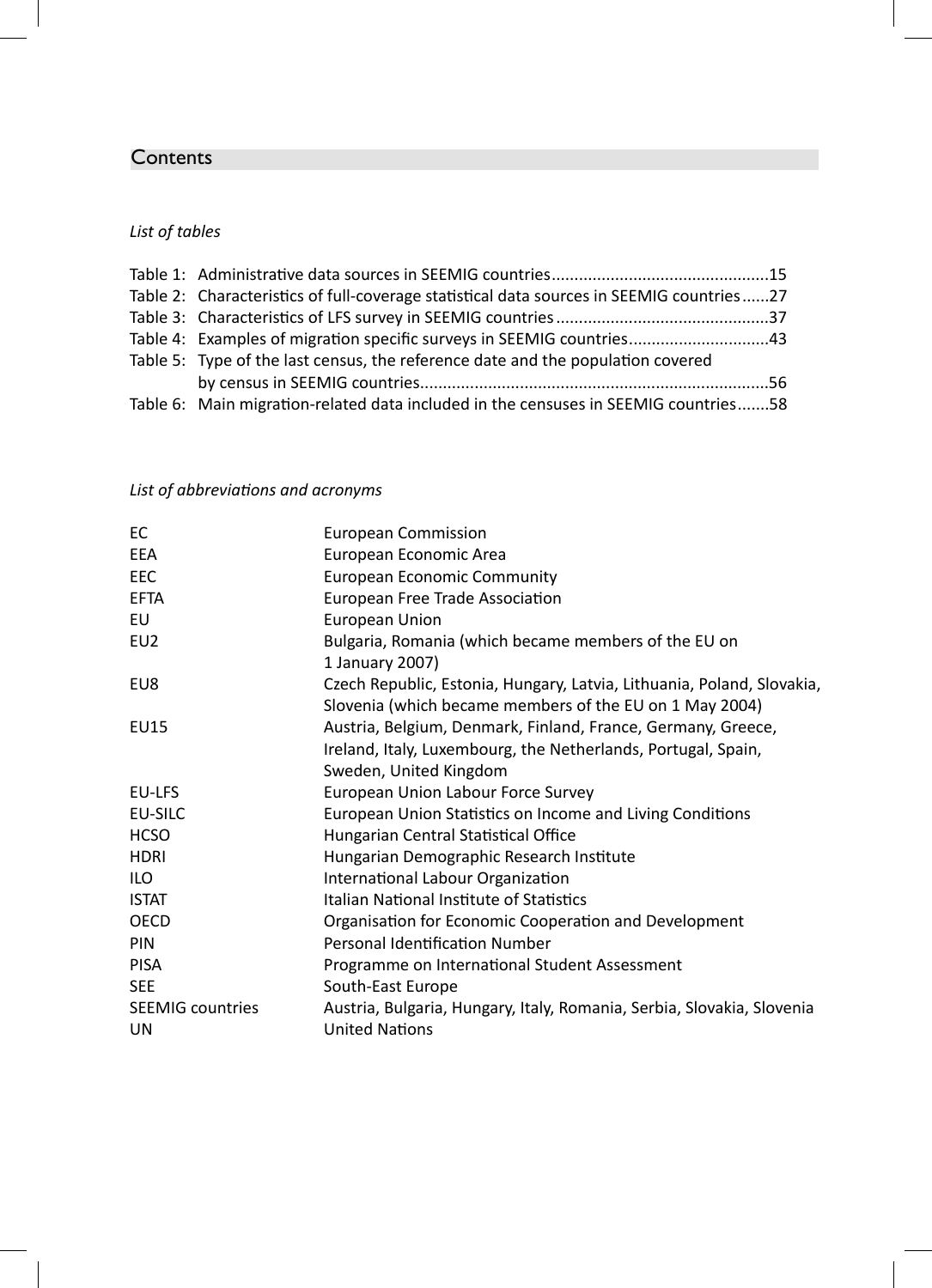# **1. IntroducƟ on**

Efforts to improve migration statistics have been made over the past 100 years or so, and many steps have been taken towards the standardisation of concepts and measurement.<sup>1</sup> Nevertheless, there is still lack of accurate and reliable migration data, and inconsistencies in data collection and measurement are still prevailing. Despite improvements in the harmonisation of migrationrelated data-collection, there are differences in the concepts used by national statistics, which are related to the history of the respective countries, as well as to their historical migration patterns (Fassmann, Reeger and Sievers 2009). Inconsistent migration data, the differences in concepts and measurement impede the international comparison of migration flows and stocks.

Issues related to international migration have been given increasing attention over the past decade, as it was recognized that international migration could play an important role in national development. The need for comprehensive and comparable migration statistics became more and more imperative. In 2007 the European Parliament adopted a new regulation on migration statistics<sup>2</sup>, which provides clear definitions of immigration and emigration, and lists the migration indicators that must be transferred to Eurostat. This new regulation preserved the concept of *usual residence* and the *duration limit of one year* included in United Nation's recommendations adopted in 1997 – which defined an international migrant as a person who changes the country of his or her usual residence, and distinguished between long-term and short-term migrant on the basis of duration of stay (UN 1998). However, this concept and the range of migrants covered by this definition is considered increasingly vague, due to the diversification of migration types and increasing complexity of the phenomenon in the recent decades (Herm 2006, Fassmann 2009, Sik 2012).

Since the 2000s several projects have aimed at improving the reliability and validity of migration statistics, and promoting the comparability of migration data mainly in the European Union. Examples are COMPSTAT – Comparing National Data Sources in the Field of Migration and Integration (2001-2002)<sup>3</sup>, THESIM - Towards Harmonised European Statistics on International Migration (2004-2005)<sup>4</sup>, MIMOSA – MIgration MOdelling for Statistical Analyses (2007-2009)<sup>5</sup>, PROMINSTAT – Promoting Comparative Quantitative Research in the Field of Migration and Integration in Europe (2007-2010)<sup>6</sup>. These projects have also revealed that comparative research in migration in Europe is hindered by differences in definitions and sources and in the coverage of migration statistics, as well as by lack of relevant data and low reliability of existing data.

 $1$  The first set of recommendations on international migration statistics proposed by the International Emigration Com*mission (created within the structure of ILO) date back to 1922, and recommended that agreement should be reached on uniform definition and methodology to record migration (Herm 2006). Since then several set of recommendations regarding concepts, definitions and techniques to measure migration were proposed, but these recommendations have* not been widely implemented in the course of data collections.<br><sup>2</sup> Requlation (EC) No 862/2007 of the European Parliament and of the Council of 11 July 2007 on Community statistics

*on migraƟ on and internaƟ onal protecƟ on and repealing Council RegulaƟ on (EEC) No 311/76 on the compilaƟ on of staƟ sƟ cs on foreign workers.*

*<sup>3</sup> hƩ p://research.icmpd.org/1243.html?&F=zhoragodx#c2296* 

*<sup>4</sup> Poulain, M., N. Perrin and A. Singleton (eds.) (2006), hƩ p://www.uclouvain.be/en-14230.html*

*<sup>5</sup> Bijak, J. and A. Wiśniowski (2011), hƩ p://2011.isiproceedings.org/papers/650247.pdf*

*<sup>6</sup> Kraler, A. and D. Reichel (2010), hƩ p://www.prominstat.eu/drupal/?q=system/fi les/PROMINSTAT\_FINAL\_REPORT.pdf*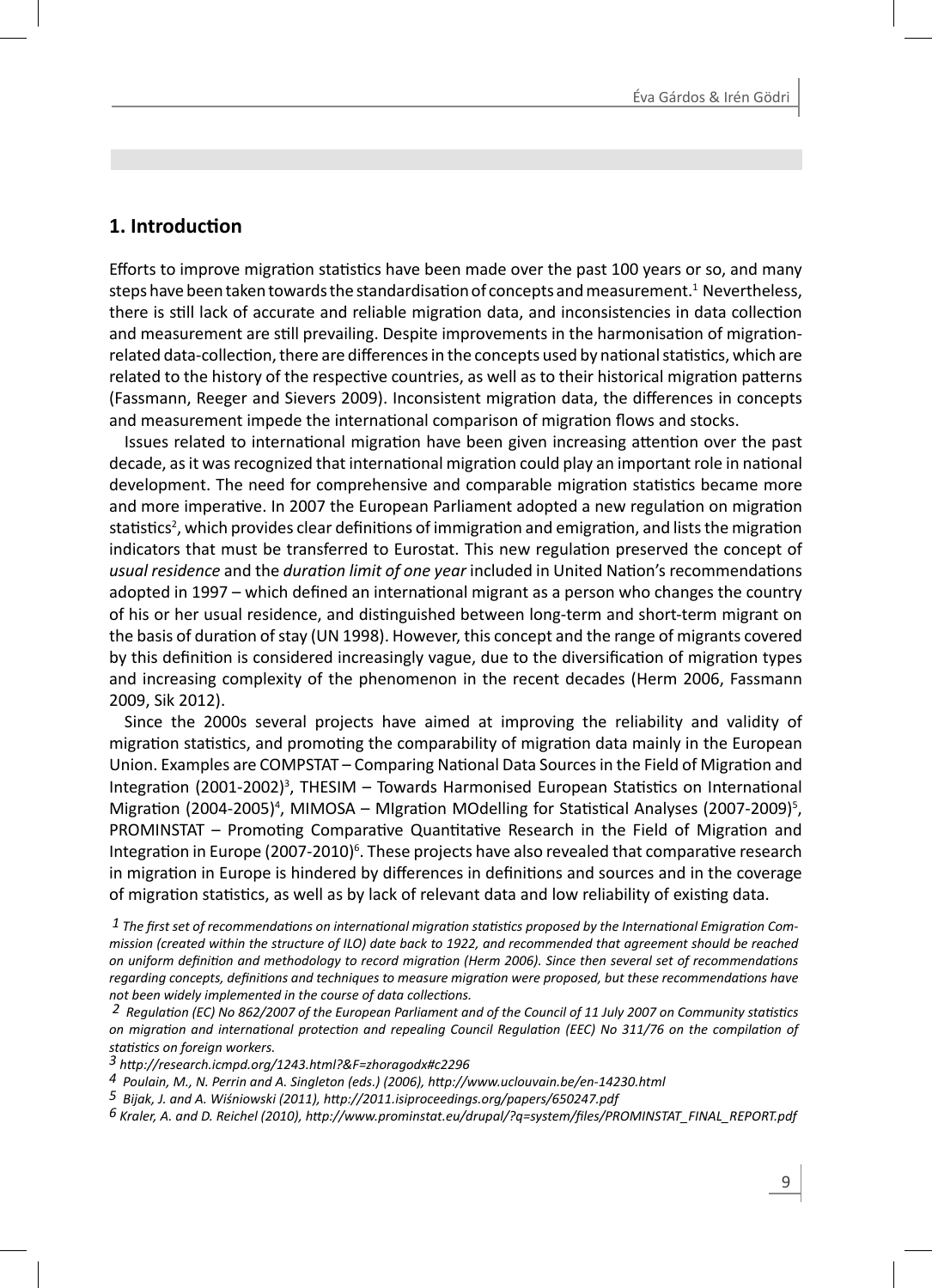Most of the above mentioned projects dealt with EU member states or Western European countries where migration and compilation of migration statistics have a long tradition, going back to decades. Little has been done up to date to address migration issues and migration data in a broader European context. The SEEMIG project (2012-2014) – under which the present paper was developed –, focuses on the South-East European (SEE) region, where countries started to face challenges of migration and migration statistics in the late 1980s and in the 1990s. Building on the results and experience of previous projects. SEEMIG intends to find ways to improve the system of migration statistics, increase the reliability and accuracy of data and decrease data gaps by taking into account special features of South-East European migratory patterns and of the data collection practices in the countries under review.

This paper analyses the major data sources on international migration in the context of human capital and labour market processes and gives a cross-national evaluation of statistical data production processes in the SEE region. This activity - as part of SEEMIG Work Package *Enhancing data producƟ on systems of migraƟ on and human capital in the South-East European*  area – aims to highlight specificities of data sources and data production processes related to availability, reliability and comparability of migration-related data in different SEE countries and look beyond all of these. Analysis of data production systems in SEEMIG countries provides insights into processes of migration-related data production, and reveals the strengths and weaknesses of different data sources. This exploration and comprehensive description of data production systems is also necessary for the building of a SEE-level comparative statistical dataset containing all the major longer-term demographic, migration, human capital and labour market indicators relevant for developmental models and patterns (see: Fassmann and Musil 2012).

Although the available administrative data sources and their contents are closely connected with the migration policies of various countries, this document is not intended for policy evaluation and examination of the immediate impact these policies have on the scope of available data. Nevertheless, the SEEMIG project through various activities will also address the broader policy aspects of managing migration.

This report is a cross-national synthesis based on eight country reports of SEEMIG partner countries: Austria, Bulgaria, Hungary, Italy, Romania, Serbia, Slovakia and Slovenia. Country reports were elaborated by SEEMIG partners on a national level, based on a common methodology and a uniform system of criteria. The specifications for the country reports were prepared by the Hungarian Demographic Research Institute (HDRI) based on comments received from the Lead Partner and project partners. HDRI was responsible for the overall co-ordination of the analysis of data production systems. The *Conceptual Framework* (Fassmann and Musil 2013) and *Data Requirement Paper* (Fassmann and Musil 2012) prepared in the frame of Work Package *Conceptual framework for modelling longer term migratory, labour market and human capital processes*, were considered a comprehensive basis for designing the methodology of the country reports. In addition, a range of completed projects (e.g. THESIM, MIMOSA, PROMINSTAT) and publications also facilitated national-level analyses.

After the mapping of register-based databases, conducted censuses, international- and national-level sociological surveys, various data production systems were analysed in each partner country in order to identify positive features and inadequacies that hamper comparative analyses from a longer-term developmental perspective. The concepts and the categories of migrants and migration, including immigration/emigration flows, immigrant/emigrant stock, asylum seekers, return migration, irregular migration, remittances, and problems related to the definitions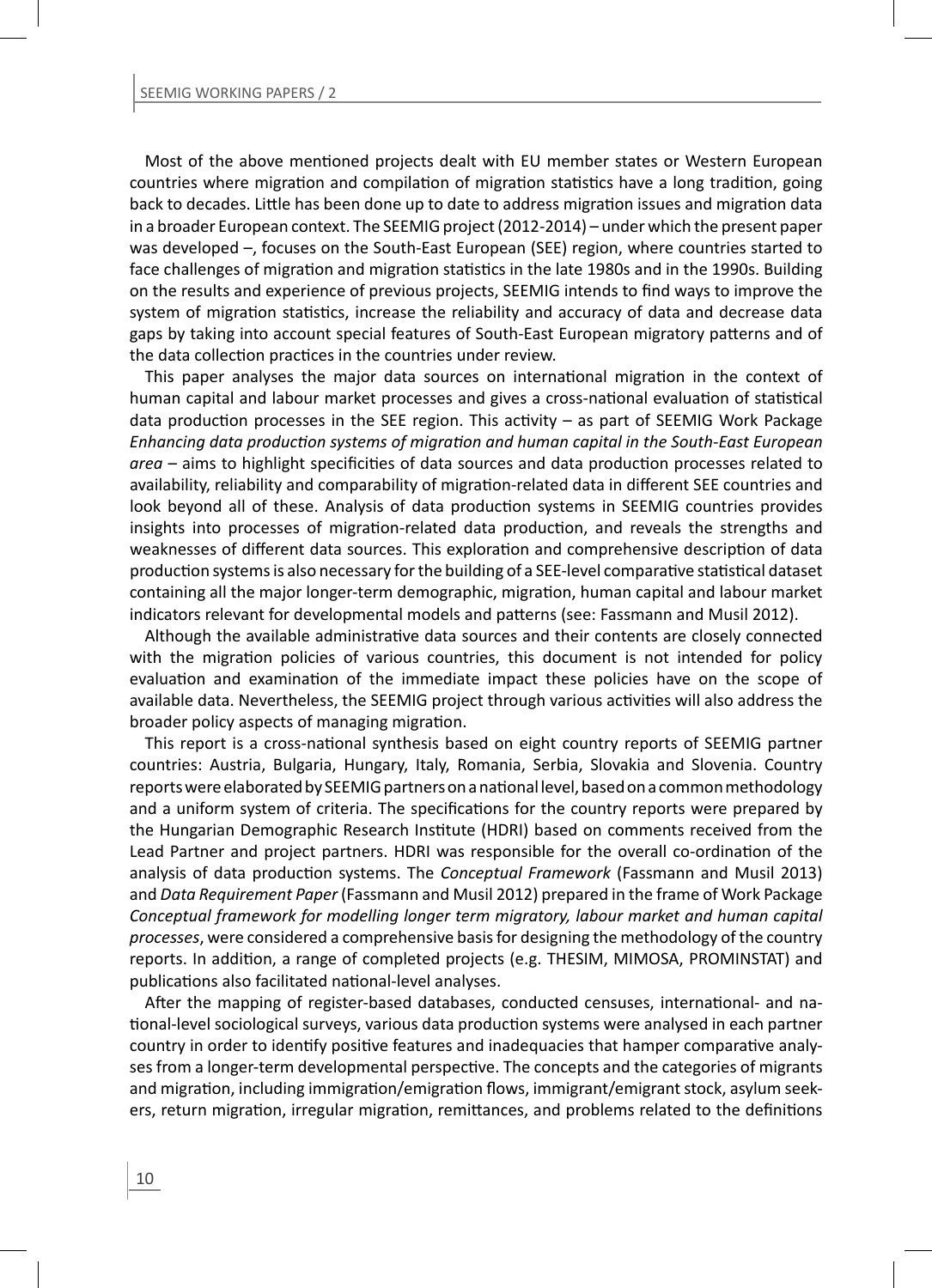have all been taken into consideration. Project partners were asked to include all administrative and statistical data sources which contain data on the above-mentioned domains in their analyses, to provide critical description of current data production systems, and to highlight the changes that have occurred since 2001, corresponding to the 'newer period' of development. According to the common methodology, the country reports had to identify the breaks in the time series and their causes. It should also be mentioned that there might be more data sources with relevance to migration in a particular country than what the country report covers, but for various reasons the researchers or statisticians have no information about them. This mostly relates to the administrative data sources whose usability for migration statistical purposes has remained hidden till recent past. In order to have a complex picture of available data sources in SEEMIG countries we additionally asked the participants to provide information on data sources that are likely to exist in most countries, but were not mentioned in the country report.

The national level analyses that served as key inputs for this report describe and evaluate the different types of above-mentioned migration-related data sources, data collection activities and data production processes in the given countries. They also include the institutional frame of data collection and data production, as well as the availability and quality of data. Individual country reports can be found on the project's website at www.seemig.eu and the methodological paper used as a harmonised template for the country reports can also be downloaded from there.

The aim of this comparative synthesis report is to bring together the main findings of the country reports highlighting the general, common features and differences as regards, for example, methods of data collection and data production, definitions used, availability of data, as well as the institutional and legal backgrounds concerning these differences. Cross-national comparison and evaluation of existing data production systems reveals – besides shortcomings – best practices of migration-related data collection in South-East Europe. This will be a platform for – and contribute to – recommendations for data enhancement, and strategies which aim to enhance data production. Based on the analysis of data sources and data collections, action plans will be developed and trainings will be designed for national, regional and local level administrations in order to enhance data supply and collection. SEEMIG is also a policy and development project, seeking to build the capacities of national, regional and local authorities to collect and utilise statistical data better in their planning, and to introduce evidence-based policy making and implementation. The national and cross-national evaluation of statistical data production systems in the SEE region aims to contribute to this.

The analysis concerning data production systems and major data sources is intended to be comprehensive and valuable for national/regional/local authorities or other entities responsible for data production, stakeholders (decision makers and civil servants) who apply or use the data, as well as international organisations and statistical bodies.

This analysis sheds light on similarities and differences in data collection and data production systems of the SEEMIG countries. As a range of entities directly concerned with data production, the SEEMIG partnership is directly involved in the compilation and delivery of data, and the analysis should therefore serve as a basis for supporting efforts to harmonise data in participating countries. Furthermore, the analysis also provides recommendations for administrative bodies who are in charge of keeping registers and providing data for statistical purposes on the one hand, and for those who rely on data when drafting policy frameworks at different territorial levels on the other. A wider audience, i.e. decision-makers and experts, will be directly involved when formulating recommendations and/or strategies in the respective national contexts – but further stakeholders should also be considered.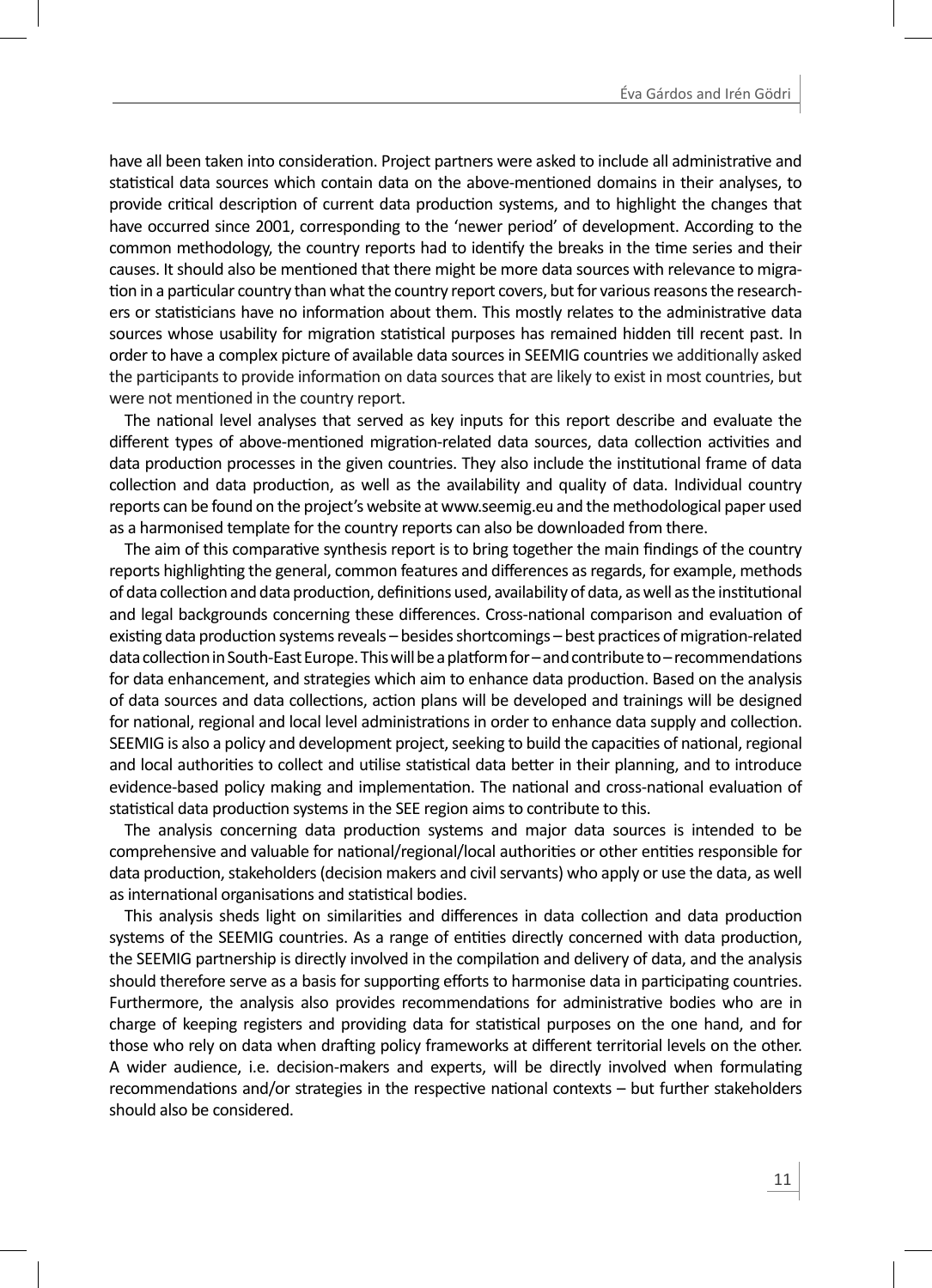Countries within the scope of the project have different migration data production systems. Data relevance and data coverage regarding emigration and immigration also differ across and within the countries. Considering EU membership and the time of accession there are four categories represented within this project, though this categorisation does not necessarily correspond to the typical historical patterns of migration that characterise these countries. Nevertheless, to clarify and understand data sources and data quality we used the following grouping of the countries:

- EU15: Austria, Italy;
- EU8: Slovenia, Slovakia, Hungary;
- EU2: Romania, Bulgaria;
- EU Candidate: Serbia.

Old European Union member states (EU15) are represented by Italy and Austria. Both countries may now be regarded as immigration countries, although Italy has long experiences of emigration, and Austria has also been an emigration country for long. From the EU8 countries, which became members of the EU on 1 May 2004, this project includes Slovenia, Slovakia and Hungary, which have different experiences of immigration and emigration. The EU2 Romania and Bulgaria became EU members with the second wave of enlargement on 1 January 2007, and are largely characterised by emigration. Finally there is one country in the project, Serbia, which is not an EU member but a candidate country, and also has strong history of emigration.

The summary report is divided into three main parts. In the first one (chapter 2), we describe administrative data sources that contain data with the potential to be used for producing migration statistics. The second part (chapter 3) provides details of full-coverage statistical data collections that are closely linked to administrative procedures, as well as general sample surveys – which collect variables with migration relevance, such as citizenship, country of birth, place of foreign residence, etc.  $-$ , and specific migration-targeted surveys. The Labour Force Survey (LFS) is emphasised among the sample surveys because it is an internationally standardised  $instrument$  having  $-d$  espite all its deficiencies  $-migration$ -related potential that has not been used to its full extent. Finally, the third part (chapter 4) describes censuses with high relevance to migration statistics even though they are conducted either every five or ten years and have different methods of implementation: exclusively register-based, exclusively enumerationbased (traditional), or a combination of these (such as register-supported census).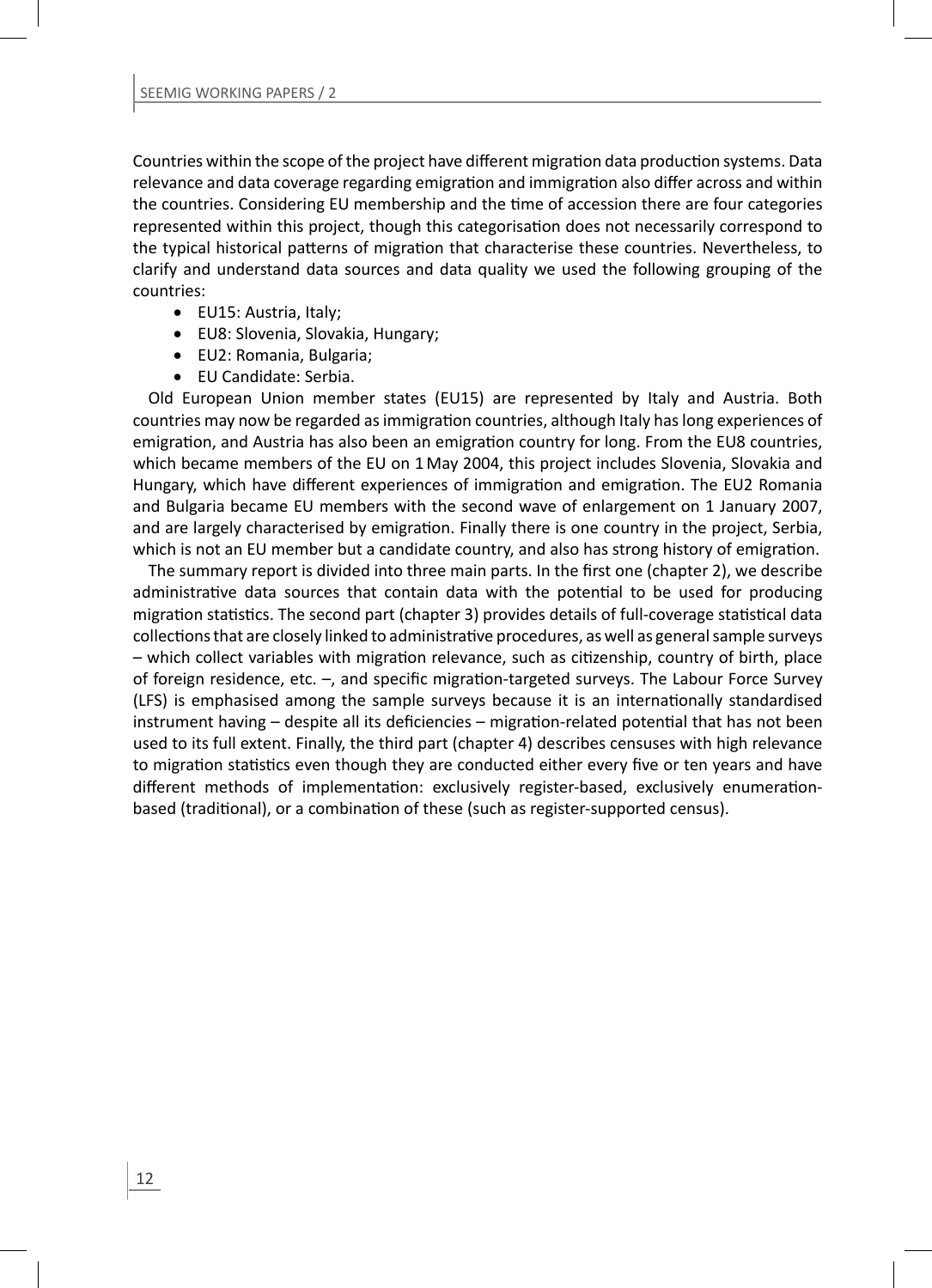# **2. AdministraƟ ve data sources**

#### **2.1. CondiƟ ons of the use of administraƟ ve sources in internaƟ onal migraƟ on staƟ sƟ cs in SEEMIG countries**

"Enlargement of the European Union has brought an added geographical and political dimension to the scale of the phenomena associated with migration. It has also brought a further impetus to the demand for accurate, timely and harmonised statistical information. There is also an increasing need for statistical information regarding the profession, education, qualifications and type of activity of migrants" (*Regulation (EC) No 862/2007*). The overall demographic problems of developed countries, resulting from declining fertility rates and rates of mortality, accompanied by increases in individual life expectancy and the increased permeability of the world hold increasing socio-economic relevance of migration. As the above-mentioned regulation emphasises, despite calls for harmonised data throughout the European Union these are still lacking. The main reason for this is that certain aspects of migration processes can only partially be assessed in a costly manner (if at all) by using sample surveys.

The SEEMIG countries have diverse experiences with using administrative data for statistical purposes due to the different legal background, different statuses of registers and different official attitude to secondary utilization of non-statistic data.

Considering the accessibility of personal-level data, the statistical authority of Slovenia is in an almost optimal situation because it has overall entitlement to access register data at the necessary level of aggregation. Moreover, the Personal Identification Number (PIN) is used in Slovenia as a key identifier for data access and for data integration in official and other administrative records. This usually enables organisations involved in data collection to collect it only once. Where this is not the case, the data source with the most complete data coverage and up-to-date information is used in the preparation of statistics. In Austria another solution was found. A special, anonymised PIN (pBK code) for statistical use was developed, which allows Statistik Austria to use anonymised administrative data at a personal level and to link data. The statistical institute gathers data from appropriate data sources and edits and links them into the population register (POPREG), which is the pivotal statistical database. PINs are also widely used in Bulgaria, not only by governmental authorities and institutions, but also by private companies. PINs are used, amongst other purposes, for the social security system, tax administration, for health insurance purposes, at employment agencies, for election lists, at banks, and by mobile operators. Nevertheless, the statistical office is not authorised to have direct access to the information systems of other institutions that contain data identified by the PIN, but is supplied microdata files based on PINs and containing information needed for the production of statistics. The system of PINs was also introduced in Hungary in the second half of the 1970s, but following the political and economic changes of 1989 the constitutional court drastically limited the use of PINs, although everybody is provided with one at birth, or in the cases of foreigners when any appropriate permit or certificate is issued. Other identification codes are used and are planned to be introduced in order to substitute the use of PINs in several domains of life.

The utilisation of administrative data is most effective if the data sources can be linked. The legal regulation of data linkage differs greatly between countries. In countries where a general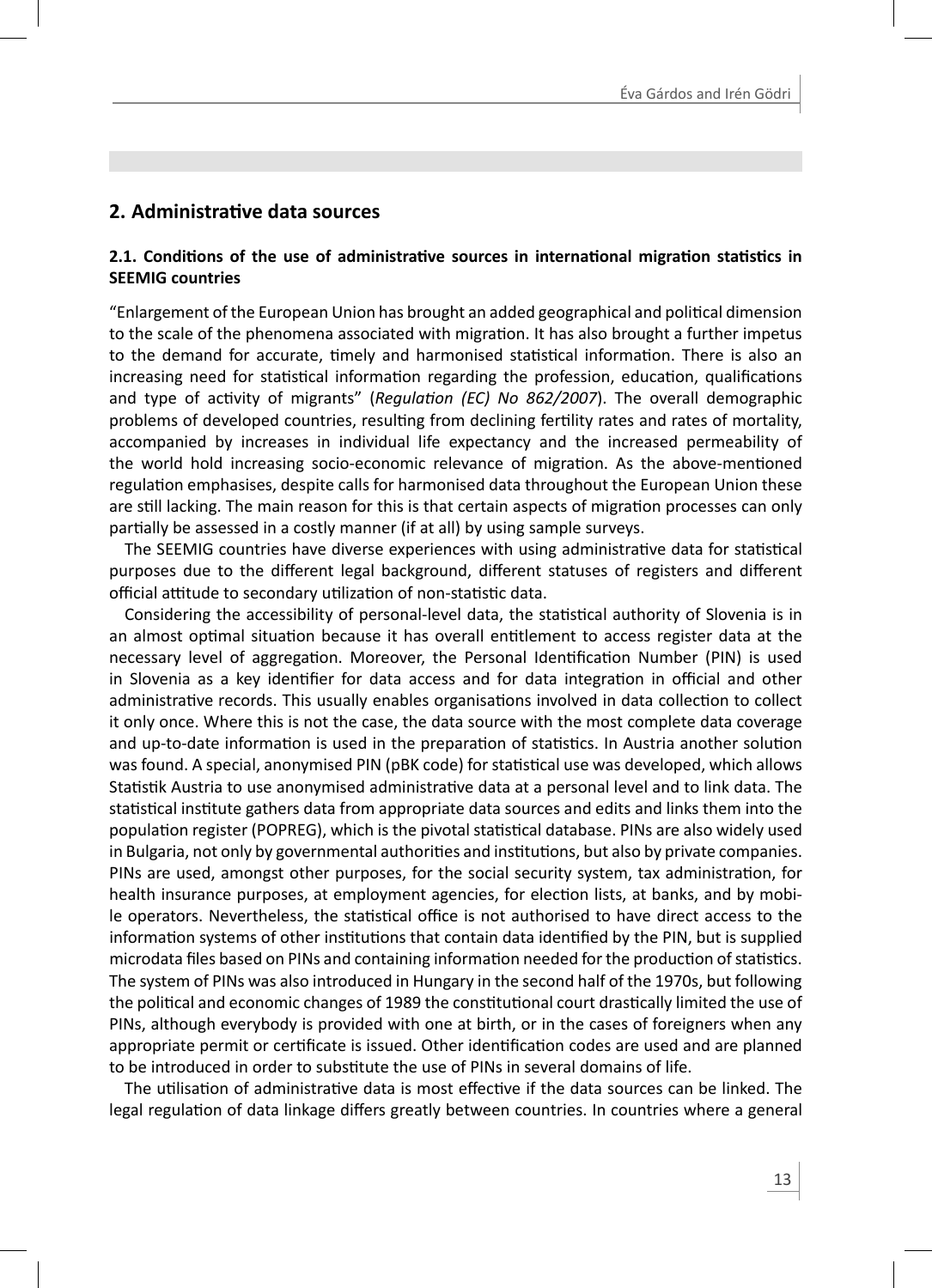PIN is used in administrative records data linkage is much easier and more effective than in the other countries where this is not possible.

The official connection between the statistical office and other data owners regarding the use of administrative data varies among countries. Accessibility of data and the relationship between the Austrian and Slovenian statistical institutes and other data owners is fairly good. In cases where data are directly used for statistical purposes, Austrian and Slovenian statistical offices are usually involved in the design of the data collection or/and in the latest modification of the data source. In Hungary the right of the statistical office to use non-statistical data has also been increasingly appreciated and it is increasingly involved in administrative data collection issues by the data owners – although in many cases cooperation is not satisfactory basically due to the resistance of many ministries to providing administrative data for the HCSO at individual level.

Romanian migration statistics are a result of full-coverage statistical data collections rather than administrative registers. Immigrants in the registers are defined as foreign citizens, who come to Romania with the agreement of Romanian authorities to settle in the country. Emigrants are defined as Romanian citizens who choose their residence abroad in agreement with Romanian authorities. Consequently, the target populations of registers can not cover the migrants as defined in statistical requirements as there is no information on immigrant Romanian citizens and out-migrant foreign citizens.

In Serbia the roles and the activities of every relevant body for migration management are defined by a law specifying regulation and management of migration issues. The greatest challenge in Serbia is coordinating actions, which includes monitoring and managing migration. The need for coordinating competence between various institutions that monitor migration and migrants and for an improved cooperation between the relevant national institutions as the first precondition being harmonisation of definitions and updating of databases was recognised with the latest change in regulation of migration management, which anticipated formation of a coherent system for the collection, organisation, and exchange of data on migration.

Summarising the experiences of the SEEMIG countries, administrative data sources used in most countries for the purpose of migration statistics are the population register, the register of foreigners, the register of asylum seekers and the social security database. The former supports the counting of the officially defined foreign population residing in a country as regards immigrant stocks, emigrant stocks, immigration flows, emigration flows, re-migration flows, asylum seekers and acquisition of citizenship. The latter provides details about their lives, including economic activity, occupation, whether they commute to work, etc. Centralisation and computerisation engender significant potential advantages to these registers and their use.

The ministry responsible for interior affairs is usually involved in the storage of migrationrelated records in all countries.

Although statisticians and researchers increasingly use administrative data sources for migration statistical purposes, in many cases users' knowledge on registers is deficient.

On the basis of international experience, the use of administrative data is much more effective in small countries where keeping central registers is much easier than in countries with large territories and populations such as Italy. Problems that statistical experts or researcher have to face in using administrative data are compounded by further difficulties when multi-central data collections are available.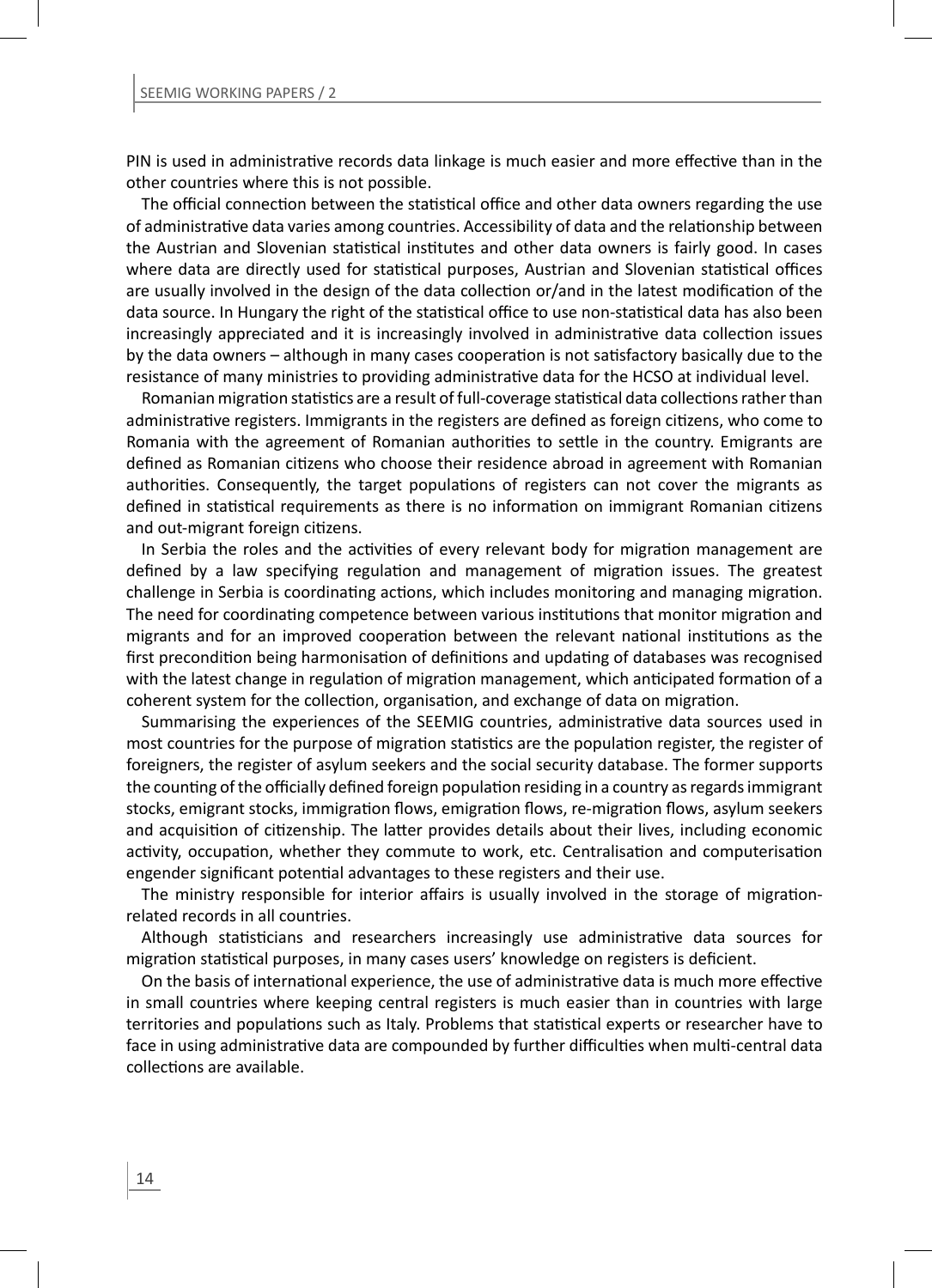# **2.2. Types of administraƟ ve data sources**

We describe below the administrative registers that are potentially usable for statistical purposes, irrespective of their actual (and current) use (for an overview of these see *Table 1*). Moreover, we characterise and contrast the different related practices of the countries regarding migration statistics $<sup>7</sup>$ </sup>

| Country     |         | General data sources                                                                                                                                                                                                                                                                                                                | Migrant-specific data sources                                                                                                                                                                                                                                                                                                                                                                                                                                                               |
|-------------|---------|-------------------------------------------------------------------------------------------------------------------------------------------------------------------------------------------------------------------------------------------------------------------------------------------------------------------------------------|---------------------------------------------------------------------------------------------------------------------------------------------------------------------------------------------------------------------------------------------------------------------------------------------------------------------------------------------------------------------------------------------------------------------------------------------------------------------------------------------|
| <b>EU15</b> | Austria | - ZMR: Central Register of Residents,<br>Federal Ministry of the Interior<br>- BKA: Federal Criminal Office<br>Database, Austrian Criminal Intelli-<br>gence Service<br>- HV: Central Social Security Register,<br>Main Association of Social Insurance<br>Carriers<br>- Unemployment Database, Public<br><b>Employment Service</b> | - BFIS: Federal Alien Information System,<br>Federal Ministry of the Interior<br>FIS: Alien Information System (EEA nationals<br>and third-country nationals), Federal Ministry<br>of the Interior<br>• AIS: Information System on Asylum Seekers,<br>Federal Asylum Office<br>BIS: Information System on Federal Care of<br>$\bullet$<br>Asylum Seekers, Federal Asylum Office<br>Smuggler Database, Federal Criminal<br>Intelligence Service<br>- Work permits, Public Employment Service |
|             | Italy   | - Municipal Population Registers<br>Resident change of population<br>Live birth data by citizenship                                                                                                                                                                                                                                 | - Entry visas, Ministry of Foreign Affairs<br>- Register of emigrants (Aire), Ministry of the<br>Interior<br>- Register of residence permits (third-country<br>nationals), Ministry of the Interior and Italian<br>National Institute of Statistics<br>- Acquisition of Italian citizenship, Ministry of the<br>Interior<br>- Foreign workers' remittances, Bank of Italy<br>- Sub-registers of Municipal Population Registers<br>Foreign citizens (stock)                                  |

#### **Table 1: AdministraƟ ve data sources in SEEMIG countries**

*7 Although country reports are available only for the SEEMIG countries, we try to provide general conclusions on the*  types of registers that may provide usable information in any country of the world. This summary therefore does not list each individual practice, just typical ones. Full details are available in the country reports.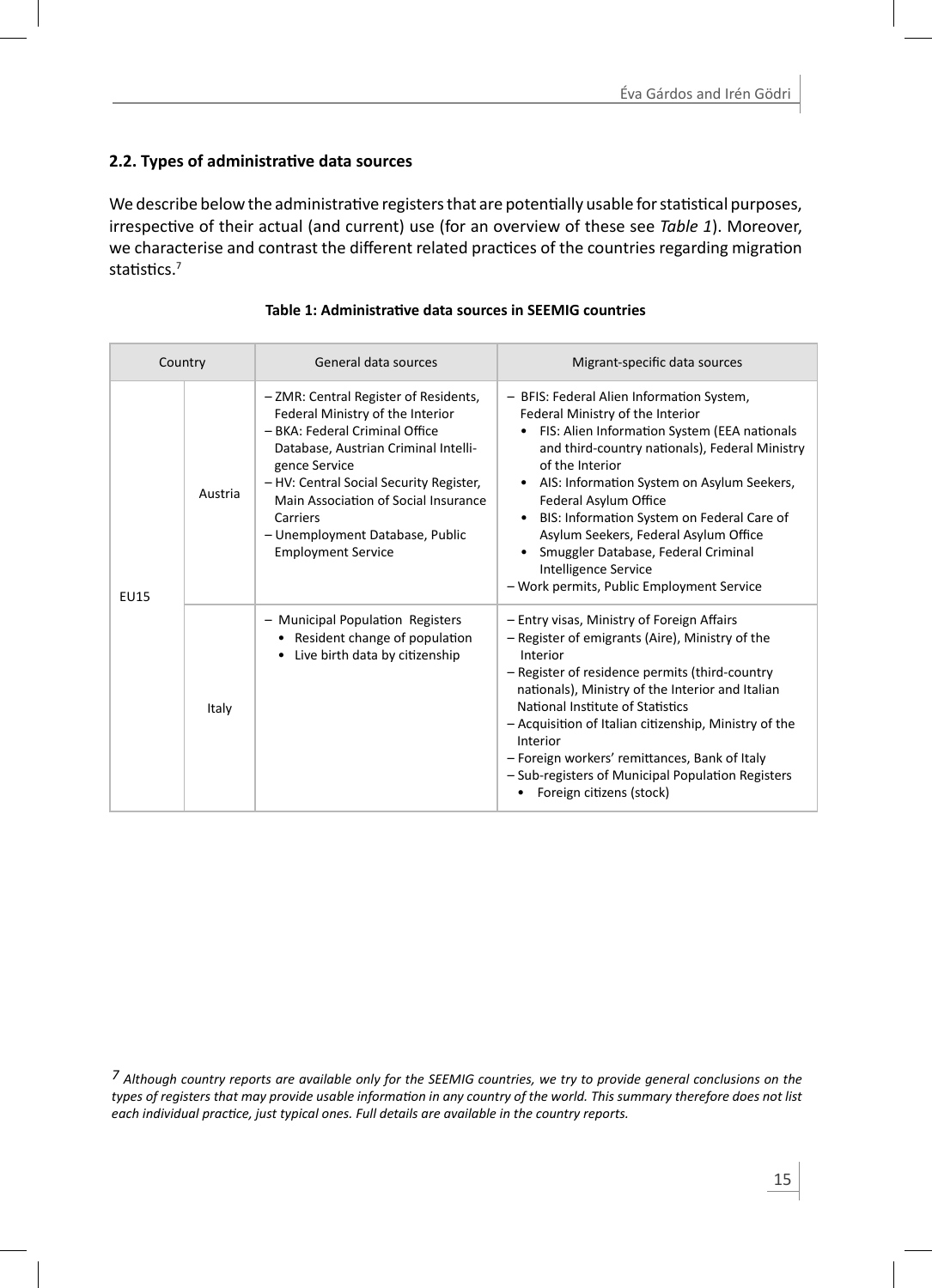| Country |          | General data sources                                                                                                                                                                                                                                                                                                                                                                                      | Migrant-specific data sources                                                                                                                                                                                                                                                                                                                                                                                                                                                                                               |
|---------|----------|-----------------------------------------------------------------------------------------------------------------------------------------------------------------------------------------------------------------------------------------------------------------------------------------------------------------------------------------------------------------------------------------------------------|-----------------------------------------------------------------------------------------------------------------------------------------------------------------------------------------------------------------------------------------------------------------------------------------------------------------------------------------------------------------------------------------------------------------------------------------------------------------------------------------------------------------------------|
|         | Slovenia | - Central Population Register, Ministry<br>of the Interior<br>- M Forms: Reports of data regarding<br>pension, disability and health insu-<br>rance, parental insurance and un-<br>employment insurance; the Health<br>Insurance Institute<br>- Balance of payments, Bank of<br>Slovenia<br>- Employment register based on<br>social security insurance data                                              | - Register of Aliens (EEA nationals and third-<br>country nationals), Ministry of the Interior<br>- Asylum Register, Ministry of the Interior<br>- Data on illegal migrants; Ministry of the Interior,<br>Police<br>- Work Permits, Employment Service                                                                                                                                                                                                                                                                      |
| EU8     | Slovakia | - Population register, Ministry of the<br>Interior                                                                                                                                                                                                                                                                                                                                                        | - Evidence of Foreigners (ECU), Ministry of the<br>Interior<br>• EEA nationals<br>• Third-country nationals<br>- Information system Migration and International<br>Protection, Ministry of the Interior<br>- Information system of employed foreigners,<br>Central Office of Labour, Social Affairs and Family<br>- Information System MIGRA (of refugees),<br>Migration Office of the Ministry of the Interior<br>- Central Register of the Acquisition and Loss of the<br>Citizenship of the SR, Ministry of the Interior |
|         | Hungary  | - Central register of personal data<br>and addresses, Ministry of the<br>Interior<br>- Educational register, Office of Edu-<br>cation<br>- Register of social security PINs,<br>National Health Insurance Fund<br>Administration<br>- Register of pension insurance,<br><b>Central Administration of National</b><br>Pension Insurance<br>- Database of National Tax and<br><b>Customs Administration</b> | - Central Immigration Register, Office of Immigr-<br>ation and Nationality (OIN)<br>• EEA nationals (included irregular migrants)<br>• Third-country nationals (included irregular<br>migrants)<br>- Refugee Affairs Information System, OIN<br>- Register of foreign workers, National<br><b>Employment Service</b>                                                                                                                                                                                                        |

**Table 1: Administrative data sources in SEEMIG countries (continued)**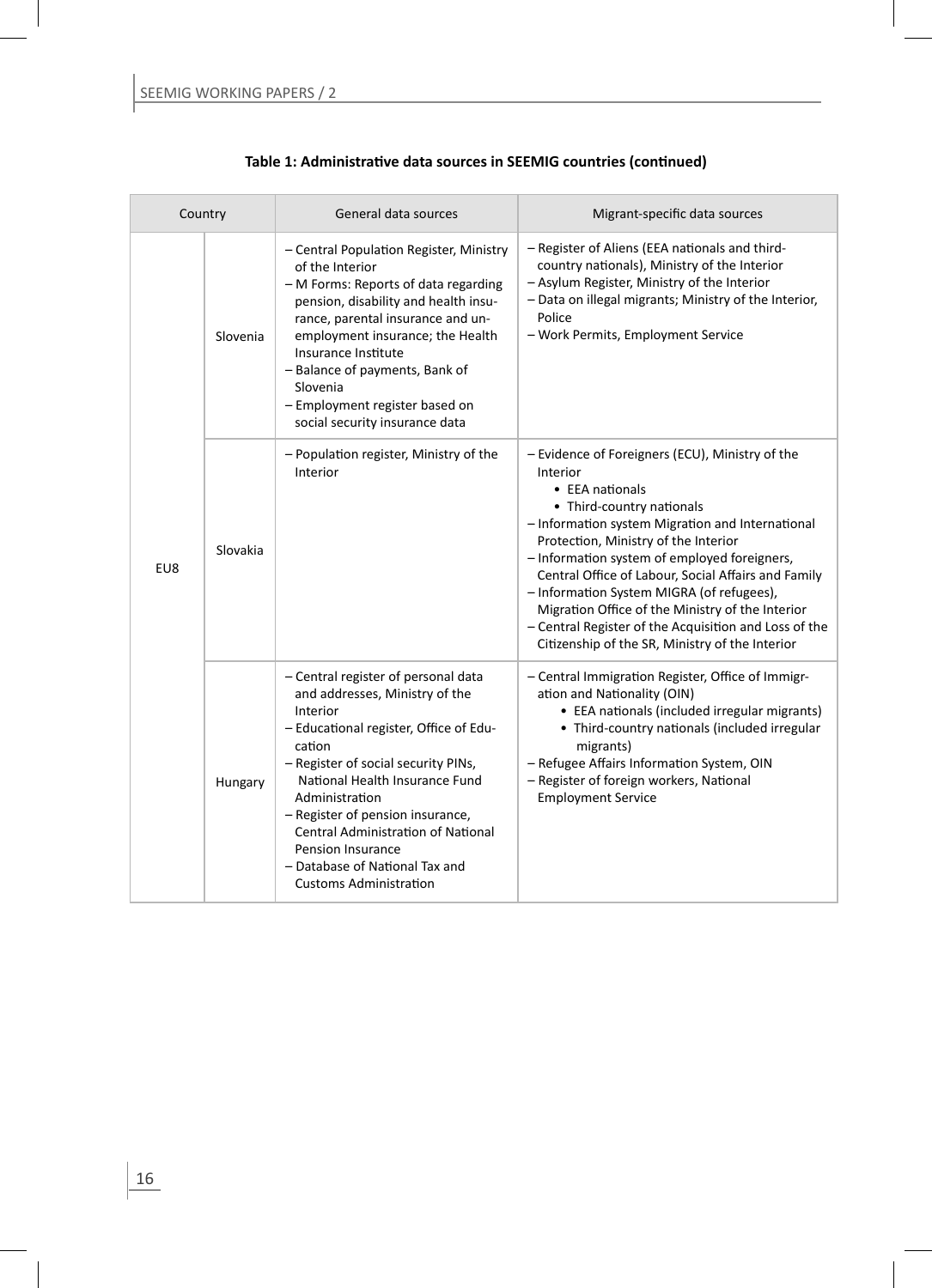| Country         |                 | General data sources                                                                                                                                                                                                                                                                                                        | Migrant-specific data sources                                                                                                                                                                                                                                                                                                                                                                                                                                                                                                                                                                              |
|-----------------|-----------------|-----------------------------------------------------------------------------------------------------------------------------------------------------------------------------------------------------------------------------------------------------------------------------------------------------------------------------|------------------------------------------------------------------------------------------------------------------------------------------------------------------------------------------------------------------------------------------------------------------------------------------------------------------------------------------------------------------------------------------------------------------------------------------------------------------------------------------------------------------------------------------------------------------------------------------------------------|
|                 | Romania         | - Population register, Ministry of<br><b>Internal Affairs</b><br>- Register of the education, Ministry<br>of Education                                                                                                                                                                                                      | - Register of short-stay visa applicants, Ministry of<br><b>Internal Affairs</b><br>- Registers of EU/EEA/Swiss Confederation citizens<br>and third-country nationals residing in Romania,<br>Ministry of Internal Affairs<br>- Register of asylum seekers and persons granted<br>protection in Romania, Ministry of Internal Affairs<br>- Register of applications for reacquiring Romanian<br>citizenship, National Agency for Citizenship                                                                                                                                                               |
| EU2             | <b>Bulgaria</b> | - Unified System for Civil Registration<br>and Administrative Service of<br>Population (Population Register),<br>Ministry of Regional Development<br>and Public Works<br>- Health insurance contributions<br>fund register, National Revenue<br>Agency<br>- Register of the education, Ministry<br>of Education and Science | - Registers on Bulgarian citizenship, Ministry<br>of Justice<br>• Register of persons who have acquired<br>Bulgarian citizenship by naturalisation<br>• Register of persons who have lost their<br>Bulgarian citizenship<br>• Register of persons who have had their<br>Bulgarian citizenship reinstated<br>- Information on refugees, asylum and human-<br>itarian status, State Agency for Refugees<br>- Register of Foreigners (EEA nationals and third-<br>country nationals), Ministry of the Interior<br>- Register of EU citizens residing in the Republic of<br>Bulgaria, Ministry of the Interior |
| EU<br>candidate | Serbia          | Population register does not exist,<br>Social Security Database is available<br>but not used for migration statistics                                                                                                                                                                                                       | - Migration database, Ministry of the Interior<br>• Immigrants<br>• Asylum seekers<br>• Acquisition of citizenship<br>• Irregular migration<br>• Return of citizens of RS - based on Read-<br>mission Agreement<br>- Register of refugees and internally displaced<br>persons (IDPs) from Kosovo and Metohija,<br>Commissariat for Refugees and Migration                                                                                                                                                                                                                                                  |

| Table 1: Administrative data sources in SEEMIG countries (continued) |  |  |
|----------------------------------------------------------------------|--|--|
|                                                                      |  |  |

# *2.2.1. PopulaƟ on register*

The population register is a regulated administrative database. It is centrally maintained and generally contains information about the entire population residing in a country. It primarily aims to record residence-related data of persons registered in a country. The population register exists in every SEEMIG country except Serbia, where it is only just being established following new legislation which came into force at the end of 2012. Coverage of the foreign population is slightly different by country depending on the legislation. In Hungary only foreign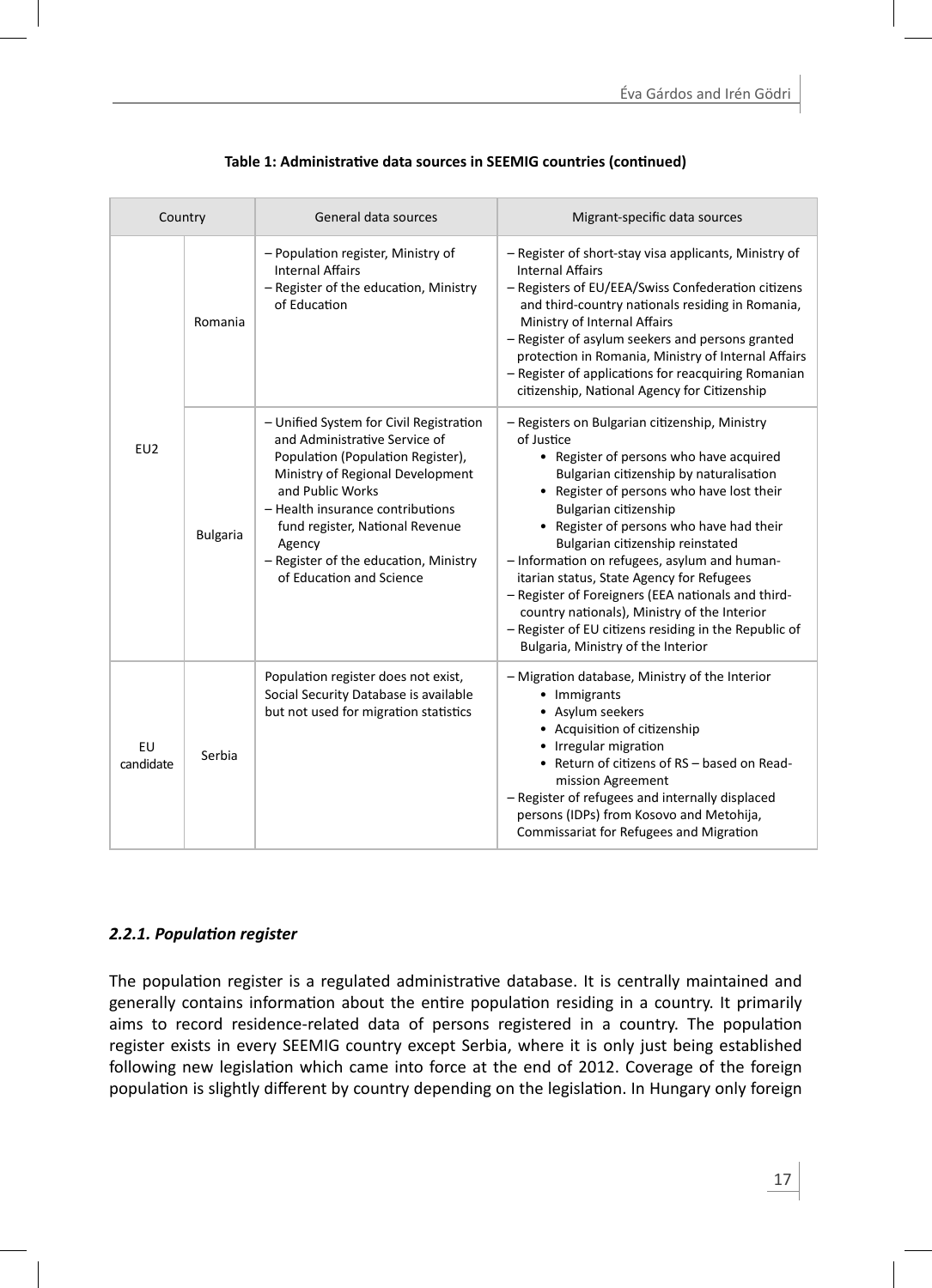people considered as permanent residents are included, and consequently people from third countries with residence permit (which entitles the owner for temporary staying in the country) are excluded. This differs from most countries, where the population register covers all people resident in a country for more than three months.

In most countries the population register also provides information for statistical or scientific purposes on naturalisations – persons acquiring the citizenship of a country through application. In some countries (such as Bulgaria, Italy and Romania) the administrative register of acquisition and loss of the citizenship is used for statistical purposes separately from the population register, but those granted citizenship are also reported in the population registers.

Although Romania has a population register it only covers Romanian citizens irrespectively of their country of residence and it is not used for statistical purposes, except the electoral list. The Slovakian population register is not used for statistical purposes either, except for in the preparation of censuses where it is applied as the statistical frame of the data collection.

The centralised electronic registers developed at different times in SEEMIG countries, ranging from the beginning of the 1990s to the beginning of the 2000s.

Information for updating register data (birth, death, change of the name, change of marital status) is generally directly entered into the population register through the official system of administration. A change of addresses is statutorily declared by concerned people. This obligation is complied with unevenly in different countries. For example, in Austria failure to declare the main place of residence is considered an administrative offence and may result in a fine; registration is frequently used in official documents so data users need to have confidence that the content is accurate and reliable. However, people in Austria can have an unlimited number of secondary residences, which can mean that the register does not provide reliable information on the actual place of residence. Nevertheless, according to expert opinion the register provides reliable information in statistical terms. In Hungary, where certain advantages (selection of a school or the price of car insurance) are connected to the address of the usual residence, the registered data frequently do not reflect the location of the true residence.

In Italy there is a special registry (Aire) in every municipality, which gathers the registrations of all Italians who have transferred residence to another country for more than a year. A living person with Italian citizenship can appear either in the population register or in the Aire. Despite this, the number of Italian emigrants and Italian returned migrants is underestimated.

A population register is a collection of data originating from many other administrative data sources. Migration-related personal pieces of information in the population register are usually citizenship and the country of birth. Further data are name, sex, date of birth, marital status and address. Austrian records additionally include country of previous residence for immigrants, and country of destination for emigrants. The Slovenian and Bulgarian population registers comprise information on family relationships, with each person's record including the mother's, father's, children's and spouses' PINs. Although the Slovakian register cannot use PINs, the family relations of those permanently residing in the country are still recorded. The population register in Romania also includes data on educational attainment, occupation and military status. The Italian register contains specific information concerning education, working condition, working position, sector of economic activity and citizenship.

In order to ensure interoperability among administrative data collections the population register provides data to other administrative datasets. Consequently, the population register is connected to many others and this guarantees a relatively high quality of data. The population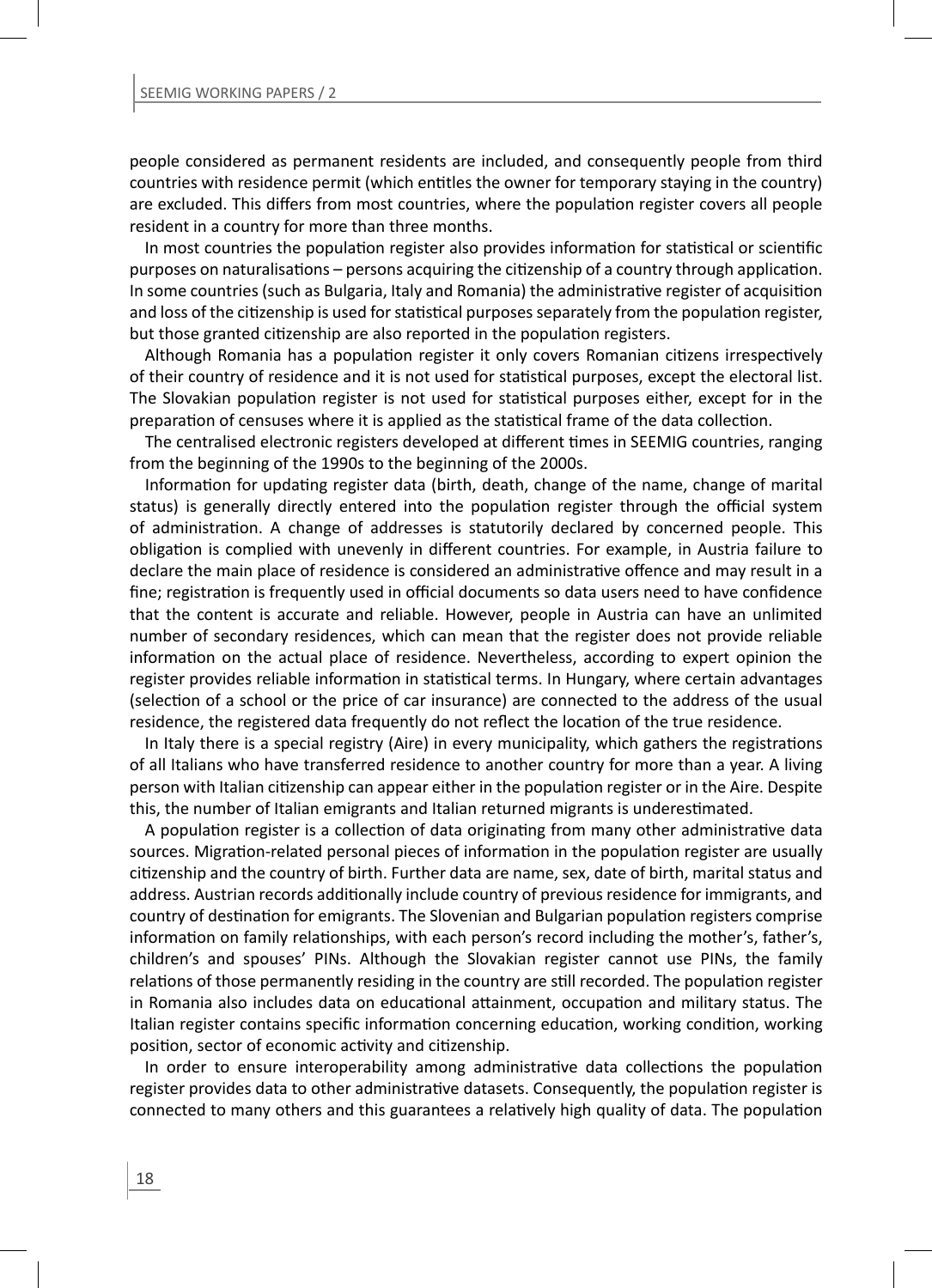register, even if it can be considered reliable, reflects the *de jure* rather than the *de facto* population. Moreover it does not contain the date of entry of the foreign population.

Population registers are not usually set up to meet the demands of population or migration statistics. Consequently, they have the problems that generally characterise administrative data (e.g.: relating to the de-jure status rather than de-facto one; including only the indicators necessary for the administrative process). Furthermore, the usage for statistical purposes differs by country. In Austria, for example, the so-called *POPREG* ("POPulation REGister") has been set up as a "statistical twin" of the Central Register of Residents); it serves statistical purposes rather than the original, administrative register, and is the basis for the newly developed registerbased demographic system at *Statistik Austria*, which has been fully operational since 2002. This contrasts with the case of Italy where the population register is held by the statistical office and where data is collected from the municipalities.

In most countries the difference between the administrative concept of a migrant (actual or intended duration of stay for one year or more) poses the problem of how to come up with accurate estimations of the actual migrant population. Indeed, there is no information in the register that relates to the intention (or not) to stay for more than three months, the time limit of obligation to apply for residence permit, not taking into consideration the statistical concept of the migrant that uses one year of time limit.

Data on emigration is likely to be under-estimated in all countries, due to a lack in incentives for self-deregistration for persons moving abroad, particularly in the case of temporary emigration. For this reason Austrian registration offices additionally try to gather information on emigration retrospectively, in order to preserve the quality of migration statistics. However, the Austrian authorities have insufficient resources and tools for further improving coverage. Recently introduced legislation in Hungary accommodated to the practice of the population that can be characterized in this respect as avoiding legal rules, and overturned the obligation of the population to declare temporary emigration. Considering the emergence of international migration this shortcoming of the reporting system creates additional administrative problems, as well as non-reliable statistical data. The underestimation of out-migrants, especially in the case of emigration countries, yields the lack of accurate figures on the population size which in itself is a problem, but in addition biases basic demographic as well as certain economic and social indicators. Characterizing the different practices followed by countries, in Italy information about the emigrant Italian population is gathered in a separate register.

The population register tends to have the most potential among administrative registers from the point of view of the actual size of the migrant population and its distribution by basic characteristics. This data collection can cover the widest part of the population including migrants. The population register is generally fed by several other data sources, making it possible to cross-check data before final inclusion in the register. Population register data is regularly and methodically updated.

#### *2.2.2. Register of Foreigners*

The register of foreigners is generally operated as an independent administrative register according to legislation, containing information on applications for residence, issued and rejected residence permits, issued and rejected visas and data on law enforcement measures regarding foreigners. In the SEEMIG countries that are EU members, foreigners who have the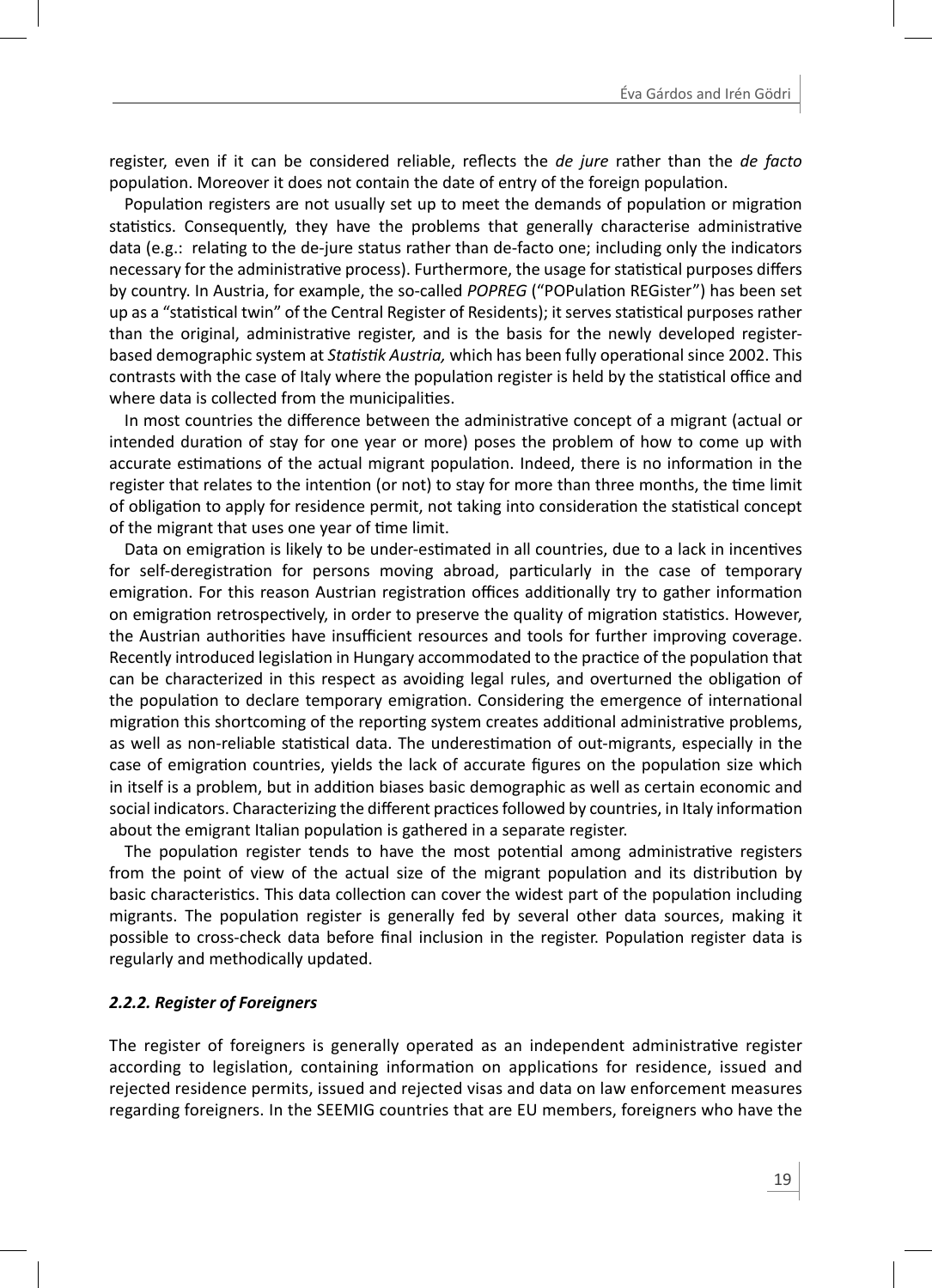right to free movement and reside in the country are also recorded in this register. Italy is an exception among SEEMIG countries because it only registers so-called third country nationals. Registers in SEEMIG countries usually work according to regulations passed between 2005 and 2010. From the statistical point of view it is very important to have harmonised data from the different data sources and this can only be achieved if they are integrated. The Hungarian register of foreigners announces foreign citizens and changes of their data into the population register. The Slovenian Register of Aliens has also been integrated with the Central Population Register.

Foreigners with the right to free movement in the EU and residence in a Member State are in most countries handled in a different database of the foreigners' register than citizens of third countries. The coverage of the former (part of the) register is moderate, as in some countries EU citizens are neither obliged to enroll in the register of foreigners nor to the population register (Bulgaria, Italy, Slovakia) while in others they frequently fail to record themselves (Austria).

Residence permits are classified according to the type of residence (permanent or temporary) and according to the reason for stay in the country including the possibility of pursuing work. In each country residence permits of several durations are available, and these differ by country.

A person's record is entered when the first application is submitted or the first residence permit is issued. Updates are connected to changes in the legal or personal status of a person, or as a result of an administrative procedure (e.g. new application, termination of residence). The recorded person-related data are suitable for providing an overview of the distribution of the foreign population that have entered the country in a certain period by the most important demographic characteristics, such as age, sex, citizenship as well as the type of the stay. The country of birth is usually not included (Austria, Hungary, Italy, Romania, Serbia, Slovenia). Different countries collect different additional pieces of information. In Austria, Slovakia and Hungary information on educational attainment, occupation or economic activity is included in the records and experiences with it are similar: statistical usability is very limited either because the data are not captured exhaustively, or because they only refer to first registration and are not subsequently updated. The Slovenian register comprises not only occupational status but marital status too. The latter is also registered in Slovakian records, where data on family members (parents, spouse, children and siblings) of the third country's citizens are also stored.

In Romania, the register of foreigners embraces the same groups of the population as it does in other countries. However, it is not yet used for statistical purposes, because the responsible ministry does not transfer data directly from the registers to the statistical office, and it has its own annual publication on the stock and flow of immigrants. In Bulgaria, promising cooperation has started between the administrative and statistical authorities to improve the data quality, and the statistical office is already authorised to use data with personal identification, thus making it possible to link individual records – crucial for production of reliable and correct statistics on the number of immigrants and the usually resident population. The Slovakian statistical office is allowed access only to aggregated data, though the office works with the ministry to improve the quality of data.

In Serbia, as in the most countries, the Ministry of the Interior is responsible for data collections on the migrant population. However, only the statistical office can access data processed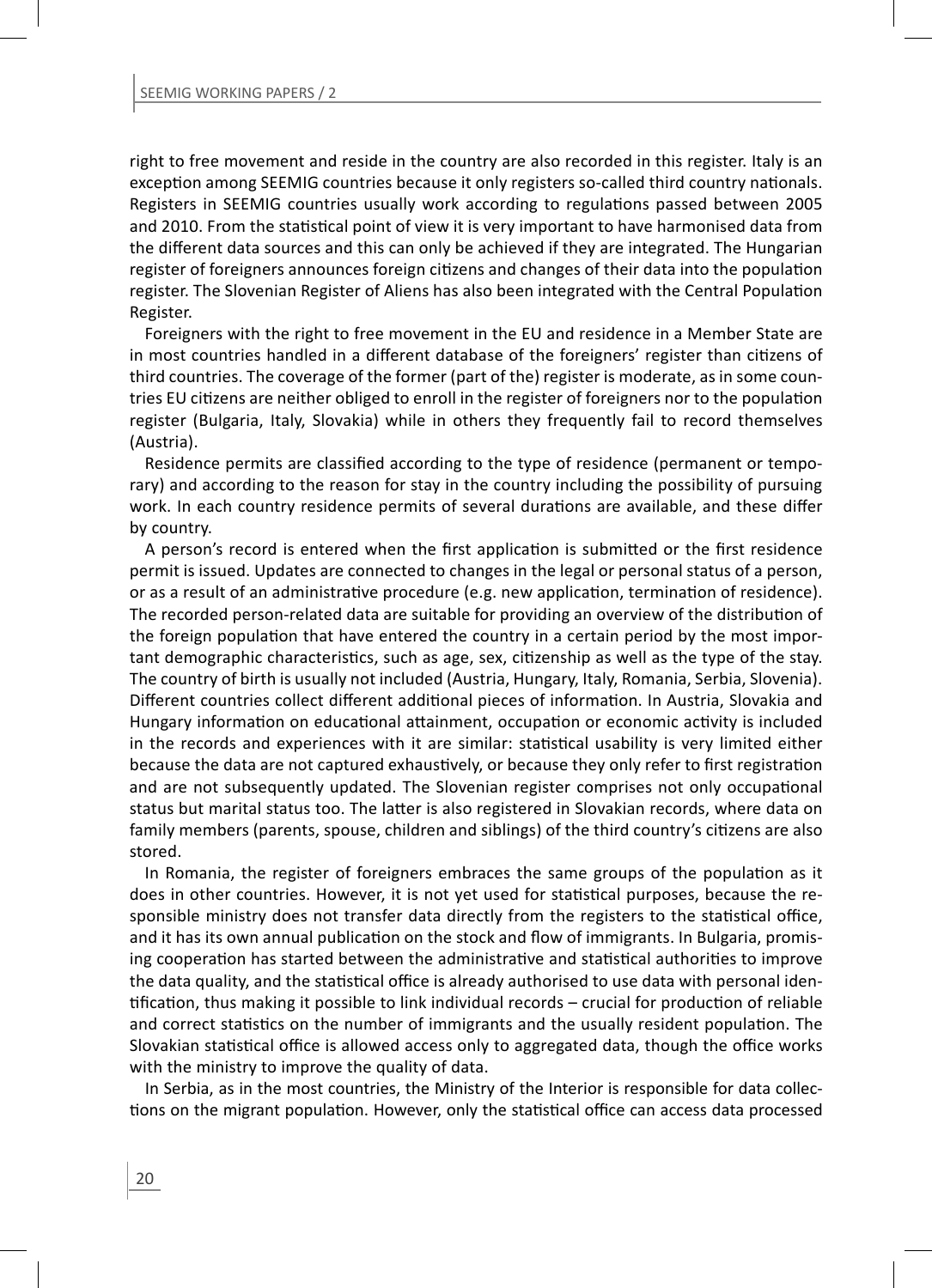and published by the ministry in the so-called Migration Profile. The database comprises information on immigration flow, immigrant stock, asylum seekers, acquisition of citizenship, as well as on return of Serbian citizens according to the Readmission Agreement.

Recording irregular migration in the broad system of the register of foreigners is mentioned by the Hungarian and Serbian country reports.

The register of foreigners is not a full-coverage source on stocks of foreigners because only asylum seekers who are 'accepted for processing' and 'recognised' are recorded, and the group of EEA or Swiss citizens is insufficiently covered because persons concerned often fail to apply for this documentation. A general problem of the migration data in all countries is that emigration is hard to capture. Even if emigration is estimated on the basis of expired settlements or residence permits the problem of permits without expiration date remains. Consequently, the registers overestimate the stock of foreigners. Moreover, actual duration of stay frequently cannot be stated due to inability to link consecutive records of the same person.

#### *2.2.3. Register of Asylum Seekers*

This register is generally maintained to record asylum procedures from application to the decision of the authority. Data refer to all persons whose stay is regulated by the national asylum law. Regulations in most countries were updated between 2005 and 2010.

The register files data for processing asylum claims, mainly personal data on asylum seekers and the state of the procedure. Single records are compiled per asylum claim, and separate records are hitherto not consecutively interlinked. Records generally comprise the following variables: name, date of birth, sex, citizenship, residence and state of the asylum procedure. In the Austrian dataset information on ethnicity is also included in textual form, but only for procedural reasons relating to asylum and this is not used for statistical purposes. The Slovenian register comprises many other pieces of information: the place of birth, marital status, education and profession, data on employment and income, religion, and data on medical conditions. The information under data protection is collected with written consent. Like the Slovenian register, the Serbian register is also very rich in information on refugees. Cooperation with the data owner is satisfactory and the data are accessible to the statistical office. Although Serbia already has separate records for asylum seekers and refugees from the former Yugoslav republics, the data cover only those who were forced to leave their places of residence in the former Yugoslav republics on account of the events of the disintegration of Yugoslavia and the civil war that took place in the period of the 1990s. The Romanian register, on the top of the basic information, includes data regarding the family of the applicant, the route travelled from the country of origin to Romania, and data regarding previous asylum applications in EU member states or non-EU countries. The Slovakian register includes information on religion as well.

In Bulgaria the responsible authority produces statistics as well, and the statistical office is informed on a monthly basis about foreigners who are granted refugee or humanitarian status through the population register.

As the authority generally pays little attention at the time to the sequential number of asylum claims submitted by a person, and registers maintain data from a certain point of time only, there is usually no information on first-time asylum seekers. However, the Slovenian register, as an exemption, is able to differentiate between the first and subsequent applications.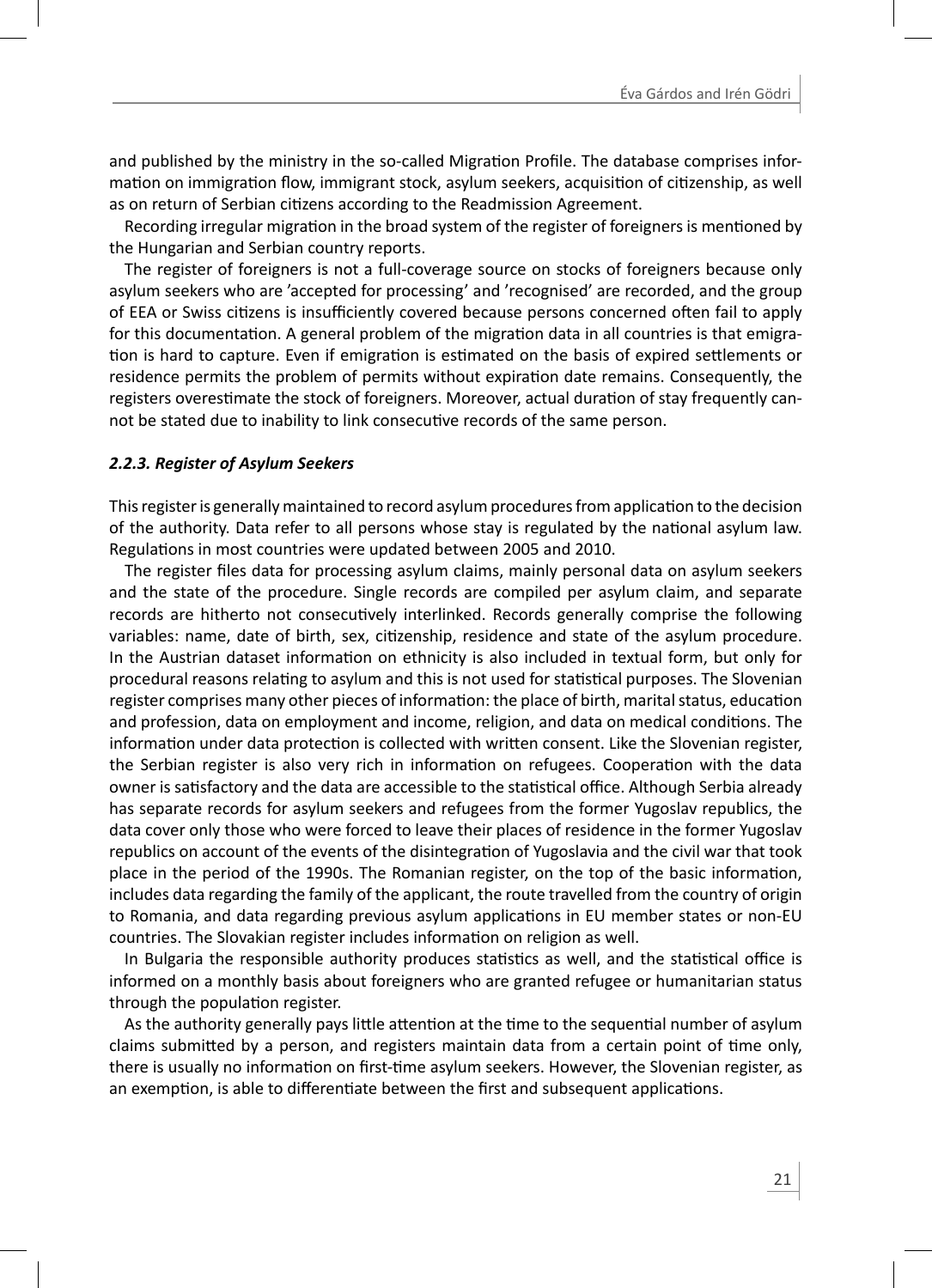#### *2.2.4. Social Security Database*

This register generally embraces all persons under the social security system, employed and selfemployed persons as well as dependent family members, having either compulsory, voluntary or other types of state insurance. It is compulsory for persons who are gainfully employed in Europe to provide social insurance contributions. Private or semi private schemes were not mentioned in any of the country reports as the actual or possible data source of migration statistics.

Social security registers are perhaps the richest sources of data in terms of migration statistics. This is because they cover a wide range of socio-demographic factors. However, different amounts of data are used for the purpose of migration statistics in the different countries. This database usually makes it possible to select different types of immigrants. However, as pointed out by Serbian experts, social security data in Serbia are relevant and reliable for requirements of compulsory social insurance, but not for an analysis of categories of migrants and migration events. Namely, the Serbian database includes data from all employed persons in the country and citizens of Serbia who work abroad but do not have compulsory social insurance in the foreign country, as well as all foreigers who are studying or undergoing specialised training.

The foreigners' register generally provides reliable information on immigration, but those leaving the country frequently do not declare this fact to register. The social insurance database comprises regularly updated data that contribute to having more exact information on the usually resident population. The Bulgarian statistical office searches additional information channels to improve coverage of migrants. Improving the under-estimated number of emigrants is considered an important task. As such, they use health insurance data on persons who have declared refusal of payment of health insurance contributions. In Hungary there is a similar desire to have more precise information and to make use of health insurance data on the size of the immigrant population living in the country and on the Hungarian and foreign citizens who leave the country.

The following migration-relevant variables are usually included in databases of the social security: age, sex, citizenship and legal information on insurance. In Hungary, the country of birth, place of residence and the date of commencement of insurance are also available. The Austrian register collects additionally occupation type, occupational status, place of employment, (declared) income, number of employment relationships and access to longterm benefits (e.g. in case of unemployment). Beyond basic personal data, Slovenian records include data on education, occupation, type of work contract, type of work, hours worked per week and the work permit number. In Hungary and Slovenia, personal data are directly updated from the population register. Only Slovenia uses social security data sources for employment statistics with the citizenship variable to separate migrants and nationals. Overall, data may be considered rich for statistical purposes in this country.

#### *2.2.5. Other administraƟ ve data sources*

The **register of visas** is also mentioned as a means of measuring a certain immigration segment in the Italian and Romanian country reports. The granting of visas to foreign citizens varies depending on the citizenship, the country of usual residence, and the length of and reason for the stay in the country. EU citizens can enter the countries within the Schengen system without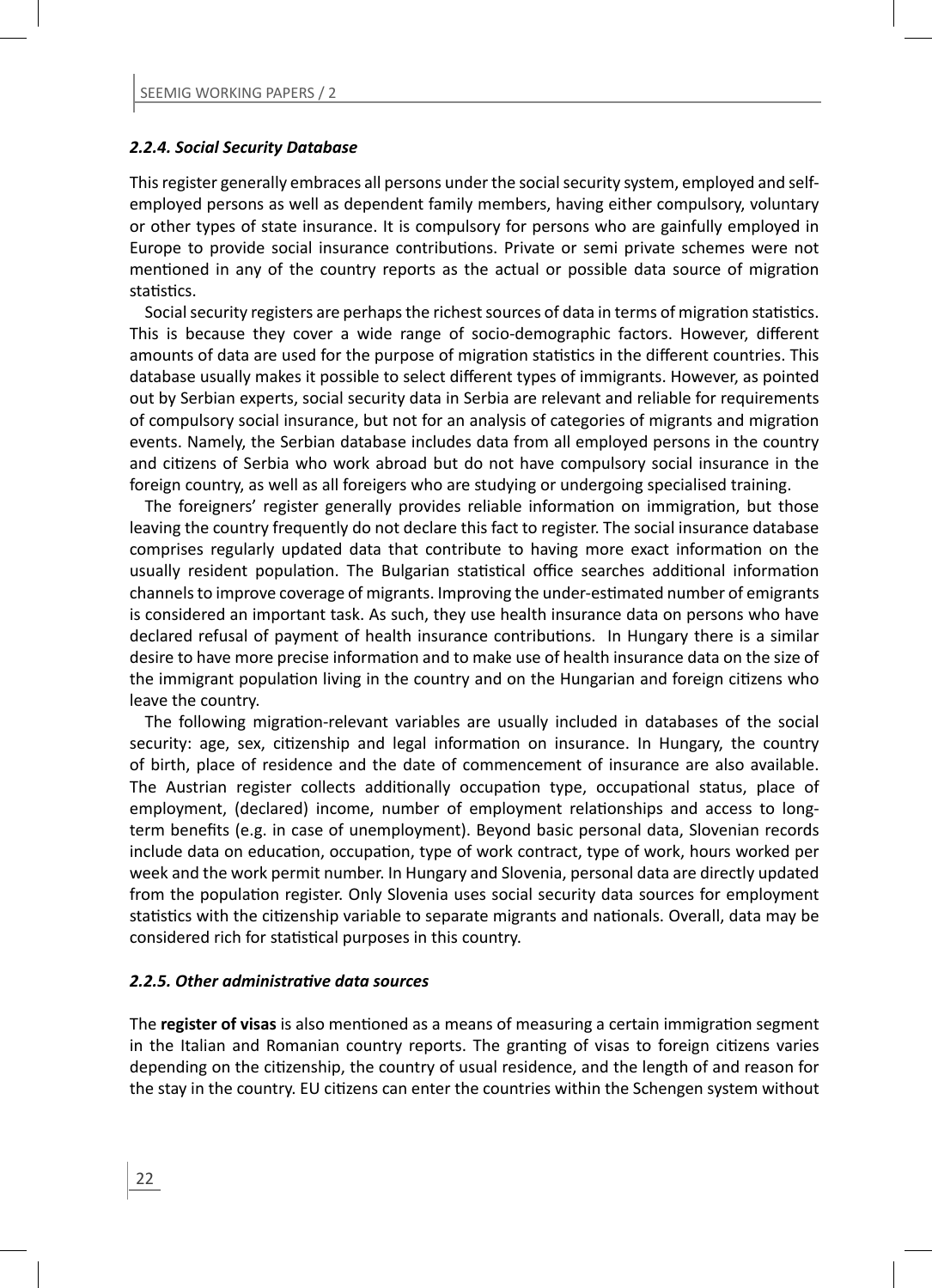needing a visa. Besides selecting foreigners by the above-mentioned factors, the most important limitation of this type of administrative data source in relation to migration statistics is that the duration of stay authorised by issuing a visa does not reach the standards of the statistical definition of an immigrant.

Illegal or irregular migration is defined as a situation where a foreigners' entry, stay or work is contrary to the existing laws which regulate their entry, residence and economic activities. There are only three SEEMIG countries that mentioned data sources other than the register of foreigners concerning irregular migration. Slovakia and Slovenia maintain databases specified for migrants, while Austria uses the general criminal database and the so called Smuggler Database. Administrative **registers** on irregular migration maintained by **police authorities** are mostly available, but irregular migration remains very much a hidden phenomenon and is therefore poorly covered. The amount of statistical detail and usability varies greatly by country. However, data on refused entries at the border, persons who were caught due to illegal border crossing and persons who illegally resided in the country are available in criminal databases. Citizenship is usually contained within the collected data, but in certain countries the exact country of citizenship is not available or accessible. However, in Slovenia all statistics are differentiated by citizenship. In the Slovak Republic a database of the flows of irregular migrants and their characteristics is maintained in the framework of the "Information System on Migration and International Protection". In most of the SEEMIG countries the statistical institute does not use the data of criminal database for migration statistics certainly in order to avoid stigmatization of the migrant population, and the data owner directly provides indicators for national and international bodies.

The available statistical information on irregular migration is in general poor and varies greatly between countries. The Austrian authorities issue several publications on irregular migration: on organised smuggling according to citizenship and other variables, quarterly crime statistics broken down by citizenship, criminal cases committed by foreigners from selected countries, and security reports on organised crime, human trafficking, prostitution, smuggling and illegal migration. In Slovenia yearly reports on irregular migration are produced and various indicators of irregular migration are included within it.

The Serbian and Hungarian foreigners' registers include information on irregular migration. Serbian data relate to denied entry, return of persons illegally residing in the country as well as victims and perpetrators of human trafficking. For denied and returned people their citizenship is among the recorded data. The scope of the Hungarian registers is different. Third-country nationals are included if they have been ordered to leave the territory of the country, are subject to compulsory confinement, expulsion, exclusion or detention, are prohibited from leaving the country, if they have been detained, arrested or taken into custody in Hungary, or if they have been affected by some extraordinary event (i.e. death, accident resulting in serious injury, etc.). The reasons are only recorded in cases where criminal proceedings are initiated. EEA citizens and family members of those who are registered are recorded if they are subject to expulsion or entry ban or restriction of personal liberty. The registered data comprise the place of birth and citizenship. It can be supposed that the police and the immigration authority maintain registers on irregular migration in other countries, too, but this part of migration statistics is underdeveloped; there is currently no common methodology and therefore the relevant data sources are not considered as components of the migration data assets. Even in Hungary, where these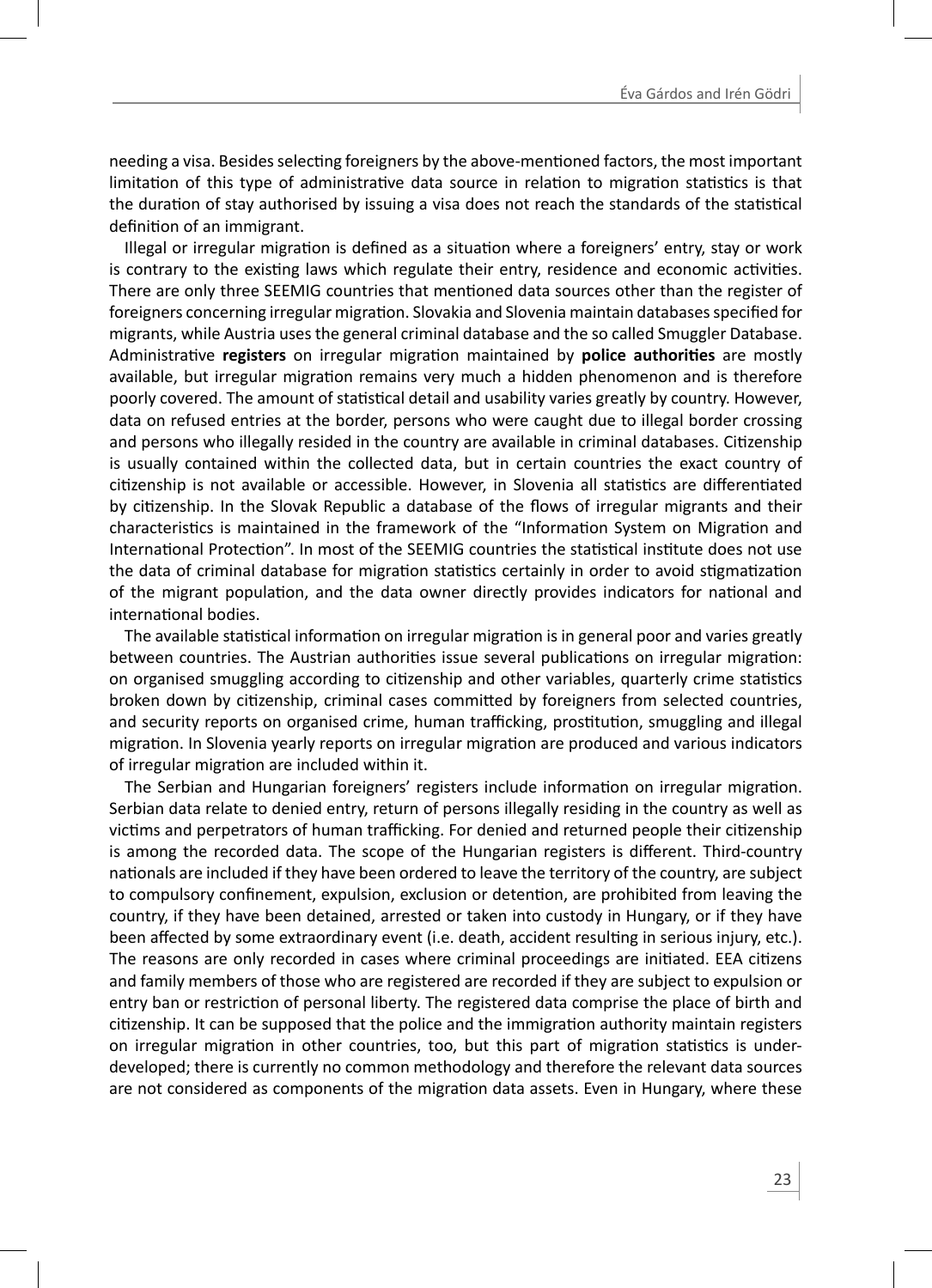data are accessible for statistical purposes in personally not identifiable form, the statistical office has never required them because these data provide very little additional information and international standards are missing in this statistical domain.

Another administrative data source which is related to the labour market is available in six countries: Austria, Hungary, Italy, Romania, Slovakia and Slovenia. The content again varies greatly by country, particularly regarding coverage, content, accessibility and the methods for maintaining the databases. These registers are kept by the offices responsible for employment issues. In Slovenia, only those who need work permits are registered, while in Hungary the content of registered information is more detailed for the third-country nationals than for those of European Economic Area (EEA) countries, and registered data of all employed foreigners are the same in Slovakia irrespective of the citizenship. The Italian register overestimates the foreigners as it uses the country of birth to identify foreigners, while the Romanian one underestimates them.

In EU countries, data gained via the register on work permits will decrease in significance in the future because the share of immigrants EU nationals who do not require work permits is increasing steadily and significantly. It seems that other data sources (e.g. personal tax data combining with the compulsory social insurance data) will be more informative than the register of work permits. This notwithstanding, in some countries this data source provides an important contribution to migration statistics/information (e.g. Slovenia). It may be supposed that the significance of the register of work permits depends on the share of third countries' citizens among all foreigners who are employed. In most cases data on employment of foreigners are not only collected and used for administrative purpose by the competent office, but are also used and published as statistical indicators too.

In Austria we see an exceptional situation, as they have a database specified for statistical and research purposes, maintained by the Labour Market Service. It is built on data stemming from the administrative registers of the Labour Market Service on the one hand, and from the Central Social Security Register on the other. These databases include citizenship among the variables.

**Registers of the education** system such as the Public Education Database and the Higher Education Database in Hungary can also provide migration related information. These have been developed since the beginning of 2000s and kept for recording data of maintainers, institutions, employees, pupils and students. Personal data are reported and updated in relation to events. Educational identification numbers are attached to all employees as well as pupils and students who participate in the education. The personal subregisters cover the following data for employees: personal data, addresses, identification number, education, professional qualifications, and details of the employer. Collected data for pupils and students includes personal data, addresses, an identification number, and data of the educational institution attended. The migration-related pieces of information are citizenship, country of birth and country of permanent residence. Citizenship is not included in the employees' subregister of the public education register. For foreign students information on the grounds of stay in Hungary is also included.

Similar data source is also available in Bulgaria and Romania, but it is used for migration statistics purposes only in Italy. The Hungarian system is still under development, the Bulgarian and Romanian databases suffer from quality problems.

Transferred **remittances** can be considered one of the indicators describing benefits of emigration. In certain countries it is included among regularly produced statistics, while in others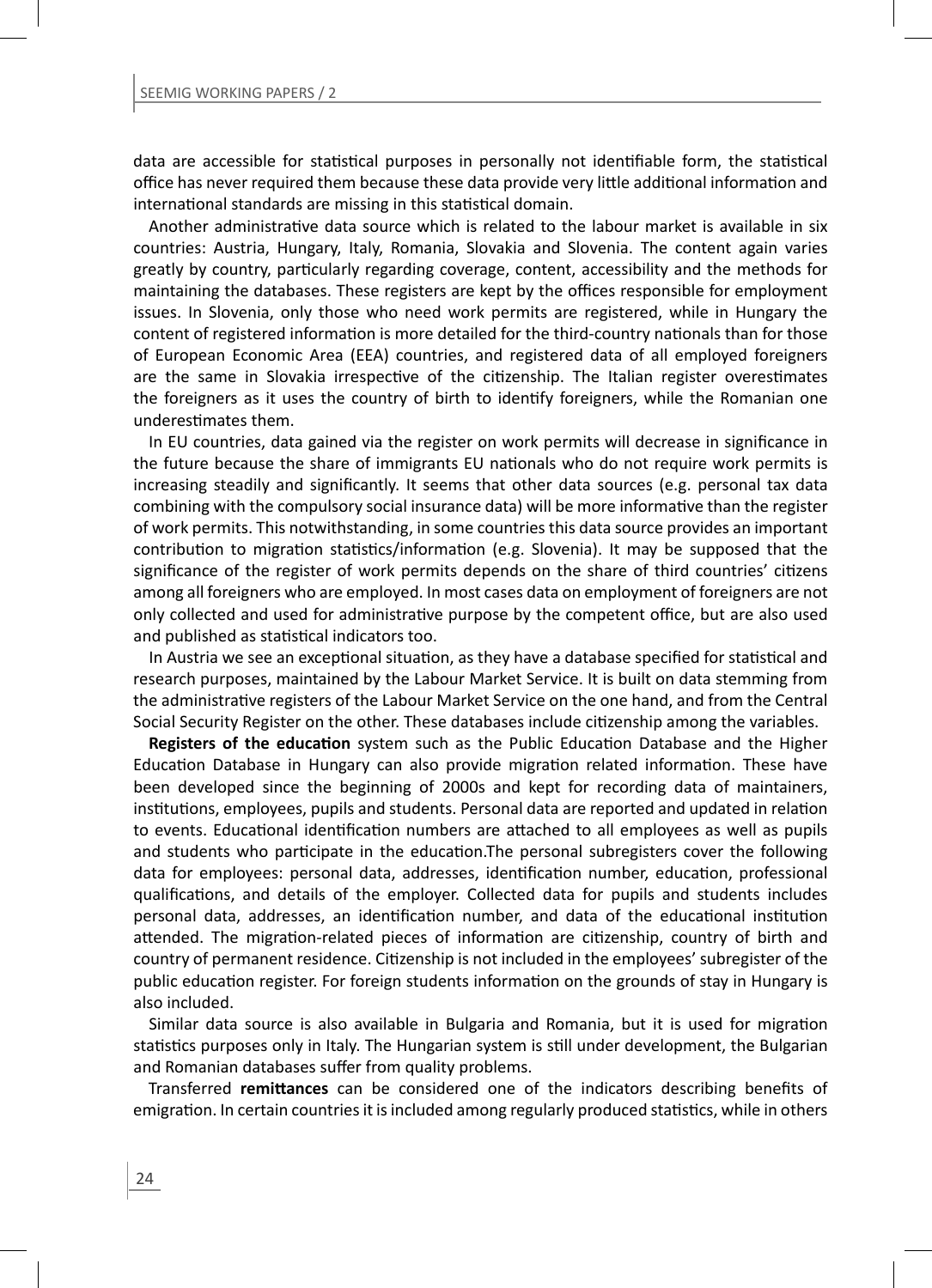information is less often used from a migration perspective. Data are provided by the central bank of the country. Nevertheless, even in the countries where data on remittances would be useful for statisticians and researchers in the domain of migration this indicator has substantial shortcomings if it is produced according to the methodology defined by relevant EU regulation. because remittances under a certain amount are not included. Moreover, the banks are often unable to identify the country of residence of the final transferee of the transaction and this results in poor quality of the international territorial break down of the bank system statistics. On the other hand, remittances are the transfers running through the regular intermediation channels, whereas the informal channels remain excluded.

In Italy, the National Observatory on Migrants' Financial Inclusion was set up in 2012. This operational body serves to analyse and monitor migrants' inclusion within financial processes. Every year it presents research which studies in depth the main characteristics of the bankmigrant relationship as regards savings, credit, money transfer services and micro finance. The research agenda also covers the channelling of remittances through official channels as well as the development of migrant savings.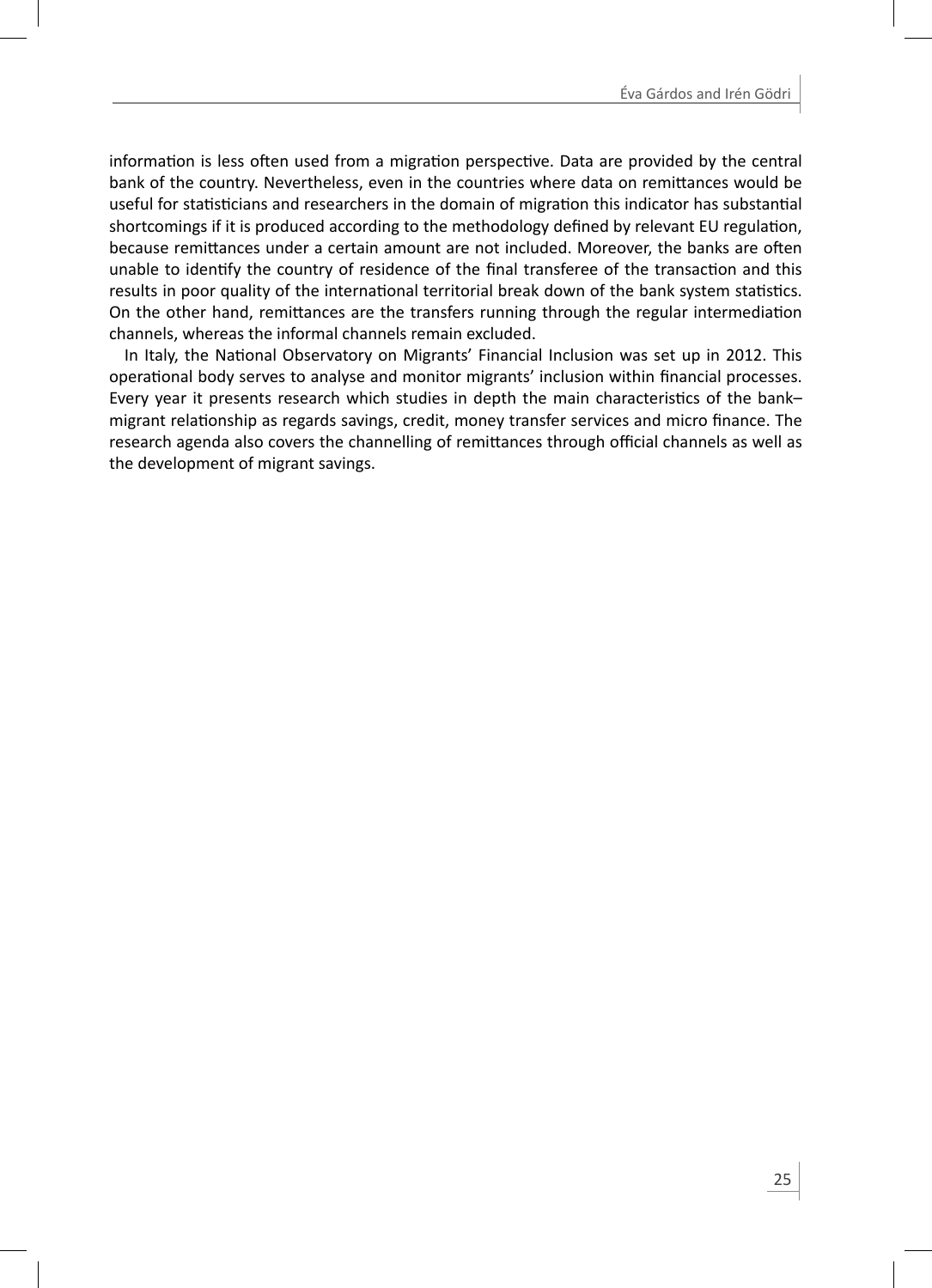## **3. StaƟ sƟ cal data sources, sample surveys**

#### **3.1. General overview**

This chapter maps various statistical data sources and sample surveys conducted in the SEEMIG countries. The main aim is to provide an overview of key specialised surveys which *focus specifically on migration* and surveys with only *some migration-related questions*, as well as *micro censuses* and other sociological surveys that have *migration relevance* in the countries examined*.*

Comparison across countries' data sources requires clarification of the general and the particular character of the given statistical data sources or surveys, since data collection and data coverage might vary in the eight countries. Furthermore, countries differ in terms of their migration experience, which influences the purpose and target of country-specific data as well as coverage of migrants. Country reports cover various data sources, and it may be assumed that the presented data sources correspond to countries' interests and the relevance of different sources. In addition, they may address emigration, immigration or both emigration and immigration. Consequently, the mapping of statistical data sources and sample surveys aims to clarify the above-mentioned similarities and differences of data sources, and to present best practices and attempts that countries have made (or are planning to make) to overcome data source deficiencies. These best practices may serve as examples to other countries.

Some of the surveys are comparable, as they are part of the European statistical data collection and are conducted in all countries according to international standards using the same concepts and methods (e.g. *Labour Force Survey*), while others are different and follow national concepts which are hardly comparable.

When mapping migration-related data sources, the dimensions of both emigration and immigration have to be considered. By definition, **immigration data** – as stock statistics – are easier to collect since resident population consists of nationals, foreign citizens and/or foreignborn persons. Consequently, data sources more often provide data on immigrants. Nevertheless, range and relevance of immigration data is low in countries where immigration is a marginal issue. At the same time, gathering and clarifying **emigration data** is problematic and requires special effort. Although administrative data on deregistering of those leaving the country would provide data on emigration, this data is only partly relevant and is often misleading. More generally, emigration data are usually under-represented as a result of various factors concerning data collection or the nature of emigration.

In the following sections we group the data sources presented into two relevant groups:  $(1)$ full-coverage statistical data sources and (2) survey type data sources. Further grouping - by different aspects – is possible as follows: general data sources and migrant-specific data sources (respectively migrant-targeted surveys), international surveys and national surveys, periodic (or repeated, respectively panel) surveys and one-time surveys, as well as surveys with a focus on immigration or emigration. Types of full-coverage statistical data sources and sample surveys will be discussed in different sections since relevance and comparability of these sources are largely different.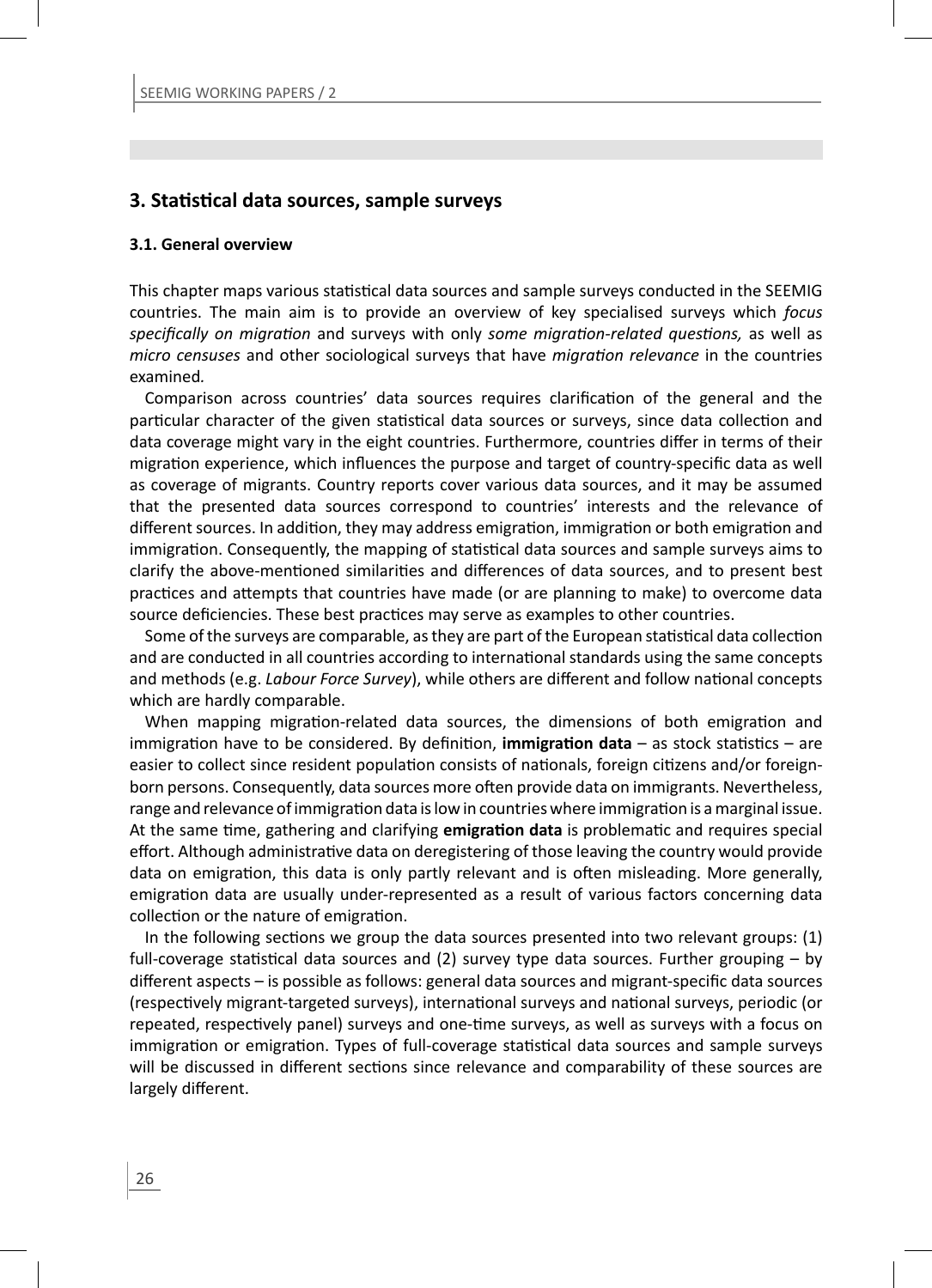## **3.2. Full-coverage staƟ sƟ cal data collecƟ ons of the target populaƟ on**

There are many reasons why a statistical institute relies on full-coverage statistical data collections. The statistical register is one example of such a data collection; it is a continuously updated set of objects for a given population, containing information on identification and other attributes. A statistical register can be used to support the statistical surveying process of the register population, but it can also serve as a data source for the production of statistical indicators. The register contains the current and historical statuses of the population and the causes, effects and sources of alterations in the population. Register data of population units are stored in a structured database. A register is compiled using several data sources, including administrative and statistical ones. The overlapping data of data sources used for feeding the statistical register are used for cross-checking, and the appropriate one is selected by predefined regulations or rules.

|                 | Country         | General data sources available                                                                                                                                                                   | Migrant-specific data sources                                                                                                                        |
|-----------------|-----------------|--------------------------------------------------------------------------------------------------------------------------------------------------------------------------------------------------|------------------------------------------------------------------------------------------------------------------------------------------------------|
| <b>EU15</b>     | Austria         | - Statistical population register (POPREG),<br><b>Statistical Office</b><br>- Educational Attainment Register,<br>Statistical Office<br>- AMDB: Labour Market Database, Labour<br>Market Service |                                                                                                                                                      |
|                 | Italy           | - Education database, ISTAT                                                                                                                                                                      |                                                                                                                                                      |
|                 | Slovenia        | - Statistical Survey on Student Enrolment<br>in Tertiary Education, Statistical Office                                                                                                           |                                                                                                                                                      |
| EU8             | Slovakia        | - Statistical demographic register<br>(marriage, divorce, birth, death, change<br>of permanent resident), Statistical Office                                                                     |                                                                                                                                                      |
|                 | Hungary         | - Demographic database (marriage,<br>divorce, birth, death, change of<br>permanent resident), Statistical Office<br>- Educational statistical databases.<br>Ministry of Human Resources          | - Statistical survey on people acquired<br>Hungarian citizenship, HCSO<br>- Statistical survey on foreign citizens<br>with settlement document, HCSO |
| EU2             | Romania         | - Demographic data collection of (deaths,<br>births, immigrants and emigrants), Insti-<br>tute of Statistics                                                                                     | - Exhaustive survey on immigration and<br>emigration flow, Ministry for Internal<br>Affairs and Institute of Statistics                              |
|                 | <b>Bulgaria</b> | - Information System Demography<br>(marriage, divorce, birth, death, change<br>of present address, change of citizen-<br>ship), National Statistical Institute                                   |                                                                                                                                                      |
| EU<br>candidate | Serbia          | No full-coverage statistical data sources are used for migration statistics                                                                                                                      |                                                                                                                                                      |

#### **Table 2: CharacterisƟ cs of full-coverage staƟ sƟ cal data sources in SEEMIG countries**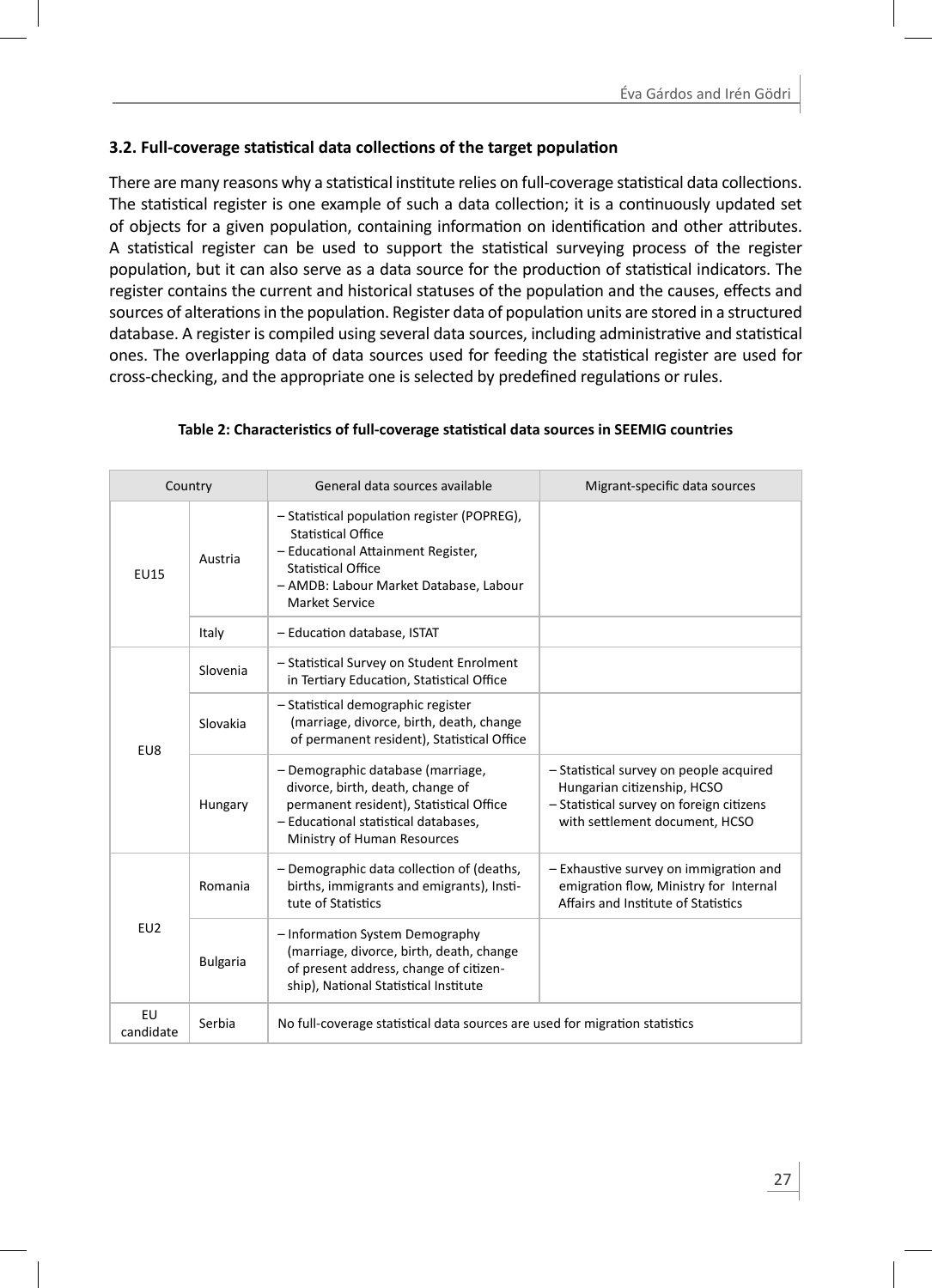The other major group of full-coverage data collections consists of those that are attached to administrative procedures, which substitute and supplement the administrative data. This kind of survey is used when good quality administrative data are not accessible for statistical use or the information provided by the administrative data source does not meet statistical needs. The connection to an administrative process makes such data collections cheaper than a sample survey with specially trained interviewers.

Depending on the scope of administrative data sources available for statistical purposes, and on the whole statistical system, full-coverage statistical data collections differ greatly between countries (see: *Table 2*).

#### *3.2.1. StaƟ sƟ cal register*

In Austria the statistical office compiles the so-called POPREG<sup>8</sup> database, which should be considered a statistical mirror register of the population register, discussed in the second chapter of this summarising report, and thus the major statistical data source on population stock, population change and demographic events (births, deaths, internal migration, immigration, emigration, and other events). POPREG was prepared in parallel to the last traditional census in 2001, and became fully operational in 2002. Due to direct linking to authoritative administrative registers, POPREG provides exhaustive population statistics for all territorial levels at any point in time. The Austrian statistical office renders the administrative population register data statistically usable by applying statistical concepts. The following variables on personal characteristics are included in POPREG: sex, date of birth, date of death (if applicable), marital status, current citizenship and country of birth.

In Austria the Educational Attainment Register also provides information for the Registerbased Population Census. This data system has been in place since the 2003/2004 academic year and it is maintained by the Austrian statistical office and contains personal data on successfully accomplished educational attainment. Data on educational attainment includes all institutionalised forms of education at public and private schools, universities or similar educational establishments. Units of this statistical register are schools, classes, pupils and staff, including teachers and non-pedagogic staff. Core data on pupils: sex, age, citizenship, mother tongue, special educational needs, start of compulsory school attendance, status of educational attainment at reference date, current education, school success in precedent reference period, attendance of foreign language lessons and final exam. Major annual educational data are published on the basis of this register. The following variables are available in the register of higher education: age, sex, citizenship, social security number or equivalent surrogate identification code, place of residence, appellation and type of studies, date of enrolment and of graduation, occupation, occupational status at enrolment, study-related stays abroad (country, purpose, funding and duration). The variable "country of birth" is considered neither in public nor in the higher education system.

*<sup>8</sup> POPREG = POPulaƟ on REGister. Since 2011, the census has also been register-based, relying on the POPREG as a central component.*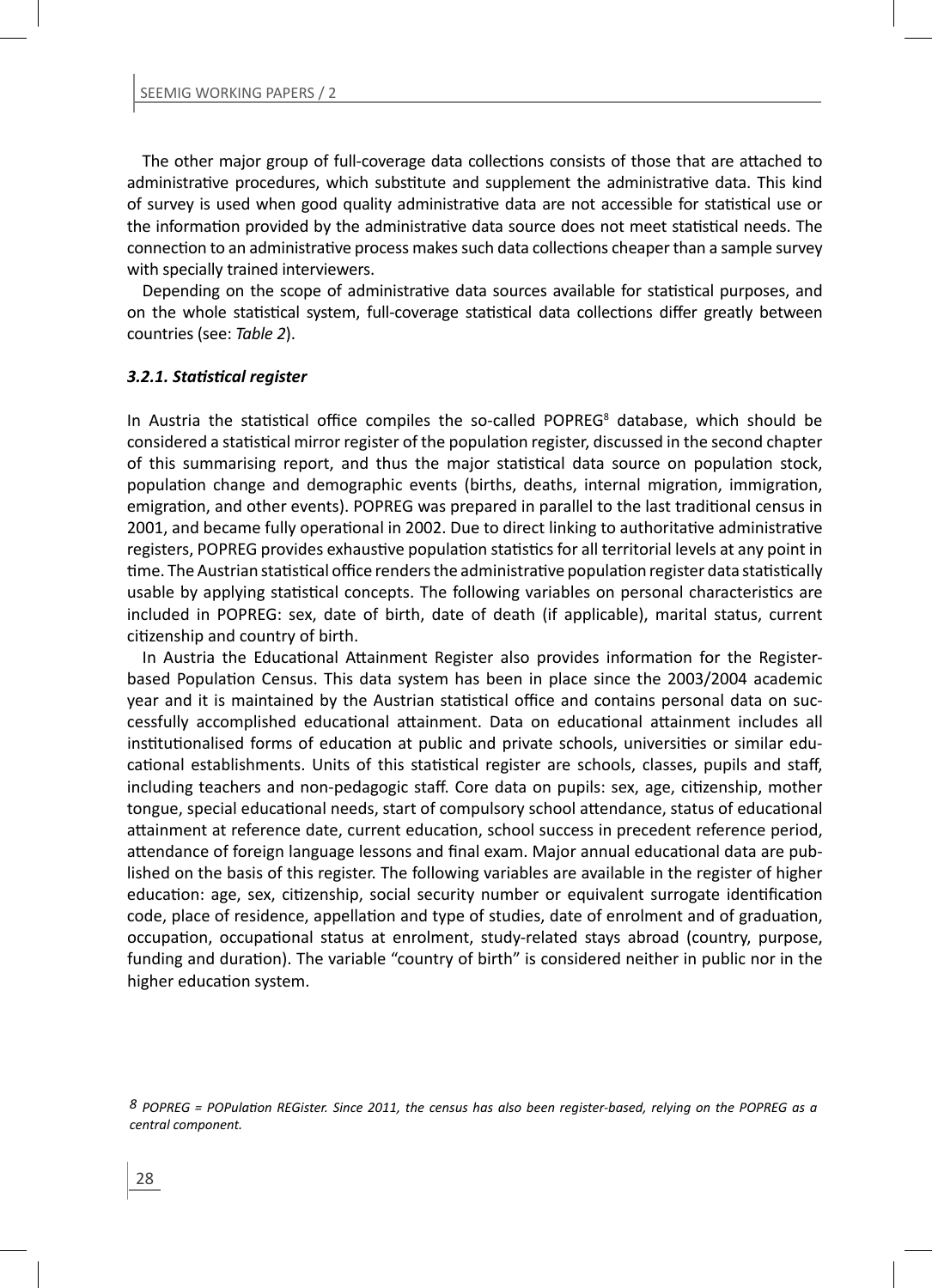#### *3.2.2. StaƟ sƟ cal data collecƟ on connected to administraƟ ve procedures*

#### *3.2.2.1. Demographic databases*

The most common type of full-coverage statistical data collection is the system of vital statistical surveys; this was mentioned by the Bulgarian, Hungarian, Romanian and Slovakian country reports. (The instrument for gathering demographic data can be an administrative database as in Italy.)

The Bulgarian Information System Demography comprises data on population stocks, all vital events, country of birth and changes of citizenship. Although it is held by the statistical office, information is based on official documents. Development efforts are mainly directed to searching new data sources and establishing cooperation with other national institutions that collect personal data. The statistical office does not produce data on emigrant and immigrant flows. Data on emigrant and immigrant stocks have only been produced since 2008. The statistical office has since 2010 used the information held by the National Revenue Agency on persons who have declared refusal to pay health insurance contributions due to leaving the country for more than 183 days during one calendar year in order to improve the coverage of the information system, especially concerning emigration data. Individual data is received based on a person's PIN.

Hungarian vital statistics are based on a data collection commonly used for administrative and statistical purposes. When a vital event occurs, the data provider has to declare the necessary information to the authorities only once. Reported data relate to administrative and statistical needs, and every authority has access only to the data it is allowed to by law. According to the present legal rules, all vital events (birth, death, marriage, divorce) that occur in the territory of Hungary are registered while those that occur to Hungarian citizens outside the country are not<sup>9</sup>. Demographic data hold great potential from the point of view of migration, but they are hardly ever utilised because they cannot provide valuable information on the migrant population due to its small proportion. Collected data are as follows: sex, date of birth, marital status, permanent residence, temporary residence and citizenship, number of live births and living children, educational attainment, economic activity, occupation and occupational status. Place of birth has been included among the collected data since 31 May 2013. Data are accurate and are generally complete and reliable with some exceptions (education and occupation).

In Romania, the registration of demographic events is closely linked to administrative procedures, yet the National Institute of Statistics uses its own paper-based questionnaires in a statistical review of deaths, births, immigrants and emigrants using the same concepts as the administrative registers. Some survey data concerning both emigration and immigration are not reliable. In terms of immigration, a considerable ratio of immigrants is ethnic Romanians with Romanian citizenship who decided to move to Romania and they did so without notification. In terms of emigration, the majority of out-migrants have little interest in declaring emigration to local authorities. According to statistical estimation, emigration statistics capture less than ten per cent of the legal outflows from Romania. Consequently, the majority of effective in-migrants

*<sup>9</sup> From 31 May 2013 the target population of demographic data collection is broader: among the population movement events it is necessary to observe deaths occurred abroad of those who have permanent address in Hungary, and births delivered abroad by mothers who have permanent address in Hungary, if these events have been registered by the authority in Hungary.*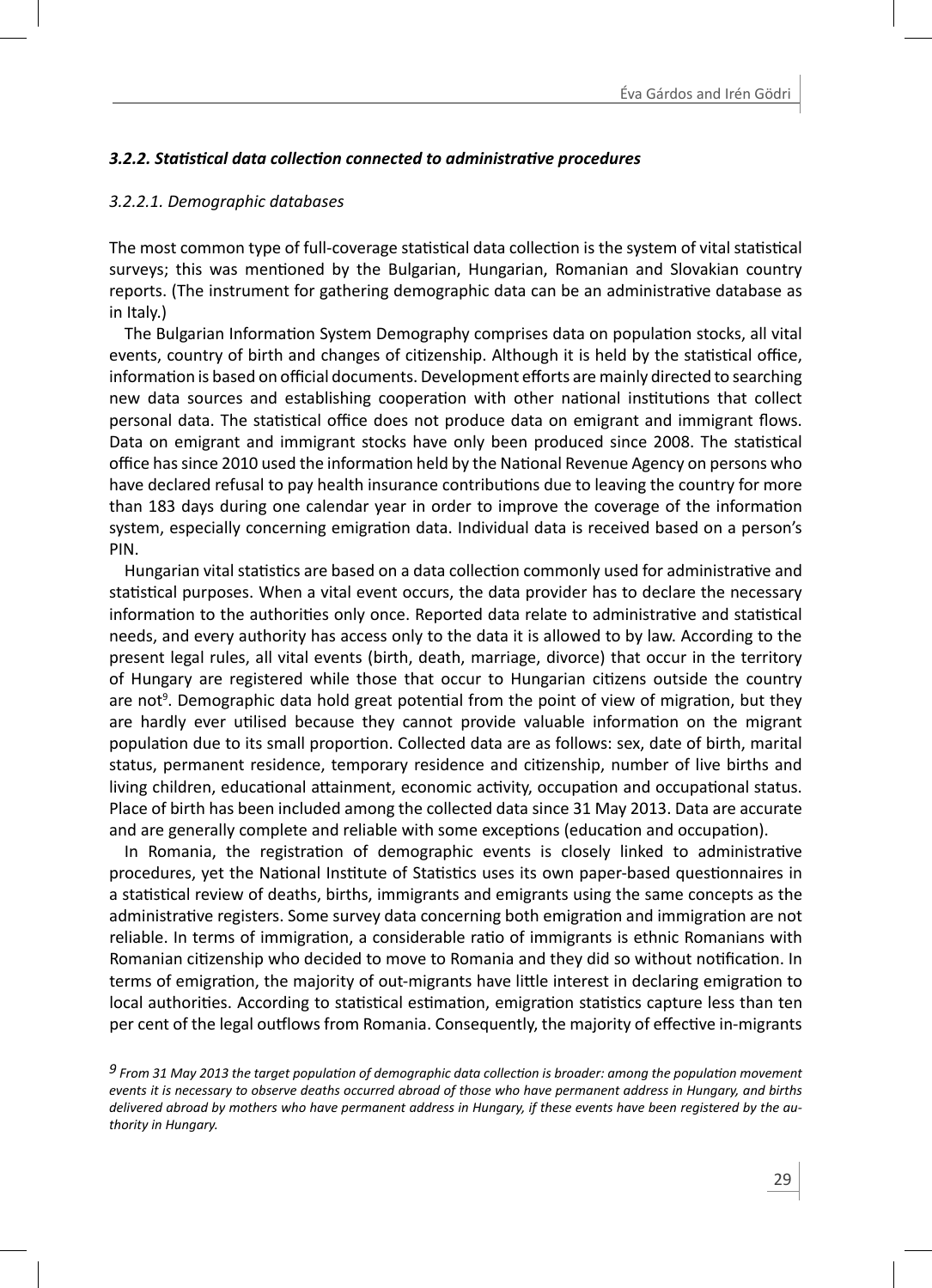do not appear in statistical office statistics as immigrants while emigrants are not registered. Difference, according to population stock data is sizeable and presents a real problem in a strong emigration country.

The Slovakian statistical office has a similar full-coverage data collection system of vital statistics. The country report of the data production system and the break-down of the published data on vital events and the population suggest that citizenship and country of birth are included in the demographic questionnaires, but published data are not available broken by these variables. However, international migration data are published by country of origin and country of destination, respectively, which is rather unusual.

#### *3.2.2.2. Other full-coverage staƟ sƟ cal data collecƟ ons*

Bulgaria and Romania use administrative data sources, as it was shown above, to have education related indicators of the migrant population. Austria compiles a statistical register as it was presented earlier, while Italy and Slovenia operate statistical databases which can be used for the same purpose, and Hungary has both.

*Statistical Survey of Student Enrolment in Tertiary Education is a mandatory, annual statistical* survey in Slovenia, collecting individual data on enrolment of students at every year of study and at application for graduation in higher vocational and higher undergraduate and postgraduate studies. The data are transferred to the Statistical Office by the education institutions that collect the data. The data on foreign citizens who study in the country can be derived from the survey. All students who do not have Slovenian citizenship (after matching with the Central Population Register data) are considered foreign students. Students, for whom citizenship is not found, even after matching with the Central Population Register, are shown under the category "Not classified". Socio-demographic, labour market and human capital characteristics are collected on students. Data are also available by country of residence and citizenship. The data are only used for statistical purposes by the Statistical Office of the Republic of Slovenia.

There is a compulsory educational statistical database in Hungary similar to the Slovenian one described above. Besides the gradually improving administrative register of education, there is also a compulsory full-coverage statistical database related to public and higher education. The ministry engaged in educational issues is responsible for data collection and publication. The statistical system was developed in cooperation with the Hungarian Central Statistical Office (HCSO) and data collections are in line with EU methodological requirements of education statistics, covering information of maintainers, institutions, employment, children, pupils, students, teachers and masters (teachers in colleges and universities). Migration-related data are citizenship and the country of residence. Citizenship is not collected for employees in public education.

Pupils by citizenship (Hungarian and non-Hungarian) by completed secondary level attainment, by classes and individual citizenship, by the country of residence, those graduated (from secondary school) by sex and citizenship, successful professional examination by profession and citizenship (Hungarian and non-Hungarian) are covered by the public education data collection. Numbers of foreign students at several points of higher education and those in student hostels are gathered in the higher education data collection. The response rate is 100 per cent, as the ministry closes the data set only and when it is complete. From the next year on (2014) statistical data on education will be produced from administrative data sources.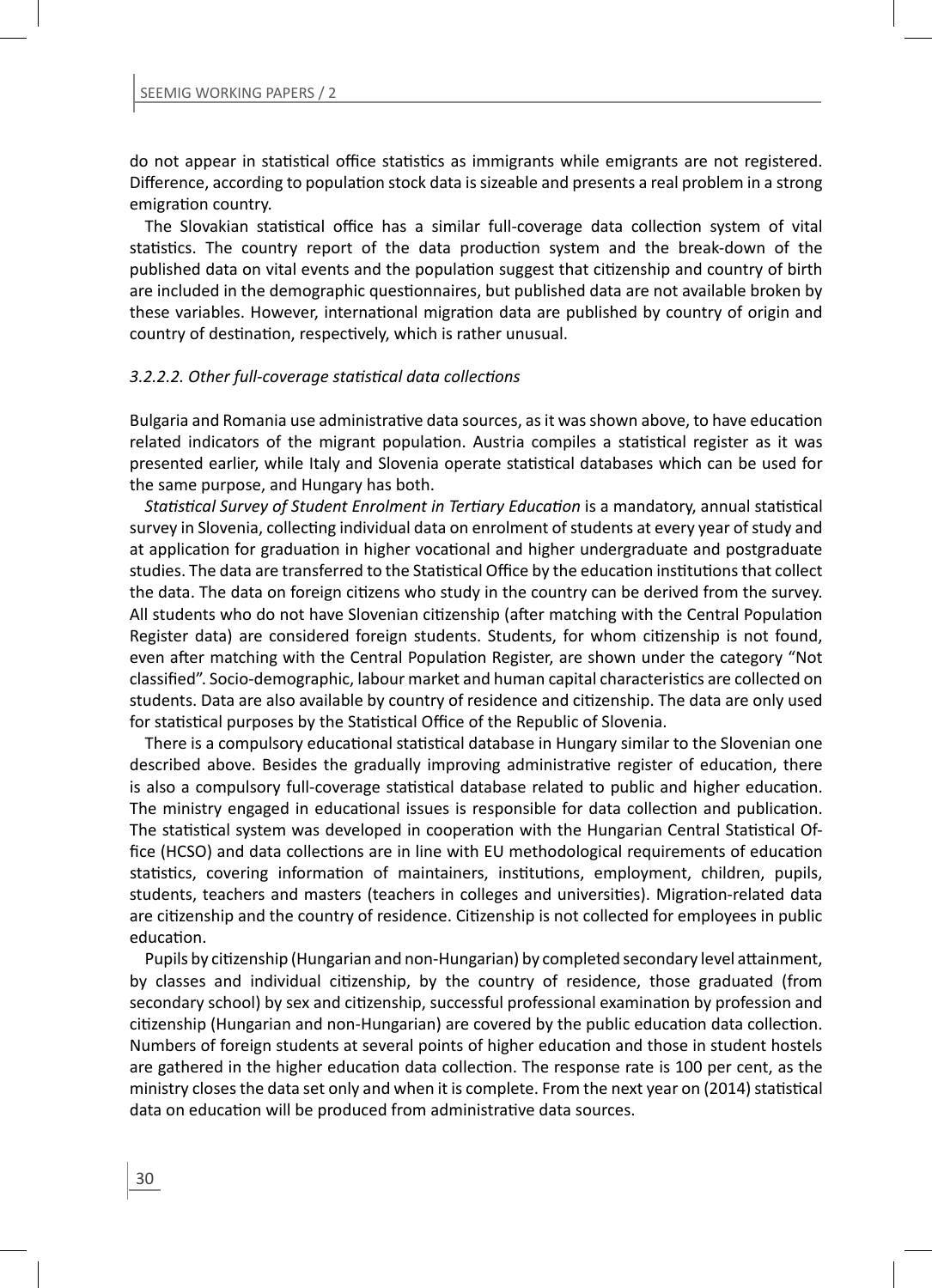In Hungary there are two other statistical data collections of full coverage, which are the responsibility of the statistical office. One covers *people who have acquired Hungarian citizenship*, and the other relates to *foreign citizens with settlement documents*. The purpose of these surveys is to know the sociological characteristics of those who want to live in the country. The data collection on new citizens covers everybody who granted Hungarian citizenship whether or not having residence in the country. Data with relevance from a migration point of view in these data collections are as follows: country of birth, (previous) citizenship and previous foreign residence. The statistical data collection is bound with the administrative procedure and data provision is voluntary in both cases. The response rate is quite high (more than 80 per cent) for the data collection on citizenship. However, the response rate of the other survey is much lower.

Although education database is also available in Italy, its usability in migration statistics is unremarkable.

#### **3.3. Survey-type data sources**

Sample-based surveys could be important sources for migration-related research because they provide richer information than administrative data sources. In many cases – as we have outlined before – even basic data about migrants (e.g. employment, level of education) are incomplete or even missing in registers. Surveys, however, cover a wide range of topics and therefore – depending on the objective of the survey – enable detailed analysis of various characteristics, and integration indicators of the migrant population. For instance many indicators of migrant integration proposed by the Zaragoza Declaration<sup>10</sup> could also be calculated only based on survey data.

The SEEMIG country reports include internationally standardized and significant national surveys which contain data about migrants or migration-related events. Among these, there are both *general surveys* representative of the total population, including migration modules or within which migrants can be identified by particular characteristics (usually citizenship or country of birth), and *specialized surveys* representative of the migrant population (or some special sub-group of migrants). In the case of surveys representative for the total population, the main restrictions of the analysis stem from *under-representaƟ on of migrants* and their *low number* in the sample. In addition, even when migrants can be identified in the sample, important migration-related questions are often missing (e.g. date of migration, reason for migration, legal status of the migrant, etc.), which could be important background variables for analysis. Finally, surveys targeted directly at migrants often lack a proper sampling frame (it is difficult to produce a representative sample). Reaching migrants in the course of the survey and their low response rate (due to language difficulties and lower willingness to provide information) is also a problem.

#### *3.3.1. InternaƟ onally standardized surveys*

A great advantage of internationally standardized surveys is that due to harmonised questions and methodology results are comparable across countries. However, if the sample size is not

*<sup>10</sup> The Zaragoza DeclaraƟ on, adopted in April 2010 by EU Ministers responsible for immigrant integraƟ on issues, and approved at the JusƟ ce and Home Aff airs Council on 3-4 June 2010, has idenƟfi ed a limited number of policy areas of relevance for integraƟ on: employment, educaƟ on, social inclusion and acƟ ve ciƟ zenship (see more detailed: hƩ p:// ec.europa.eu/ewsi/UDRW/images/items/docl\_13055\_519941744.pdf).*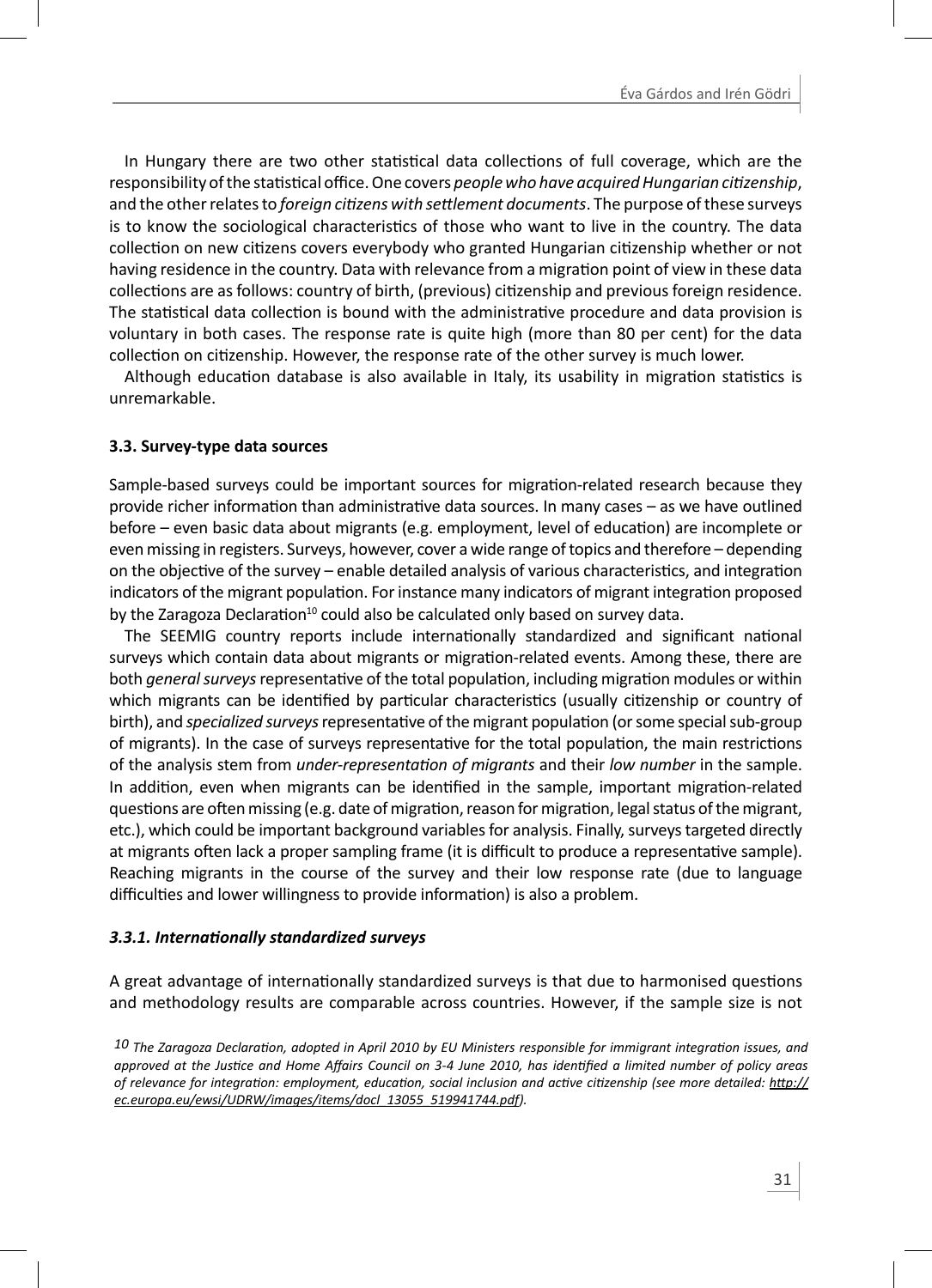sufficiently high, the aforementioned problem of low numbers of migrants included in the sample is nonetheless present.

The main harmonized European surveys which could provide important data on immigrant integration in different areas are: the *European Union Labour Force Survey* (EU-LFS), the *European Union StaƟ sƟ cs on Income and Living CondiƟ ons* (EU-SILC) and the OECD's *Programme on International Student Assessment* (PISA). As stated also in the Zaragoza Declaration (2010), these could be used as data sources for the proposed common indicators. They allow comparison between migrant (foreign national as well as foreign-born) and non-migrant population on the one hand, and across different countries on the other.

The Labour Force Survey is the international survey that was considered more or less important by all SEEMIG country experts from the point of view of migration data (a description was included in all the country reports). Therefore, we provide a more detailed overview on LFS in the countries examined, focusing mostly on the availability of migration-related data.

The EU-SILC and the PISA surveys, although with migrants identified in their samples, were assessed by SEEMIG partners in general as less important or not relevant regarding migration data. This is mainly due to the considerably smaller sample sizes of these surveys, which means that migrants are more likely to be under-covered. However, these surveys – besides their limitations – serve as important data sources for comparative analyses about the social and economic situation of migrants, as well as about the performance of students with immigrant background (Eurostat 2011, OECD 2010, 2012).

#### *3.3.1.1. European Union Labour Force Survey (EU-LFS)11*

The most comprehensive type of general sample survey covering the resident population aged 15 and over in private households is the Labour Force Survey (LFS), which has a wide range of questions regarding labour market indicators. In addition to its comprehensive character, the essential advantage of the LFS is comparability, since data collection by countries uses the same concepts, definitions and classifications and covers the same set of characteristics in each country. Nevertheless, there are differences in the immigrant and emigrant groups covered in different countries.

According to Eurostat, LFS is conducted in the 27 Member States (and EFTA countries, except Liechtenstein) and three Candidate Countries in accordance with *Council Regulation (EC) No 577/98* of 9 March 1998. Participation in the LFS is compulsory in three SEEMIG countries: Austria, Italy and Slovakia, and voluntary in the others.

The LFS provides quarterly results on labour market participation of people aged 15-74, as well as on persons outside the labour market. Persons carrying out obligatory military or community service are not included in the target group of the survey, as is also the case for persons in institutions or collective households. The national statistical institutes are responsible for selecting the sample, preparing the questionnaires, conducting direct interviews among households, and forwarding the results to Eurostat in accordance with a common coding scheme. The data collection mostly covers the years from 1993 onwards (in Austria and Serbia from 1995). In general, data for each country are available depending on its EU accession

*11 This part was prepared with the contribution of Ágnes Hárs and Zsuzsa Blaskó, for which contribution the authors are grateful.*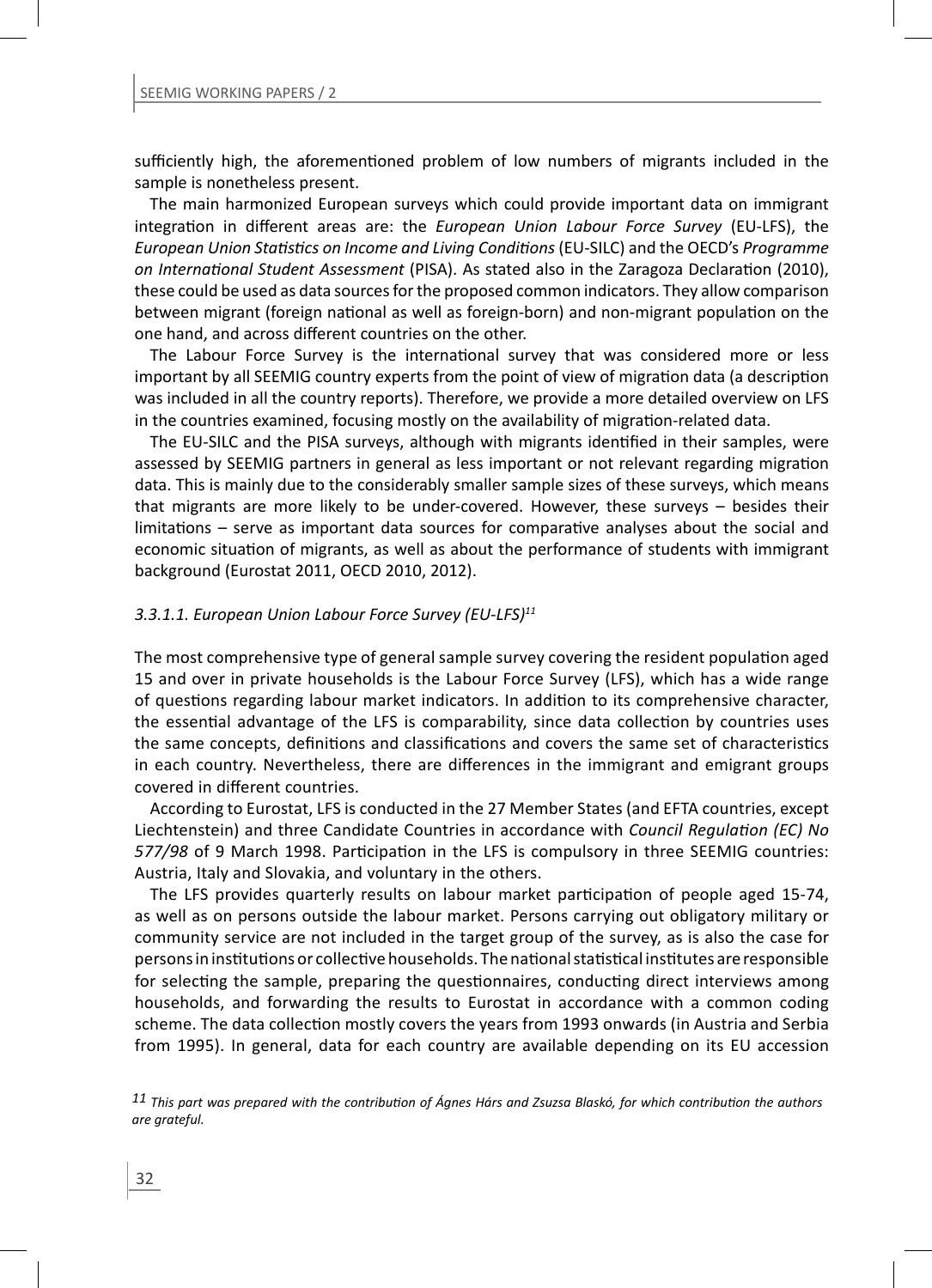date<sup>12</sup>. Although LFS has a comparative character, being part of the EU international statistical programme, data collection is a national responsibility and data gathering and data coverage, in spite of EU regulations, differs in some degree across countries<sup>13</sup>.

Applying LFS as a data source for migration research first requires specification of the possibilities and limits of it both for immigration and emigration data production. The whole population of LFS is interviewed for *citizenship* and *country of birth*. This allows some data production on *immigration* (diplomatic personnel, foreign representatives and members of their families are excluded). Nevertheless applicability depends on sample size, frequency of data collections, target group coverage and some national differences in data collection by country.

In addition to standard statistical data production based on citizenship and/or place or birth, discrete migration-specific data collection has focused on immigrants as well. In **2008 an ad** *hoc module* of the EU-LFS was conducted on the '*Labour market situation of migrants and their* immediate descendants<sup>'14</sup>. These data were collected in the EU27 Member States, Switzerland and Norway, and differed in terms of countries with high versus low shares of immigration: a detailed questionnaire module ('full module') was applied in the former group, while a simple module ('light module') was applied in the latter.<sup>15</sup> The full module was applied in only two SEEMIG countries: Austria and Italy (collecting also information on the main reason for migration, legal barriers on the labour market as well as qualification and language issues), while the light module – with questions about year of citizenship acquisition, country of birth of mother, country of birth of father, and length of residence in the host country – in countries with low numbers of immigrants: Romania, Bulgaria, Hungary, Slovenia and Slovakia. In Serbia this ad hoc module was not conducted at all.

Beyond immigration-related data, some *emigration data* are also collected in LFS. Since temporarily absent household members are included in the survey, some limited aspects of emigration can also be measured. Such an analysis can be based on the standard question of the LFS, asking the employer's country of residence. Data refer to those employees who are currently employed abroad (or to those persons whose last employer was abroad prior to returning to the present resident country and that it was the person's last job). These data refer only to a special subgroup of labour emigrants. A targeted ad hoc module of the LFS focusing on emigration has not been conducted yet.

The overview above has outlined the possibility of the LFS regarding both directions of migration. Applicability of migration data differs considerably by country depending on the size of emigration versus immigration and, correspondingly, the coverage of the target population in the LFS. Most of the countries have LFS data for a long period, even covering migration data. However, due to national conditions, data collections and coverage of target population (both emigrants and immigrants) differ by country.

Most of the SEEMIG country reports referred to the LFS as the most comprehensive survey with migration relevance, but also as the one with serious deficiencies. In all cases LFS *under-*

*14 Commission RegulaƟ on (EC) No 102/2007 of 2 February 2007 adopƟ ng the specifi caƟ ons of the 2008 ad hoc module.* 15 More detailed information on the ad hoc module available: http://epp.eurostat.ec.europa.eu/statistics\_explained/in*dex.php/EU\_labour\_force\_survey\_-\_ad\_hoc\_modules.*

*<sup>12</sup> Based on hƩ p://epp.eurostat.ec.europa.eu/portal/page/portal/microdata/lfs.*

*<sup>13</sup> General comparison across countries regarding sample size, reliability, etc., is not provided in this short overview. More comprehensive discussion on the comparative character of LFS is available on the EUROSTAT homepage, or in: Labour* Force Survey in the EU, candidate and EFTA countries. Main characteristics of national surveys, 2009; Collection: Method*ologies and working papers; Eurostat, 2011.*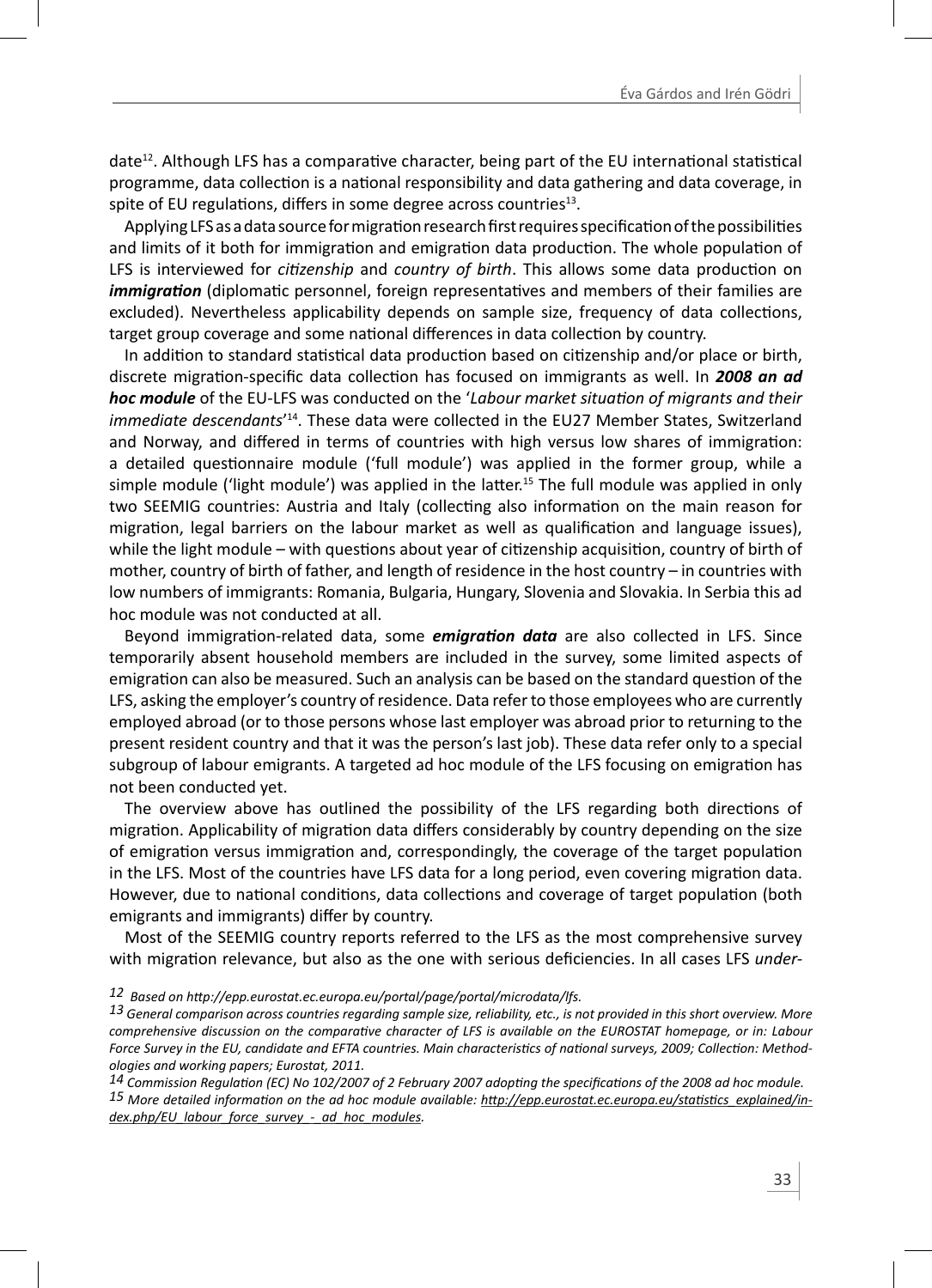*represents the number of migrants* and sampling allows only moderately detailed analysis. Most countries consider the LFS as a source of immigration data, while at the same time some countries with sizeable emigration, particularly Hungary and Romania, consider the possibility of measuring labour emigration using the particular LFS question. This question, aimed at those working abroad and identified by employers' country of residence, is a relevant though incomplete indicator of labour emigration.

A pilot study in the frame of the SEEMIG project aims to collect emigrant data and the contact details of emigrants linked to the households in the home country, so as to develop more comprehensive emigration statistics based on the LFS<sup>16</sup>. Due to its standard methodology and relatively large sample size, the LFS is an obvious choice for such a methodological experiment (for details on the lessons learnt from pilot study see: Blaskó – Jamalia 2014).

Table 3 provides a comparative overview of SEEMIG countries' characteristics of the LFS regarding migration-related data, mainly based on descriptions of country reports. *Immigrant population* is under-represented in each country in the project. As the most characteristic interpretaƟ on of the Italian report states, *immigraƟ on is less substanƟ al in the Labour Force Survey than appears in the civil registry*. There are various reasons for this: the hidden nature of certain groups of the immigrant population, language barriers, the particular spatial distribution of immigrants, which is often not in correspondence with the sampling methodology, and potentially high non-response rate due to irregular work or irregular status. According to an EC Report, non-response rates are higher among recent migrants and non-EU migrants (EC 2008). In addition, only private households are included in the LFS, and that may also add to the under-representative character of immigration data since many migrants live in collective households (e.g.: in institutions for migrant workers or asylum seekers). Even Austria, with a high share of immigrants and serious efforts to cover nonnationals in the LFS, reports that *non-nationals are generally under-recorded due to language barriers despite multi-lingual interviewers and questionnaires.* For these reasons results are only valuable at the aggregated territorial level<sup>17</sup>. Language barriers are of a different nature in Slovenia, where most immigrants originate from the successor states of ex-Yugoslavia. Here *the quesƟ onnaire is in Slovenian but, if necessary, most of the interviewers are able to conduct interviews in Serbian or Croatian.* Still, due to the lack of a foreign language questionnaire, a small but important part of immigrants who speak no or poor Slovenian, Serbian or Croatian are excluded from the LFS survey in Slovenia.

To overcome the obvious shortcomings of capturing immigrants through the LFS there is a currently on-going project in Hungary at the HCSO financed by European Integration Fund (Európai Integrációs Alap) (EIA/2012/2.6.2). This project aims to increase the availability of foreigners in the LFS survey by mitigating language-barriers during the fieldwork. Activities include training interviewers to contact people who do not speak Hungarian and designing self-administered questionnaires in foreign languages. At the same time another pilot project is being prepared to boost the immigrant subsample in order to achieve a sufficient number of immigrants in the LFS. In Italy in order to improve the quality of LFS data for immigrants

*<sup>16</sup> Moving somewhat further from the standard LFS approach, but sƟ ll building on LFS's main features, the SEEMIG pilot study on emigraƟ on – implemented in Hungary and Serbia – used the LFS to build up an indirect sample of emigrants from the country of origin and tried to reach them directly in a second phase of the research.*

*<sup>17</sup> As menƟ oned in the Austrian country report, Register-Based Labour Market StaƟ sƟ cs may become a valuable data*  source in the future, presumably due to the possibility of better coverage of immigrants.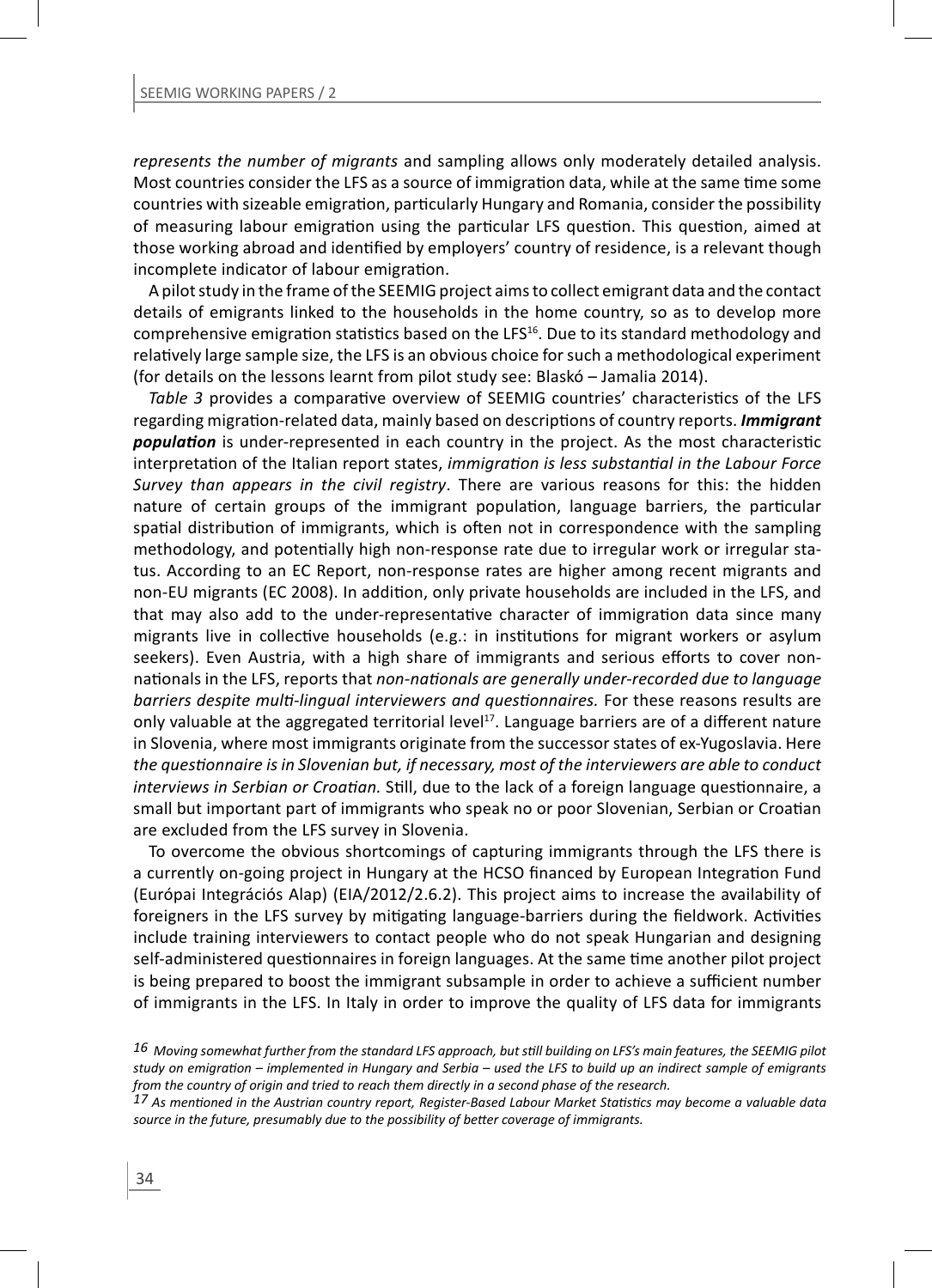by decreasing language barriers ISTAT conducted a cognitive test related to LFS 2008 ad hoc module.18

Despite all the above-mentioned deficiencies, the LFS is an important source of data in countries where the size of immigration is considerable, though it is hardly applicable for any comparison in countries where size of immigration is moderate (as seen in the Romanian and Bulgarian reports).

As for **emigration**, the LFS is applicable to identify some – mostly short-term – labour emigration but has no capacity to cover the total emigrant population. The particular question aimed at those working abroad identified by employers' country of residence is a relevant though incomplete indicator of short-term labour emigration. The best discussion of this possibility is in the Romanian country report, a country with considerable emigration experience. Hungary also applies the LFS for exploring labour out-migration  $-$  the relevant questions have been included in the LFS since  $1999^{19}$ . It is recognised, however, that because the indicator applied defines a special subsample and the sample is small, a very cautious interpretation of this data is needed. It should be noted that the way household membership is defined in the LFS also has implication on the definition (and hereby on the size) of labour out-migration measured by the LFS. Since the definition of household membership is not fully harmonised across countries, and refers to different time periods, data on labour out-migration is not internationally comparable.<sup>20</sup> Moreover, poor specification of the notion of 'household member' can also lead to misunderstandings and therefore false and biased results on domains based on this concept.

Besides the 2008 ad hoc module (included in almost all countries conforming to EC regulation), individually initiated, national supplements on migration are rarely included in the LFS. An exception is Hungary, where questions on *intentions of being employed abroad* were included in LFS surveys from 2002 to 2009, and questions on *ever worked abroad* and circumstances of employment were included nearly every year between 2002 and 2009.

Furthermore, as it was also mentioned in the Romanian report, for countries characterised by considerable emigration and therefore by large emigrant stock (like Romania, Bulgaria and Serbia) the LFS surveys of the main destination countries could also provide substantial data on labour-force out-migration.

All in all, the essential advantage of the LFS is the comparability across countries and between foreign and national population, as well as the large number of variables, which makes detailed analysis possible. Data on migration are mostly under-represented and not really applicable for assessing the actual size of migration. Still, the analytical character of the survey is crucial. Basic data are insufficient for analysing labour emigration in general terms, but additional elements

18 The cognitive interview identifies those aspects of the question that lead to errors in the answers. The aim is to stimu*late the respondents to realise the difficulties encountered in answering questions. As a result of the cognitive test related* to the Italian LFS, the average comprehension level of the wording of the questions rose from 71% to 87% (Albisinni, *Marzilli and Pintaldi 2008).*

19 In case the household member is working abroad at the time of the survey, country of employment abroad is recorded. *In case of a special group – those who are not currently working but who had their last employment abroad – the country of the last employment is also registered.*

*20 In Hungary, for example, people living abroad for no more than one year and maintaining an economic relaƟ onship with the household should be included among members of the household. In Romania persons who live temporarily (for less than six months) elsewhere (in Romania or abroad) and persons who moved elsewhere for a longer period than six months, but maintain close relationships with the household (children studying elsewhere, students, household members working elsewhere, convicts and prisoners, military personnel, etc.) are considered members of the household.*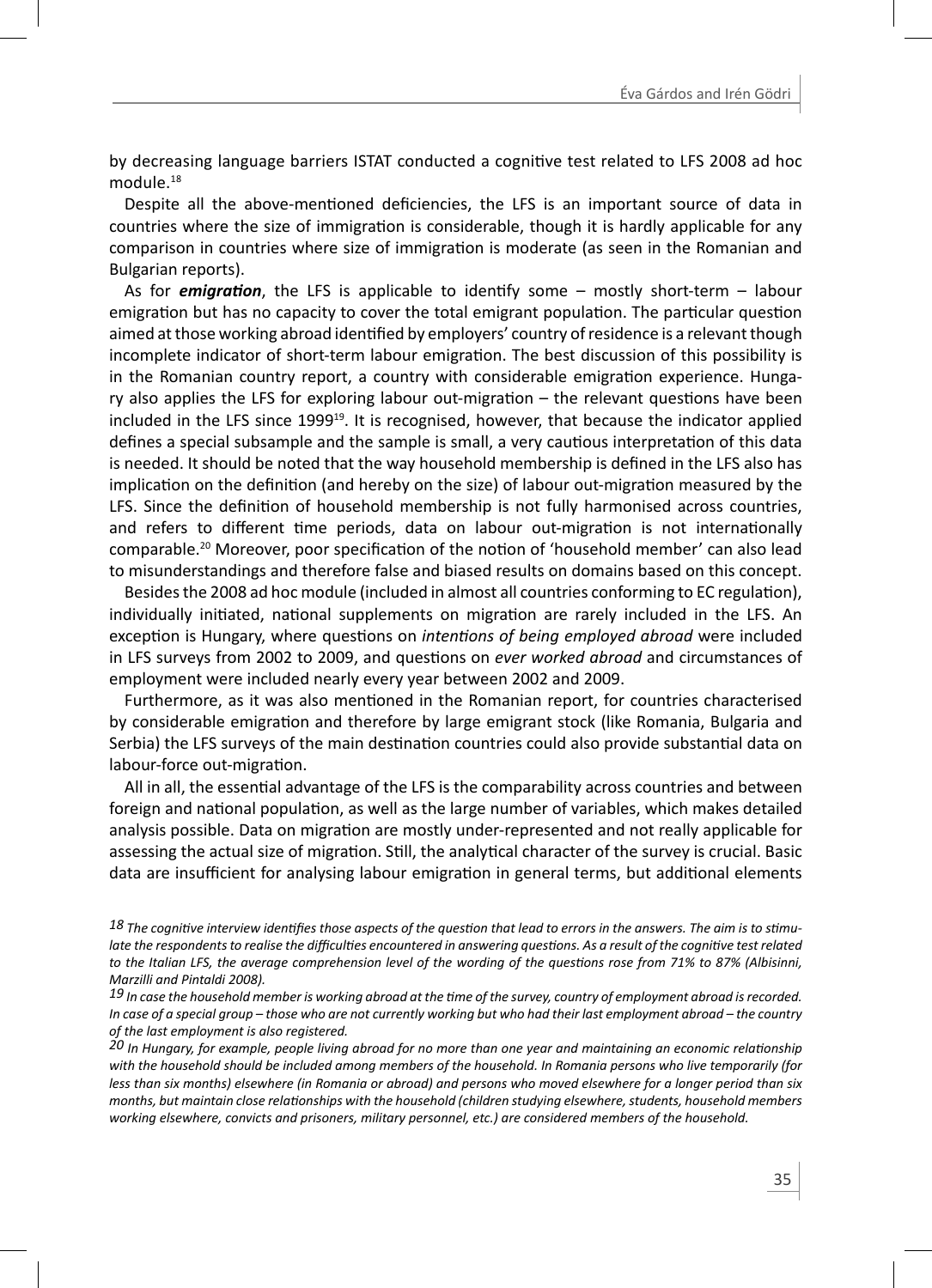of data collection would allow more precise analysis of labour out-migration. The next ad hoc module on migration, which will be included in the LFS in 2014, will be a useful tool to collect data about migrants in a more systematic way, at least about the most relevant labour market indicators. Two sub-modules will be included: one about the background of migrants and their descendants and another one on the obstacles to labour market participation. The former (besides the country of birth of parents and level of education of parents) contains question on the last country of work abroad and the reason for migrating into the host country (European Statistical System 2013).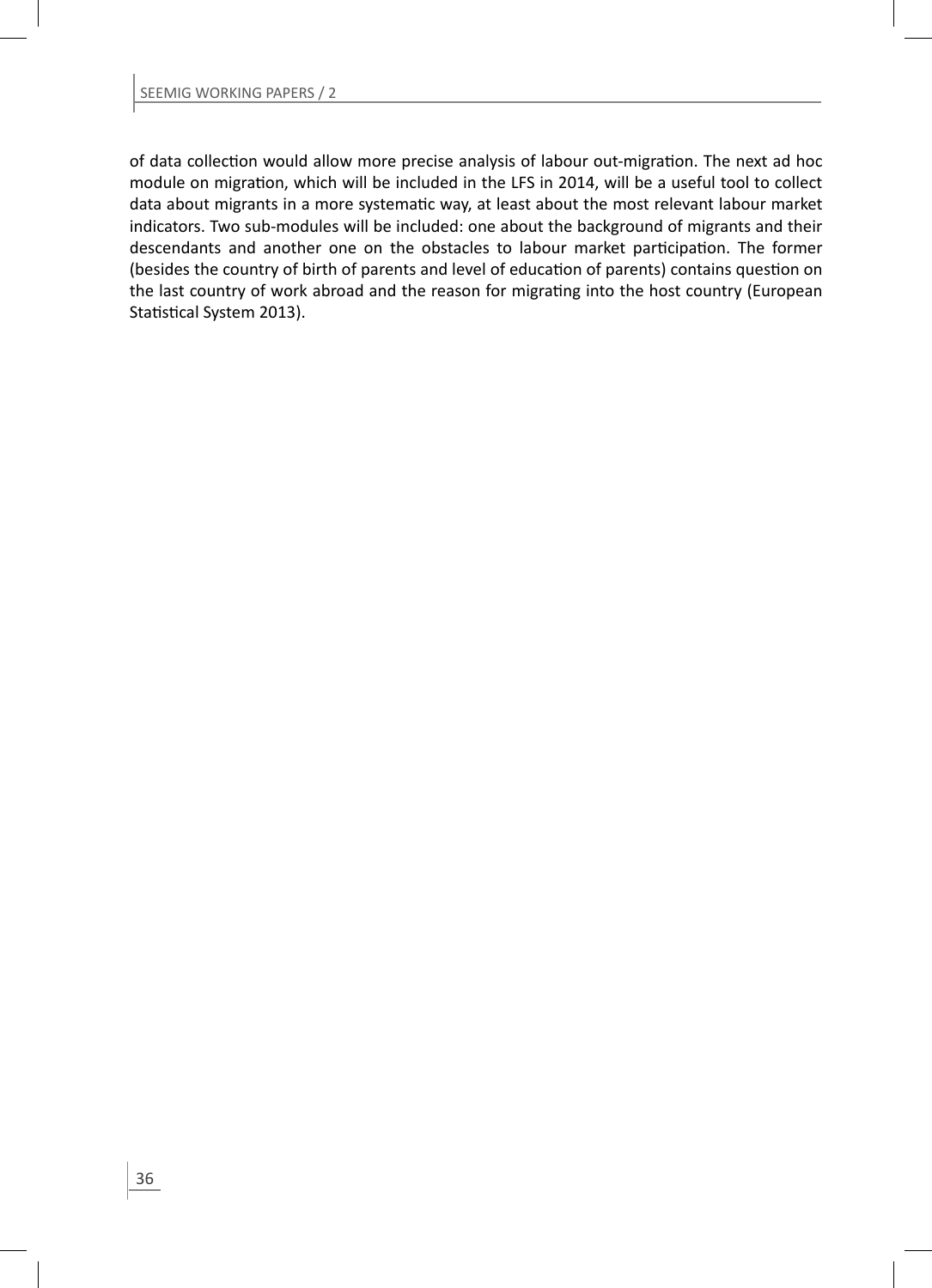| S<br>$\frac{1}{2}$                                             |
|----------------------------------------------------------------|
|                                                                |
|                                                                |
| ֖֖֖ׅׅ֖֚֚֚֚֚֚֚֚֚֚֚֚֚֚֬֡֡֡֬֝֬֝֬֝֬֝֬֝֬֝֬֝֬֝֓֬֝֬֝֬֝֬֝֬֝֬֝֬֝֬֝֬֝֬֝֬ |
| :                                                              |

|                                  | Comments           | non-nationals, foreign adolescents)<br>aggregated territorial level due to<br>Since 2004 critical groups (i.e.<br>restricted representativeness.<br>Results are only valuable on<br>Multilingual questionnaires.<br>are better covered.                                                                                                                                                                      | The innovations in 2004 broke the<br>tion analysis (less substantial than<br>continuity of economic indicators.<br>allow a distinct overview of natio-<br>Not really applicable for migra-<br>The main data available online<br>nals and foreigners.<br>the civil registry).                                                                                                                                                                                                                                                    |
|----------------------------------|--------------------|--------------------------------------------------------------------------------------------------------------------------------------------------------------------------------------------------------------------------------------------------------------------------------------------------------------------------------------------------------------------------------------------------------------|---------------------------------------------------------------------------------------------------------------------------------------------------------------------------------------------------------------------------------------------------------------------------------------------------------------------------------------------------------------------------------------------------------------------------------------------------------------------------------------------------------------------------------|
| Migration-related data available | Emigration data    | Household members temporarily<br>In case of household members<br>working abroad the country of<br>workplace is recorded.<br>abroad are included.                                                                                                                                                                                                                                                             | Household members temporarily<br>In case of household members<br>Willingness to work abroad (in<br>Intention of the household to<br>working abroad the country of<br>case of people not in employ-<br>workplace is recorded.<br>abroad are included.<br>move abroad.<br>ment).                                                                                                                                                                                                                                                  |
|                                  | Immigration data   | of migrants and their descendants;<br>(since 1995); years of residence in<br>Austria; country of residence one<br>Foreign citizenship (since 2003),<br>focus on labour market situation<br>All persons whose regular resi-<br>dence is in Austria are included.<br>2008 ad hoc module: detailed<br>country of birth of each parent<br>and foreign country of birth<br>maintained since then.<br>year before. | of migrants and their descendants;<br>and foreign country of birth (since<br>2005); year of immigration, years<br>Foreign citizenship (since 2005),<br>focus on labour market situation<br>Covers the resident population<br>of continuous residence in Italy;<br>(population that is duly listed in<br>2008 ad hoc module: detailed<br>country of birth of each parent<br>Does not include illegal immig-<br>the municipality civil registry).<br>country of residence one year<br>maintained since then.<br>before.<br>rants. |
|                                  | LFS data available | Since 1995 yearly<br>Micro census (MZ)<br>based, since 2004<br>puarterly based -<br>connected to the<br>nstalled in 1968.                                                                                                                                                                                                                                                                                    | new sample) quarterly<br>reshaping), since 2004<br>Since 1959 (several<br>based.                                                                                                                                                                                                                                                                                                                                                                                                                                                |
|                                  |                    | Austria                                                                                                                                                                                                                                                                                                                                                                                                      | <b>Italy</b>                                                                                                                                                                                                                                                                                                                                                                                                                                                                                                                    |
|                                  | Country            |                                                                                                                                                                                                                                                                                                                                                                                                              | EU15                                                                                                                                                                                                                                                                                                                                                                                                                                                                                                                            |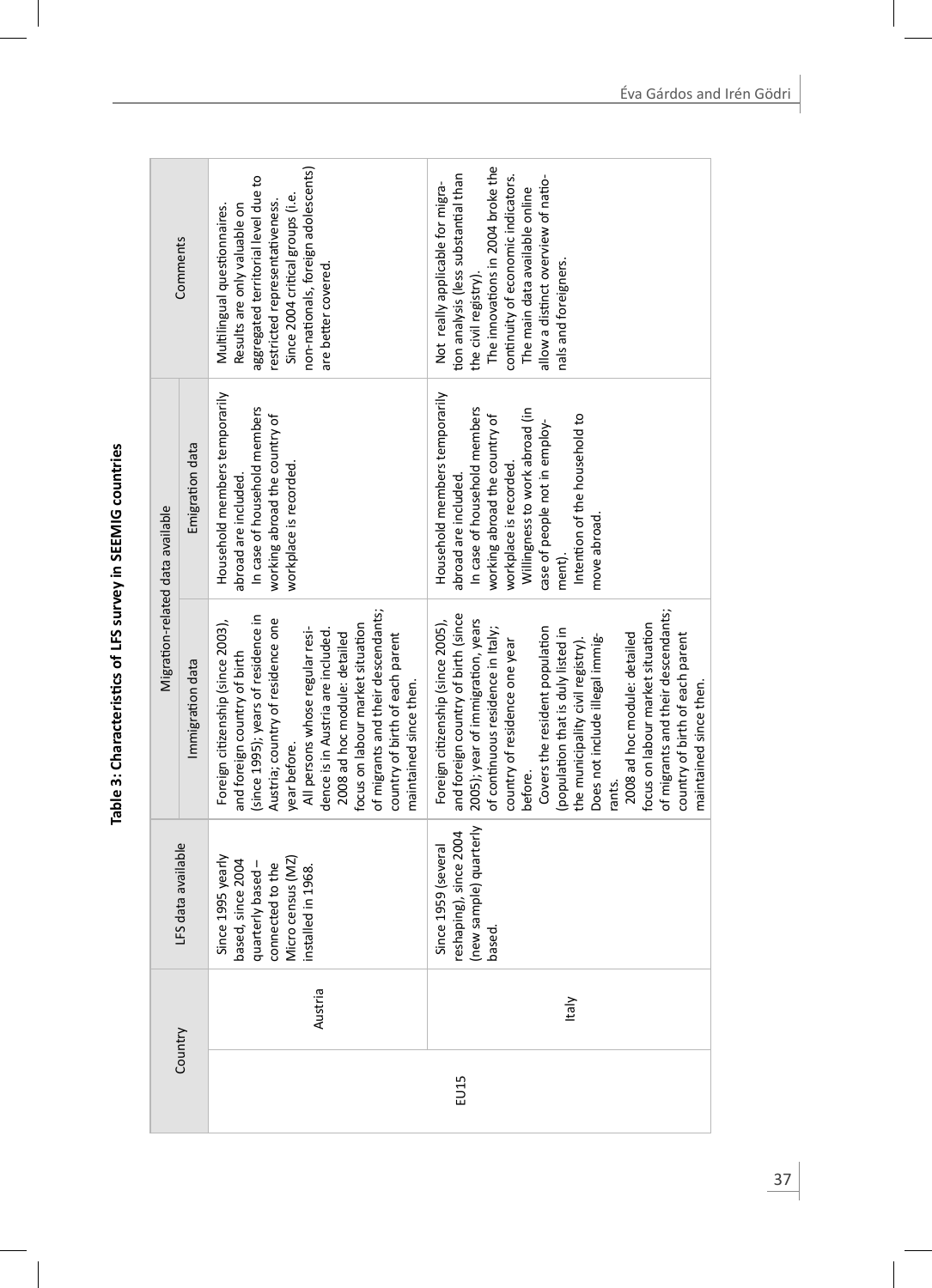| くこうしょ                        |
|------------------------------|
| ֦֝֝֟ <u>֚</u><br>;<br>;<br>Ξ |
|                              |
| l                            |

|                                  | Comments         | Questionnaire only in Slovenian, but<br>Not really applicable for migration<br>interviews in Serbian and Croatian<br>anguage too (as most immigrants<br>successor states of ex-Yugoslavia).<br>analysis due to under-representa-<br>in Slovenia originate from other<br>tion of foreigners.                                                     | Data about migrant categories are<br>Low reliability, applicable to the<br>total population only.<br>not published.                                                                                                                                                                                                                                                                             | There is only access to anonymised<br>data. Data published do not contain<br>special sub-sample and low sample<br>size in case of labour force out-mig-<br>Low number and under-represen-<br>ration of immigrants in the sample;<br>Migration-related data are publi-<br>data by citizenship or country of<br>shed in some research work.<br>ation.<br>birth.                                                                           |
|----------------------------------|------------------|-------------------------------------------------------------------------------------------------------------------------------------------------------------------------------------------------------------------------------------------------------------------------------------------------------------------------------------------------|-------------------------------------------------------------------------------------------------------------------------------------------------------------------------------------------------------------------------------------------------------------------------------------------------------------------------------------------------------------------------------------------------|-----------------------------------------------------------------------------------------------------------------------------------------------------------------------------------------------------------------------------------------------------------------------------------------------------------------------------------------------------------------------------------------------------------------------------------------|
| Migration-related data available | Emigration data  | working abroad the country of work-<br>Household members temporarily<br>In case of household members<br>abroad are included<br>place is recorded.                                                                                                                                                                                               | working abroad the country of work-<br>Household members temporarily<br>Outputs for selected years were<br>published only in some research<br>In case of household members<br>abroad are included.<br>place is recorded.<br>works.                                                                                                                                                              | Intention of being employed abroad<br>Household members living abroad<br>working abroad or whose last emp-<br>loyment was abroad the country of<br>workplace is recorded (since 1999).<br>In case of household members<br>consumption with the surveyed<br>less than one year are included<br>if they have common income/<br>(from 2002 to 2009)<br>household.                                                                          |
|                                  | Immigration data | year of immigration, country of origin,<br>Foreign citizenship (since 2002), and<br>foreign country of birth (since 2002);<br>2008 ad hoc module: short version;<br>including foreigners with permanent<br>residence in Slovenia are included.<br>All persons with usual place of<br>years of residence in Slovenia<br>and temporary residence. | years of residence in Slovakia, country<br>Foreign citizenship (since 2003), and<br>foreign country of birth (since 2003);<br>Foreigners with temporary residence<br>2008 ad hoc module: short version<br>Foreigners who intend to stay for<br>more than one year are included.<br>of residence one year before.<br>focus on migrants and their<br>are not subject to the LFS.<br>descendants). | Foreign citizenship (since 1997), and<br>country of residence one year before<br>foreign country of birth (since 1997);<br>focus on migrants and their descen-<br>Foreign citizens with usual place of<br>2008 ad hoc module: short version<br>esidence in Hungary are included.<br>(since 2001), years of residence in<br>(since 1999); year of immigration<br>dants); questions have remained<br>Hungary (since 2009).<br>since then. |
| LFS data available               |                  | Since 1993 yearly<br>based, since 1997<br>quarterly based.                                                                                                                                                                                                                                                                                      | Since 1993 quarterly<br>based.                                                                                                                                                                                                                                                                                                                                                                  | Since 1992 quarterly<br>based.                                                                                                                                                                                                                                                                                                                                                                                                          |
|                                  | Country          | Slovenia                                                                                                                                                                                                                                                                                                                                        | Slovakia<br>EU8                                                                                                                                                                                                                                                                                                                                                                                 | Hungary                                                                                                                                                                                                                                                                                                                                                                                                                                 |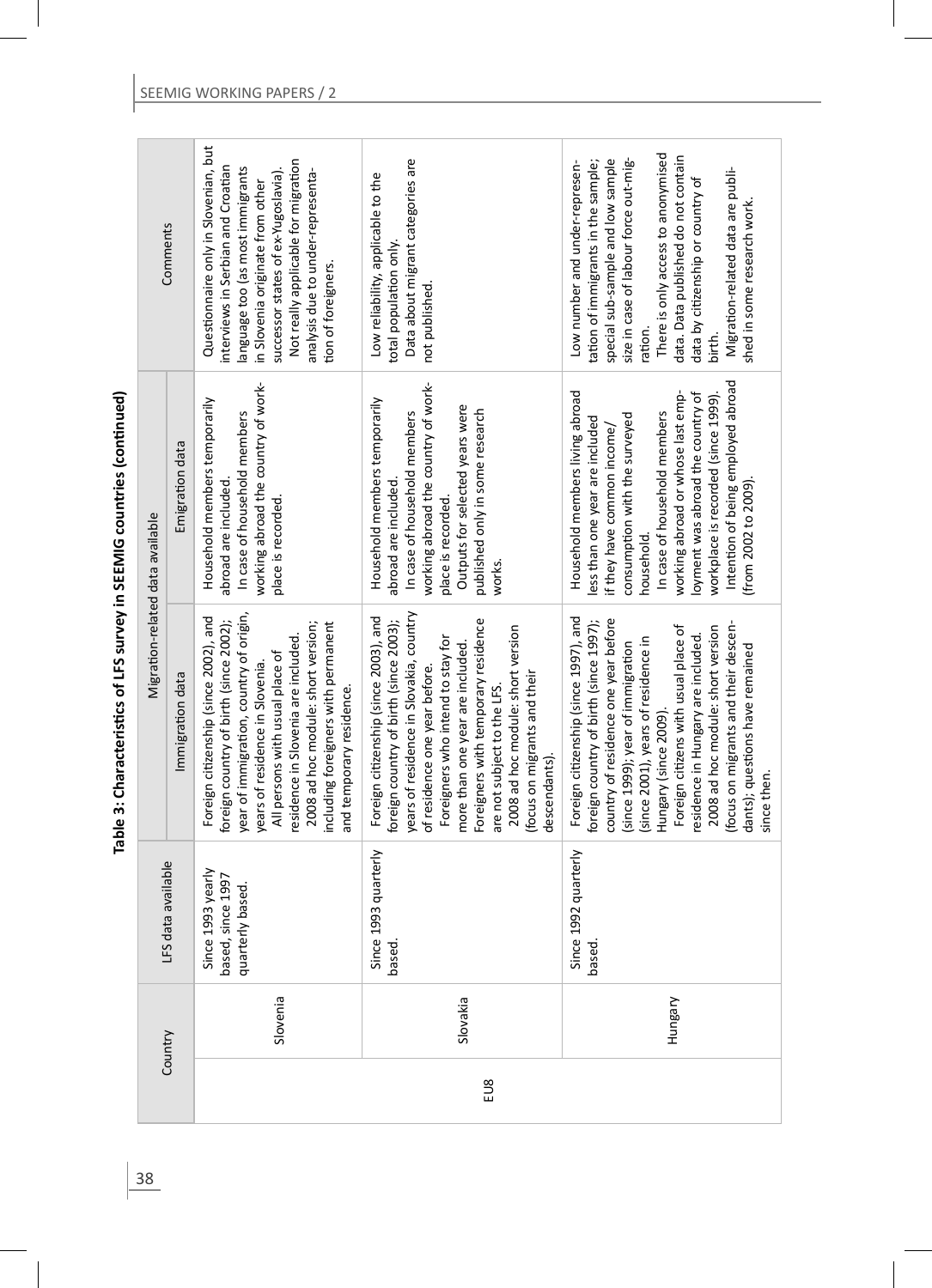| くこここく               |
|---------------------|
| $\ddot{\cdot}$<br>j |
|                     |
|                     |

| Comments                                            |                  | Data are not separately published<br>considered an important source of<br>Low share of immigrants and low<br>reliability of immigration data, but<br>for Romanian citizens and foreign<br>information on short-term labour<br>nationals, or by country of origin.<br>out-migration.                                                                                                                                                       | immigrants not well represented; not<br>immigrants in the country, therefore<br>Small sample, small proportion of<br>eliable data on immigrants.<br>Data are not published.                                                                                                                                                                                               | Low sample size, less frequent data<br>data are collected - data have not<br>year, only the basic demographic<br>Serbia for less than one year and<br>intend to stay no more than one<br>For migrants who have been in<br>published, but may be made<br>collection (two times a year).<br>Data on citizenship are not<br>available upon request<br>been processed. |
|-----------------------------------------------------|------------------|-------------------------------------------------------------------------------------------------------------------------------------------------------------------------------------------------------------------------------------------------------------------------------------------------------------------------------------------------------------------------------------------------------------------------------------------|---------------------------------------------------------------------------------------------------------------------------------------------------------------------------------------------------------------------------------------------------------------------------------------------------------------------------------------------------------------------------|--------------------------------------------------------------------------------------------------------------------------------------------------------------------------------------------------------------------------------------------------------------------------------------------------------------------------------------------------------------------|
| Emigration data<br>Migration-related data available |                  | working abroad the country of work-<br>than 6 months) absents the purpose<br>place is recorded. Data on this have<br>months - or longer than six months<br>country or abroad) for less than six<br>but maintaining close contact with<br>Nationals who live elsewhere (in<br>In case of 'Iong-duration' (more<br>In case of household members<br>the household - are included.<br>of being abroad is recorded.<br>not been published yet. | permanently living abroad are not<br>Household members temporarily<br>considered household members.<br>In case of household members<br>working abroad the country of<br>one year or more and persons<br>Persons who left the country<br>workplace is recorded.<br>abroad are included.                                                                                    | to be absent for more than a year are<br>included in regular data collection (in<br>less than one year and do not intend<br>working abroad the country of work-<br>Persons who have been absent for<br>In case of household members<br>place is recorded.<br>households)                                                                                           |
|                                                     | Immigration data | Foreign citizenship (since 2004, with<br>2008 ad hoc module: short version,<br>ow reliability), country of origin (no<br>data on country of birth); country of<br>residence one year before, years of<br>information on migrants and their<br>Foreign citizens with permanent<br>descendants and reason for<br>esidence are included.<br>esidence in Romania.<br>immigration.                                                             | Foreign citizens living in the country<br>2008 ad hoc module: short version<br>with low reliability), foreign country<br>residence one year before, years of<br>more than one year or intending<br>Foreign citizenship (since 2001,<br>of birth (since 2006); country of<br>to stay more than one year are<br>(reduced information)<br>residence in Bulgaria.<br>included | country of birth (since 2008); country<br>of residence one year before, years<br>2008 ad hoc module was not con-<br>intend to reside in the territory of<br>Serbia for one year or longer are<br>Foreign citizenship and foreign<br>Foreign citizens who reside or<br>of residence in Serbia.<br>included<br>ducted                                                |
| data available<br>LFS                               |                  | and 1995, since 1996<br>survey in 1993,<br>yearly based in 1994<br>quarterly based.<br>Pilot                                                                                                                                                                                                                                                                                                                                              | per year, 2000–2002<br>four times per year,<br>since 2003 quarterly<br>or four times<br>in 1993, bet-<br>1994-1999<br>First<br>ween<br>three<br>based                                                                                                                                                                                                                     | since 2008 two times<br>a year; in 2013 three<br>Since 1995 (yearly),<br>rounds.                                                                                                                                                                                                                                                                                   |
|                                                     |                  | Romania                                                                                                                                                                                                                                                                                                                                                                                                                                   | Bulgaria                                                                                                                                                                                                                                                                                                                                                                  | Serbia                                                                                                                                                                                                                                                                                                                                                             |
| Country                                             |                  | EU2                                                                                                                                                                                                                                                                                                                                                                                                                                       |                                                                                                                                                                                                                                                                                                                                                                           | candidate<br>己                                                                                                                                                                                                                                                                                                                                                     |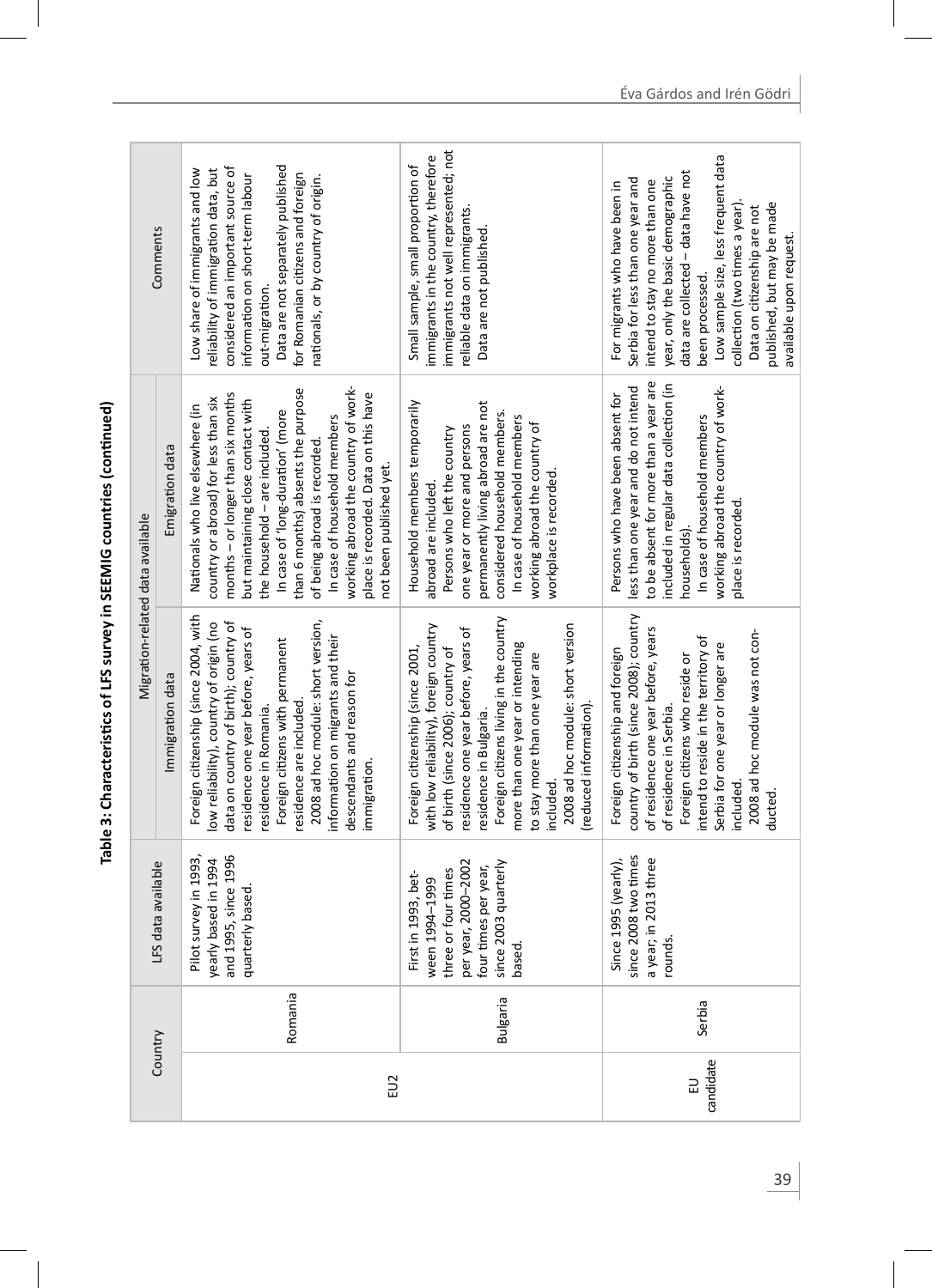#### *3.3.1.2. European Union StaƟ sƟ cs on Income and Living CondiƟ ons (EU-SILC)*

EU-SILC is a source for comparative statistics on income distribution, poverty, social exclusion and other living conditions at the European level. It was launched in 2003 in seven countries, and in 2012 it was implemented in 27 European Union countries, Croatia, Iceland, Norway, Switzerland and Turkey – so in all SEEMIG countries except Serbia (which joined this survey only in 2013). It provides two types of annual data: cross-sectional data pertaining to fixed time periods, and longitudinal data pertaining to individual-level changes over time, observed periodically (usually over a four year period). The common framework (i.e.: common procedures, concepts and classifications), as well as the harmonised list of target variables aim at ensuring comparability.<sup>21</sup>

Although EU-SILC does not specifically target migrant population, immigrants could be identified – similarly to the EU-LFS – on the basis of *ciƟ zenship* and *country of birth* (but informaƟ on on how long they have been in the country is not gathered). Both indicators are collected only for persons aged 16 and over. Since EU-SILC only covers people living in private households, migrants living in collective accommodation for migrant workers or asylum seekers are not included.

As it was already mentioned in the case of LFS, the coverage of migrants is problematic in this case as well, and more particularly the recently arrived and poorly integrated migrants are likely to be under-covered. The non-response rate of some migrant groups is also higher than average due to their language difficulties and lower willingness to provide information. The illegal (or irregular) and temporary migrants in particular are likely to be underrepresented. Moreover, the measurement of migrants is more limited on the basis of EU-SILC, due to its considerably smaller sample size than that of the EU-LFS.<sup>22</sup>

As a result of the above listed deficiencies of the EU-SILC regarding migration-related data, the majority of SEEMIG partners considered this data source unimportant from the point of view of migration research, except Austria and Italy, the two main immigration countries where this survey was launched in 2003 and 2004, respectively. In other SEEMIG countries the most common reason of considering this data sources useless were the small sample size and the under-representation of immigrants (compared to their actual share in the population), but the low share of immigrants in the country (Bulgaria, Romania and Slovakia), lack of data on citizenship (Slovenia), and restricted classification of country of birth (Slovenia) were also mentioned.

In the Italian report one national survey which is connected with EU-SILC was also described in the country report (see later).

#### *3.3.1.3. OECD's Programme on InternaƟ onal Student Assessment (PISA)*

PISA is an international survey launched by the OECD in 1997 on the reading, mathematics and scientific competencies of 15-year-olds students who attended at least the seventh grade of elementary school. It is conducted every three years with the first data collection in 2000, then in 2003, in 2006, in 2009 and in 2012. It aims to assess the extent to which students near the end of compulsory education can apply their knowledge to real-life situations.<sup>23</sup> Data are comparable over time and among countries.

*<sup>21</sup> Based on: hƩ p://epp.eurostat.ec.europa.eu/portal/page/portal/income\_social\_inclusion\_living\_condiƟ ons/introducƟ on. 22 The sample size of EU-SILC in SEEMIG countries varied between 4,344 and 20,928 households in 2008, which was in* 

*most of the countries (except Slovenia and Slovakia) just one third of the EU-LFS sample size in the same year.*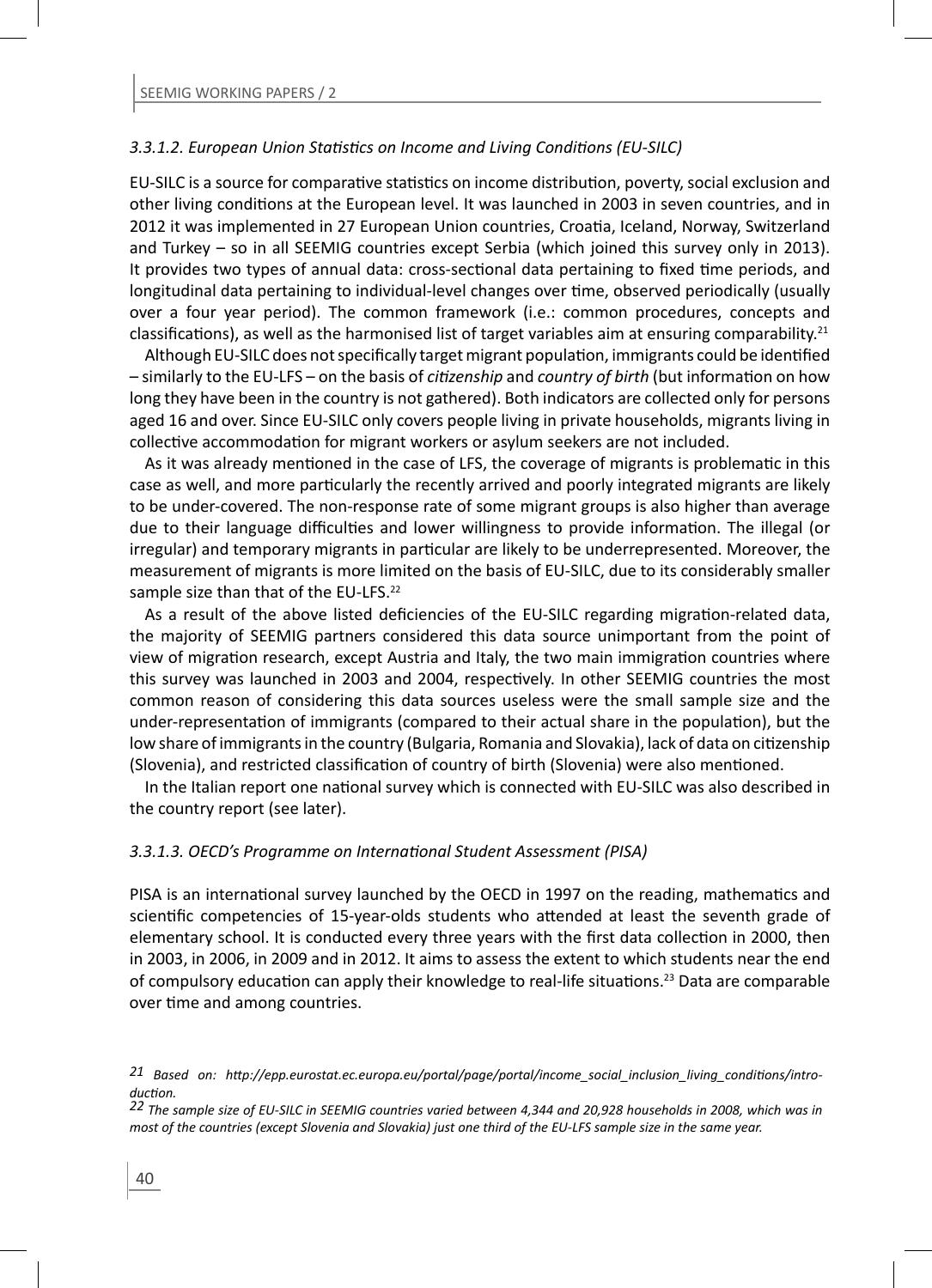PISA offers a possibility to analyse the performance of 15-years-old students with immigrant background as well. This is important because the education is a key factor for the integration process of immigrants. Students with an immigrant background include students who are firstor second-generaƟ on immigrants: *fi rst-generaƟ on immigrant students* are foreign-born students whose parents are also foreign-born, *second-generaƟ on immigrant students* are those who were born in the country of assessment, but whose both parents are foreign-born (OECD 2010).<sup>24</sup>

Moreover, PISA distinguishes between *international students* – students who have moved from their country of origin with the purpose of studying, and *foreign students* – those who are not citizens of country were they are enrolled. These latter may be long-term residents, or indeed, have been born in the country. Therefore, international students are a sub-group of foreign students. (OECD 2012)

Although all SEEMIG countries participated in the last PISA survey, only Slovenian, Austrian and Italian SEEMIG partners regarded it as really relevant data source from the point of view of migration (and it was included only in the Slovenian country report). Students in the survey are selected from a random sample of schools according to their age. Between 4,500 and 10,000 students are tested in each cycle in each country. Despite the fact that foreign and/or foreignborn students could be identified in the sample (as well as those with foreign-born parents), in most of the SEEMIG countries – particularly in those with low share of immigrant population – they constitute a very small, and at the same time a very heterogeneous group (as regards their country of origin and language) within the sample. Consequently, in general there are serious coverage problems of students with immigrant background. Their small number in the sample and their under-representation implies that the results about their performance need a cautious interpretation.

Nevertheless, in Slovenia (where the country of birth is used as a criterion for defining an immigrant student) the sample is considered large enough for aggregate comparisons of the performance of immigrant students with the performance of national students, though too small for more detailed analysis.<sup>25</sup>

#### *3.3.2. NaƟ onal surveys*

Among the national surveys described in the country reports, there are ones which represent the whole population, and migrants (or a certain group of them) may be identified therein, and many others are 'migrant-targeted' which aim specially to reach immigrants or emigrants. An overview of these surveys will be provided below, pointing out best practices that could serves as examples. One particular example of a sample-based survey aimed at the whole population is the *micro census*, which provides information in the inter-census periods and due to its relatively large sample size may include higher number of immigrants than other national surveys, so it could be considered as data source for migration research. However, a micro census has been carried out in only two SEEMIG countries: Austria and Hungary.

*23 For more informaƟ on see: hƩ p://www.oecd.org/pisa/aboutpisa/.*

*24 Students who have at least one parent born in the country of assessment are considered naƟ ve students.* 

*25 In the PISA 2009 data collecƟ on, there were 333 schools/educaƟ onal programmes and 7,810 students included in the sample in Slovenia.*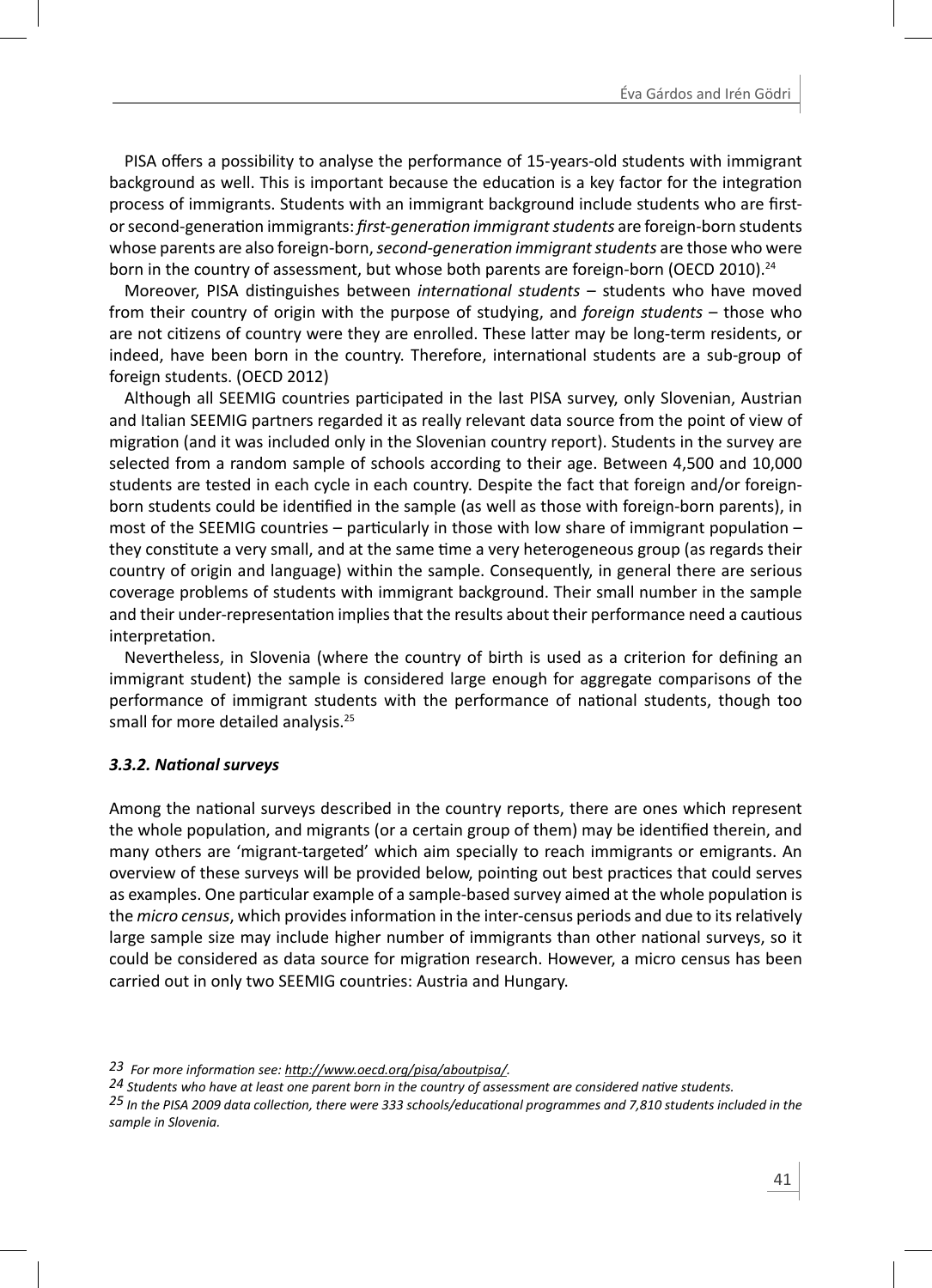#### *3.3.2.1. Micro censuses*

The Austrian Microcensus (MZ) has a quarterly character and embraces the LFS and the microcensus on dwellings. In the Austrian country report the MZ is regarded as the most comprehensive source of information on the labour market and human capital attributes of foreign nationals and foreign-born persons, and the only source of information about selfemployment of these groups. *MZ data makes it possible to combine several variables referring to educaƟ onal aƩ ainment and labour market-related characterisƟ cs and consider place of birth and duraƟ on of stay*.

The Hungarian country report referred to the 2005 micro census as possible survey data of immigration. The importance of the micro census for migration-related issues lies in its relatively large sample size (two per cent of the population), which could cover sufficient numbers of immigrants (considering the relatively low number of foreigners in Hungary it is nearly impossible to get relevant information on immigrants through general population surveys with a smaller sample size). However, the micro census includes only a group of immigrants who reside legally in Hungary (their proportion was 1.4 per cent of the total population in 2005), and they were also slightly under-represented in the sample (1.27 per cent). The Hungarian micro census does not include information about emigrants.

Although the micro censuses are important data sources in the field of migration research, principally regarding immigrant stocks, they include only officially registered foreign citizens and collect insufficient data on illegal immigrants or those who have arrived recently (Fassmann 2009).

#### *3.3.2.2. Other naƟ onal representaƟ ve surveys*

In Italy an annual survey has been conducted since 1993 on "*Aspects of daily life*". This sample survey (based on a sample of households selected from the municipal registers) is part of an integrated system of social surveys (*The Multipurpose Surveys on Households*) and collects fundamental information on individual and household daily life. It is a national representative survey, but it also includes data on citizenship (distinctions made between Italian, foreign and stateless persons) and in some cases on the country of birth of members of the selected families. However, as mentioned in the country report, this information has not been systematically used and validated since the selection criteria of the analysis units (the actual families) do not always guarantee any statistical representativeness of this specific population segment.

#### *3.3.2.3. MigraƟ on-targeted surveys*

Finally, we present a selection of targeted migration surveys which are important for understanding the characteristics of migration in SEEMIG countries and for describing particular problems.<sup>26</sup> However, according to SEEMIG partners, in some of the countries migration-specific surveys have not been implemented, while in others these surveys are diverse in character: the research focus reflects the main migration tendencies of the respective country.

Most important are the immigration surveys in Italy and emigration surveys regarding Romanians' emigration experiences. However, immigration surveys in Italy are based on a

*26 Other surveys may certainly exist, including those of a scienƟfi c nature, which cannot be examined in the context of the SEEMIG project.*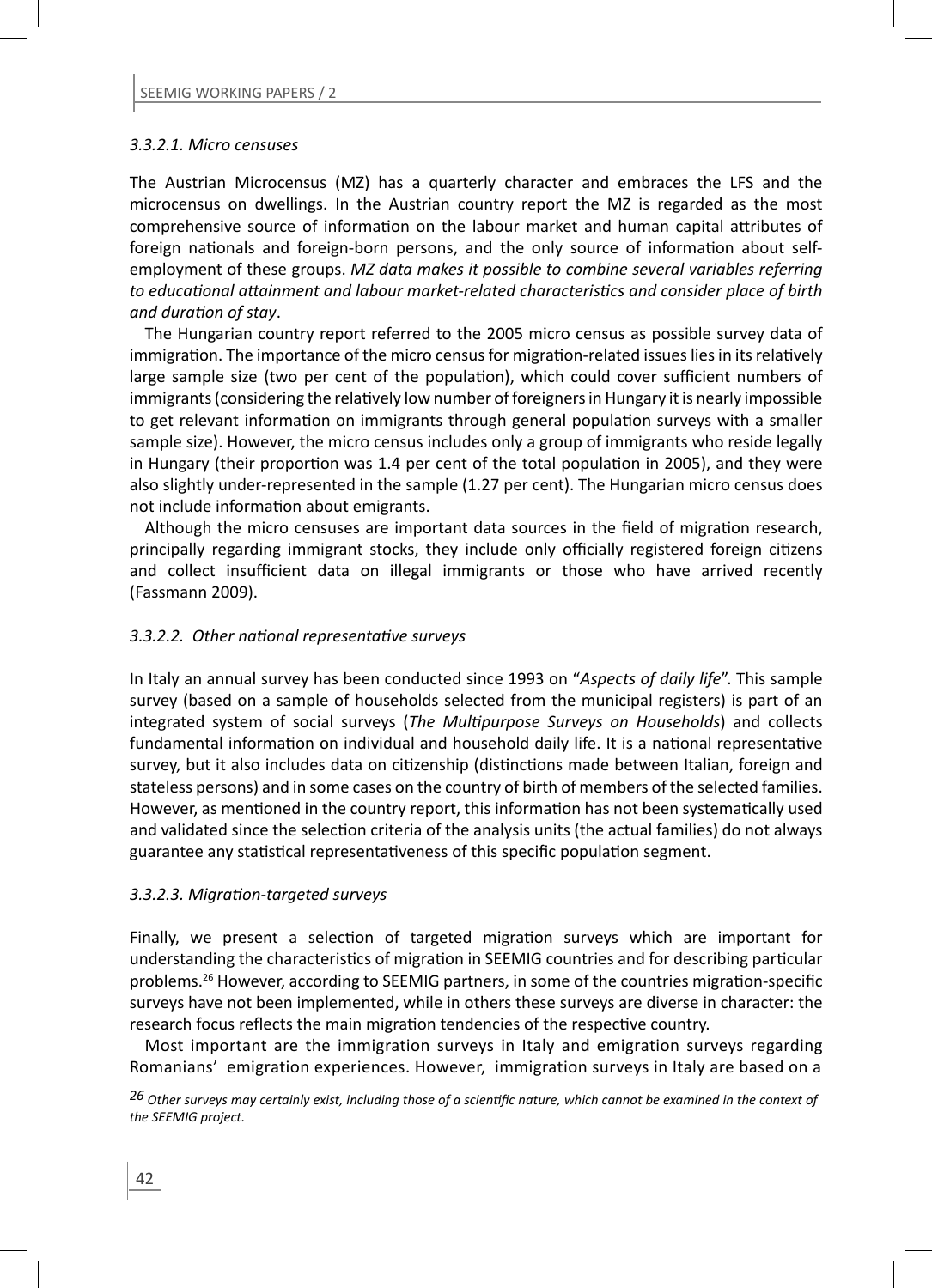| Country         |                        | Migration-targeted surveys                                                                                                                                                                |                                                                                                                                                                                                                                                                                                                                                                       |  |  |  |  |
|-----------------|------------------------|-------------------------------------------------------------------------------------------------------------------------------------------------------------------------------------------|-----------------------------------------------------------------------------------------------------------------------------------------------------------------------------------------------------------------------------------------------------------------------------------------------------------------------------------------------------------------------|--|--|--|--|
|                 |                        | immigration focus                                                                                                                                                                         | emigration focus                                                                                                                                                                                                                                                                                                                                                      |  |  |  |  |
|                 | Austria <sup>27</sup>  | - Gfk Survey (2010, 2011 and 2012)<br>- Survey on the Social and Living Conditions<br>of Students in Higher Education (1998,<br>2002, 2006 and 2011)                                      |                                                                                                                                                                                                                                                                                                                                                                       |  |  |  |  |
| <b>EU15</b>     | Italy                  | - Income and living conditions (ISTAT), since<br>2009<br>- Social conditions and integration of foreign<br>citizens (ISTAT), since 2011<br>- Special survey on irregular migration (ISMU) |                                                                                                                                                                                                                                                                                                                                                                       |  |  |  |  |
| EU8             | Slovenia <sup>28</sup> |                                                                                                                                                                                           | - Emigration of researchers in the years<br>1995-2004 (2004)<br>- Emigration of researchers in the years<br>2004-2009 (2009-2010)<br>- Potential brain drain of the Slovenian<br>scientists (2005)<br>- Emigration of former Erasmus students,<br>generations 2005-2010 (2011-2012)<br>- Potential emigration of the Slovenian<br>students and young graduates (2004) |  |  |  |  |
|                 | Slovakia               | Migrant-targeted surveys have not been implemented according to SEEMIG partners.                                                                                                          |                                                                                                                                                                                                                                                                                                                                                                       |  |  |  |  |
|                 | Hungary                | - Immigrants 2002, 2006 (HDRI)<br>- Immigrants in Hungary, 2009 (IMS)<br>- Immigrant Citizens Survey, 2011-2012 (IMS)                                                                     | - Hungarians on the Austrian labour<br>market, 2008-2009 (OFA)                                                                                                                                                                                                                                                                                                        |  |  |  |  |
| E <sub>U2</sub> | Romania                |                                                                                                                                                                                           | - Community census - local authority<br>survey on emigration, 2001 (IOM)<br>- Living abroad temporary, 2006 (Soros)<br>- Romanian migrants in Italy, 2011 (ISMU),<br>Italian project                                                                                                                                                                                  |  |  |  |  |
|                 | <b>Bulgaria</b>        |                                                                                                                                                                                           | - Territorial mobility of population (2001),<br>NSI<br>- Migration and migration behaviour of the<br>population (2011), NSI<br>- Sample survey of Bulgarian and foreign<br>citizens departing from Bulgaria (2012),<br><b>NSI</b>                                                                                                                                     |  |  |  |  |
| EU<br>candidate | Serbia                 | Migrant-targeted surveys have not been implemented according to SEEMIG partners.                                                                                                          |                                                                                                                                                                                                                                                                                                                                                                       |  |  |  |  |

#### **Table 4: Examples of migration specific surveys in SEEMIG countries**

*27 In Austria the GŅ Survey (2010, 2011 and 2012) focuses on the process of integraƟ on (percepƟ ons, contacts and discriminaƟ on); Survey on the Social and Living CondiƟ ons of Students in Higher EducaƟ on (1998, 2002, 2006 and 2011) includes variables like citizenship, place of birth, place of acquisition of highest education apart from information on educaƟ onal aƩ ainment, occupaƟ on and occupaƟ onal status. But these surveys were only menƟ oned and not discussed in much detail in the Austrian country report, due to the fact that it was dedicated to illustrate the main data-sources. 28 In Slovenia some emigraƟ on-targeted surveys have been implemented in the last decade, but due to their narrow focus they were not included in the country report. (In the surveys about emigration of researchers in 2004 and 2009-2010 research organisaƟ on were surveyed, while in 2005 only researchers who held a degree.) Furthermore, neither opinion surveys nor non-representaƟ ve surveys have been included in country report.*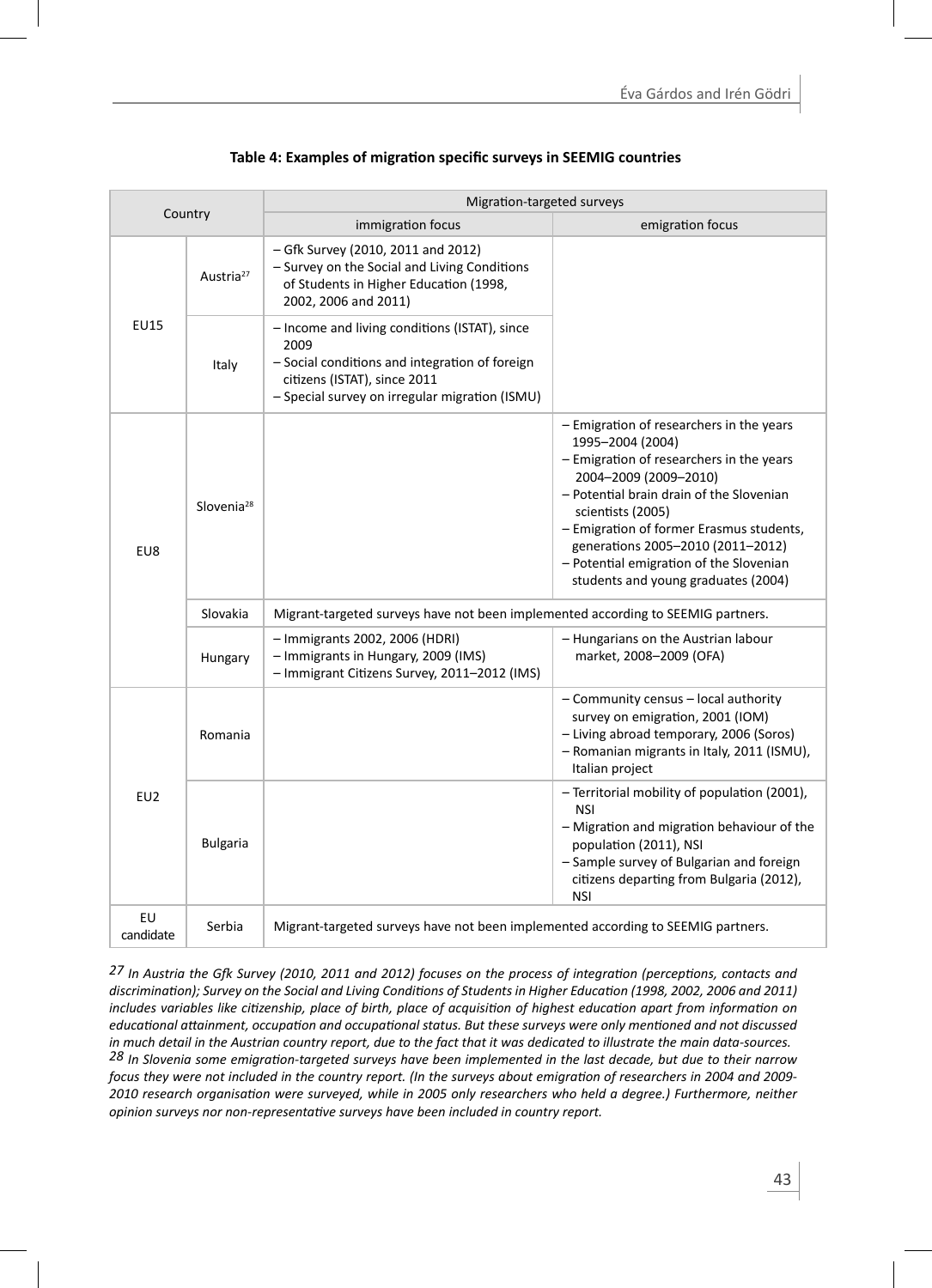relatively large number of immigrants and correspondingly, emigration surveys on Romanian emigration supposed there to be a considerably large number of emigrants. Bulgarian surveys also address emigration; nevertheless data sources are less precise about the number of emigrants and they mainly focus on their characteristics (see details later). As for Hungary, the peculiarities of immigration from neighbouring countries and a policy focus on newly naturalized citizens is reflected in migration-specific surveys. The most important migrationtargeted surveys in SEEMIG countries are presented in *Table 4*.

Some of the country reports listed special (usually) small-scale surveys, which are rather different in scope, focus and quality. It is still important to present them to prove that migration research has various sources in addition to the basic data sources. Moreover, some research addresses specific groups of migrants.

In Italy the *Income and living conditions* survey (funded by the Ministry of Labour and Social Policies) was carried out by ISTAT for the first time in 2009, joining EU-SILC by using the same methodological tools for the survey (questionnaires, survey techniques, methods of correction, imputation techniques, etc.), but on a sample of 6,000 households resident in Italy with at *least one foreign member*. To facilitate fieldwork, the survey questionnaires were translated into the ten languages most commonly spoken by foreign citizens who are resident in Italy. Thus the picture of households with foreigners – including data about living conditions, housing deprivation, and material deprivation, etc. – provided by this survey may be compared with that of households made up exclusively of Italians (obtained from the EU-SILC survey, which was also carried out in 2009). This survey is a good example how an in-depth analysis can be carried out among immigrants in a way that ensures comparability with the host population, including sufficient number of foreigners, ensures also representativity, and utilising the methodology of an international survey.

Another migrant-targeted survey in Italy, on *Social condiƟ on and integraƟ on of foreign citizens*, started in 2011 and aimed to provide information on the living conditions of foreign citizens, including naturalised citizens who acquired Italian citizenship after birth. The sample consists of foreign (or naturalised) persons of the selected families in selected municipalities (12,000 families across 800 Italian municipalities). The sample statistically represents the foreign citizens residing in the country, but selection is made from the civil registry, so only registered foreigners are included. However, the gathered data are very rich, and as described in the Italian country report, it covers different aspects of life, so it enables very detailed analysis, though no publications or online data related to this research have been available up to date.

A special sample survey, *Estimates of irreqular migration*, is also conducted in Italy on the basis of regular data collection of "aggregation centres" visited by undocumented migrants (for social contacts, health care, religion, leisure or simply for everyday needs). A random sample of "centres" is chosen and a weighting procedure ensures the representativeness of the sample. The reports are routinely produced by the ISMU Foundation for Integration and Multi-ethnicity (Milan) and estimates have been available since 1991.

In Romania a *Community census* was carried out in 2001 at local authority level (sponsored by the IOM). The methodology aimed to gather information about different groups of emigrants by interviewing authorities (e.g. persons who left the country after 1989 and were staying abroad at the time of the survey; persons who lived abroad after 1989, but were present in the locality at the time of the survey). Though the non-response rate was extremely low, the validity of the investigation concerning aspects of information quality and representativity, as well as the fact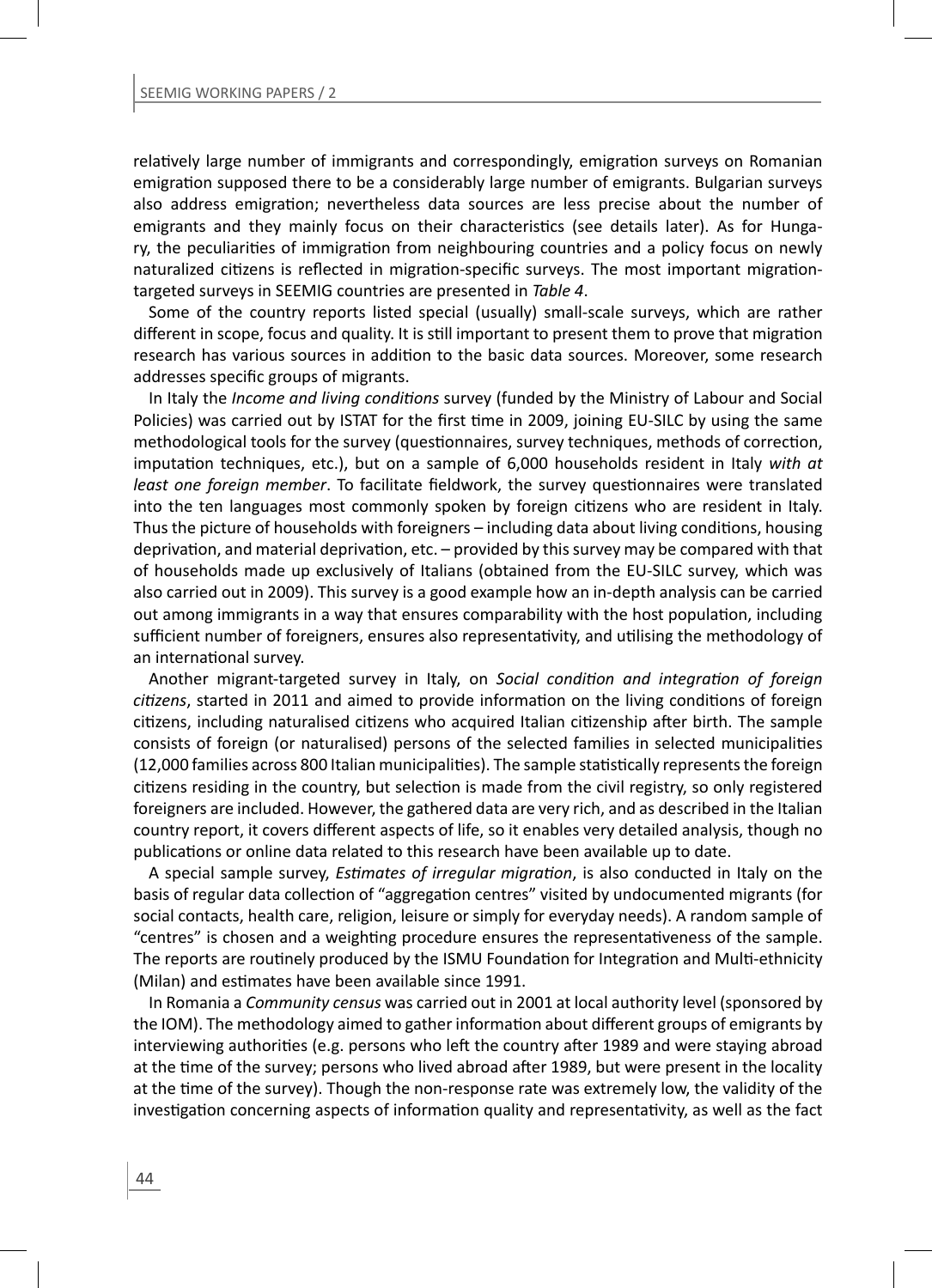that the questionnaires were filled by "key-informers" is problematic. However, the investigation is considered more informative than a simple personal survey.

The *Living abroad on a temporary basis* survey conducted in 2006 (sponsored by the Soros Foundation) was a well-prepared and well-designed research project to reveal emigration size and structure. After the national-level representative survey, households with work-related migration experience were contacted on two regional samples based on the snowball method. Qualitative fieldwork was then carried out in the main destination countries (the contacts of migrants were collected during the quantitative surveys carried out in the two micro-regions). Besides these, in the Serbian–Romanian border area the phenomenon of cross-border migration was also studied. This research is a good example of how necessary it is for migration surveys to be complex and to explore various aspects of migration, a phenomenon which is complex and diverse in its own right.

*Romanian Migrants in Italy*, a survey in 2011 (founded by the Italian source ISMO) addressed the migration intentions of Romanian migrants in Italy. The main aim was to reveal the impact of the free visa regime and on Romania's EU accession. The research sample was primarily based on the statistics of the Italian National Statistics Office on Romanian migrants, then in a second phase on a randomly selected sample of Romanian migrants who visited the aggregation centres, and third on a snowball sample. This survey is important because it provides empirical data on the temporary or circular character of migration. At the same time, it clearly shows that studying out-migration is much more effective if it is conducted in the host country with the involvement of local research groups.

In Bulgaria the *Territorial mobility of the population (2001)* and *Migration and migration behaviour of the population* (2011) surveys were included in the Census Programme and conducted parallel to the census. The aim of these surveys was not only to study migration processes in detail, but also to discover the perspectives and reasons for a given migratory attitude. The latter covered the "usual resident population" aged 15 or more. Different groups were distinguished, dependent on their predisposition and readiness for migration: potential migrants, labour emigrants, short-term migrants, tourists and visitors, not travelling abroad. Linking survey data with the census data was possible based on the person's PIN.

The *Sample survey on Bulgarian and Foreign CiƟ zens DeparƟ ng from Bulgaria*, conducted by the National Statistical Institute (NSI), is a specialised sample survey carried out on a monthly basis among Bulgarian and foreign citizens passing border checkpoints (three main airports and five land border checkpoints are included). The survey ensures statistical data on the trips of Bulgarian citizens travelling abroad and visits of foreigners to Bulgaria. The survey data is used for production of more precise emigration estimates and especially estimates on Bulgarian citizens leaving the country (according to the purpose of the trip and length of intended stay). Survey results may be used as a weighting factor in the distribution of the emigration data available (on persons who declare interruption of payment of health insurance contribution) by destination countries or some other characteristics of emigrants.

In Hungary there were various national research programmes on immigration in the last decade, but few were of a representative nature. *Immigrants 2002–2006*, an exception, was a two-wave representative panel survey (conducted by the Hungarian Demographic Research Institute), but focused only on immigrants from neighbouring countries (as they are the largest group). It covers very rich thematic topics, thus enabling detailed and  $-$  considering its panel design – longitudinal analysis of the integration of immigrants. *Immigrants in Hungary*, 2009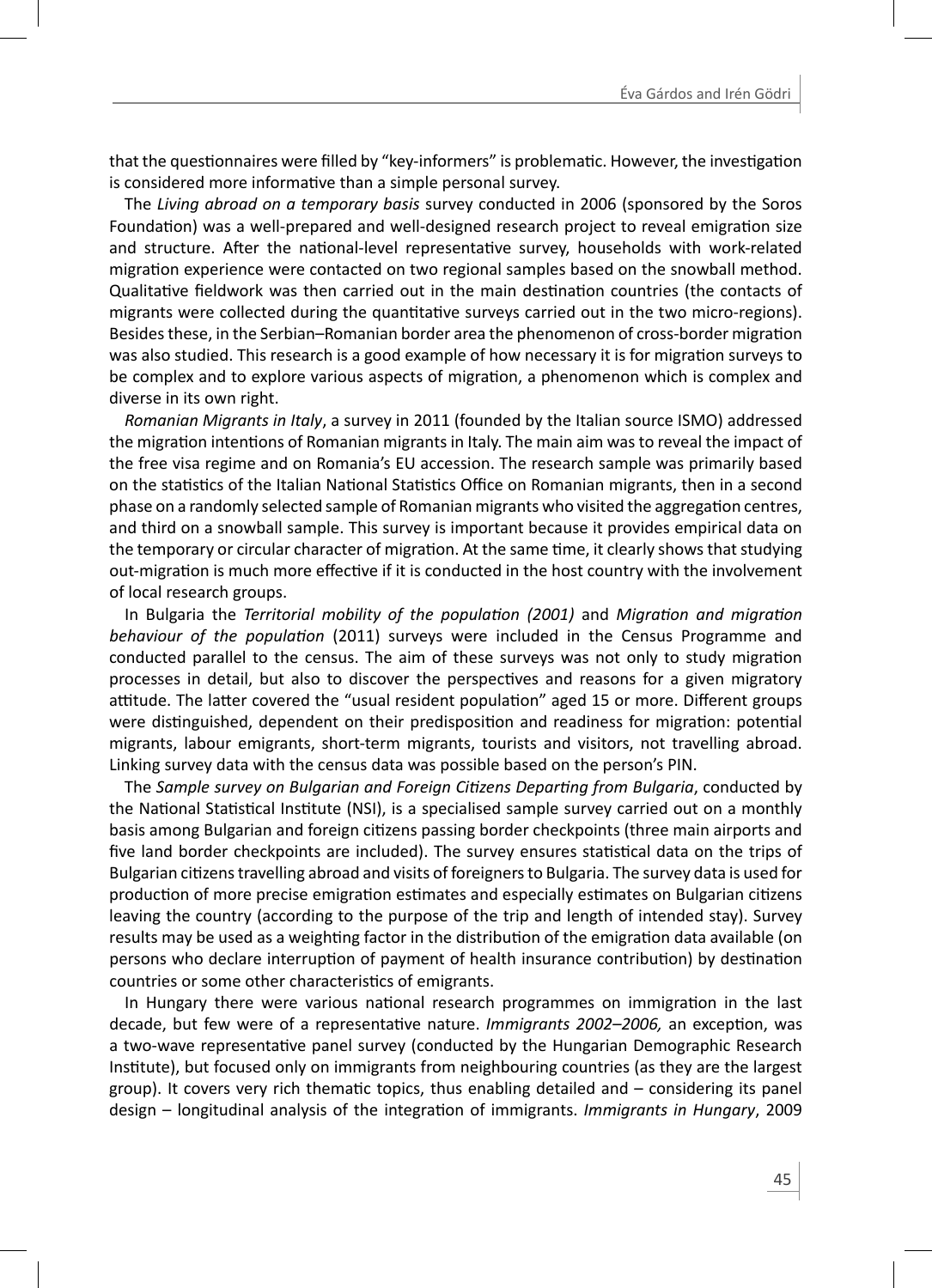(Institute for Minority Studies, HAS) examined the situation and strategies of six immigrant groups in Hungary in 2009 (identifying them by citizenship) using a questionnaire survey and snowball sampling. *Immigrant Citizens Survey*, 2011–2012 (Institute for Minority Studies, HAS) was part of the survey co-ordinated by the King Baudouin Foundation (KBF) and the Migration Policy Group (MPG), with the objective of describing the effects of integration policy in the EU. It focused on foreign-born immigrants, who had been resident for more than a year.

Besides these immigration surveys, a special emigration survey, *Hungarians on the Austrian labour market* (2008–2009) was carried out in Hungary. The research focused on Hungarian employees in Austria, their status, migration strategies, and perspectives. Snowball and 'respondent driven sampling' were carried out. Despite its low sample size the survey was an important – and effective – attempt to reveal increasing labour force out-migration in Hungary (or at least a segment of it). It also serves as a possible example of the fact that a premise for the success of such surveys relies on close *cooperaƟ on between the country of origin and the country of desƟ naƟ on* of migrants.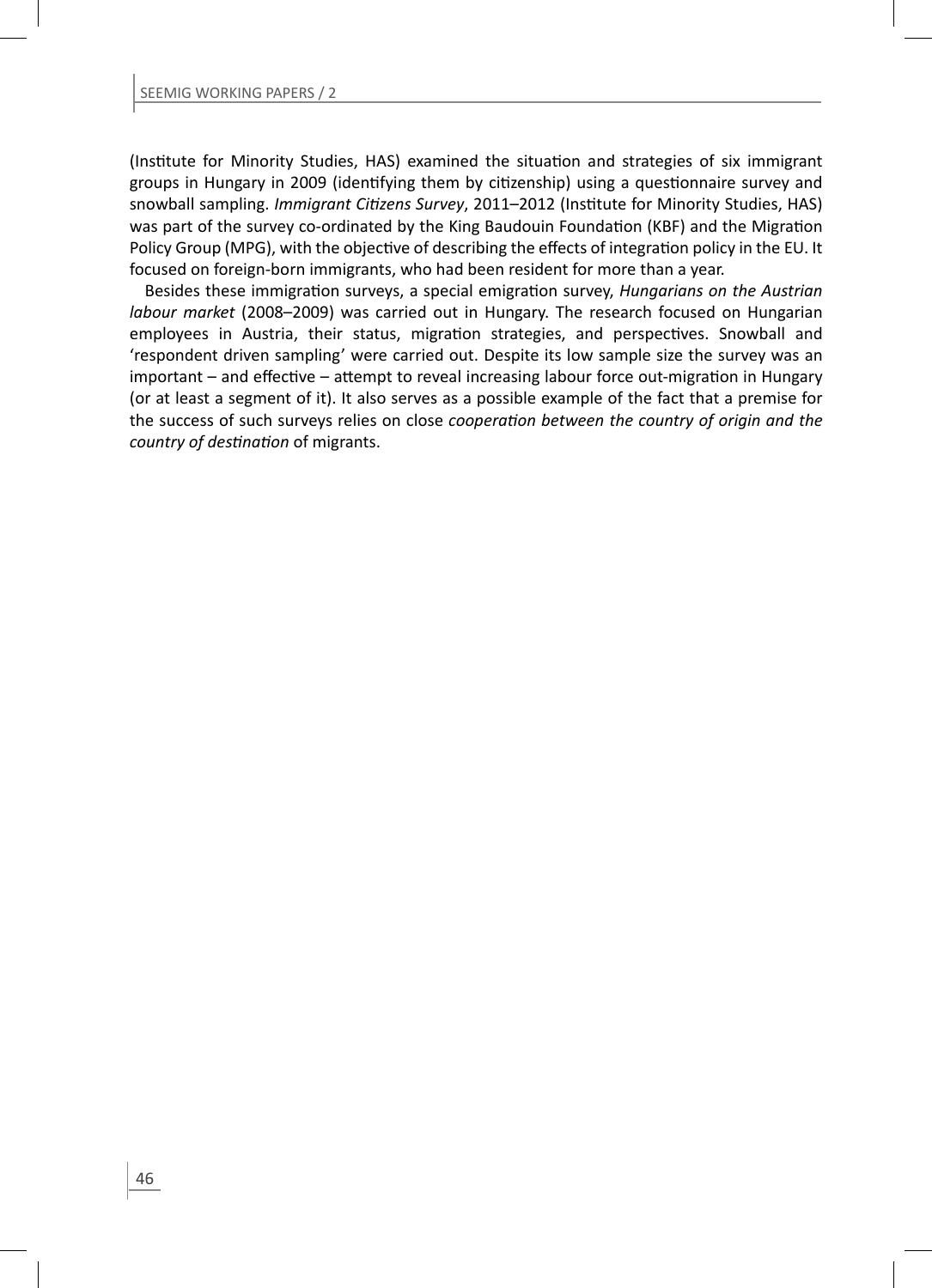# **4. Census databases**

Taking into account the shortcomings and limited reliability and comparability of administrative data sources on migration, as well as the problems related to the representative nature and small sample size of surveys, population censuses have advantages which render them important for analysing migration, especially regarding immigrant stocks. Compared with other data sources, they contain data about the totality of the population and thus about various groups of migrants<sup>29</sup> which are more accurate, reliable and more detailed. Some countries have detailed data about the foreign and foreign-born population living in their territories only at the time of the census; in between census periods only estimates are available.

Since census questions cover a number of different topics they offer detailed data about areas which are important in terms of the integration of migrants (e.g. educational attainment, economic activity and occupation, living arrangements and living conditions). In most countries, a full range of data about such characteristics of immigrants is not (or only partially) available from other sources. Another major advantage of census data is that they enable us to compare the characteristics of immigrants with the characteristics of nationals acquired through the same methods, and also that different migrant populations (which are originally included in different registers) also become comparable.

A drawback of census data, however, is that being updated every ten years they are unsuited to identifying short-term changes in the number and composition or position of the foreign or foreign-born population and only allow us to grasp changes that are on a larger scale. Due to the long time lag between two consecutive censuses some changes in the structure of population could remain hidden. Furthermore, if we compare the census data of different countries, we must also take into account the differences which exist in terms of the population covered and the definitions used, etc.

#### **4.1. The types of the last censuses and the reference date**

Of the eight countries participating in the SEEMIG project, Austria and Slovenia carried out register-based censuses in 2011. In both countries this was the first time that the traditional census was replaced by a register-based census $30$ , which is why it may be claimed that these are countries just after transition from the traditional to a register-based census. This was preceded in both countries by a long process of preparation, and the transition may be seen as a major achievement by the respective statistical systems $^{31}$ .

The most important advantage of a register-based census is that it entails lower costs and human resources, and does not burden the population by answering long questionnaires. In addition, data processing is faster and data become available more quickly than in the case of a traditional questionnaire-based data collection. In this way the censuses may be carried out

<sup>29</sup> In most EU countries the census includes all international immigrants, regardless of their legal status. The only differ*ence between countries is the minimum required stay to be counted as resident (Fassmann 2009).* 

*<sup>30</sup> Countries with enƟ rely or largely register-based censuses in Europe are: Denmark, Finland, Iceland, Norway and Sweden.*

*<sup>31</sup> In Slovenia the register-based orientaƟ on of staƟ sƟ cs began in the 1970s following Nordic countries' experiences.*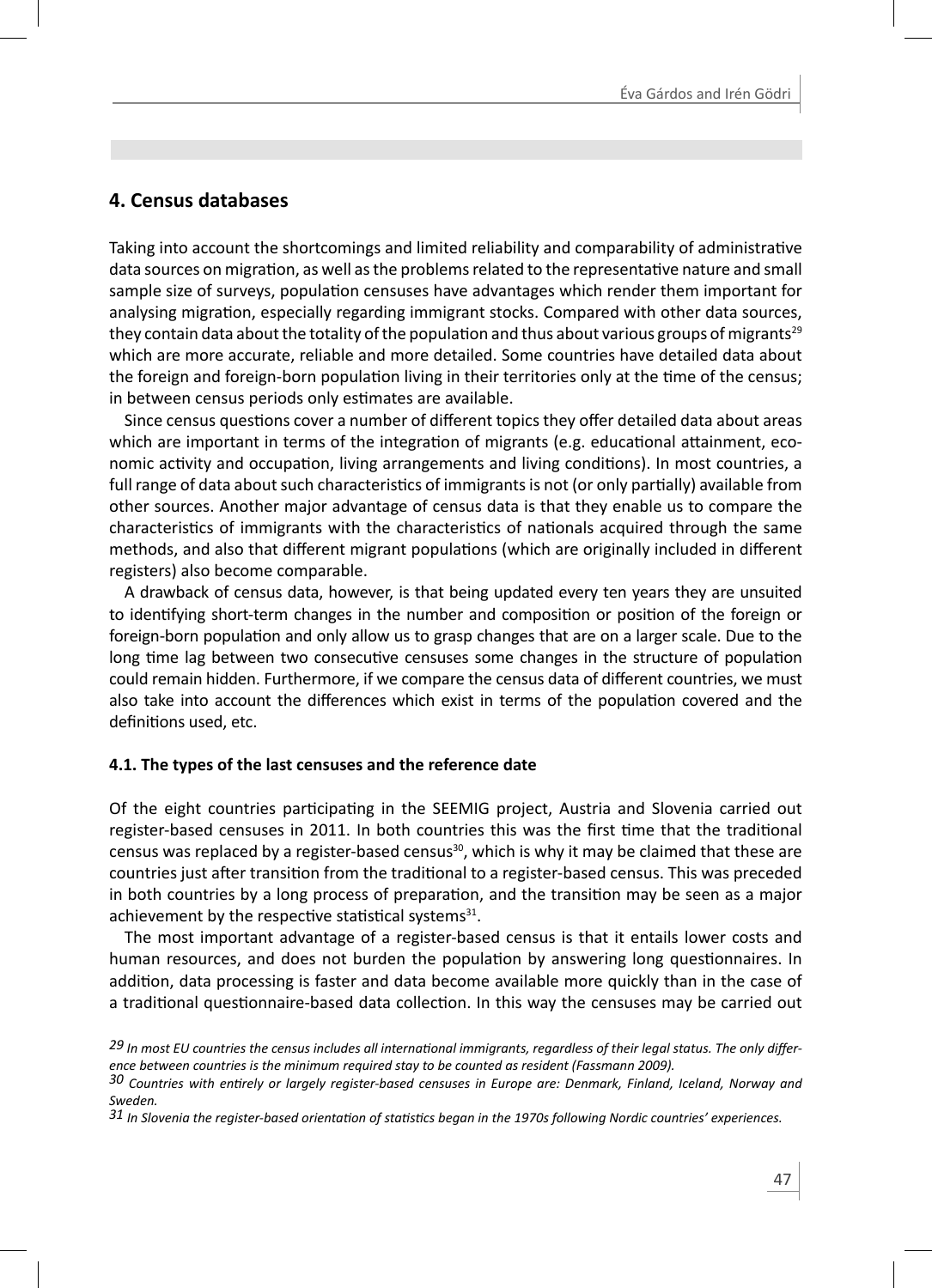more often than the usual ten-year cycle. For example, in Austria and Slovenia it is expected that censuses will take place every five years from 2011 onwards<sup>32</sup>.

In cases of register-based censuses, data stem from a range of basic registers containing the required information on the population to be enumerated. The heart of the census in Austria is the Central Register of Residents (ZMR), and the other base registers are the Housing Register of Buildings and Dwellings (HR), the Business Register of Enterprises and their Local Units (BR), and the Register of Educational Attainment (EAR), all of which are maintained by Statistics Austria, as well as the Central Social Security Register (CSSR), the Unemployment Register (UR) and the Tax Register (TR, though not including data about the income). Several comparison registers assure quality assurance.

In Slovenia the three basic sources used are the Central Population Register (for data on the population), the Household Register (for data on households), and the Real Estate Register (for data on dwellings). Besides these, a range of different sources were utilised, such as Register of Spatial Units, the Business Register, the Statistical Register of Employment, regular statistical surveys on births, migration, student enrolment in tertiary education, tertiary education and on recipients of scholarships (students), Population Census 2002, and databases on unemployed persons, graduates, national examinations, recipients of pensions, insured persons, recipients of social transfers and income tax.

In the cases of register-based censuses, data from different registers are linked by the so-called anonymised pBK code in Austria and by the PIN (personal identification number) in Slovenia.

In Italy the last census was conducted in an innovative way: traditional census (full field enumeration) was combined with data from registers and sample surveys. Sampling techniques for the collection of socio-economic data were applied (though only to the largest municipalities that are capital of province or with at least 20,000 inhabitants). Two different enumeration forms were used: a short form, to collect data on the demographic and housing characteristics of the whole resident population, and a long form, designed for a sample of households, including demographic topics as well as socio-economic variables, such as educational level, occupational status and commuting. The latter enables estimations concerning the socio-economic set of variables included in EU regulations.

In other SEEMIG countries (Bulgaria, Hungary, Romania, Slovakia, Serbia) there were traditional censuses, based on questionnaire enumerations, carried out with enumerators or  $-$  in Bulgaria, Hungary and Slovakia – the self-enumeration method (with paper-based or online questionnaires). The method of data provision was selected by the respondent. Online fill-in was an option for the first time in the census history of Hungary and Bulgaria. Moreover, in Bulgaria, for the first time, administrative registers data were used for checking the coverage and accuracy of census results.

The 2011 censuses were performed – for the first time in the majority of countries – according to European standards, namely to *European Union Regulation (EC) No 763/2008* on population and housing censuses. According to this, in order to ensure the comparability of the data provided by member states the data of the censuses should refer – contrary to the previous round – to the same reference year (see *Table 5*). Besides Regulation 763/2008, one of the most important documents is CES Recommendations for the 2010 Censuses of Population and Housing (jointly prepared by UNECE and EUROSTAT), which defines core topics, i.e. topics that are obligatory for including in the contents of basic census forms (United Nations 2006).

*32 In Austria in 2006 a test census for reference date 31 October 2006 has already been conducted.*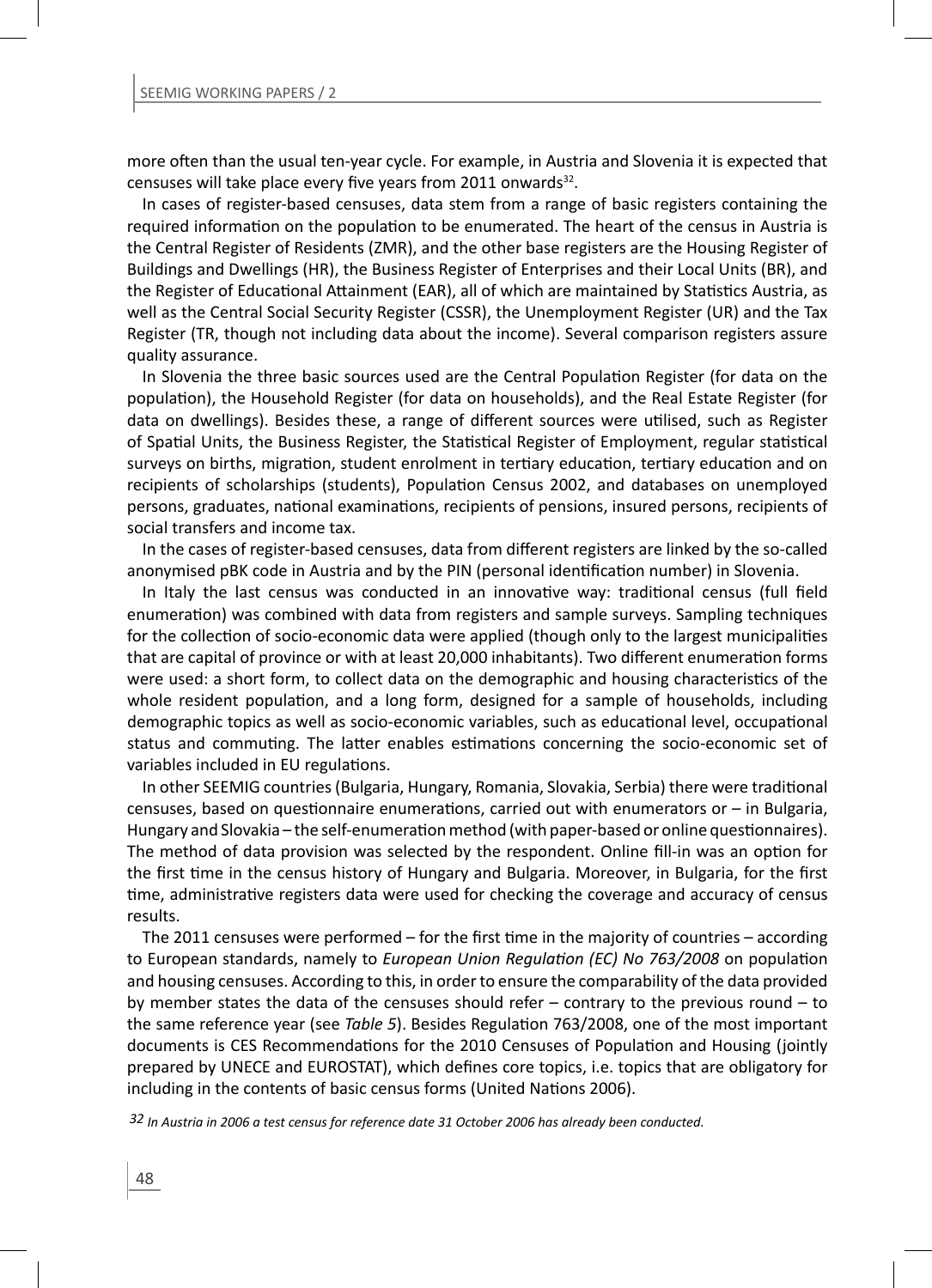#### **4.2. The populaƟ on covered by censuses**

According to *EU Regulation (EC) No 763/2008*, the population covered by censuses means the population at its 'usual residence' at the reference date. The usual residence is defined as 'the place where a person normally spends daily periods of rest, regardless of temporary absences for purposes of recreation, holidays, visits to friends and relatives, business, medical treatment or religious pilgrimage'. This way, the resident population also includes the foreign population as long as the person has been living in the country for a longer period, at least 12 months according to the regulation, or plans to spend at least such a period in the country. It also includes nationals who are abroad for a period not exceeding 12 months. This way, censuses also cover migrants, regardless of their actual legal status, the only condition being the duration of their actual or planned stay.

There is, however, a difference among the examined countries in the way they handle the duration limit for *foreign citizens living in the country* (see *Table 5*): some countries consider a shorter period of stay than that of the harmonised definition (e.g. three months are required in Austria, Hungary and Slovakia). In case of Bulgaria, Romania and Serbia, a period of 12 months is required. In Slovenia, where the register data are collected, the only persons included in resident population are those who have a registered permanent or temporary residence. Those who have been abroad for one year or more (and gave notice of their departure) are excluded from the former group, while in the latter those with the total duration of stay at least one year are included. In Italy no time limit was included as residence criterion, they counted all foreign citizens and stateless persons with usual place of residence in Italy who possessed a valid permit to stay (even if physically absent on the date of the Census). Foreign citizens temporarily present were also enumerated, but they were not counted in usually resident population (only in 'present population'). Non-EU foreign citizens without possession of valid permit of stay in Italy were counted as persons temporarily present.

In Austria, the definition of the 'place of usual residence', applied for defining the resident population in 2001 (in the course of the last traditional census), referred to the main residence, i.e. 'the centre of a person's life irrespective of the *actual duration of stay'*, rendering the date of enumeration decisive. The 2001 census therefore contains non-nationals without Austrian citizenship, who were registered with their main residence in Austria, as well as Austrian nationals residing abroad. In 2011 in the course of the register-based census the three-month criterion is generally applied (for nationals and non nationals as well)<sup>33</sup>. In Slovakia, the census contains foreigners who were present in the territory of the Slovak Republic at the time of the census, but those living in Slovakia less than 90 days had to fill in only gender, date of birth and citizenship.

The practices of the examined countries regarding *nationals living abroad* are mostly uniform: those temporarily staying abroad, meaning shorter than 12 months (and not expected to exceed that term), are treated as belonging to the resident population (except Austria where the three-month criterion is considered). However, in Serbia persons who had been living abroad for more than a year but re-enter the country at least once a week (i.e. commuters) are also considered members of the resident population. A further special case is Romania, where a special questionnaire was completed for those living abroad for a long period of time (more than

<sup>33</sup> A person who resides abroad for at least three months (after having resided in Austria for at least three months) is *counted in emigraƟ on staƟ sƟ cs, while those residing in Austria for at least three months, are counted in immigraƟ on staƟ sƟ cs.*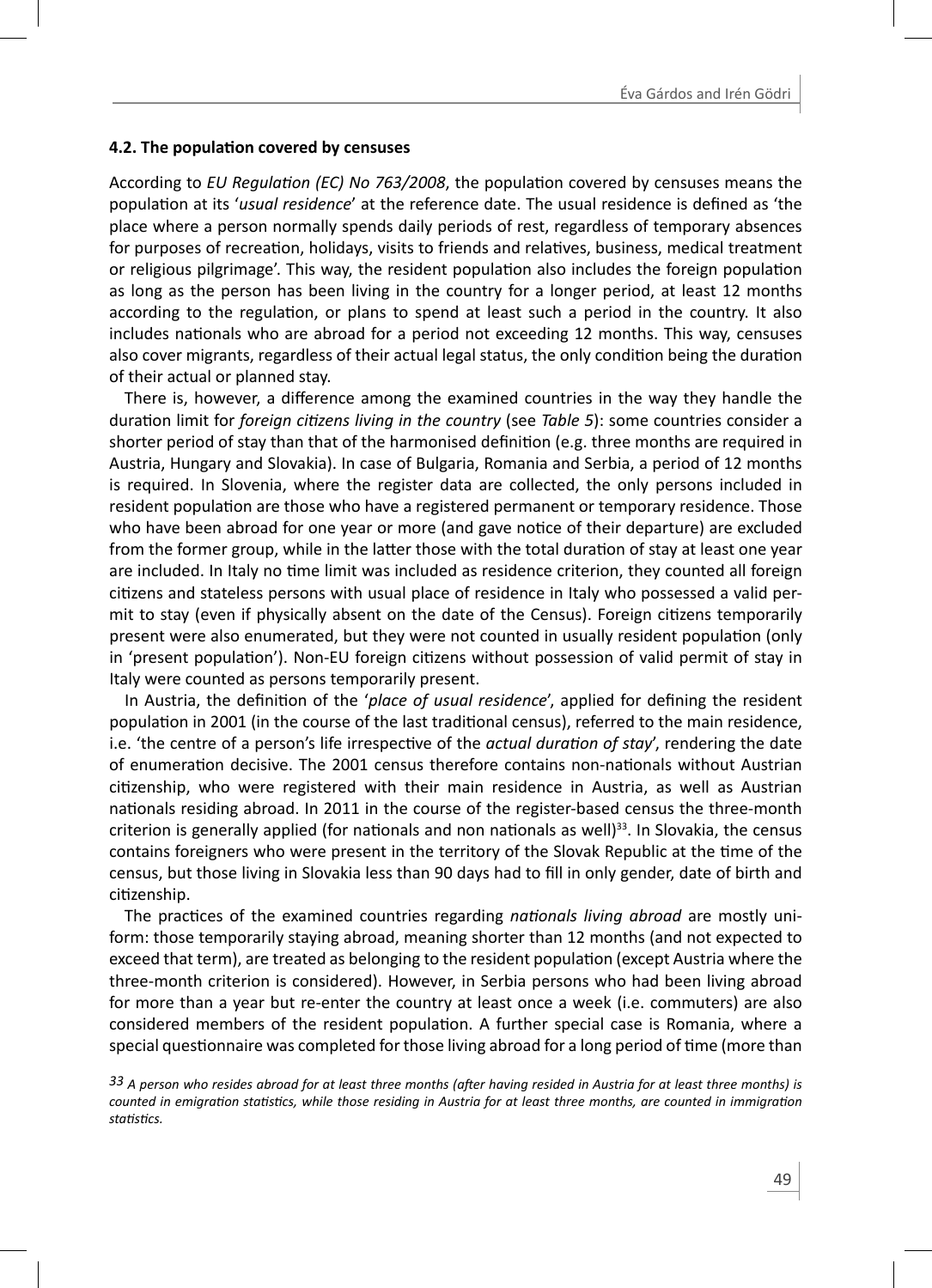12 months), and also for those living abroad temporarily, but only the latter group was considered part of resident population (so in their case this special questionnaire was a complement to the standard census questionnaire).

In Hungary in the 2011 Census emigrants who were temporarily (less than 12 months) abroad at the reference time were also included for the first time: the whole personal questionnaire was completed for them. As regards persons staying permanently abroad ('the length of staying abroad has reached or is expected to reach 12 months') only their number was recorded on the dwelling questionnaire, no other data were collected about them. (Whole households that had moved abroad could of course not be included in this data collection, due to the lack of data provider.)

There is also a difference among the SEEMIG countries in the way various special groups are regarded in terms of residency. *Asylum seekers* are usually excluded from the resident populaƟ on (except in Austria), but in Italy, Hungary and Serbia those who otherwise met the criteria of the usual resident population are included; in Slovenia, Romania and Bulgaria those who have granted refugee status are also included. *Foreign diplomats* and *national diplomats* are treated in a more uniform fashion: the former are excluded, while the latter are included (except in Austria where both are included if they have the main residence in the country, and in Italy where foreign diplomats are also included if they do not hold a diplomatic passport, even if live in diplomatic or consular premises). Undocumented (unregistered), irregular migrants are excluded in all countries.

#### **4.3. MigraƟ on-related data**

The census topics were divided into 'core' and 'non-core' topics. It was highly recommended that countries collect information with respect to 'core topics', while 'non-core topics' were optional –recommendations were included on these topics for guidance for those countries that decided to include them in their census (United Nations 2006).

The following migration-related core topics were proposed to be covered in the Population and Housing Censuses by the Regulation (EC) No 763/2008: *country/place of birth, country of ciƟ zenship*, *previous place of usual residence* and *date of arrival in the current place*; or *place of usual residence one year prior to the census.* These were obligatory topics for the national level and for the geographical levels NUTS 1, NUTS 2 and NUTS 3. Besides these, questions referring to *ever resided abroad* and *year of arrival in the country (from 1980)* were also obligatory but only on the national level and for NUTS 1 and NUTS 2. Though statistical institutes in Europe have agreed on the collection of information on the year of arrival of international migrants, as well as the place of residence one year beforehand, the global census recommendations prepared by the United Nations Statistical Division consider a question about residence five years beforehand to be 'more appropriate for collecting data for the analysis of international migration' (United Nations 2008).

The Commission on International Migration Data for Development Research and Policy recommends that all countries ask three questions in their national census: *place/country of birth*, *country of citizenship, and place/country of residence either one year ago or five years prior to* the census for each person enumerated (Center for Global Development 2009). Their suggestion was that in the 2010 round of censuses all these relevant questions should be included, allowing a separate response for each individual country of birth, citizenship or previous residence, and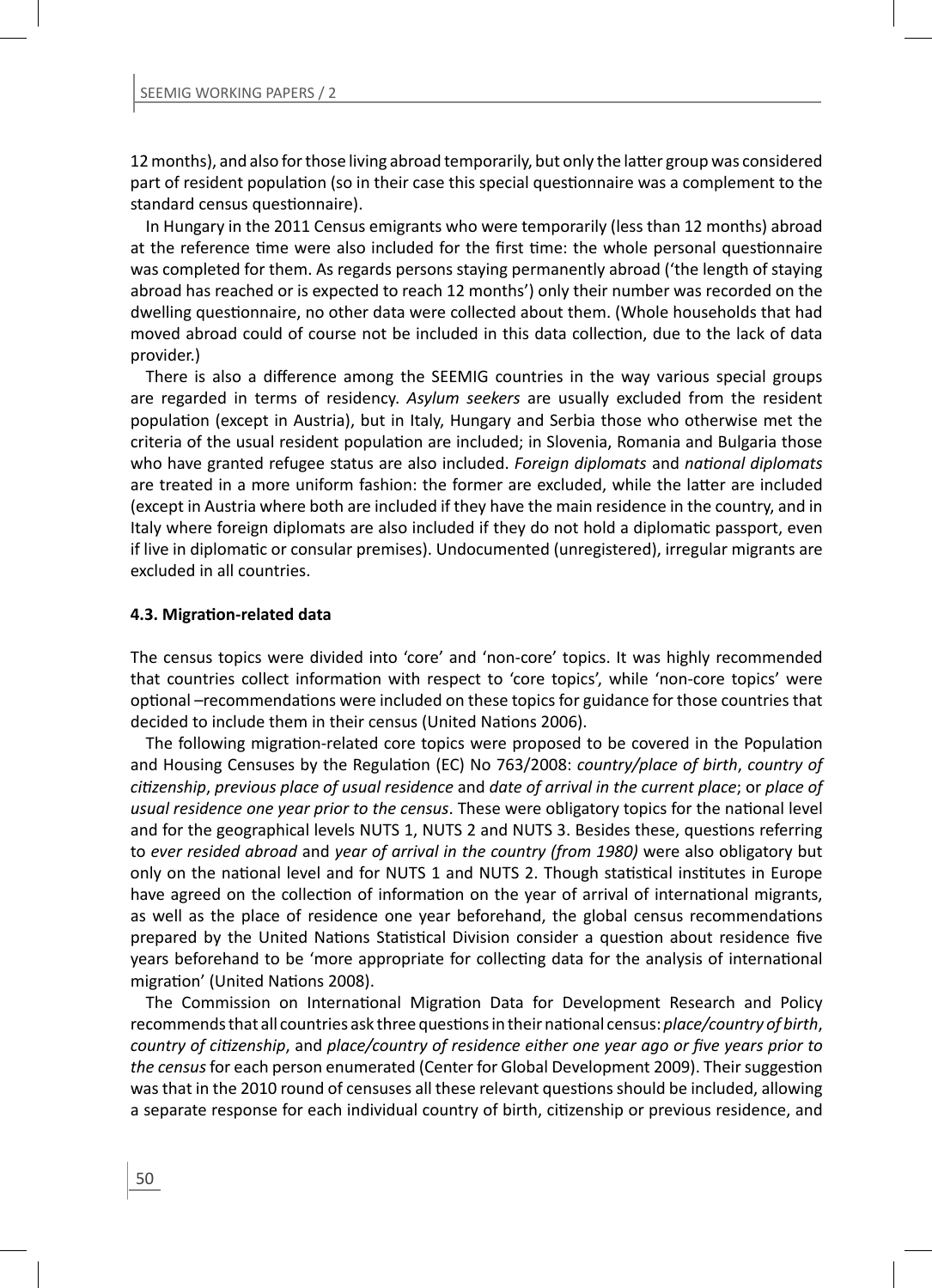that this information should be publicly disseminated, tabulated by sex, by age and by level of education<sup>34</sup>. Furthermore, the Commission recommends that all countries collect data on previous residence in the manner most appropriate to needs and circumstances.

The two key questions that serve to identify the foreign population, respectively immigrants (*country of ciƟ zenship, country of birth*) were part of the census in all SEEMIG partner countries (see *Table 6*)<sup>35</sup>. While the former serves to identify the actual foreign population, the latter also enables identification of those immigrants who have already been naturalised. As regards data relating to migration history (e.g. previous residences, date of arrival), the picture is no longer uniform: *the previous place of usual residence* (the actual country if abroad) is included in all cases, but *date of arrival in the current place* was missing for Austria, Italy and Slovenia. However, *'year of arrival in the country*' was included in all countries. Moreover, in Slovenia they also asked for the data about first and the last arrival. The question regarding '*country of residence one year ago*' only appears in Italy, and Bulgaria (and in Serbia it could be derived indirectly), while '*country of residence five year ago'* was enquired only in Italy.

Naming the country of residence one or five years ago captures the migration thus outlined, while naming the previous place of residence, if this was abroad, might record movements over an even longer period of time. At the same time, a drawback of the latter question is that data about international migration gets lost for people who moved residences within a destination country after their arrival there. Thus, it would be better to apply the two approaches (inquiring about previous place of residence and place of residence one year before) jointly, but this only happens in Italy and Bulgaria<sup>36</sup>. For a similar reason, the time of moving to the present place of residence does not necessarily correspond to the time of migration. Thus it is worth (at least in the case of people born abroad) completing a question about the time of arrival in the country.

In order to identify the group of 'ever-international migrants' (persons who have ever changed their country of usual residence), a new topic was included in 2011 censuses: individuals were asked whether they had ever had a usual residence abroad, and for those who ever resided abroad, information on the year of last arrival in country<sup>37</sup>. This identified not only immigrants (foreign-born population), but also those native-born who have ever resided abroad and then returned (after at least one year abroad). This is a core topic (ever resided abroad and year *of arrival in the country*) and the information is of more relevance in a former emigration country (like Italy). Data on this were included in the census in all countries except Austria<sup>38</sup> and Romania.

A further important, although non-core topic is related to the *ethno-cultural characteristics* of the populaƟ on. QuesƟ ons on the *ethnic, linguisƟ c and religious affi liaƟ on* of migrants are relevant since, particularly in the SEE region, citizenship and country of birth do not necessarily

34 This is only possible if the census form is designed to record all possible countries of citizenship, birth and previous resi*dence. For this reason, countries that allow partial responses (such as check boxes with only five countries, plus a catch-all* 'other' category) are not considered as complying with the recommendations (Center for Global Development 2009).

*35 It is not completely applicable to the former Yugoslav Republics. According to international recommendations, it is only necessary to take into account time of splitting the former country (SFRY). For example, persons born before splitting Yugoslavia are not considered to be foreign born.*

*36 In Bulgaria, however, the question regarding previous place of residence only covers the changes in place of residence between 2001 and 2011.*

*37 This quesƟ on does not provide informaƟ on on interrupted stays.*

*38 The date of arrival, which is captured in the ZMR (and therefore also in the POPREG), is the date of registration of main residence in Austria. In principle this information could be generated for the census, but this is not carried out as standard.*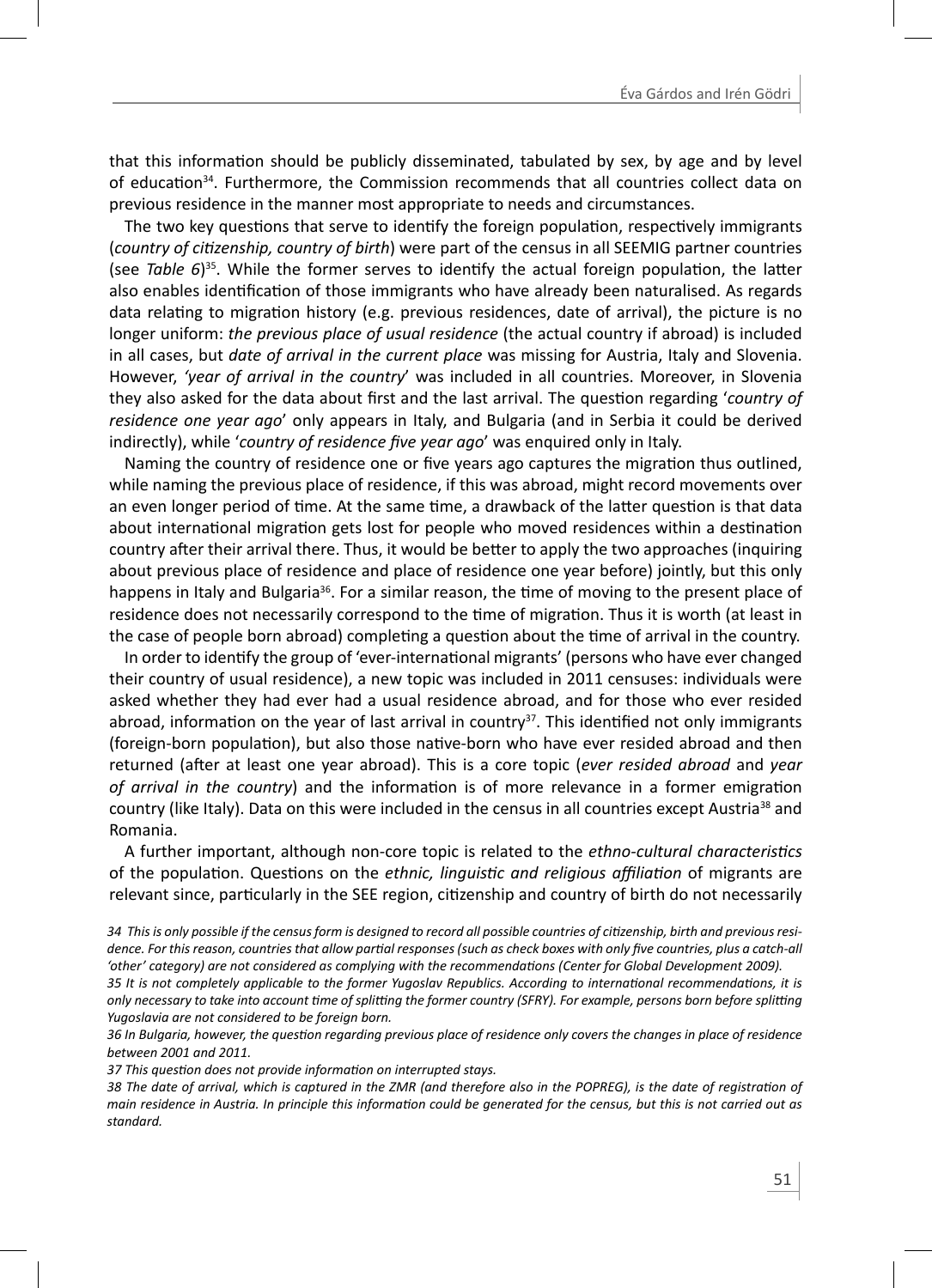reveal what minority group the individual might belong to. The ethnic and linguistic plurality of the region makes it reasonable to be acquainted with the ethnic identity of migrants (immigrants and emigrants alike), though this can also be seen in an ambivalent light. Administrative data sources do not record these characteristics and therefore relevant information (apart from possible rare survey data) only comes from censuses. These data are especially important from the point of view of examining the integration of migrants, since in any relevant case these will be able to show that a certain group of immigrants is of the same ethnicity as the receiving population and that they do not constitute an ethnic minority in the destination country. It is also important to collect data besides on mother tongue about command of language, and linguistic and cultural affiliations for the purpose of integration analysis (e.g. the Hungarian census asks about the language the individual most frequently uses in the family or with friends). It is also an interesting question for those leaving the country (and staying abroad temporarily or over the long term) whether minorities are over-represented.

Of the countries examined, Austria's census did not contain (neither in registers nor in previous census rounds) data on ethnicity, mother tongue or religion. The same holds true for Slovenia, because these data are not available in the registers. Questions on ethnicity, mother tongue or religion are not included in the questionnaire of the 2011 Census in Italy either. In all the remaining countries, however, the census contains all three indicators (*Table 6*). Nonetheless, Hungary followed a different practice when asking these questions: it was possible to give a second ethnicity, while only one option was provided in other countries. Another difference was that in Romania and Slovakia, the question regarding ethnicity was an open question and responses were categorised later on. At the same time, since answering these questions was not mandatory in any of the countries the response rate is questionable. Another problem related to foreign citizens' ethnic affiliations emerged in Romania: in the case of foreign citizens instead of their real ethnicity the country of origin was registered as ethnic affiliation<sup>39</sup>.

Besides those listed, in certain countries there were further questions related to migration in the census. Thus, for instance, in Romania and Serbia the question about the *reason for migration* was included with regard to both those staying abroad and those arriving in the country (in Romania the latter only applies to persons temporarily present). At the same time, in Romania, as we have mentioned, there was a special questionnaire for those living abroad (even though they are not all included in the resident population  $-$  only those living abroad temporarily), which, besides basic demographic characteristics, also recorded the *destination country*, the *Ɵ me of their departure* (grouped into categories), and *reason for departure.* In case of employment abroad, the *field of work* and the occurrence and frequency of *remittances* were also recorded. Applying such a special questionnaire was clearly made necessary by the largescale emigration from Romania that has been characteristic of the past decades. The experience they yielded, however, is worth considering by all other countries which have long-term or recent experience of emigration. At the same time we also have to bear in mind that the validity of data collected about the household members staying abroad is not always sufficient: apart from basic data (destination country, time of departure), more detailed information (i.e. reason for migration, length of time intended to spend abroad) is not always exactly known by the family member.

By contrast, in Italy, a country that receives a considerable number of immigrants and has a massive foreign population, there was a separate sheet (called an 'Individual sheet for foreign

*39 For instance, a Kurdish immigrant from Turkey was registered as Turkish. Or an ethnic Romanian immigrant from Ukraine (if he/she did not posses Romanian citizenship) was registered as Ukrainian.*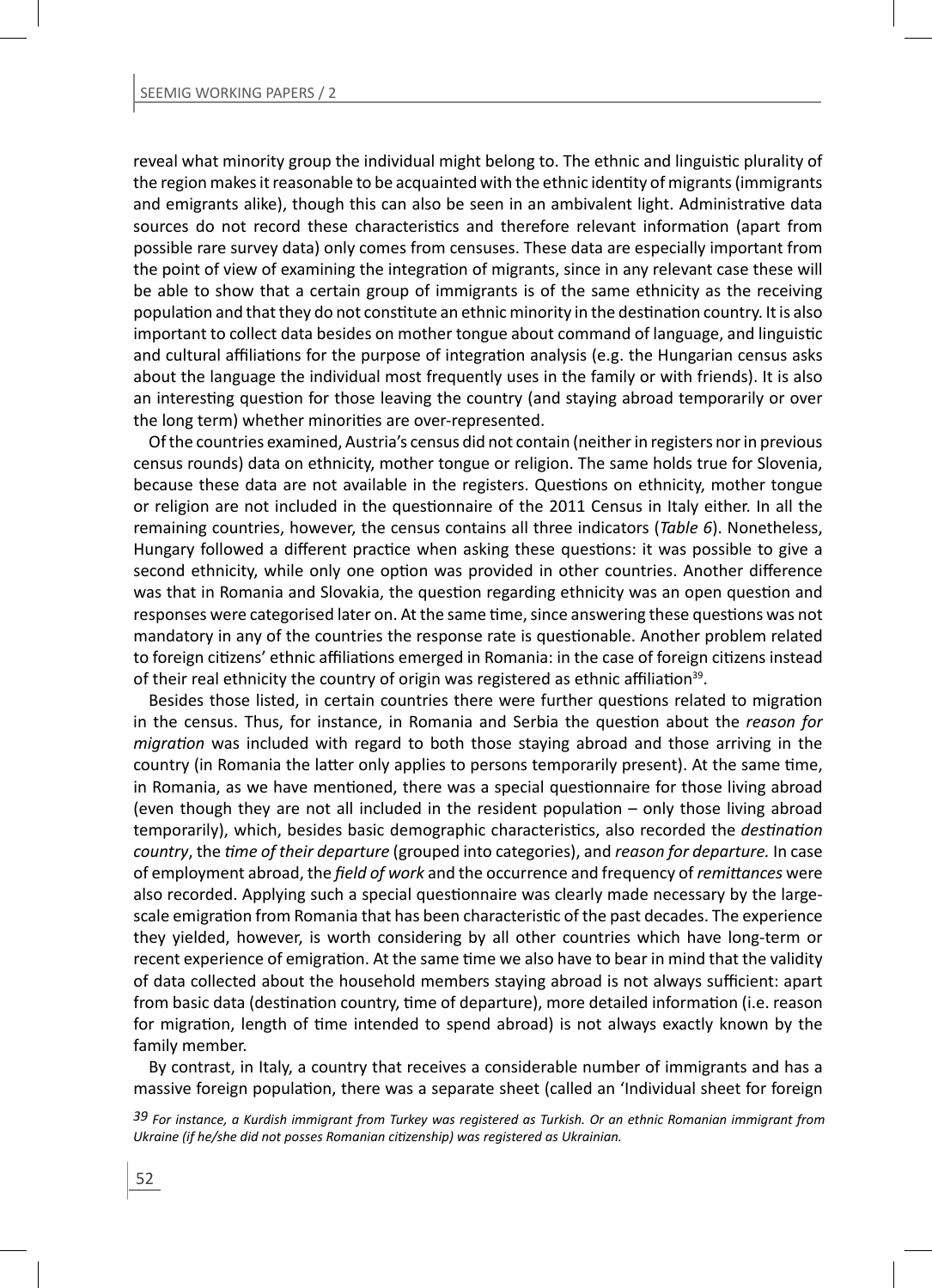citizens not residing in Italy') for people who were present on a temporary or occasional basis at the time of the census (e.g. visiting students, weekly commuters, as well as visiting tourists, short vacations, short-term medical treatments, visiting friends or relatives, etc.), but they were not counted in the resident population.

For countries with a significant number of immigrants it is also important to know the *country of birth of parents<sup>40</sup>*, in order to identify the group of second-generation immigrants (descendants of immigrants). Nevertheless, a question referring to this was only included in the Italian census, where there has been a major increase in the number of foreign citizens since the 2001 census and the population with a foreign background (including secondgeneration immigrants and naturalized citizens, too) has increased even more. In Austria, this question has only been included in the micro census since 2008. Although the group of socalled second-generation migrants, who are born in the given country and have its citizenship but born from immigrant parents, also deserves attention in other countries, censuses of other countries do not extend to this question. Slovenia is the only country where data on first residence of a person and his/her parents and grandparents were derived in 2011 for the first time, despite (or because) of the register-based census, so data on first, second and thirdgeneration migrants are available.

Another important data item about migration which censuses of different countries handle in divergent ways is the question of *second citizenship* (in the case of dual citizens)<sup>41</sup>. While in certain countries foreigners who preserve their own citizenship and also acquire that of the receiving country do not appear as foreigners (in terms of citizenship) because they only record the citizenship of the given country (e.g. in Italy), in other countries (e.g. in Hungary, Romania) both citizenships are recorded even if neither of them is that of the receiving country. Both citizenships were also recorded in Slovakia (e.g. the Slovak and other), but in cases where a person did not have Slovak citizenship only one citizenship was recorded. In Austria, earlier traditional censuses recorded multiple citizenships up until 2001, but from 2011 onwards this was not included in the census, as the registers which serve as a basis do not contain relevant data. Thus if one of the citizenships is Austrian, this is most likely to be recorded (just like Italian citizenship in Italy).

As regards foreigners who have been naturalised (i.e. when the respondent has not carried the citizenship of the country since birth), an important question is *the year when the new citizenship* was acquired. Acquiring citizenship is an important milestone in the integration process, since this brings a whole line of rights and entitlements to the immigrant and thus makes integration easier. In Italy, the census contains data as to whether the respondent has held Italian citizenship since birth or acquired it by naturalisation, but there is no information about the year when citizenship was acquired. In the Austrian census (which relies on information derived from the Central Register of Residents ZMR) the date when a *Locally Competent RegistraƟ on Authority* is informed about a person's change in citizenship is recorded (by quarter of a year). Statistics on naturalisations are currently not directly linked to the ZMR, hence data linkage based on bPK codes is not feasible (though micro data are available) $42$ . In other countries the question on the year of acquisition of citizenship was not touched upon at all.

<sup>40</sup> This was a non-core topic in the CES Recommendations.<br>41 According to the EU Regulation a person with two or more citizenships has to be allocated to only one country of *ciƟ zenship, in a determined order of precedence.*

*<sup>42</sup> From 2014 on the Central Citizenship Register (ZSR) in Austria will deliver more detailed information concerning this.*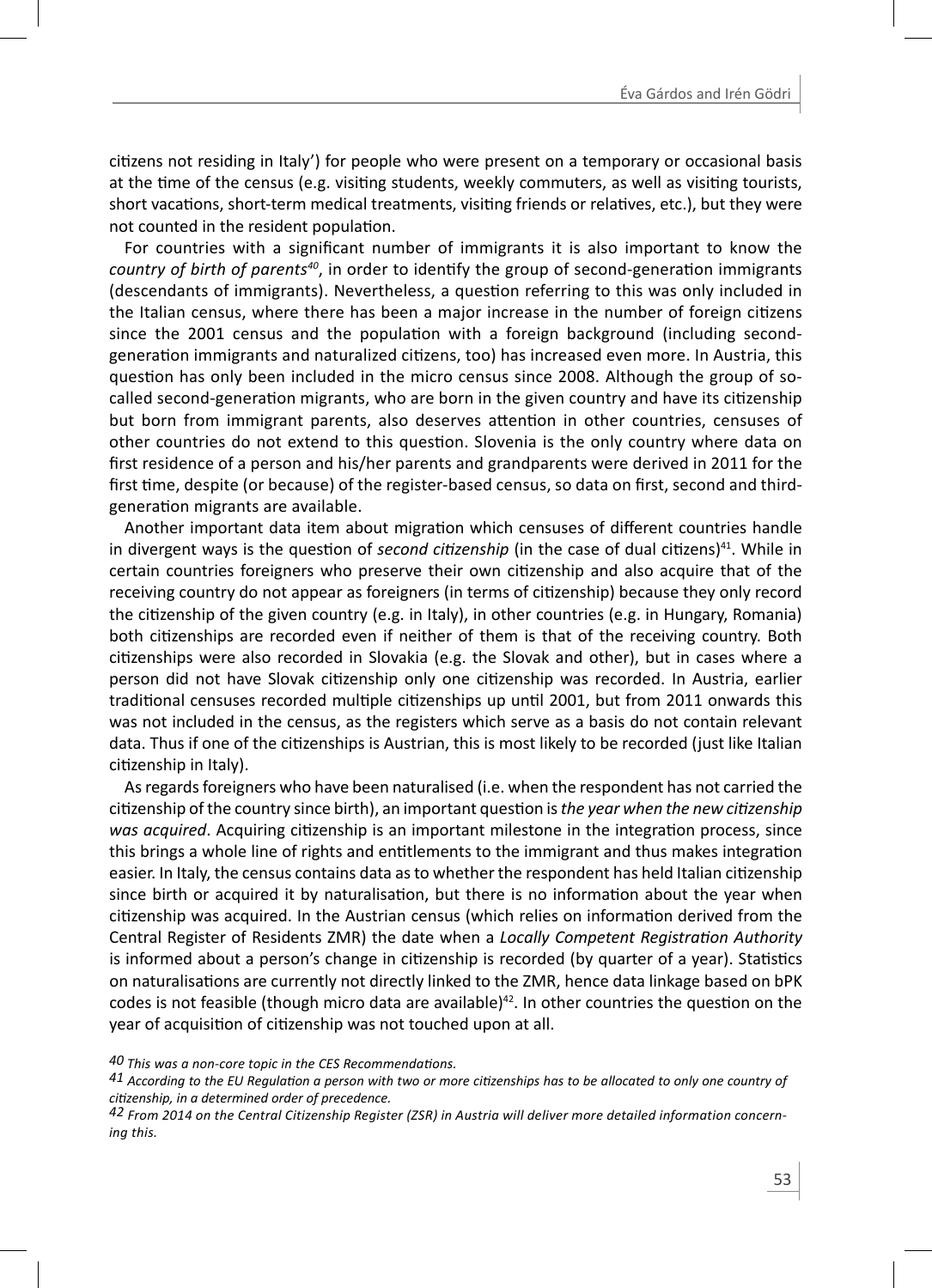The data listed in *Regulation (EC) No 763/2008* as core topics concerning socio-demographic. economic, labour market, and human capital characteristics of the foreign or foreign-born population were included in the 2011 census of all countries.

#### **4.4. The availability and quality of census data**

The EU regulation also defines criteria for assessment of the quality of census data, such as their *relevance, accuracy, Ɵ meliness and punctuality, accessibility, clarity* and *comparability*. The relevance of these data is beyond debate and also their accuracy usually exceeds that of data from other data sources.

Timeliness (which refers to the delay between the reference time of the census and the availability of results) is undermined in certain countries by the fact that although the data were recorded in 2011, only preliminary figures have been published to date (July 2013). Furthermore, even in countries where the final data have been published, migration data have not been processed and the majority of data relevant from a migration point of view are not accessible (for example in Hungary even the final data published in March 2013 only included the number of foreign citizens resident in the country by sex and by main countries of citizenship, but no other break-down was provided<sup>43</sup>). So this information could be out-of-date by the time of publication.

Nevertheless, census data often highlight important differences between the population counted by the census and the number of population resulting from the population estimation, particularly in countries where there has been significant immigration or emigration between the last two censuses. In Italy, one of the main problems of the census is that the foreign population is not fully covered. A survey on the coverage claims that even after the previous census, in 2001, a coverage rate of some 90 per cent was estimated for the entire country and nearly 75 per cent for metropolitan areas. The Post Enumeration Survey after the census of 2011 proved again this discrepancy between the number of people enumerated and those included in the population registers, even though the discrepancy is clearly shrinking compared to the previous period. The reason for this discrepancy is, as mentioned in the SEEMIG country report, partly the imperfect measurement of migration in the civil registry (especially because of failed cancellations due to emigration resulting in overestimation) and partly the already mentioned coverage error of the census, which resulted in fewer foreign citizens included compared with the real number resident in the country.

In other countries (e.g. Romania, Hungary), the problems concerning registering emigration cause the discrepancy between the population enumerated and the population estimated on the basis of vital statistics. The under-registration in the number of emigrants causes overestimation in the number of both the stock of foreigners and the whole population. In Romania's case the latter showed such a significant surplus (12.7 per cent) in 2011 that - as pointed out in the country report - questions were raised about the reliability of other demographic indicators delivered by the Statistical Office. In Hungary, census data concerning the stock of foreigners remained significantly behind the figure included in registers (by about 60,000 persons). This partly revealed the inaccuracy of registers data, but at the same time, also raised the question of the coverage of foreigners by the census (just as in the Italian example).

*43 As regards the number of persons resident abroad, the addiƟ on is made whereby 'this may be viewed as the minimum number of persons living abroad'.*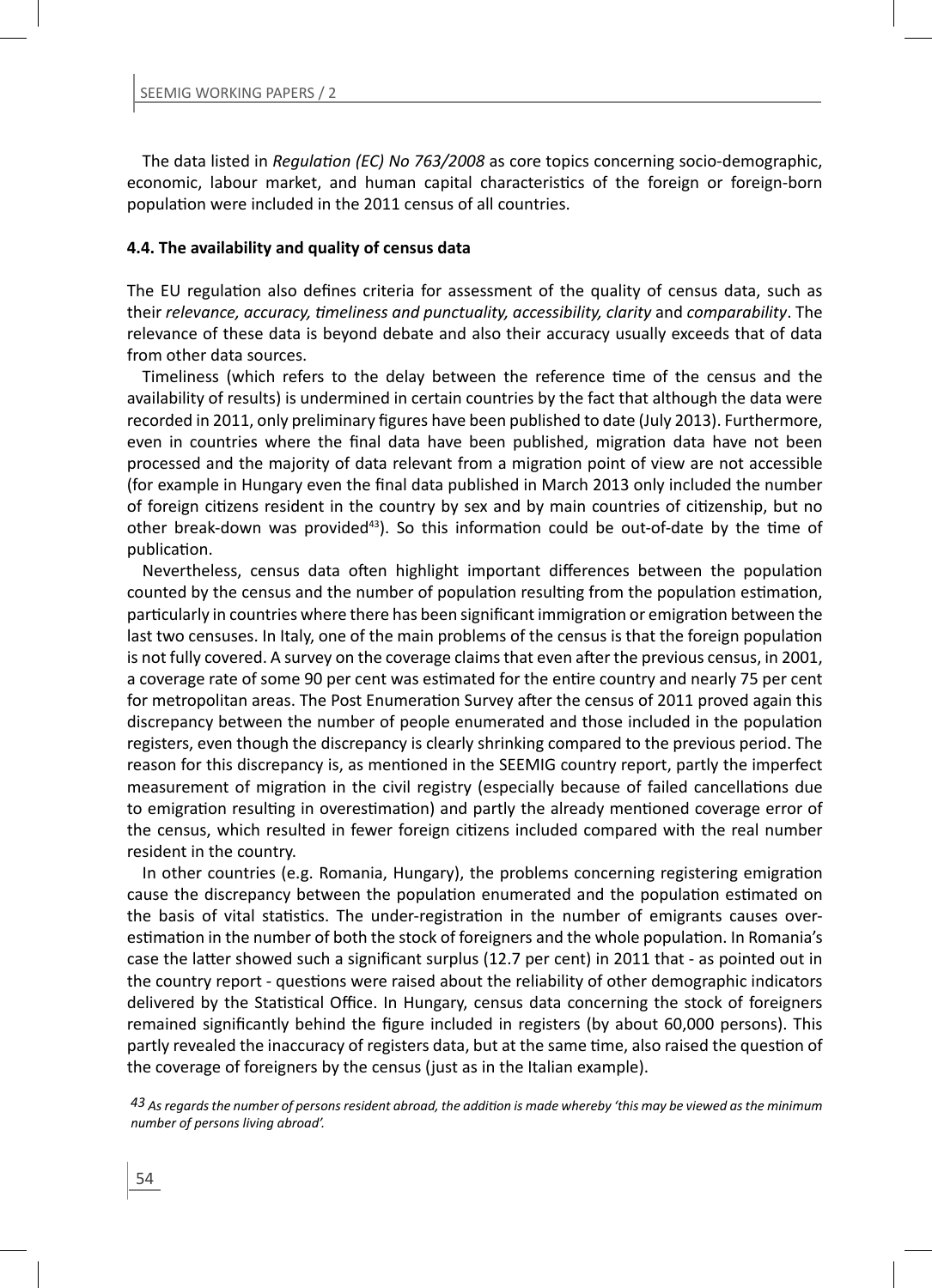Although we may assume that inclusion of foreign nationals in the census is helped by having the questionnaire translated into several languages, the Italian example shows that even though the questionnaire has been available in eleven languages since 2011, accessing foreigners remains a problem.

Coverage error was a result of other factors in Serbia: ethnic Albanians living in southern parts of Serbia refused to provide information<sup>44</sup>. According to the Serbian SEEMIG team, in the 2011 census in two municipalities in the southern part of Serbia (Bujanovac and Preševo) there was under-coverage of the census units owing to the boycott by most of the members of the Albanian ethnic community. The call for a boycott of the 2011 census in the Raška area had no significant impact on the responsiveness of the citizens. However, "according to Statistics Bureau data, the ethnic Albanian minority boycotted the census in southern Serbia, while the Bosniaks in the Sandzak region<sup>45</sup> mostly ignored the call for a boycott".  $46$ 

An important requirement regarding the quality of census data is the *comparability* both in time and across countries. The former may be compromised by changes in the definition of the census population, changes in the definition and measurement of the various characteristics, and transition to the register-based census. The first of these cases exemplifies Romania, where the definition of the resident population has changed (in line with EU norms) compared to the previous, 1992 census, but the concepts used in the population registry did not follow this change. Comparison over time in South-East European countries is also hindered by the fact that migration-related census data in this region before 2001 was rather scarce. Comparison across countries improved considerably compared to earlier censuses after adopting EU norms (standard definitions and methods and standardization of certain questions), though at the same time, differences remain among different countries as regards the population covered and these need to be kept in mind when making comparisons.

46 See http://newsdemo.atlasproject.eu/asset\_demo/news/details/en/details.html?ci=06a14a1a-d504-4af3-8913-*98463021904b.*

*<sup>44</sup> They were covered in all censuses since 1948, except for 1991 and 2011.*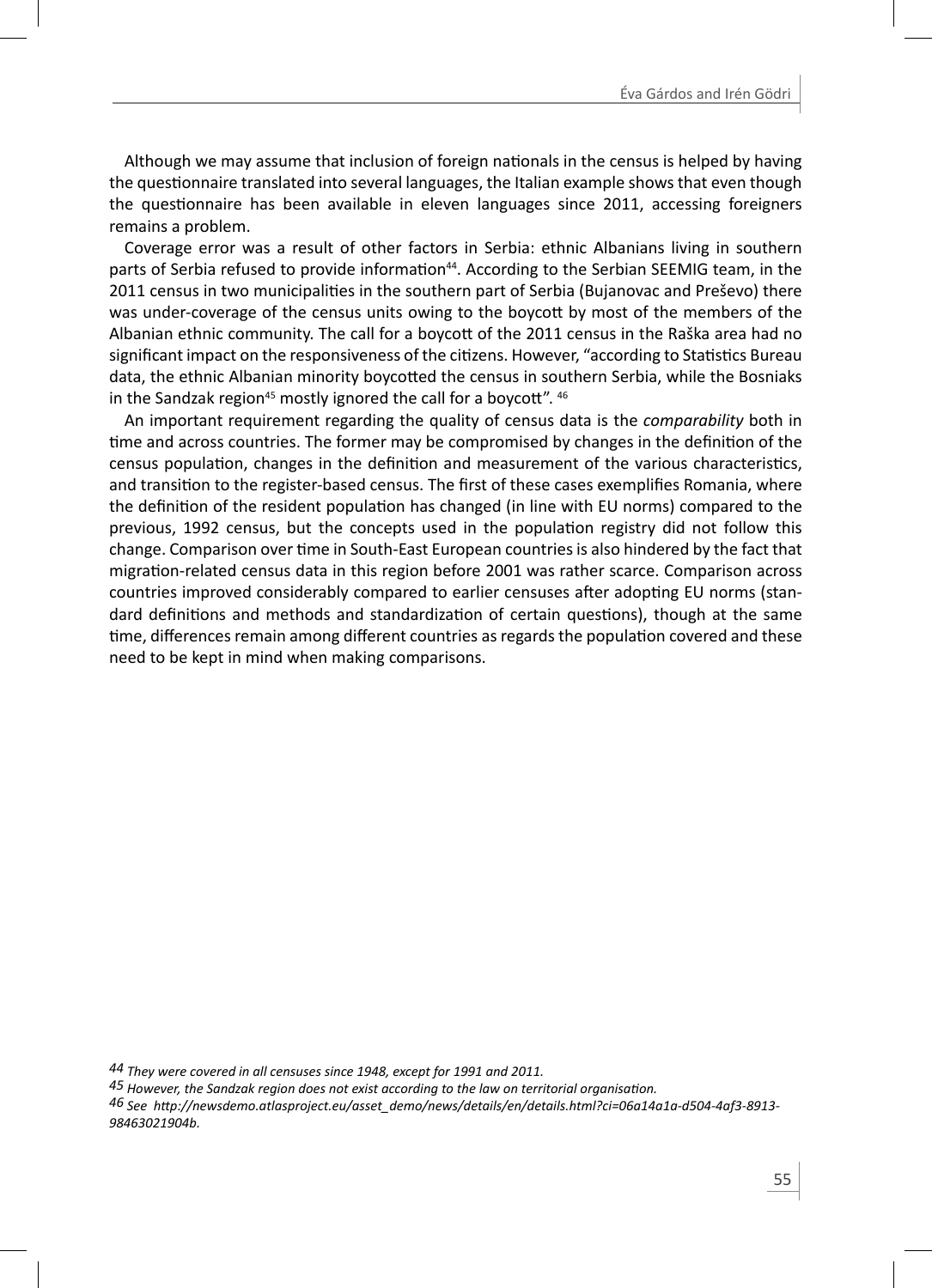| $\ddot{\cdot}$<br>$\bf{r}$ , $\bf{s}$ , $\bf{s}$ , $\bf{s}$ , $\bf{s}$ , $\bf{s}$ , $\bf{s}$ , $\bf{s}$ , $\bf{s}$ , $\bf{s}$<br>Table 5: Type of |  |
|---------------------------------------------------------------------------------------------------------------------------------------------------|--|
|                                                                                                                                                   |  |
|                                                                                                                                                   |  |
|                                                                                                                                                   |  |
|                                                                                                                                                   |  |
|                                                                                                                                                   |  |
|                                                                                                                                                   |  |
|                                                                                                                                                   |  |
|                                                                                                                                                   |  |
|                                                                                                                                                   |  |

|      |                 |                                                |                    |                                                                                                                          |                      | Residence criterion                 |                      |                                                                  |                                                                    |                                 |
|------|-----------------|------------------------------------------------|--------------------|--------------------------------------------------------------------------------------------------------------------------|----------------------|-------------------------------------|----------------------|------------------------------------------------------------------|--------------------------------------------------------------------|---------------------------------|
|      | Country         | Type of the last<br>census                     | Reference<br>date  | For foreign citizens<br>(or stateless)                                                                                   |                      | For nationals                       |                      |                                                                  | Special groups included                                            |                                 |
|      |                 |                                                |                    | stay in country<br>Duration of                                                                                           | Intended/<br>actual  | Duration of stay<br>abroad          | Intended/<br>actual  | seekers<br>Asylum                                                | diplomats<br>Foreign                                               | diplomats<br>National           |
|      | Austria         | ত<br>Register-base                             | 31 October<br>2011 | >3 months (90<br>days)                                                                                                   | Actual               | <3 months (90<br>days)              | Actual               | Yes                                                              | residence in AT<br>Yes, if main                                    | residence in AT<br>Yes, if main |
| EU15 | ltaly           | (enumeration,<br>register, survey)<br>Combined | 9 October<br>2011  | documentation for staying in<br>Italy + possession of regular<br>Usual place of residence in<br>taly (no time criterion) |                      | Less than 12<br>months              | intended<br>Actual & | usual resident<br>the criteria of<br>Yes (who met<br>population) | hold a diploma-<br>Yes, but only if<br>they do NOT<br>tic passport | Yes                             |
|      | Hungary         | Traditional                                    | 1 October<br>2011  | >3 months                                                                                                                | Actual               | Less than 12<br>months <sup>a</sup> | intended<br>Actual & | usual resident<br>the criteria of<br>Yes (who met<br>population) | $\frac{1}{2}$                                                      | Yes                             |
| EU8  | Slovakia        | Traditional                                    | 21 May<br>2011     | >3 months <sup>b</sup>                                                                                                   | Actual               | Less than 12<br>months              | intended<br>Actual & | $\frac{1}{2}$                                                    | Ş                                                                  | Yes                             |
|      | Slovenia        | ᅙ<br>Register-base                             | 1January<br>2011   | or temporary<br>of registered<br>on the basis<br>>12 months<br>permanent<br>resident                                     | intended<br>Actual & | Less than 12<br>months              | intended<br>Actual & | humanitarian<br>refugee or<br>status or<br>Granted<br>mulya      | ş                                                                  | Yes                             |
|      | Romania         | Traditional                                    | 20 October<br>2011 | >12 months                                                                                                               | Actual               | Less than 12<br>months <sup>c</sup> | intended<br>Actual & | with refugee<br>No, those<br>status yes                          | $\frac{1}{2}$                                                      | Yes                             |
| EU2  | <b>Bulgaria</b> | Traditional                                    | 1 February<br>2011 | >12 months                                                                                                               | intended<br>Actual & | Less than 12<br>months              | Intended             | humanitarian<br>efugee or<br>status or<br>Granted<br>asylum      | ş                                                                  | Yes                             |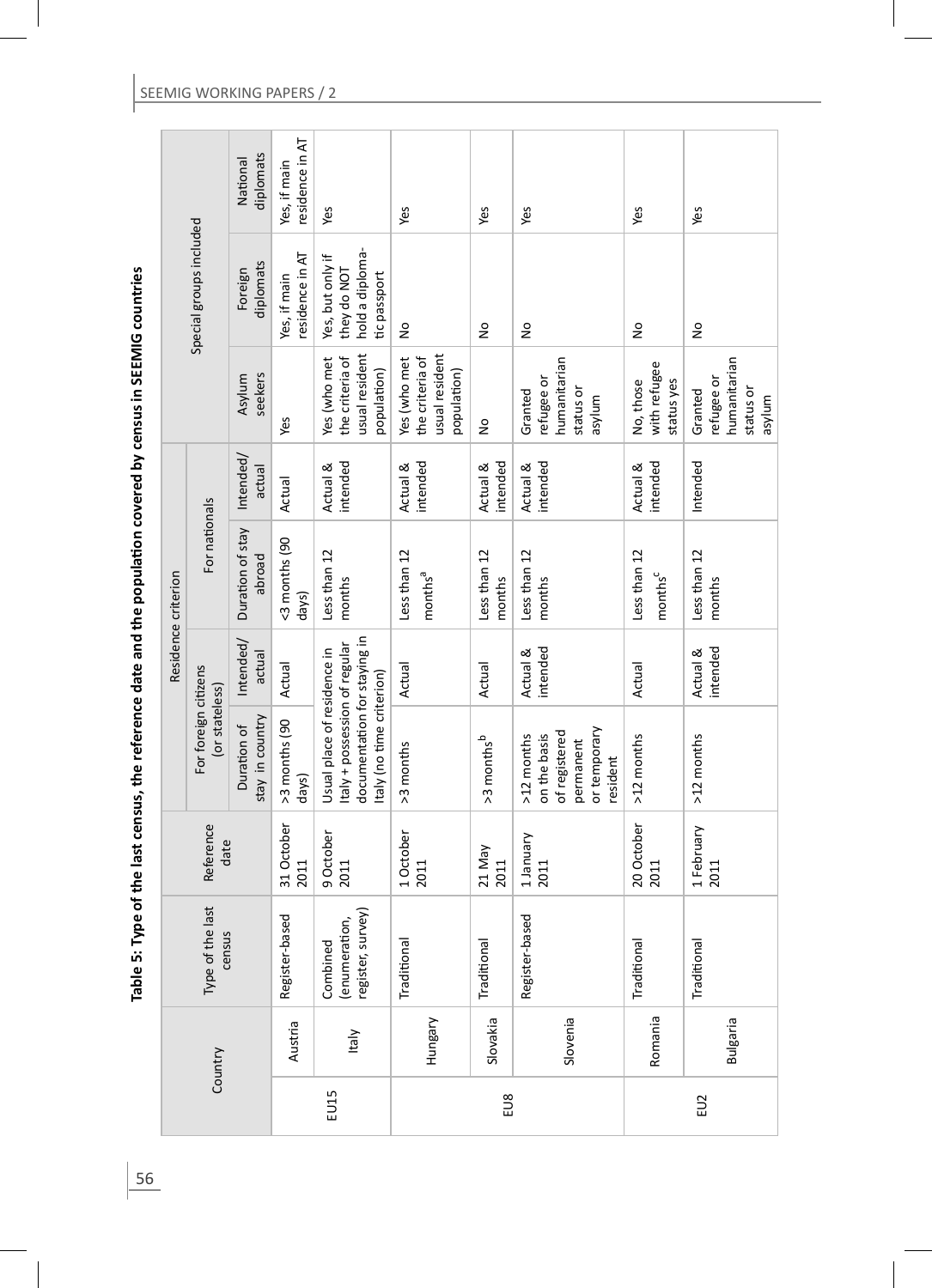Table 5: Type of the last census, the reference date and the population covered by census in SEEMIG countries (continued) **Table 5: Type of the last census, the reference date and the populaƟ on covered by census in SEEMIG countries (conƟ nued)**

|                     |                                        | diplomats<br>National                                        | yes                                                                                                                      |
|---------------------|----------------------------------------|--------------------------------------------------------------|--------------------------------------------------------------------------------------------------------------------------|
|                     | Special groups included                | Foreign<br>diplomats                                         | $\frac{1}{2}$                                                                                                            |
|                     |                                        | seekers<br>Asylum                                            | Yes (who met<br>usual resident<br>the criteria of<br>opulation)                                                          |
|                     |                                        | actual                                                       | Actual &<br>intended                                                                                                     |
| Residence criterion | For nationals                          | Duration of Intended/ Duration of stay   Intended/<br>abroad | Less than $12$<br>months, or for a<br>country at least<br>rear or longer,<br>out kept re-<br>entering the<br>once a week |
|                     |                                        | actual                                                       | Actual &<br>intended                                                                                                     |
|                     | For foreign citizens<br>(or stateless) | stay in country                                              | >12 months                                                                                                               |
|                     | Reference<br>date                      |                                                              | 30 Septem-<br>ber 2011                                                                                                   |
|                     | Type of the last<br>census             |                                                              | Traditional                                                                                                              |
|                     | Country                                |                                                              | Serbia                                                                                                                   |
|                     |                                        |                                                              | EU<br>candidate                                                                                                          |

a In Hungary those who live abroad for more than one year were also counted (without any other data on them). *a In Hungary those who live abroad for more than one year were also counted (without any other data on them).* b Foreigners living in Slovakia for less than 90 days only had to fill in gender, date of birth and citizenship. *b Foreigners living in Slovakia for less than 90 days only had to fi ll in gender, date of birth and ciƟ zenship.*

и Foreigners niving in sovukia juriess unary somy naa to juring gender, aace of print and acterismy.<br>c In Romania a special questionnaire was completed by those living abroad for a long period of time (more than 12 months *c In Romania a special quesƟ onnaire was completed by those living abroad for a long period of Ɵ me (more than 12 months) or temporarily, and another special quesƟ onnaire in the case of persons temporarily present.*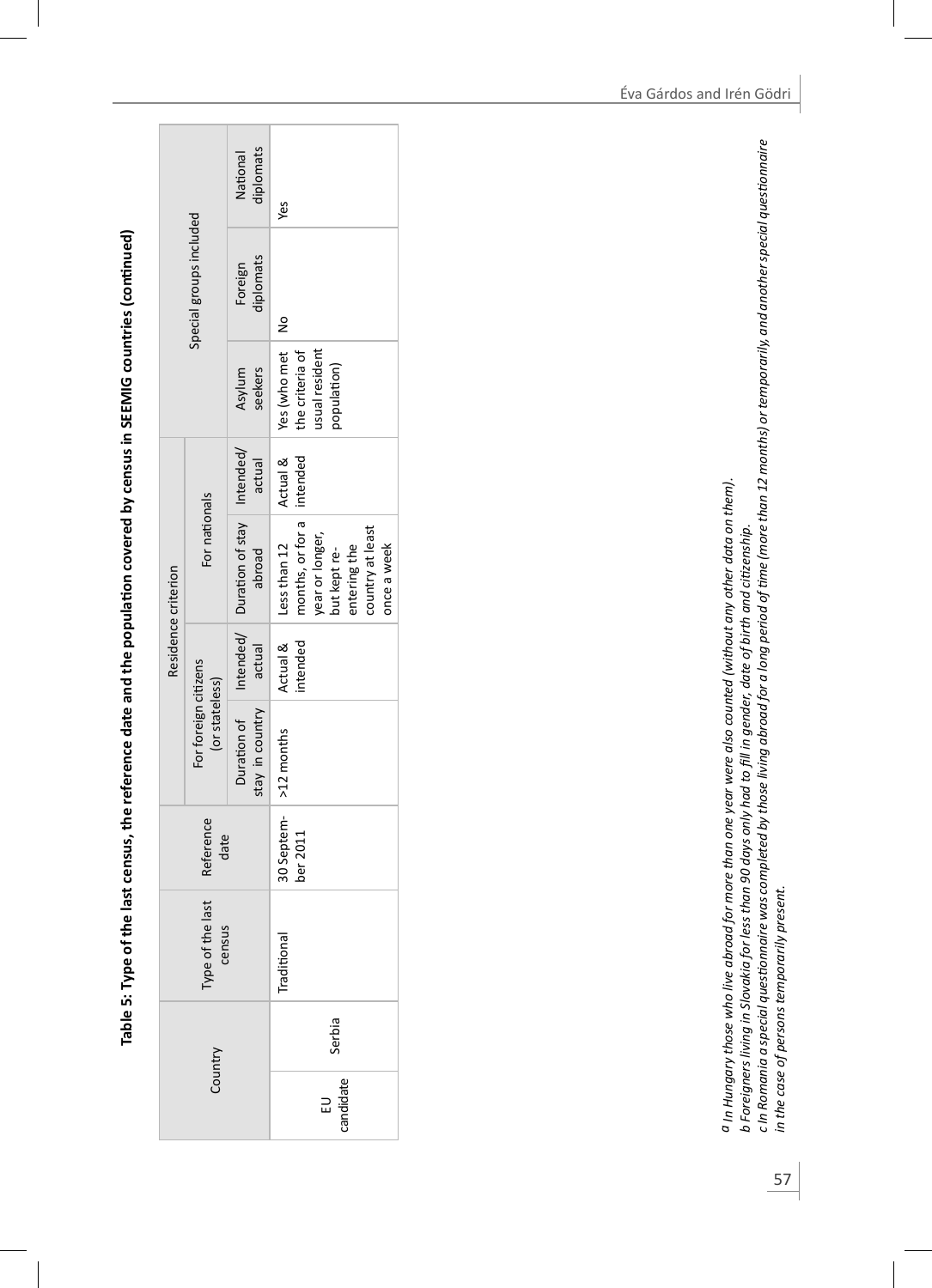| Religion                                                      | $\frac{1}{2}$   | å                  | Yes     | Yes                   | Ş                       | Yes                      | Yes                                                                                | Yes                               |
|---------------------------------------------------------------|-----------------|--------------------|---------|-----------------------|-------------------------|--------------------------|------------------------------------------------------------------------------------|-----------------------------------|
| Mother<br>tongue                                              | $\frac{1}{2}$   | $\frac{1}{2}$      | Yes     | Yes                   | $\frac{1}{2}$           | Yes                      | Yes                                                                                | Yes                               |
| Ethnicity                                                     | Ş               | ş                  | Yes     | Yes                   | ş                       | ٦es<br>د                 | Yes                                                                                | Yes                               |
| (or return)<br>in the<br>Year of<br>country<br>arrival        | Yes             | Yes                | Yes     | Yes (latest)          | Yes (first &<br>latest) | Yese                     | Yes                                                                                | Yes                               |
| Ever resided<br>abroad (at<br>least one<br>year) &<br>country | no <sup>a</sup> | Yes                | Yes     | Yes                   | Yes                     | $\frac{1}{2}$            | Yes (since<br>1980)                                                                | Yes                               |
| of residence<br>five years<br>Country<br>oge                  | $\frac{1}{2}$   | Yes                | ş       | ş                     | Ş                       | å                        | ş                                                                                  | ş                                 |
| of residence<br>Country<br>one year<br>ago                    | $\frac{1}{2}$   | Yes                | ş       | ş                     | $\frac{1}{2}$           | å                        | Yes                                                                                | indirectly<br>Could be<br>derived |
| of arrival in<br>the current<br>Date (year)<br>place          | $\frac{1}{2}$   | $\frac{1}{2}$      | Yes     | Yes                   | $\frac{1}{2}$           | Yes                      | Yes                                                                                | Yes                               |
| residence<br>Previous<br>(country)<br>of usual<br>place       | Yes             | Yes                | Yes     | Yes                   | Yes                     | Yes                      | Yes (change<br>of usual<br>place of<br>residence<br>$2001$ and<br>between<br>2011) | Yes                               |
| Country<br>of birth                                           | Yes             | Yes                | Yes     | Yes                   | Yes                     | Yes                      | Yes                                                                                | Yes                               |
| Country<br>of citizen-<br>ship                                | Yes             | Yes                | Yes     | Yes                   | Yes                     |                          | Yes                                                                                | Yes                               |
|                                                               | Austria         | ltaly <sup>b</sup> | Hungary | Slovakia <sup>c</sup> | Slovenia                | Romania <sup>d</sup> Yes | <b>Bulgaria</b>                                                                    | Serbia <sup>g</sup>               |
| Country                                                       |                 | EU15               |         | EU8                   |                         |                          | EU2                                                                                | candidate<br>$\Xi$                |

a Could generally be generated for persons born since 2002 (based on ZMR, due to bPK code). *a Could generally be generated for persons born since 2002 (based on ZMR, due to bPK code).*

 $b$  In Italy additional migration-related questions refer to place of birth of the parents (see in the text). *b In Italy addiƟ onal migraƟ on-related quesƟ ons refer to place of birth of the parents (see in the text).*

<sup>C</sup> In Slovakia the reason for immigration to current permanent residence was also asked. *c In Slovakia the reason for immigraƟ on to current permanent residence was also asked.*

d In Romania additional migration-related questions were asked about persons away for a long period of time or temporarily, and from those temporarily present (see body text). d In Romania additional migration-related questions were asked about persons away for a long period of time or temporarily, and from those temporarily present (see body text). e More exactly: date of settling in Romania. *e More exactly: date of seƩ ling in Romania.*

f However, in Romania the country of origin was registered as ethnic affiliation for foreign citizens. *f However, in Romania the country of origin was registered as ethnic affi liaƟ on for foreign ciƟ zens.*

g In Serbia the reason for moving to the country, as well as the reason for leaving the country and the length of absence was also asked. *g In Serbia the reason for moving to the country, as well as the reason for leaving the country and the length of absence was also asked.*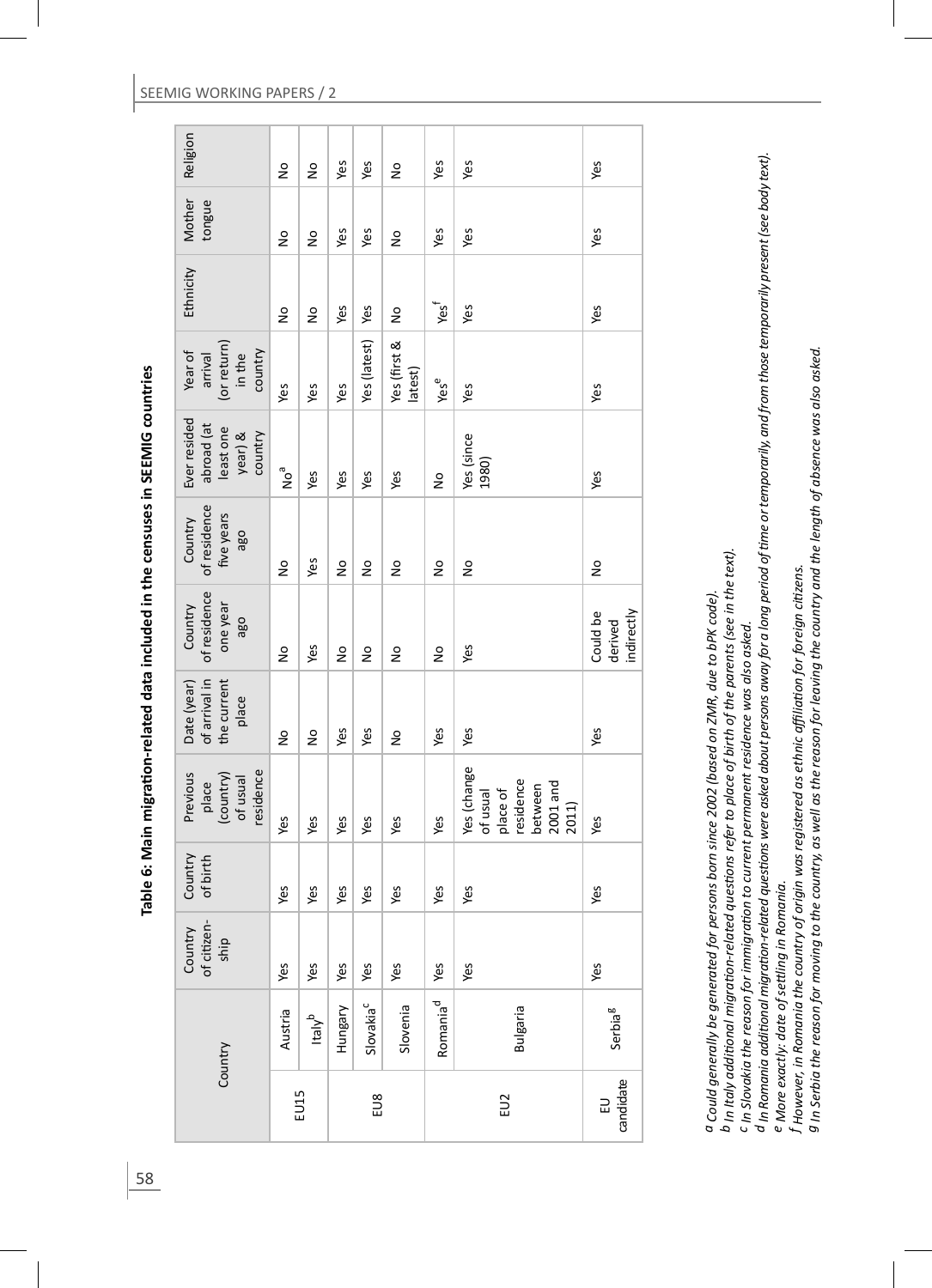# **5. Conclusions, challenges and recommendations**

The current general tendency in statistical methodology is to use administrative data sources as widely as possible in order to decrease costs and the response burden on data providers. Administrative data make up a peculiarly big proportion of data sources of migration statistics as well. Data on immigrants gathered in administrative data sources are relatively rich, though in certain cases many important data are incomplete, as it can be seen in the detailed descriptions of SEEMIG country reports. Various situations of migrants are covered by administrative data, such as official stay and residence in a country of destination, labour force participation, enrolment in education, etc. Information on their socio-demographic, economic, labour market and human capital characteristics is also collected.

Almost all EU member states (and other European countries) have been moving (or are intending to move) towards an increased use of administrative data sources for statistical purposes, either as a substitution or as a complement to information previously collected by surveys. This shift is taking place in all areas of statistics. Although certain countries are at different stages of this process, steps have already been taken in most of them to reinforce legal bases for more effective use of administrative data for statistical purposes and to better regulate the interplay of actors in charge of data production. However, there are still many obstacles and challenges to the utilisation of nonstatistical data, especially in terms of access to data at the necessary level of aggregation, and in terms of the compatibility of different data sources and their accommodation to statistical needs.

There are many administrative registers usable for migration statistics in all SEEMIG countries and some of them have not yet been exploited. The reasons for this are multifarious, ranging from lack of governmental will to use administrative data for statistical purposes, to inadequate legal regulation, and a failure of cooperation between the administrative and statistical parties. Moreover, concepts and classification used by authorities often do not meet statistical requirements, and register data are of low quality. For migration statistics it would be essential to access administrative data at the personal level but this is not possible in some SEEMIG countries, since these data are usually aggregated. In certain countries migration-related data sources do not fulfil the necessary minimum quality criteria for statistical use. Regarding migration aspects one of the most frequent problems is the under-coverage of the migrant population.

In Serbia, the only non-EU, but candidate country in the project, the use of administrative data for migration statistics is rather limited and statistical aspects in registers are vindicated less than in EU countries. Furthermore, the registers related to migration need to be established or improved. Hampered access to administrative data, the lack of cooperation between administrative data collectors and the statistical office, as well as the lack of published definitions used in registers contribute to the rather poor estimation procedures on the basis of available data sources. However, new legislation (Law on Migration Management, November 2012) offers the potential for positive change.

Besides all deficiencies, the use of administrative data for statistical purposes is inevitable, especially in the field of migration. Data collected in electronic formats offer such budgetary advantages for statistical offices that eventually all states will take them into account. Nevertheless, statisticians and researchers have to be familiar with the *problems of re-using data collected for non-statistical purposes* (see the details in the *Appendix*):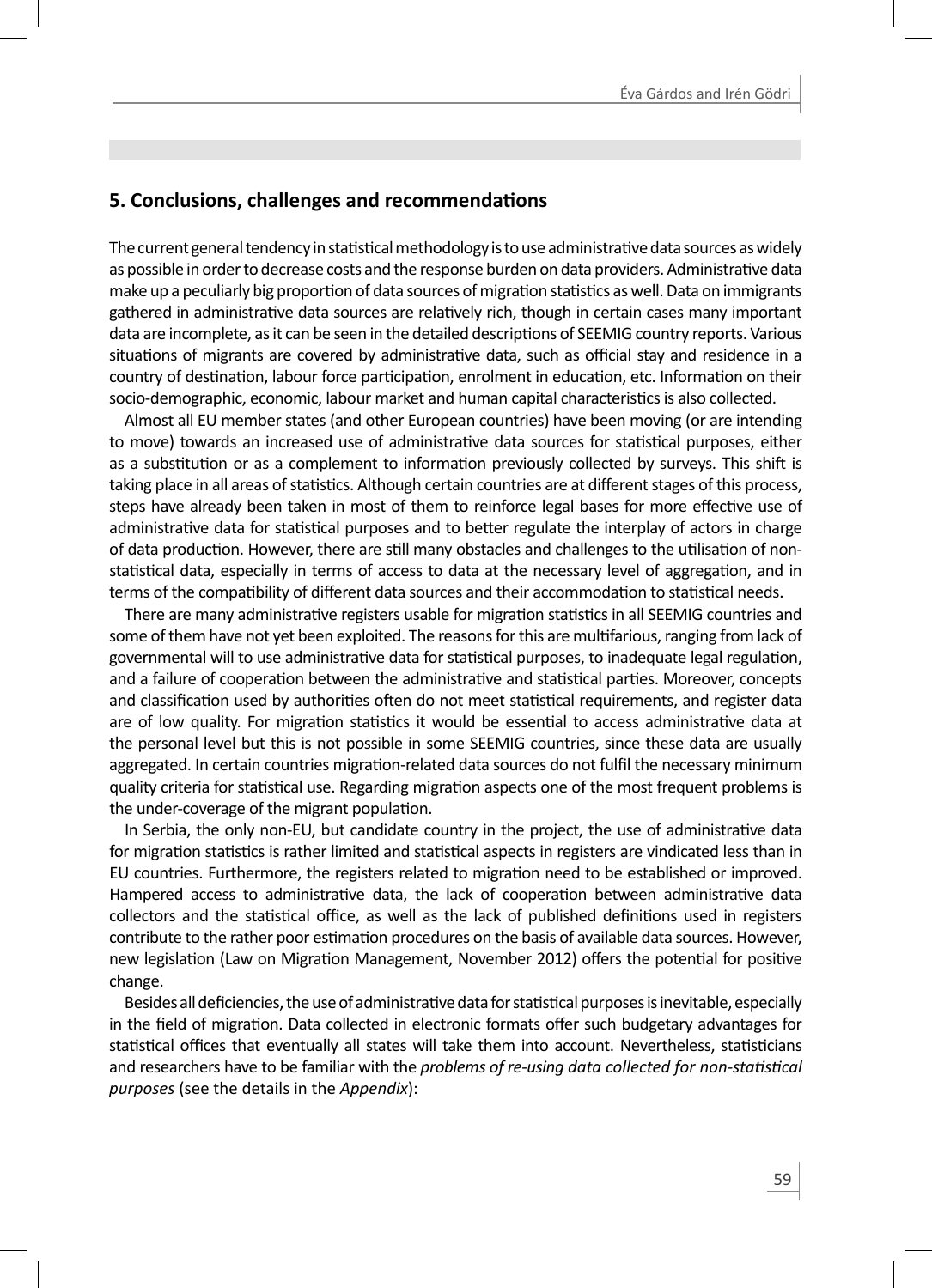- in most countries data owners have an opposing attitude regarding the access of data at the necessary level due to the lack of legal conditions for the utilization of administrative data for statistical purposes;
- the lack of close cooperation between data owner public authorities and the statistical institute, which could be necessary for the persistent good quality of data collected for non-statistical purposes:
- the lack of public knowledge on and agreement with the use of administrative data for statistical purposes;
- the definitions used in administrative data sources are different from the statistical standards;
- the quality is frequently not the same for all data in an administrative register;
- the use of administrative data necessitates the application of statistical methods that are more sophisticated than traditional ones (data integration and inventive estimations complement the palette of statistical procedures).

Specific issues of reliability have to be taken into account when making use of migration-related register-based data. Migrants (particularly from third countries) frequently have a strong interest in acquiring permission to stay and then settle or work in the host country, which can lead to manoeuvring among different types of applications and which may bias the data (Gárdos et al. 2009). These non-sampling errors cannot be measured exactly.

Specific *requirements concerning the use of administrative data* include:

- deep insight into the legal regulation, including practical conditions of the data collection as well as the concepts used,
- deep insight into all of the data sources, both administrative and statistical, which comprise data in the scope of the research interest,
- integration of the data sources being more effective than the use of single data sources,
- the need to define a key variable, a certain type of PIN, which integrates and enables personally identifiable records,
- omitting any piece of information from the administrative data source, if there is a strong and reasonable doubt about its quality (similarly in the case of full-coverage statistical data collections

In order to improve the quality of migration-related data resulted from *administrative sources* the following *recommendations* should be considered in all SEEMIG countries:

# Integration of the foreigners' registers and population registers

In the European and global context only a few countries, such as Austria and Slovenia among the SEEMIG countries, can say that the migration-related data currently available are able to meet international requirements and can consequently be evaluated as being of good quality. This is particularly true of the population registers. The population register should cover the whole population residing in the country including foreigners. However, foreign citizens with a residence permit are not necessarily registered in the population register on the one hand, and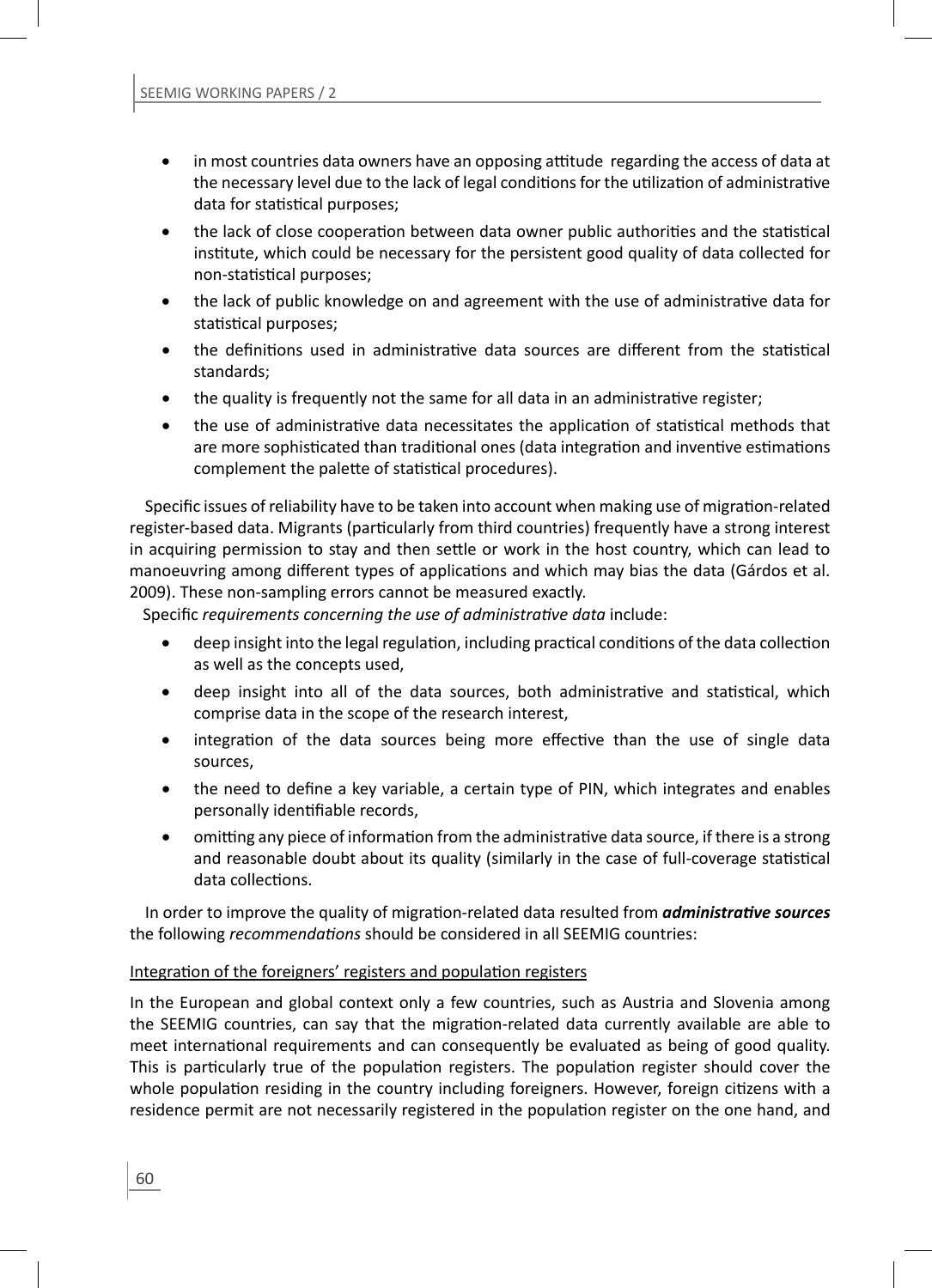the population register may also include foreign citizens whose residence permit has expired on the other. Therefore, the population register and the register of foreigners may provide different estimates. This situation argues at least from the perspective of migration statistics for integrating the foreigners' and population registers.

In most EU countries the coverage of EEA citizens in the foreigners' register is not precise as they are not obliged to report themselves or a change of their usual place of residence within the EEA. However, similarly to citizens of the country (nationals), they do have to declare their residence in the population register. Regular cooperation between data handling institutes and harmonization of data in the two registers can contribute to having more precise information on the foreign population living in a country.

#### Completion of administrative data sources with new migration-related variables

Harmonising different data-sets is essential, as it would be desirable to include *country of birth* in various fields of statistics, e.g. on labour market or educational attainment. As a next future step, it would constitute a major enrichment of the data to include the variable *country of birth* of parents. This would allow more multi-faceted analyses of migratory patterns and processes, although there are valid reasons to be concerned about the systematic collection of such data. There may be a risk of their abuse for political purposes. The term 'migrant' can be considered a strong form of categorisation, particularly to those who may not consider such a label important or relevant to their everyday lives. The terms 'second-generation migrant', 'third-generation migrant', etc., can also be problematic in this respect. However, if there are no sufficient data about the migrant population (or those with migrant-background) for statistical and scientific investigation it is not possible to implement effective governmental and non-governmental integration programmes. For example, Scandinavian countries have information available for such purposes. Nevertheless, the right balance between political risk and the need for further data must be sought in each individual country.

Furthermore, the collection of data on *previous and next residence* of migrants in registers would improve the quality of the national migrant statistics. This would contribute to learning more about the paths of foreign migrants. The more mobile a person is, the higher the probability that the countries of origin and citizenship are different. The question to be included would simply ask about the country from where the migrant has arrived or the country of destination if the migrant is leaving.

The *previous country of residence* of immigrants would be especially important to be known – and not only from census data – in countries which have separate citizenship law for ethnic kin minorities from neighbouring countries (e.g.: Hungary, Romania etc.). There might be persons among immigrants from these neighbouring countries who already have the citizenship of the receiving country at the time of their arrival, despite the fact that they were not born in the destination country nor have they lived there before (so they are not return migrants). The identification of these immigrants could only be accurate by country of birth and previous country of residence together.

#### The use of a unified system of PINs

Administrative data, in many cases, can be effectively utilized for statistical purposes through data integration, which requires common identification system in the different data files. This highlights the need to use a unified system of PINs. Moreover, the idea of an EU-level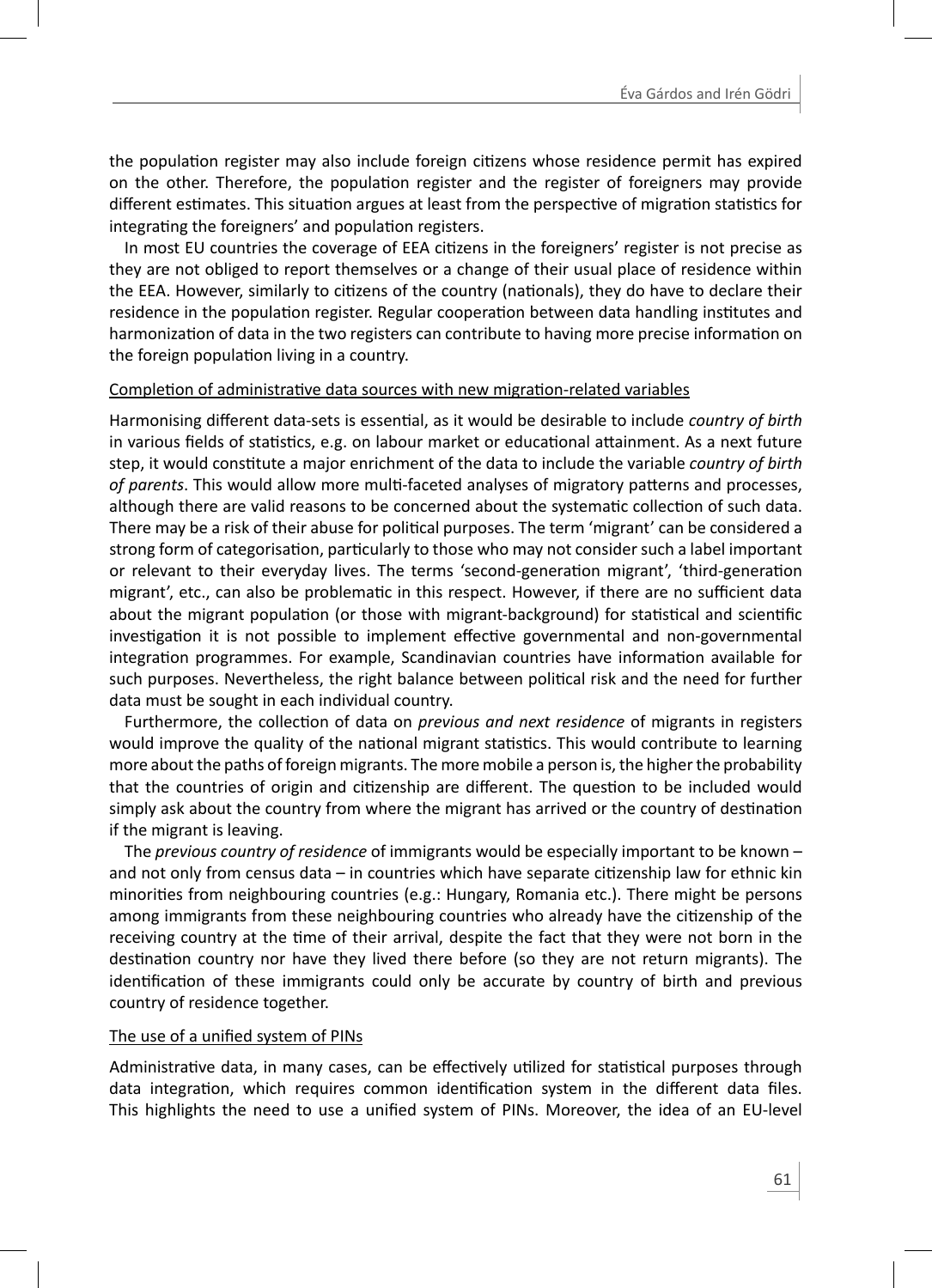personal identifier can also come up with respect to migration issues, especially considering the shortcomings of emigration data. Nevertheless, it should be kept in mind that the PIN clearly serves the purposes of governmental interoperability initiatives, mostly at the national level. Using an EU-PIN could be proposed to policy makers because it contributes not only to better migration data but to having clearer and more effective national programs of social insurances and henefits

#### Steps towards improving emigration statistics on national level

The collection of some specific data will remain a challenge in the future, for instance reliably tracing emigrant flows and stocks, because these data are still based on estimates or on deregistrations as recorded in the population register. In general, in all SEEMIG countries, emigration is likely to be underestimated in administrative data sources, as they only show an administrative reality. There are many reasons why people do not declare their leaving the home country for a longer period, such as trying their luck without final decision, keeping social benefits, subsidies and other entitlements etc.

In order to improve emigration statistics on national-level, *incentives* (e.g. a continuation of receiving social benefits after leaving the country) should be introduced into the (de)registration systems *both for persons involved in migraƟ on and administraƟ ve staff taking part in the data collection process.* However, the underestimation of emigration results in an overestimation of the net migration, and therefore inaccurate population estimations. This is a problem particularly in the case of emigration countries, where therefore Statistical Offices do not have appropriate figures on the population size and basic demographic indicators. Consequently, national-level administrative data sources alone are insufficient for describing the migration profile of a country, and therefore other tools should be used.

#### Steps towards improving emigration statistics on international level

International efforts should be made to harmonise the foreigners' registers to a certain extent in order to enable them to be used for mirror statistics, thus improving statistical data on emigration for countries of origin. This is inevitably important for emigration countries. The problem of enumerating emigrants cannot be solved on the national-level. While it is difficult to count emigrants by administrative means, censuses and sample surveys also have difficulties in detecting (or covering) absent persons, especially when the whole household has left the country.

*Cooperation of statistical offices, especially between those of emigration countries with the* ones of destination countries would contribute to improving population estimations and the related staƟ sƟ cal indicators. The need for closer *collaboraƟ on between countries* is not a new idea: it was already highlighted by the United Nations in 1953, and *improving the coordination of migraƟ on staƟ sƟ cs at the internaƟ onal level* has also been claimed (Herm 2006). Recently, in order to compensate the weaknesses of emigration data in sending countries, the use of immigration data of the destination countries was proposed by UN Economic Commission for Europe (2010). Moreover, methods for estimating missing migration flow data (Raymer 2008) and for harmonising data available from migrant sending and migrant receiving countries (De Beer et al. 2010) has already been developed. Although international cooperation in order to enhance the comparability of migration data is very important, it is also difficult to implement.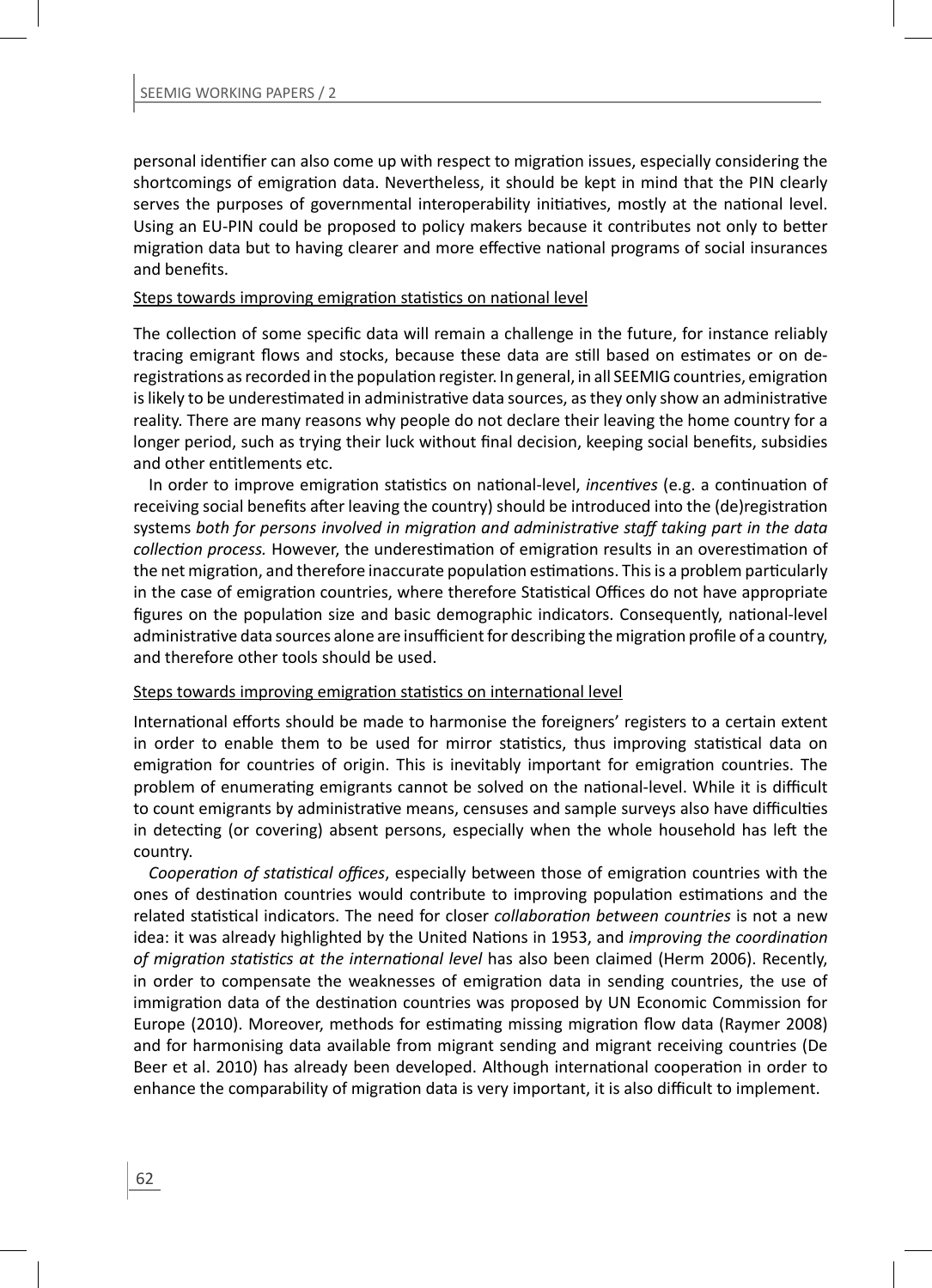Besides administrative data sources *sample surveys* are another important source for migrationrelated data. They could cover a wide range of topics, enable a more problem-oriented data collection, and therefore a detailed analysis of various characteristics and integration indicators of migrants. Surveys are especially important tools for migration-related data collection, as the growing diversity and complexity of migration movements make it increasingly difficult for administrative data sources to cover the entire migrant population.

Deficiencies of migration statistics, difficulties of migration-related data collection and the scarcity of internationally comparable data are evident in most European countries. As has been pointed out by experts before (e.g. Fassmann, Reeger and Sievers 2009), collection and aggregation of data from national statistics (e.g. by OECD or Eurostat) can only result in international-level databases of better quality – and thus a breakthrough in migration analysis – if considerable improvements are made at the national level in terms of data collection practices, or if a standardised, survey-based, regularly conducted migration-related data collection is introduced in Europe (similarly to already existing international surveys on other topics). So besides the improvement of administrative data sources, either adequate regular statistical data collection or *systematic, internationally standardised surveys on migration could offer a solution* for migration-related data shortage.

Since this latter option is not likely to become a reality in the near future, it would be advisable *to design surveys at the naƟ onal level, which are linked to regular internaƟ onal surveys* (and thus ensure comparability and consistency), but conducted on a separate representative sample of immigrants (as in the Italian example). The problem of under-representation and the small sample size of immigrants – which are the main limits of surveys representative of the whole population – could be mitigated this way. However, precise registers which ensure a proper sampling frame are necessary for this (and these could be made available for sending countries too).

Also *the usability of existent large international surveys should be improved (i.e. the EU-*LFS, EU-SILC). In countries with large-scale immigration, increasing the coverage of foreigners in the surveys could be a solution (by *mitigating language barriers during fieldwork, boosting the immigrant sub-sample or adjusƟ ng this to the real territorial distribuƟ on of immigrants*). In countries with large-scale emigration the *inclusion of supplementary questions in already existing internaƟ onal surveys regarding emigraƟ on or labour force out-migraƟ on* should be proposed: e.g. out-migration of current or former household members or other well-defined relatives. The experiences of and lessons learnt from the SEEMIG pilot study should be considered in this regard (see: Blaskó – Jamalia 2014). Regarding *return migration*: additional questions on previous (work) experience abroad (on the reason for leaving the country, the date of first departure/last return, the duration of residence abroad etc.) should also be included in these surveys.

At the same time, *harmonisation of the definition of 'household member'* in international surveys is recommended for improving the comparability of these surveys' data. Furthermore, the *harmonisaƟ on and wider selecƟ on of non-response codes* is also recommended, in order to be able to identify when the whole household had gone abroad.

The importance of surveys and statistical data sources differs markedly by countries, depending on the relevance, size and intensity of migration. Countries covered by the SEEMIG project are partly immigration countries with high versus low immigration, and partly emigration countries with intensive or moderate emigration; some countries have experienced both emigration and immigration at various periods and sometimes on a large scale (see more detail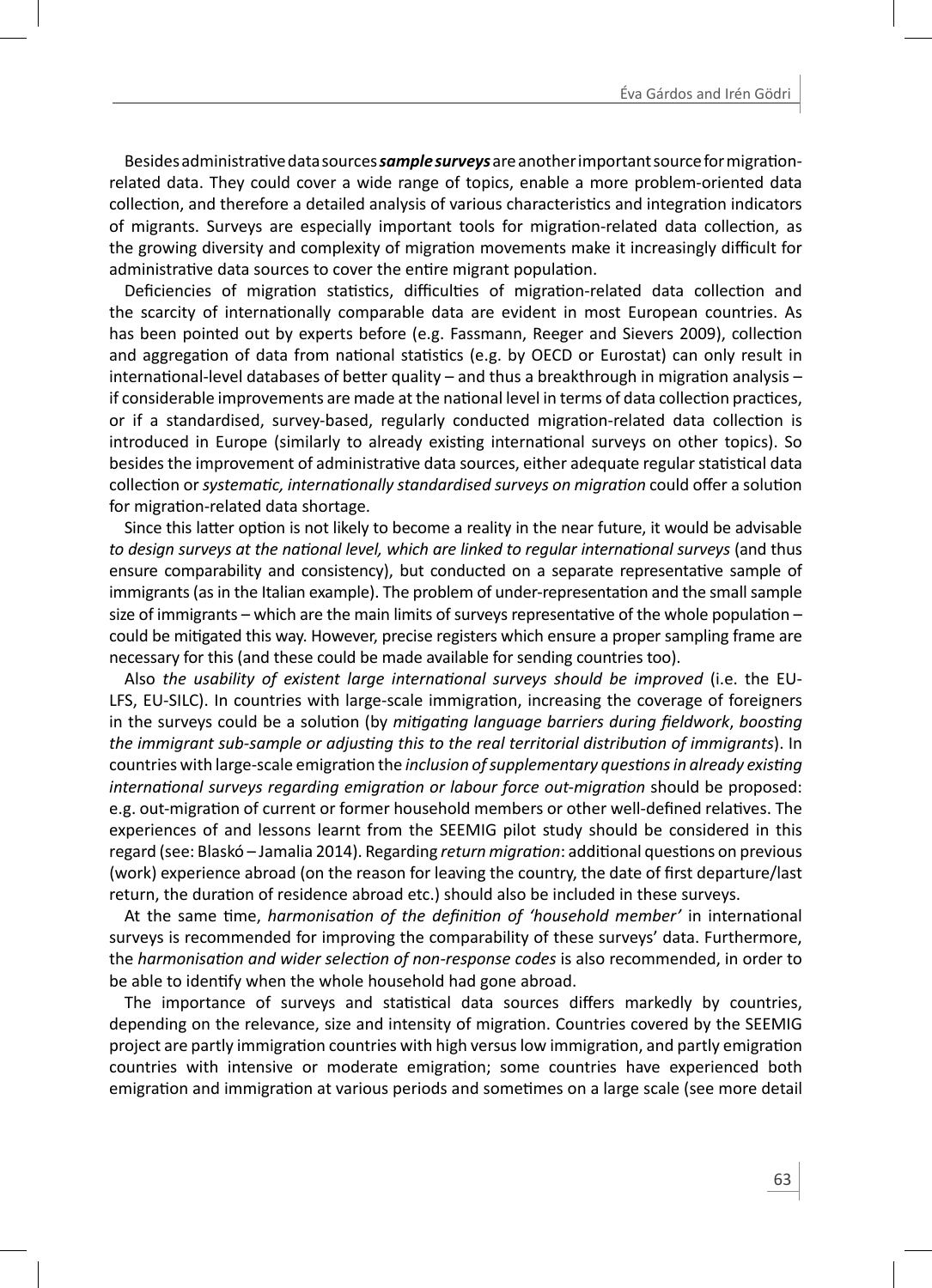in: Fassmann – Musil – Gruber 2014). Consequently, detailed national level surveys have been conducted in countries where emigration and/or immigration has been important and has attracted more policy attention. The focus of the surveys reflects the main migration tendencies of the respective country. Among the national surveys overviewed, there were some (highlighted in sub-chapter 3.3.2.) that could serve as good examples worthy of following and/or improving upon in other countries too.

The advantages offered by surveys with richer data content should definitely be exploited. since in the majority of countries  $-$  as this overview has shown  $-$  administrative data sources (to differing degrees) lack important characteristics of immigrant population, like some of the already mentioned Zaragoza indicators. Their exploration can only be achieved by targeted surveys. At the same time, the possible *introduction of longitudinal surveys* should also be considered, as they would provide essential information about the integration process of immigrants (relevant in countries with considerable immigrant populations), as well as about the changing patterns of emigration.

As regards surveys on emigration or labour out-migration, an important lesson learnt here is that the opportunities for sending countries are limited – while an innovative pilot methodology, as mentioned above, was developed within SEEMIG to reach out-migrants (people staying abroad for a defined period). Also, we have seen that *cooperation between research groups of the country of origin and those of the destination country greatly increases the success of such* surveys.

The last type of data sources discussed in this report is the *census*. Censuses are especially important for migration analyses since they collect data on various migrant groups (foreign citizens, foreign-born persons and ever-international migrants) using an EU-level harmonised methodology. Last censuses were conducted complying with EU standards in all SEEMIG countries (even in EU candidate state Serbia). Data identifying migrants (country of citizenship and country of birth) were included in all the censuses, as well as data identifying ethnic minorities (ethnicity, mother tongue and religion) in many cases. But further *harmonisation of questions referring to migraƟ on history* (former places of residence and date of arrival in the current place) is recommended, which would make comparison across countries easier. Although these questions were asked in some form in all countries, inclusion was not uniform.

There are also differences across countries in terms of the population covered in the census – regarding both immigrants and emigrants (e.g. 3 months vs. 12 months resident criterion, those living abroad included vs. excluded, asylum seekers included vs. excluded). The further *harmonisation of population covered by censuses* is also recommended.

Although the advantages of register-based censuses have been stressed for a long time, and developments seem to be moving in this direction, only two SEEMIG countries (Austria and Slovenia) had such censuses in 2011. The reason for this is that such censuses need long-term planning and preparation, as well as substantial financial resources to set up adequate data systems, since data which are not included in any kind of register cannot be covered by a census. Besides *suitable legislaƟ on, source registers with unique idenƟfi ers that enable data sources to be linked* are also needed.

Since Member States have a choice whether to include further questions in the census besides the mandatory ones, countries considerably affected by some form of migration (immigration or out-migration) might consider including more questions in this topic. Regarding immigrant population, *inclusion of the following topics is recommended*, based on the comparative overview (see more details in chapter 4.4.):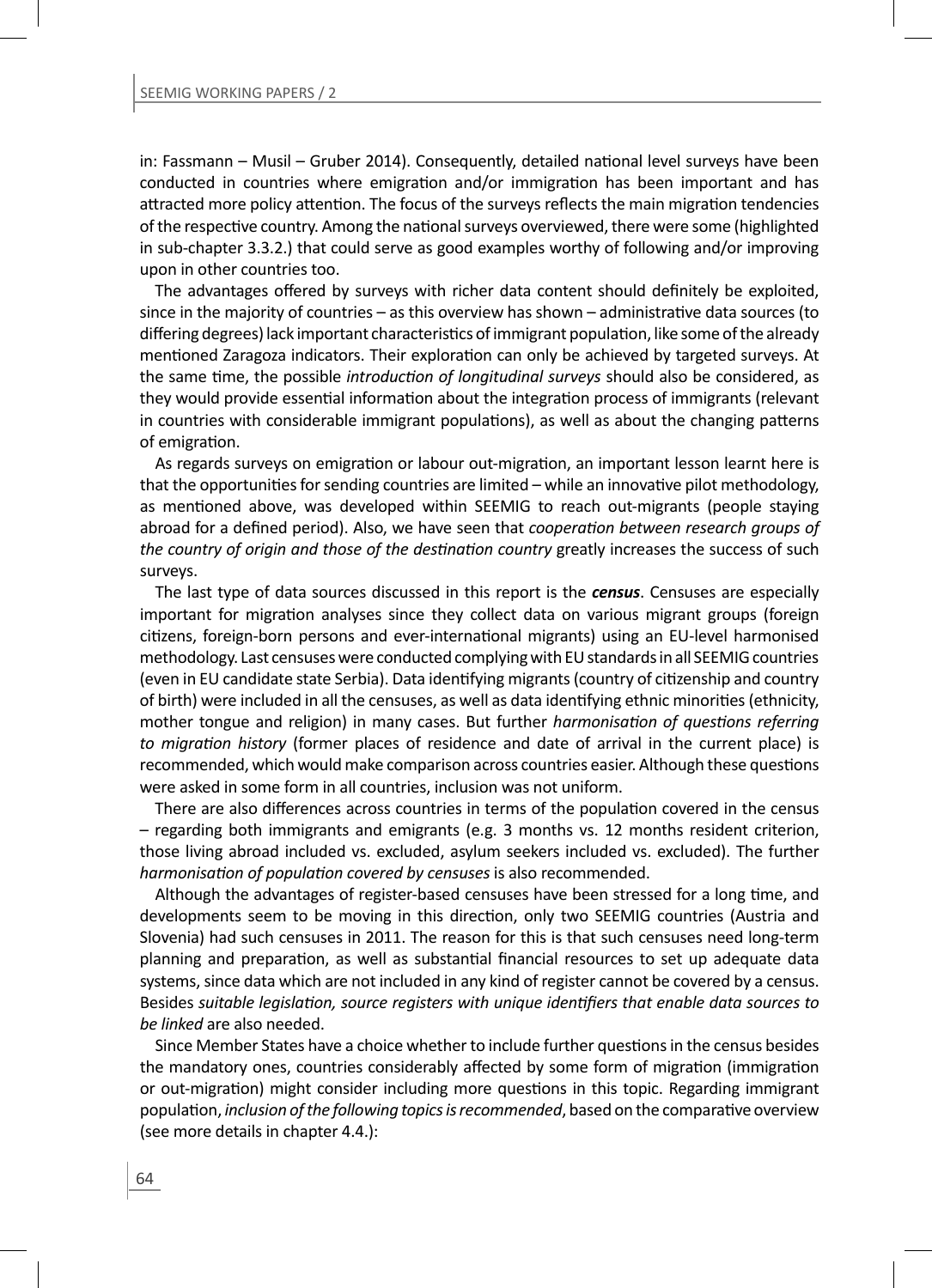- Legal status of foreign citizens: it would be particularly important in case of thirdcounty nationals (immediately after arrival and at the time of the census):
- *Date of acquisiƟ on of the ciƟ zenship* and *the type of naturalizaƟ on*: in case of individuals who acquired the citizenship of the given country later than their date of birth; in this regard the case of new citizens who acquired their citizenship when new states were created (after dissolution of former States) needs special attention;
- Recording *all citizenships*: in the case of individuals with dual citizenship (in countries where this has not been a practice yet, and the dual citizenship is allowed by law), and *harmonization of the registration mode of multiple citizenship;*
- *Country of birth or (former) citizenship of parents:* in order to identify second-generation migrants.

Some of the above (like country of birth of parents and citizenship acquisition) were already recommended by the UN Economic Commission for Europe as non-core topics for the 2010 Censuses, along with reason for migration (UNECE 2006).

While censuses provide a more or less sufficient overview of the population with immigrant background, and enable comparison of various immigrant groups and at lower geographical units, they are less satisfactory in terms of *out-migration* and *return migration*. Part of return migration (in the case of migrants staying abroad for a period of more than a year) is recorded by censuses in most SEEMIG countries, while out-migration is usually not or less well recorded. Based on the census, the size of the population decrease in comparison with population estimation based on registers can be observed, i.e. people who left the country between two consecutive censuses and possibly their significant share in some age groups. But the date of emigration, the destination country and the reason for migration is only discovered if there is a separate questionnaire (or emigration module) about this – completed by former household members living in the country of origin or by former neighbours. Obviously, this only records some part of out-migration, and reliability of data received in this manner is rather questionable.

Although registering out-migration is a problem to be solved in most countries, it is also a problem that seems to exceed the opportunities provided by the census. Similarly to surveys, censuses have limitations in counting absent persons, especially in case of the emigration of the entire households. Despite this, and taking into account the previous attempts made for estimating emigration through an emigraƟ on module in the census (Camilleri 2006), *inclusion of some supplementary census quesƟ ons regarding emigraƟ on and labour out-migraƟ on, as well as return migraƟ on* is recommended. Although national-level development of censuses could also be an important step, the real improvement would be if all suggested topics would be regulated at the EU-level.

In addition, the cooperation and data exchange between countries is important in the case of census data, too. Immigration data of destination countries are important for estimating out-migration from countries of origin. In this regard the new dissemination system of census data, the Census Hub developed by Eurostat – which is expected to be officially announced in the summer of 2014<sup>47</sup> – is an important and expectedly very useful development.

On the whole we can conclude that the enhancement of migration-related data sources should be initiated in all major fields (administrative, survey, census), because only a harmonised, complex structure of all these data sources can provide an accurate and comprehensive picture on the phenomenon of migration.

*47 See more: hƩ p://www.unece.org/fi leadmin/DAM/stats/documents/ece/ces/ge.50/2014/Topic\_2\_Eurostat.pdf.*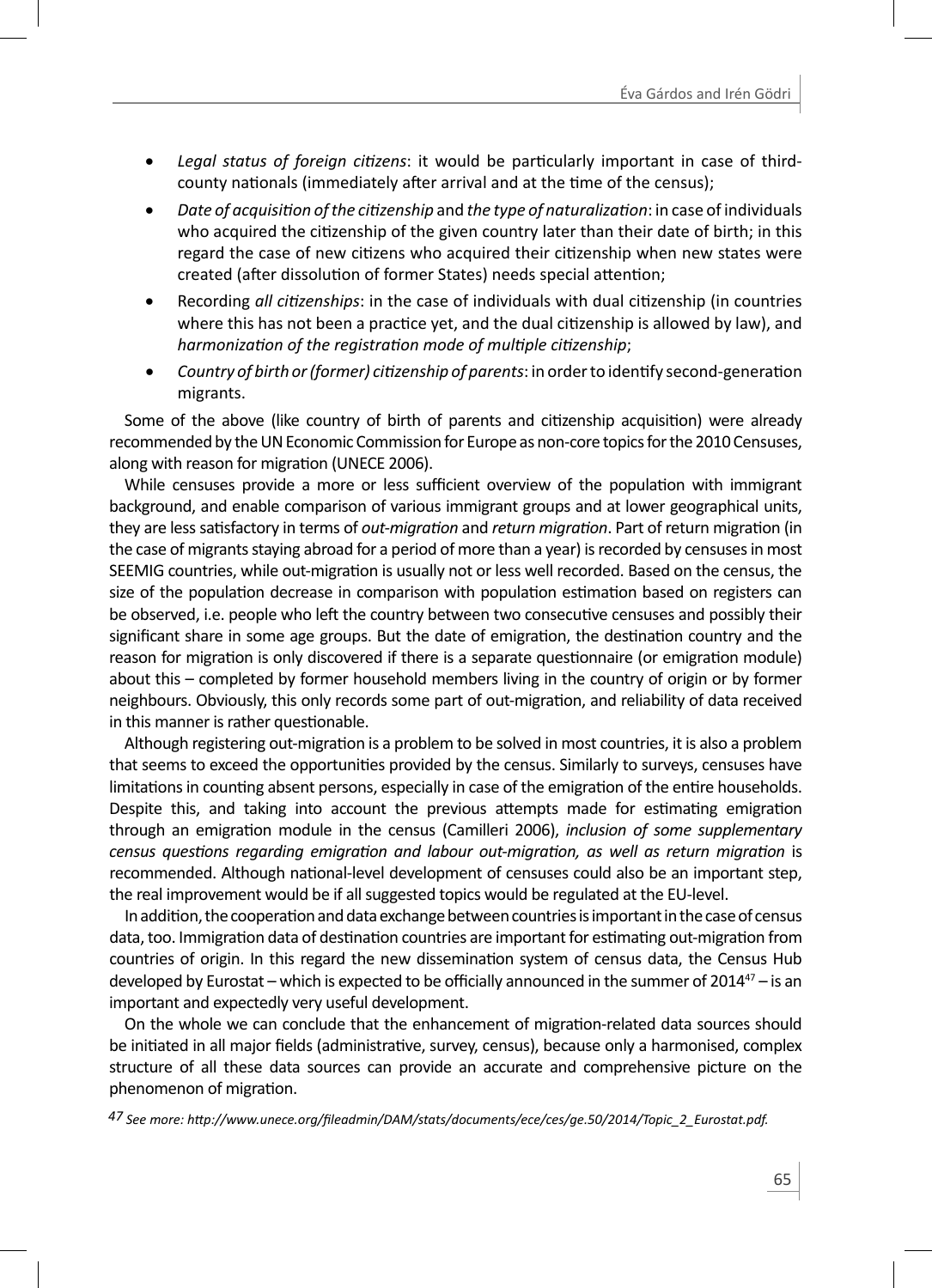# **6. References**

# *SEEMIG Country Reports*

Bleha, B. – Jurčová, D. – Mészáros, J. – Šprocha, B. – Vaňo, B. (2013): *Analysis of exisƟ ng migratory data production systems and major data sources in Slovakia.* Country report developed within the project 'SEEMIG Managing Migration and Its Effects - Transnational Actions Towards Evidence Based Strategies'.

http://www.seemig.eu/downloads/outputs/SEEMIGDataSystemsCountryReportSlovakia.pdf

Fassmann, H. – Gruber, K. – Musil, E. (2013): *Analysis of existing migratory data production systems and major data sources in Austria.* Country report developed within the project 'SEEMIG Managing Migration and Its Effects - Transnational Actions Towards Evidence Based Strategies'.

http://www.seemig.eu/downloads/outputs/SEEMIGDataSystemsCountryReportAustria.pdf

Gárdos, É. – Gödri, I. (2013): *Analysis of existing migratory data production systems and major data sources in Hungary.* Country report developed within the project 'SEEMIG Managing Migration and Its Effects – Transnational Actions Towards Evidence Based Strategies'. http://www.seemig.eu/downloads/outputs/SEEMIGDataSystemsCountryReportHungary.pdf

ISS, SORS (2013): *Analysis of exisƟ ng migratory data producƟ on systems and major data sources in Serbia.* Country report developed within the project 'SEEMIG Managing Migration and Its Effects – Transnational Actions Towards Evidence Based Strategies'.

http://www.seemig.eu/downloads/outputs/SEEMIGDataSystemsCountryReportSerbia.pdf

Kiss, T. (2013): Analysis of existing migratory data production systems and major data sources *in Romania.* Country report developed within the project 'SEEMIG Managing Migration and Its Effects – Transnational Actions Towards Evidence Based Strategies'.

http://www.seemig.eu/downloads/outputs/SEEMIGDataSystemsCountryReportRomania.pdf

Kostova, M. – Yakimova, E. (2013): *Analysis of existing migratory data production systems and major data sources in Bulgaria.* Country report developed within the project 'SEEMIG Managing Migration and Its Effects - Transnational Actions Towards Evidence Based Strategies'. http://www.seemig.eu/downloads/outputs/SEEMIGDataSystemsCountryReportBulgaria.pdf

Piovesan, S. (2013): *Analysis of existing migratory data production systems and major data* sources in Italy. Country report developed within the project 'SEEMIG Managing Migration and Its Effects – Transnational Actions Towards Evidence Based Strategies'.

http://www.seemig.eu/downloads/outputs/SEEMIGDataSystemsCountryReportItaly.pdf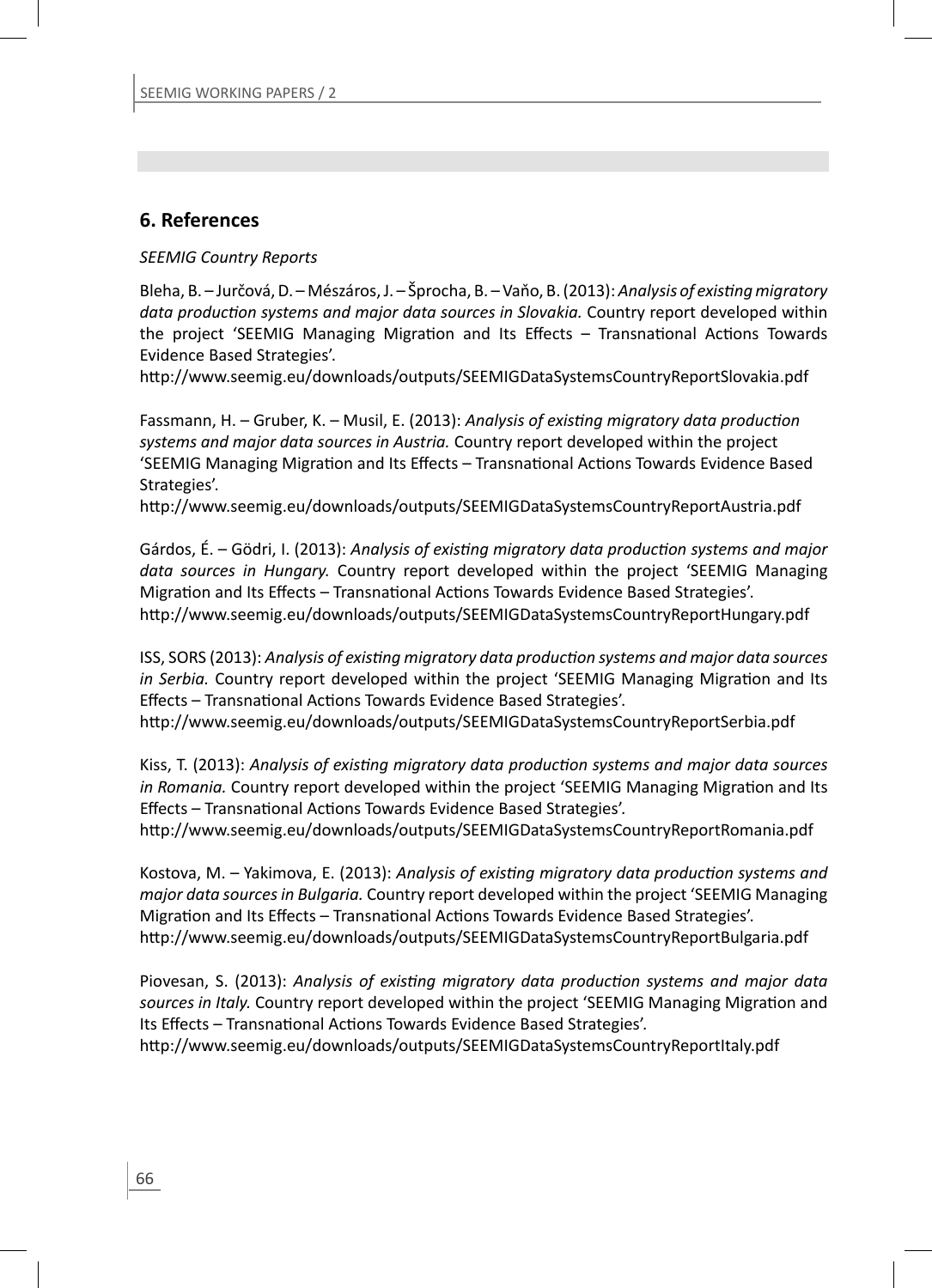Stropnik, N. – Kump, N. – Povhe, J. – Jurišić, B. (2013): *Analysis of exisƟ ng migratory data producƟ on systems and major data sources in Slovenia.* Country report developed within the project 'SEEMIG Managing Migration and Its Effects – Transnational Actions Towards Evidence Based Strategies'.

http://www.seemig.eu/downloads/outputs/SEEMIGDataSystemsCountryReportSlovenia.pdf

# *Literature*

Albisinni, M., Marzilli, E. and Pintaldi, F. (2008): Cognitive Test related to Labour Force Survey ad-hoc Module on Migrants and their Immediate Descendants. Presentation at the European Conference on Quality in Official Statistics. Rome, 9-11 July 2008.

Bijak, J. and Wiśniowski, A. (2011): *StaƟ sƟ cal Modelling of InternaƟ onal MigraƟ on Flows*, Int. Statistical Inst.: Proc. 58th World Statistical Congress, 2011, Dublin, http://2011.isiproceedings. org/papers/650247.pdf

Blaskó, Zs. and Jamalia, N. (2014): *Surveying emigration I. Report on the first stage of the SEEMIG pilot study in Hungary and Serbia.* Research report developed within the project 'SEEMIG Managing Migration and Its Effects – Transnational Actions Towards Evidence Based Strategies'. http://www.seemig.eu/downloads/outputs/SEEMIGPilotReport1.pdf

Camilleri, R. (2006): *Estimating emigration through an emigration module in the census. A proposal for next censuses*. MEDSTAT Programme. European CommuniƟ es: Luxemburg.

Center for Global Development (2009): *Migrants Count. Five steps Toward Better Migration* Data. Report of the Commission on International Migration Data for Development Research and Policy. Washington.

De Beer, J., Raymer, J., Van der Erf, R. and Van Wissen, L. (2010): Overcoming the Problems of Inconsistent International Migration data: A New Method Applied to Flows in Europe. *European Journal of PopulaƟ on* (2010): 26: 459-481.

European Communities (1999): *Use of Administrative Sources for Business Statistics Purposes –* Handbook on Good Practices, Eurostat. http://epp.eurostat.ec.europa.eu/cache/ITY\_OFFPUB/ CA-24-99-897/EN/CA-24-99-897-EN.PDF

European Statistical System (2011): *European Statistics Code of Practice*. For the national and community statistical authorities, Eurostat. http://epp.eurostat.ec.europa.eu/cache/ITY\_OFF-PUB/KS-32-11-955/EN/KS-32-11-955-EN.PDF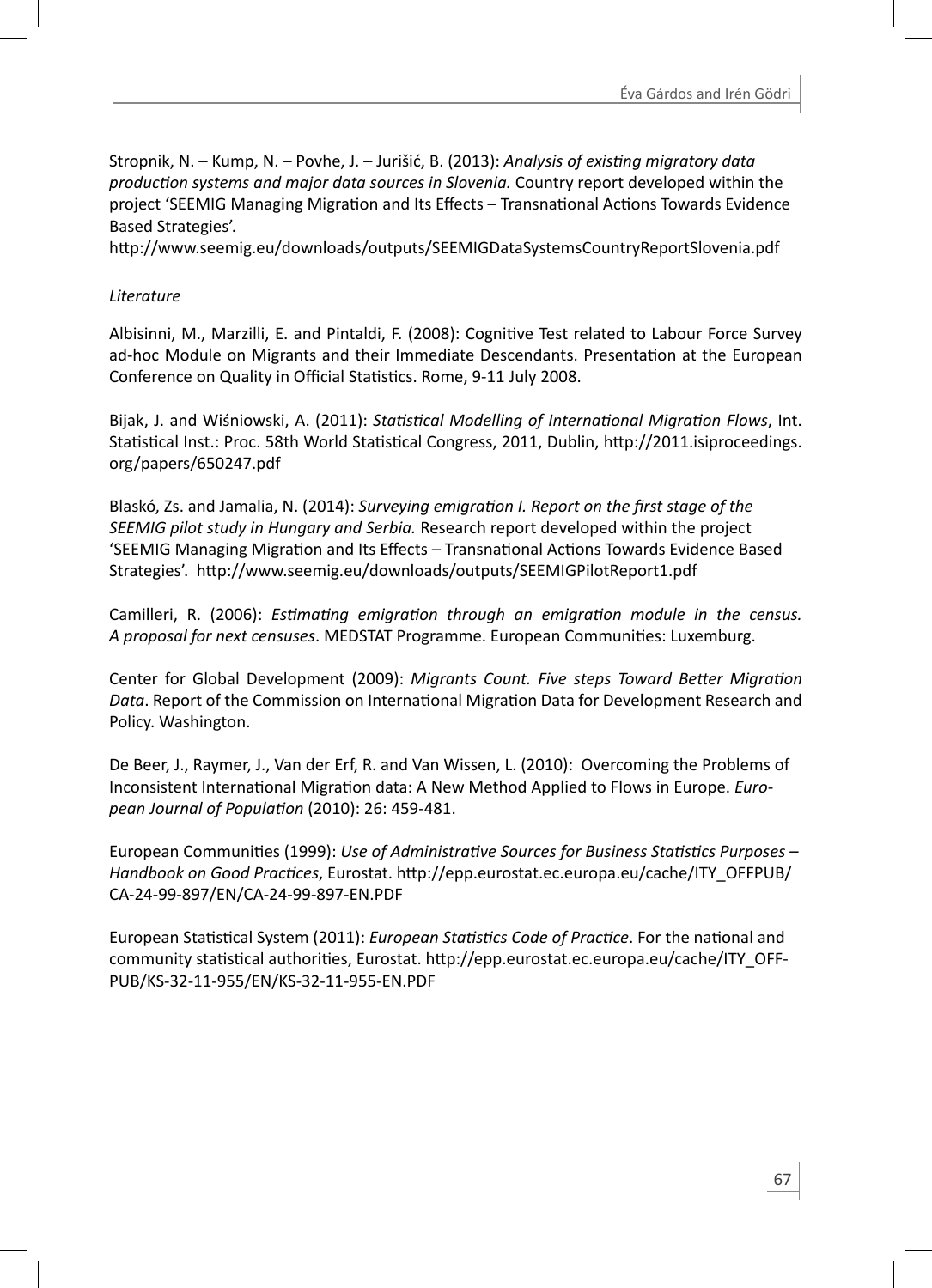European Statistical System (2013): ESS agreement – Labour Force Survey (LFS) ad-hoc module 2014 on the labour market situation of migrants and their immediate descendants. Published on 5<sup>th</sup> March 2013. http://epp.eurostat.ec.europa.eu/portal/page/portal/pgp\_ess/0\_DOCS/estat/ ESS%20agreement%20LFS%202014%20module%20with%20annex%20EN.pdf

Eurostat (2011): *Migrants in Europe. A statistical portrait of the first and second generation.* Luxembourg: Publications Office of the European Union. http://epp.eurostat.ec.europa.eu/ cache/ITY\_OFFPUB/KS-31-10-539/EN/KS-31-10-539-EN.PDF

Fassmann, H. (2009): European migration: Historical overview and statistical problems. In: Fassmann, H., U. Reeger and W. Sievers (eds.) *StaƟ sƟ cs and Reality. Concepts and Measurements of MigraƟ on in Europe*. IMISCOE Reports, Amsterdam, University Press: 21-44.

Fassmann, H., Reeger, U. and Sievers, U. (eds.) (2009): *StaƟ sƟ cs and Reality. Concepts and Measurements of Migration in Europe*. IMISCOE Reports, Amsterdam, University Press.

Fassmann, H. and Musil, E. (2012): *Data requirement paper for measuring longer term migratory, labour market and human capital processes*. Paper developed within the project 'SEEMIG Managing Migration and Its Effects – Transnational Actions Towards Evidence Based Strategies'. http://www.seemig.eu/downloads/outputs/SEEMIGDataRequirementPaper.pdf

Fassmann, H. and Musil, E. (2013): *Conceptual framework for modelling longer term migratory, labour market and human capital processes*. Working Paper developed within the project 'SEEMIG Managing Migration and Its Effects – Transnational Actions Towards Evidence Based Strategies', hƩ p://www.seemig.eu/downloads/outputs/SEEMIGConceptualPaper.pdf

Fassmann, H., Musil, E. and Gruber, K. (2014): *Dynamic Historical Analysis of Longer Term Migratory, Labour Market and Human Capital Processes in the SEEMIG Region. Synthesis report* developed within the project 'SEEMIG Managing Migration and Its Effects - Transnational Actions Towards Evidence Based Strategies'. http://www.seemig.eu/downloads/outputs/ SEEMIGHistoricalAnalysisSEERegion.pdf

Gárdos, É., Gödri, I., Hárs, Á., Hablicsek, L., Illés, S., Molodikova, I., Melegh, A., Sárosi, A., Tóth, P. P. and Tóth, J. (2009): *Fejlesztési tanulmány. A bevándorlási és integrációs staƟ szƟ kai rendszer fejlesztése. (Developmental study. Development of the statistical system of immigration and integraƟ on)*, EIA/2007/3.2.3.1, KSH Népességtudományi Kutató Intézet (HDRI), Budapest.

Herm, A. (2006): Recommendations on International Migration Statistics and Development of Data Collection at an International Level In: Poulain, M., N. Perrin and A. Singleton (eds.) (2006): *THESIM Towards Harmonised European StaƟ sƟ cs on InternaƟ onal MigraƟ on.* Presses Universitaires de Louvain: 77-106.

Kraler, A. and Reichel, D. (2010): *Statistics on Migration, Integration and Discrimination* in Europe. PROMINSTAT Final Report, ICMPD, June 2010. http://www.prominstat.eu/ drupal/?q=system/files/PROMINSTAT\_FINAL\_REPORT.pdf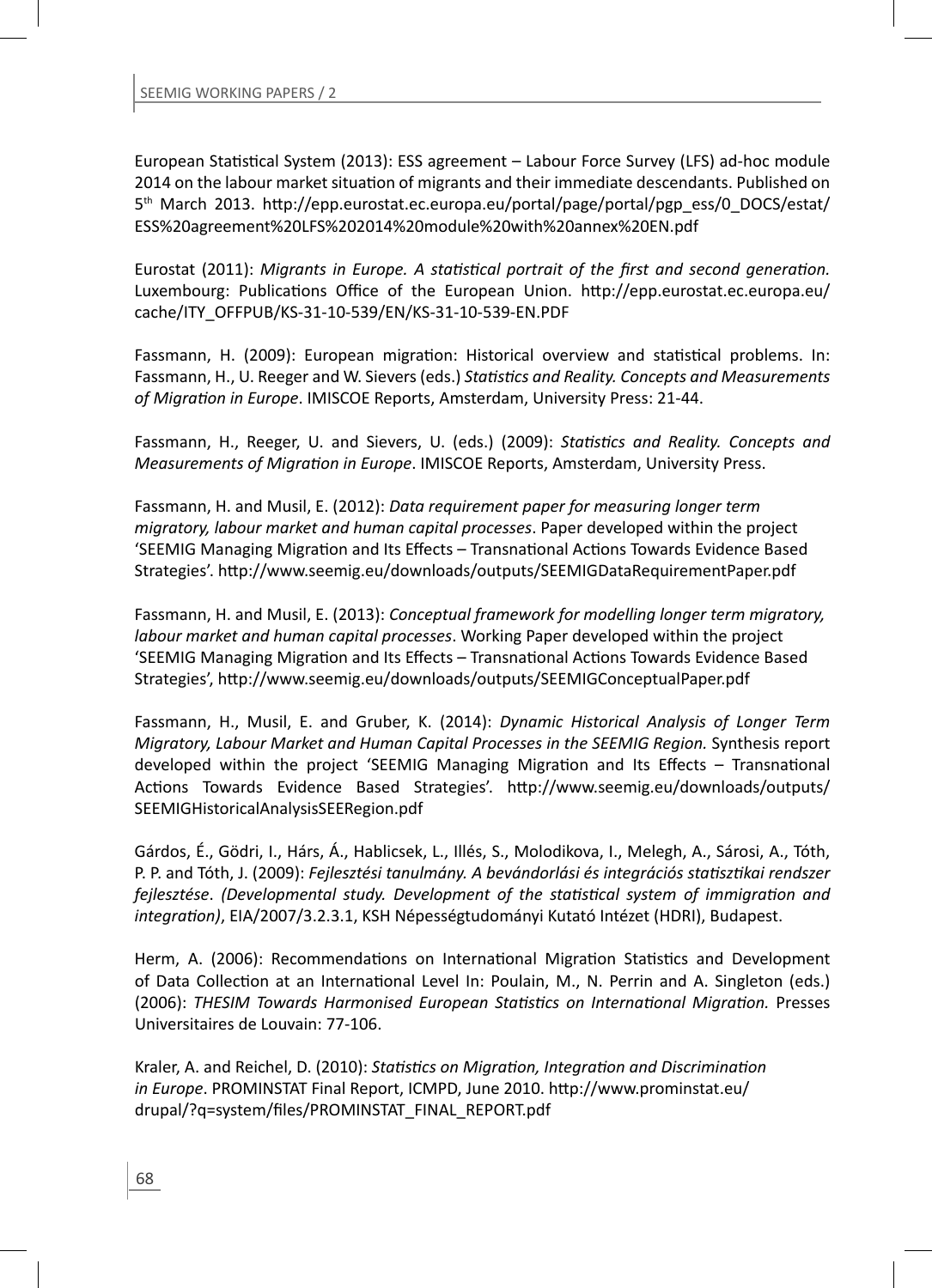OECD (2010): *PISA 2009 Results: Overcoming Social Background – Equity in Learning Opportunities and Outcomes* (Volume II), hƩ p://dx.doi.org/10.1787/9789264091504-en

OECD (2012): *Education at a Glance 2012: OECD Indicators*, OECD Publishing, http://dx.doi. org/10.1787/eag-2012-en

Poulain, M., Perrin, N. and Singleton A. (editors) (2006): *THESIM Towards Harmonised European StaƟ sƟ cs on InternaƟ onal MigraƟ on.* Presses Universitaires de Louvain, 744 pages, http://www.uclouvain.be/en-14230.html

Raymer, J. (2008): Obtaining an overall picture of population movement in the European Union, In: J. Raymer and F. Willekens (eds): *InternaƟ onal migraƟ on in Europe: Data, models and esƟ mates*, John Wiley & Sons Inc, Chichester: 209-234.

Regulation (EC) No 763/2008 of the European Parliament and of the Council of 9 July 2008 on population and housing censuses, http://eur-lex.europa.eu/LexUriServ/LexUriServ.do?uri= OJ:L:2008:218:0014:0020:EN:PDF

Regulation (EC) No 862/2007 of the European Parliament and of the Council of 11 July 2007 on Community statistics on migration and international protection and repealing Council Regulation (EC) No 311/76 on the compilation of statistics on foreign workers, http://eur-lex.europa.eu/LexUriServ/LexUriServ.do?uri=CELEX:32007R0862:EN:NOT

Sik, E. (2012): Doomed to failure – with some chance to success: Migration statistics in the 21<sup>st</sup> century. Presentation at the SEEMIG Launching Conference: 'Migration, demography and *labour markets. Long term processes and linkages'*, 19-20 September 2012, Bratislava, Slovakia.

Statistics Finland (2004): *Use of Registers and Administrative Data Sources for Statistical Purposes Best PracƟ ces of StaƟ sƟ cs Finland*, hƩ p://www.stat.fi /tup/julkaisut/kasikirjoja\_45\_en.pdf

UNECE (UN Economic Commission for Europe) (2006): *Conference of European StaƟ sƟ cians Recommendations for the 2010 Censuses of Population and Housing. Prepared in cooperation* with the Statistical Office of the European Communities (EUROSTAT), United Nations: New York and Geneva.

UNECE (UN Economic Commission for Europe) (2007): *Register-based StaƟ sƟ cs in the Nordic Countries* – Review of Best Practices with Focus on Population and Social Statistics. http://www.unece.org/fileadmin/DAM/stats/publications/Register\_based\_statistics\_in\_Nordic\_countries.pdf

UNECE (UN Economic Commission for Europe) (2010): *Guidelines for Exchanging Data to Improve Emigration Statistics*. Prepared by the Task Force on Measuring Emigration Using Data Collected by the Receiving Country, United Nations: Geneva.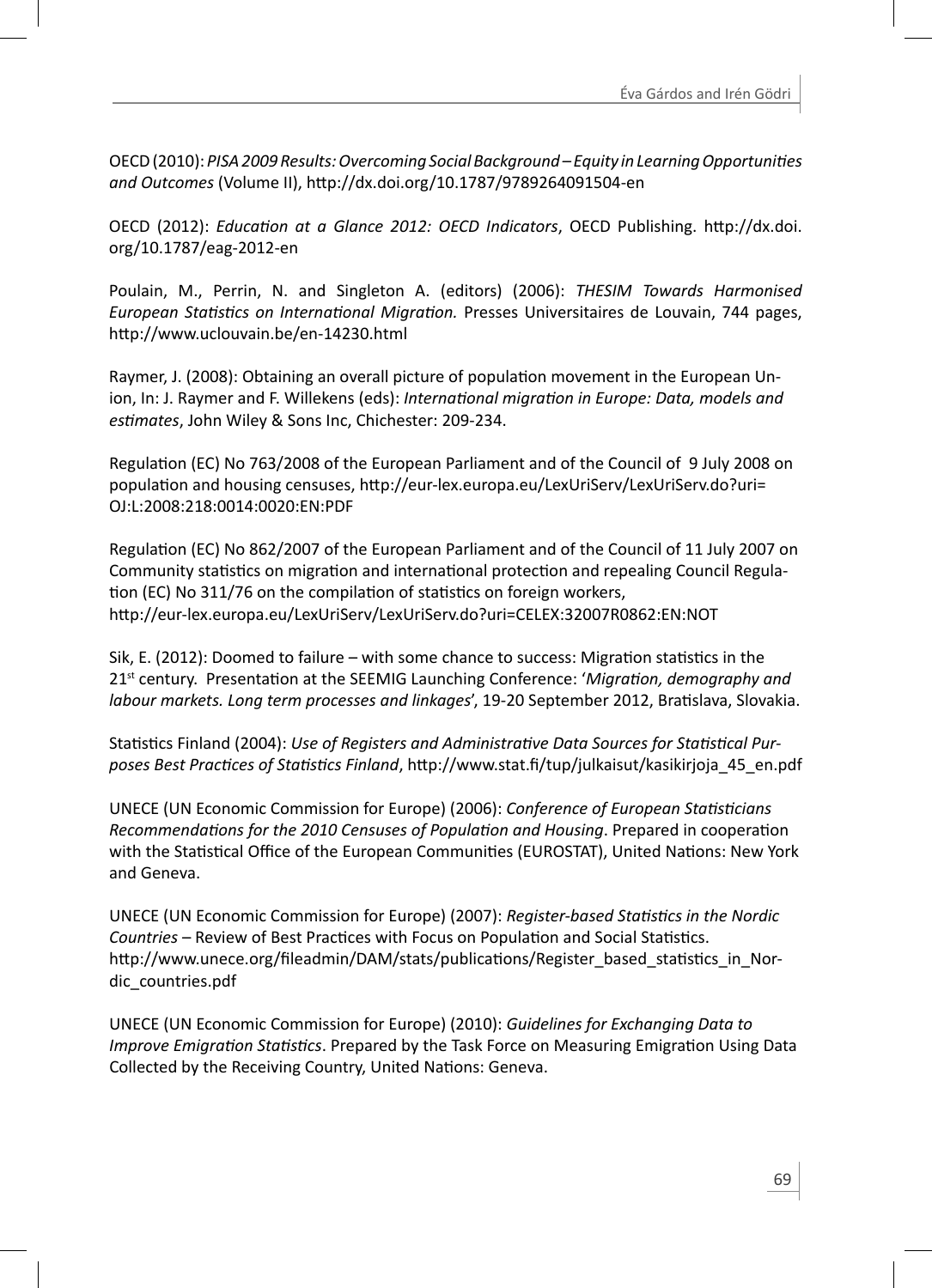UNECE (UN Economic Commission for Europe) (2011): *Using AdministraƟ ve and Secondary Sources for Offi cial StaƟ sƟ cs: A Handbook of Principles and PracƟ ces*. United NaƟ ons: New York and Geneva. http://unstats.un.org/unsd/EconStatKB/Attachment442.aspx

United Nations: Fundamental Principles of Official Statistics, http://unstats.un.org/unsd/methods/statorg/FP-English.htm

United Nations (1998): *Recommendations on Statistics of International Migration*. Statistical Papers Series M, No. 58, Rev. 1. Department of Economic and Social Affairs, Statistics Division, New York.

United Nations (2008): Principles and Recommendations for Population and Housing Censuses. Statistical Papers Series M, No. 67, Rev. 2. Department of Economic and Social Affairs, Statistics Division, New York.

Zaragoza Declaration (2010): http://ec.europa.eu/ewsi/UDRW/images/items/ docl\_13055\_519941744.pdf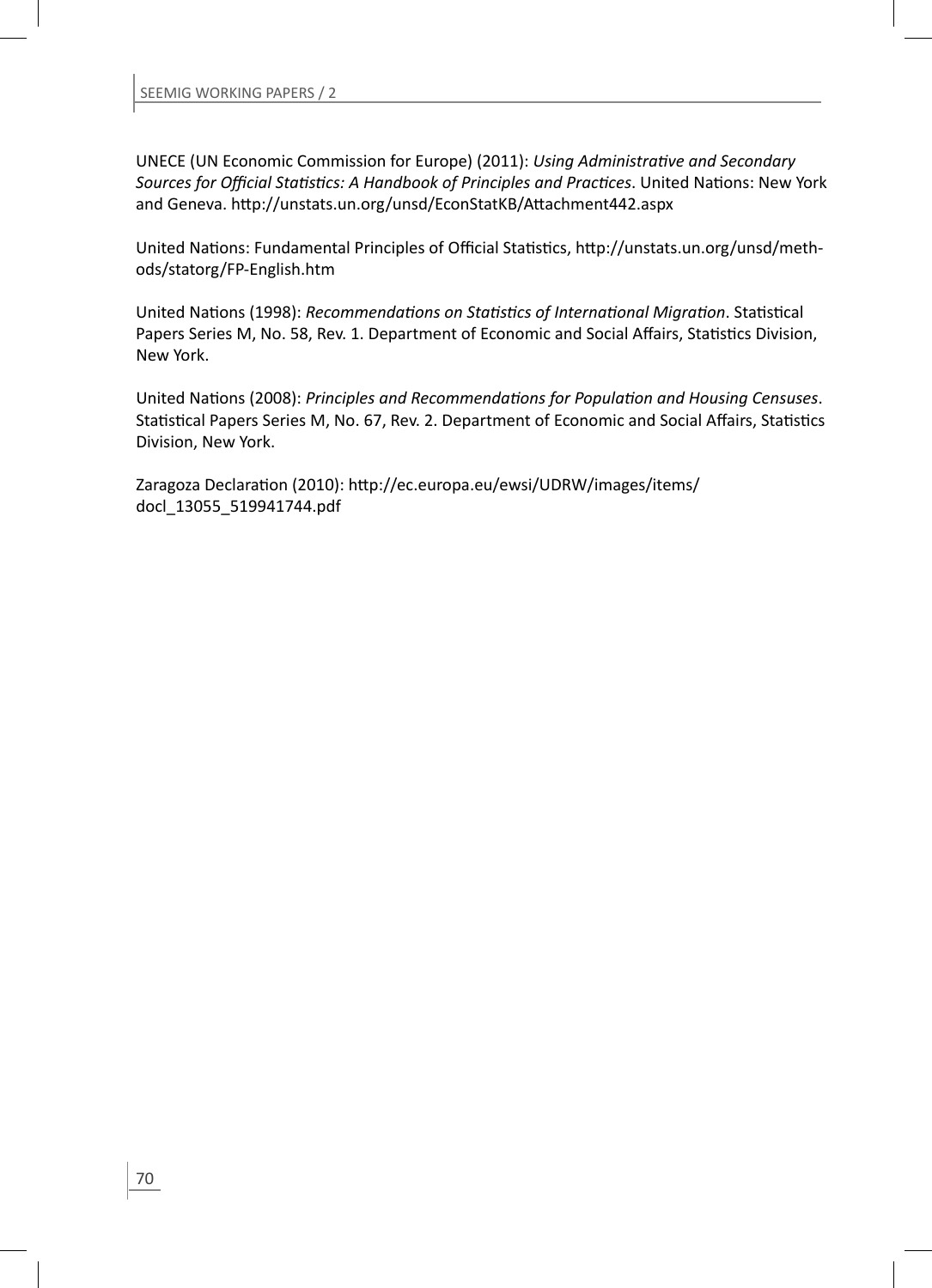# **Appendix**

# **General overview and evaluation of using administrative data for statistical purposes<sup>48</sup>**

## *What are administrative data?*

Administrative data are registers established for administrative purposes.

Administrative records contain data concerning enforcement of rights or doing so as required by law which are often related to budgetary revenues and expenditures. The statistical use administrative data requires comprehensive and reliable data sources that cover the country as a whole, and can be individually considered consistent from the point of view of methodology and quality. The fact that more and more administrative data sets are available for statistical purposes is partially a result of the rapid development of information technology over the past few decades. The most important records are kept in electronic formats, which makes it possible to take advantage of all the benefits that come with the statistical use.

It must be emphasised that knowing individual data is the aim of an administrative register, while this is only expedient in statistical data production. Hereinafter we discuss administrative data as potential data sources for statistical data production that, according to the Code of Practice, must be carried out by the statistical authority independent of political and other external interference.

# *The advantages of using administrative data sources*

## Cost savings

A statistical survey is a costly data-collection process. Although information technology exempts human resources from a significant part of the processing burden, statistical data collection is still quite labour intensive, especially in terms of finding respondents and arranging interviews with them, phases of work that will probably never be fully automated. Moreover, most of the administrative data have now been made accessible in electronic format. Consequently, there is no reason to collect information more than once.

The resource needs of a census carried out in the traditional manner are much higher than those of sample surveys, because the tasks are to be carried out on a much larger scale. Statistical offices that hold traditional census data require extra funding for this work, because it is too costly to be funded from their own regular budgets. This explains the fact that censuses can be carried out in a traditional manner very rarely, usually every ten years or so, and thus certain statistical indicators can be produced only over such a long time period, while the general public demand more and more recent data. Traditional censuses are exposed to political priorities due to their large cost requirements.

Although the cost of establishing a statistical system based on administrative sources can reach the amount that is necessary to set up a system using statistical data collection, the operational costs of the latter are usually considerably lower. Censuses conducted in European countries in 2000–2001 show the differences of the two methods in terms of costs. Most countries use administrative data sources combined with traditional data collections in censuses, and consequently the unit cost varies widely. In countries where the census was basically carried

*48 This secƟ on was prepared based on following documents: European CommuniƟ es 1999, StaƟ sƟ cs Finland 2004, European StaƟ sƟ cal System 2011, UNECE 2007, 2011, UN: Fundamental Principles of Offi cial StaƟ sƟ cs.*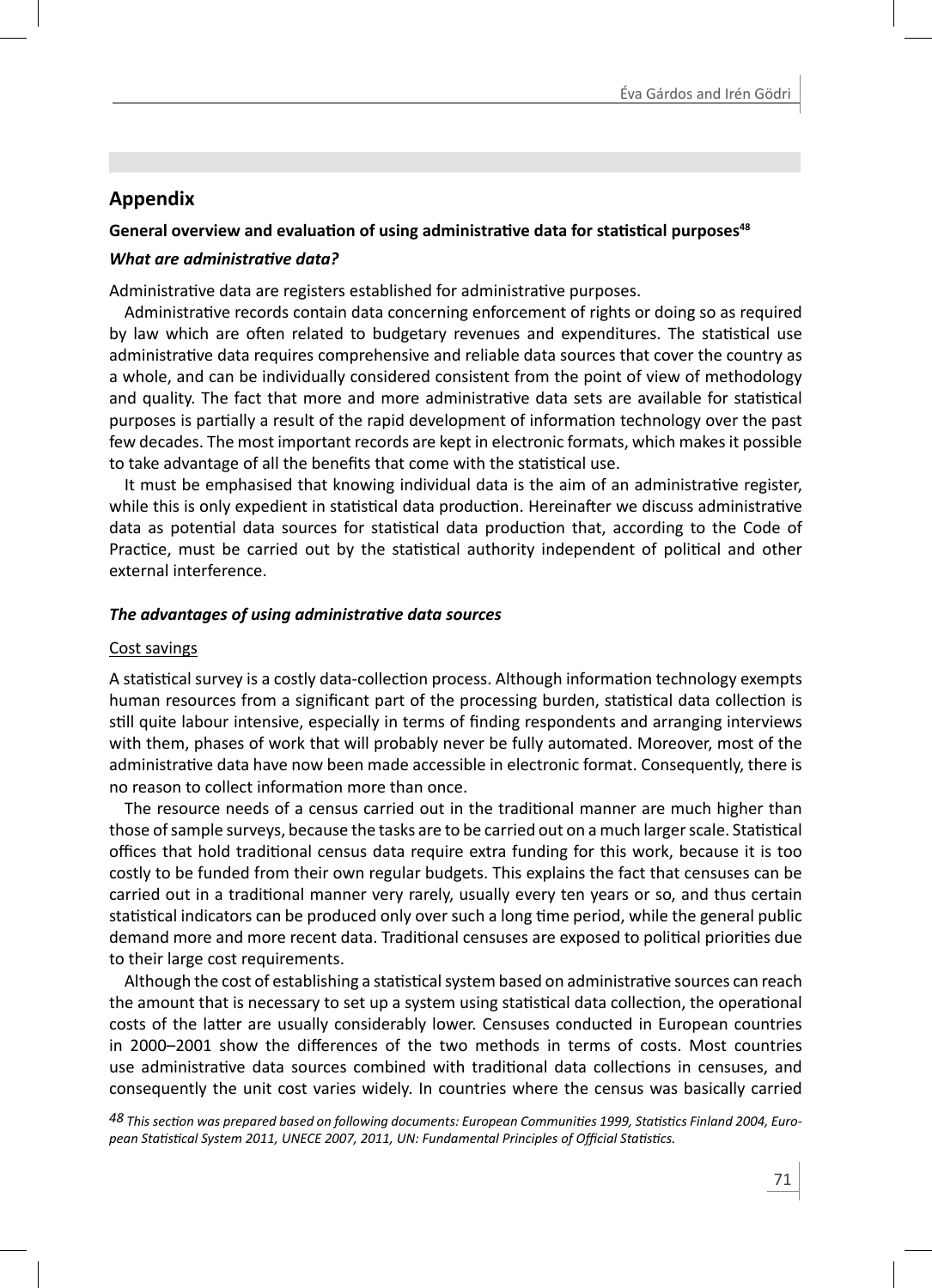out by statistical data collection, the per capita cost amounts to more ten times than that in Finland, where the census was based entirely on administrative sources. In Finland, the cost of compiling census data was 0.2 EUR per person while it was close to 14 EUR in Switzerland<sup>50</sup>. We can say that this is the strongest argument in favour of using administrative data more widely in statistics.

Access to administrative sources is usually free, especially if the data come from the public sector. However, even if the data owners charge costs for the production of data files needed by a statistical authority, the total amount will be significantly lower than if the same data had been collected via a statistical questionnaire.

### Reducing the burden on respondents and other resources

Use of any external data source for statistical purposes means that the primary data provider is exempted from fulfilling requests for new data, which in turn reduces the burden on data providers. In many countries, such as Hungary, reducing the burden on data providers, particularly in the sphere of business, is a strategic goal of the government.

Reducing the burden on data providers also figures among EU regulations. The duties of statistical institutes including the utilisation of administrative data for statistical purposes have been laid out in the Code of Practice of the European Statistics.

### Frequency of statistical data production

It is one of the other advantages of the use of administrative sources that in some cases it is possible to produce statistics more frequently, without increasing the burden on respondents while the cost only increases slightly. In countries where administrative data sources are used, annual census indicators can be calculated, while in others where traditional methods are followed, it may only be done once every five or ten years.

### Coverage

Administrative sources are mostly kept for implementing national public programmes, so from this perspective they are full coverage, often ensuring complete or nearly complete coverage of the target group concerned. Consequently, in most cases there are no sampling errors and non-responses. As a result, more accurate and detailed estimates can be provided for subpopulations, such as small areas, or other respondents of unique characteristics.

### **Timeliness**

The use of administrative resources increases the timeliness of the statistical data by providing access to more up-to-date information on variables. Statistical surveys, on the other hand, usually take a long time from conception to producing results, and this is especially true of annual or *ad hoc* data collections.

Utilisation of these three advantageous properties of use of administrative data for statistical purposes is particularly possible when the occurrence of the investigated event is relatively rare, and its distribution in space, society or time, etc., is uneven. In such cases statistical indicators can be produced with a statistical survey of a very large and complex sample, which is very timeconsuming and costly, and therefore it can be prepared infrequently. Moreover, it is not clear

*50 Source: DocumentaƟ on of the 2000 round of populaƟ on and Housing censuses in the EU, EFTA and Candidate Countries (Eurostat), hƩ p://epp.eurostat.ec.europa.eu/cache/ITY\_OFFPUB/KS-CC-04-002/EN/KS-CC-04-002-EN.PDF.*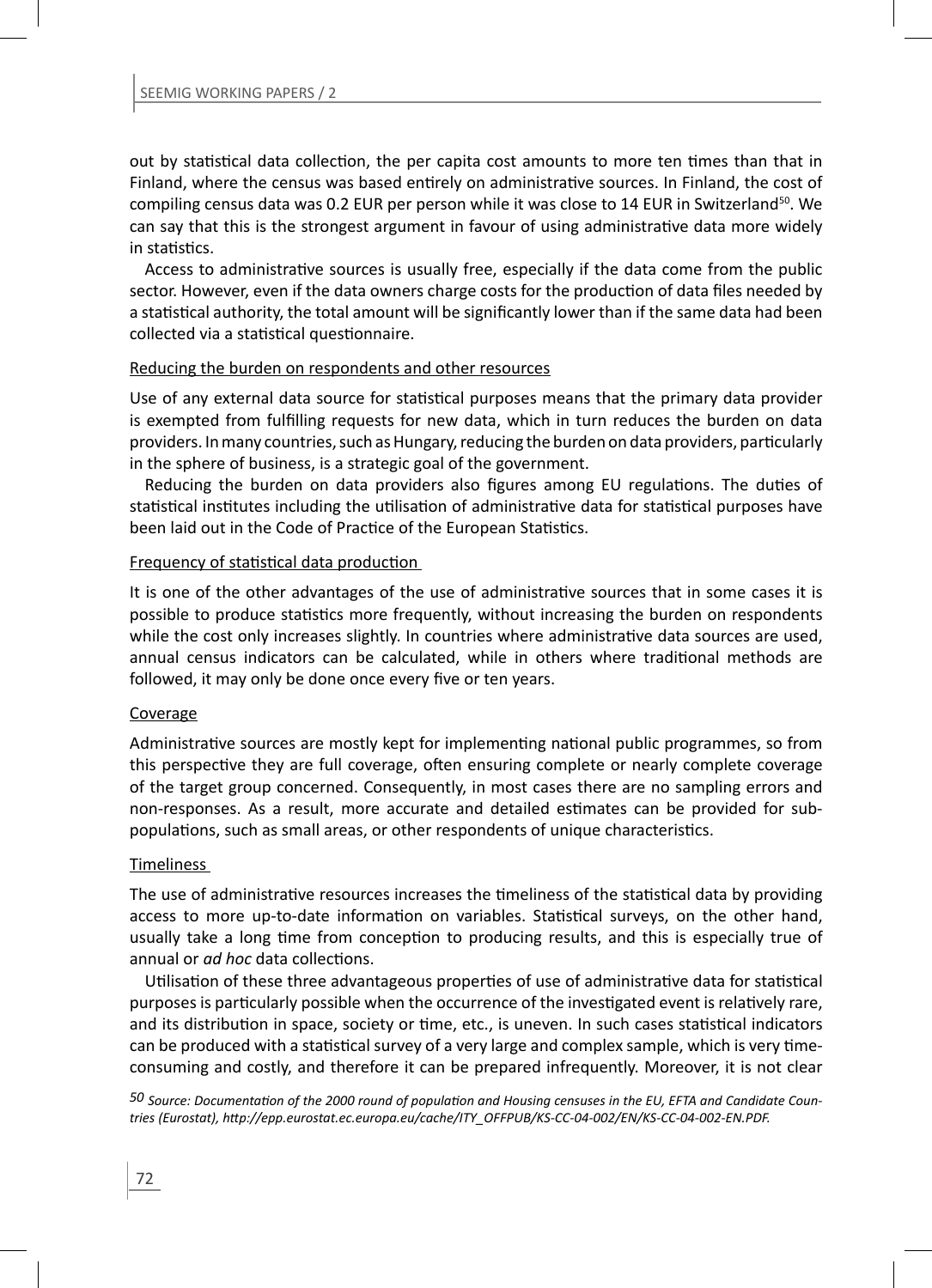whether they indeed characterise the analysed phenomenon. In these cases it is better to use administrative data sources (if any). It is much cheaper and the required statistics can therefore be published more frequently.

Administrative data is mainly useful for deriving objective indicators, and certainly cannot take over the role of sociological surveys or that of subjective data; however, they can serve as a framework for sample surveys based on a statistical questionnaire.

### Public image of statistical activities

Public opinion about sharing of information varies considerably from country to country, and this is especially true in cases where exchange of data between different government agencies is involved. If the public generally accepts and supports the sharing of data, the statistical office's prestige can be increased by making better use of existing data sources, as its activity is more efficient and cost effective.

## Challenges in the use of administrative data sources

A number of advantages of using administrative data sources are listed above; however, there are also challenges in using these data sources for statistical purposes. Some of these are related to specific data sets only, but most of them are general.

## Access to administrative data

One of the main obstacles to widespread use of administrative data sources for statistical purposes is lack of access to the data. The conditions necessary for ensuring access for statistical use are multi-faceted: legal, political, organisational, and technical. The most important is the legal criteria making it possible to use administrative data for statistical purposes. The other conditions are less important. Nevertheless, being familiar with them is useful in order to smooth the flow of data as well as to minimise the risk of any problems or misunderstandings between data owners and statistical associations.

# Legal conditions

The Statistics Act is typically the legal rule that defines the role and tasks of statistical agencies. It usually stipulates the conditions under which the institutions producing official statistics may have access to external data and use them. If the statistical organisation has no general authorisation to access any data, except those of a 'secret' nature in order to fulfil its legal duties, then sectorspecific laws and regulations specify the terms that define the use of non-statistical data sources for statistical purposes. In addition, the statistical regulations of the European Union provide for the accessibility of administrative data, which is binding on the member states. So it may be possible that two or more laws regulate access to administrative data.

Although the 'statistical law' of the European Union (European Statistics 223/2009 Regulation) declares that member states' national statistical agencies 'shall have access to administrative data sources, from within their respective public administrative system, to the extent that these data are necessary for the development, production and dissemination of European statistics', it also states that 'practical arrangements and the conditions for achieving effective access shall be determined where necessary by each member state ... within their respective spheres of competence'. European Union regulations on certain specific statistical areas, however, go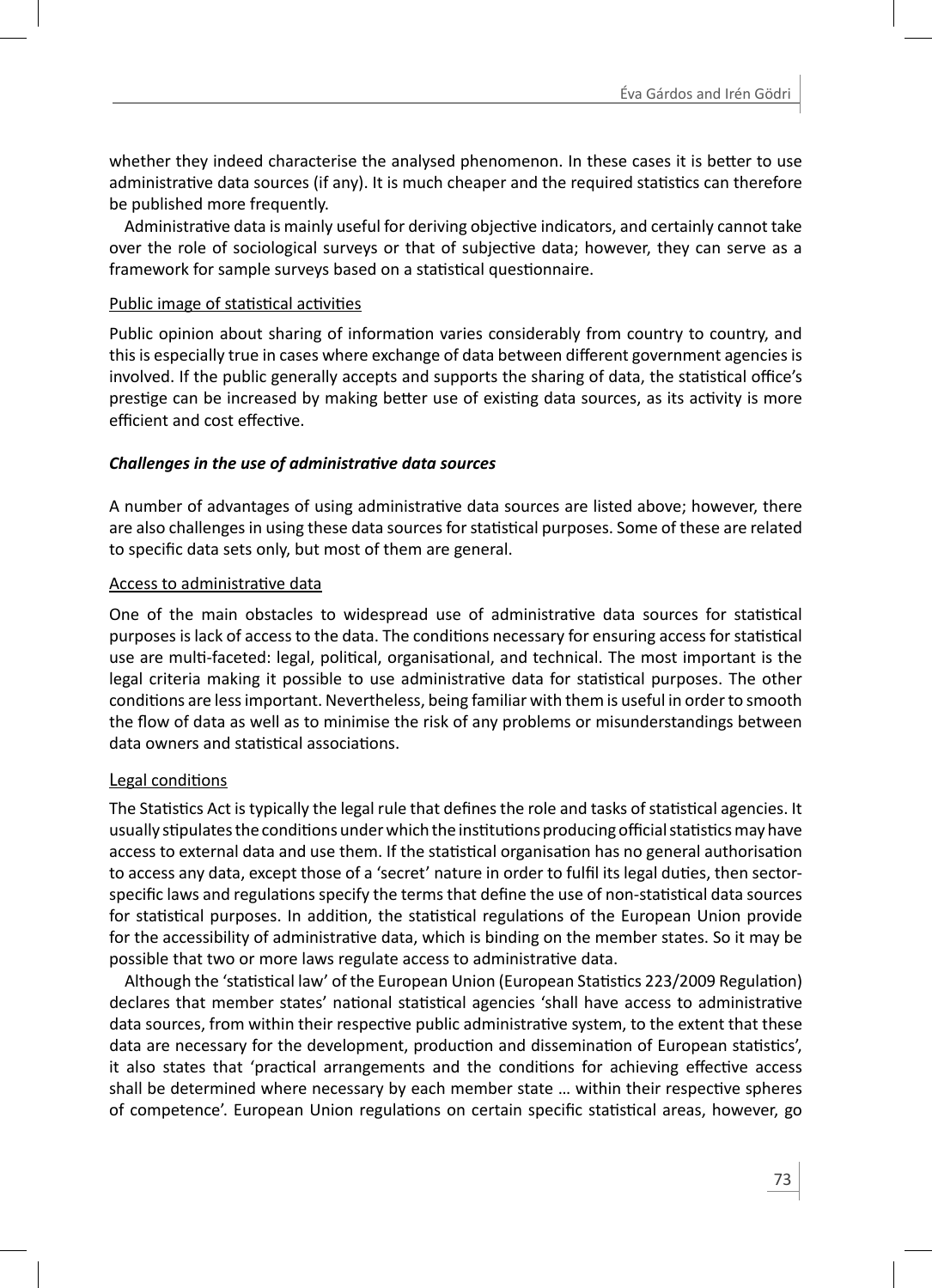further and eliminate this dependence on the local legal rules. An example of this is the European regulation on the statistical business register, which provides unlimited access to all administrative sources whose data are needed to compile it.

While national regulations define the conditions for accessing non-statistical data, they also determine the boundaries of use. Constraints, such as those stating that administrative data can be used only for specific statistical purposes and that personal data have to be protected are very common. This last clause even prevents access to individual business information when personal and business data overlap (e.g. the self-employed).

### Cooperation with public authorities

A unified effort on the part of public authorities, in order to build a statistical system that use data sources collected for non-statistical purposes to the greatest possible extent, can only be truly effective if it is supported by strong and clear commitment at governmental level and there is close cooperation between the authorities concerned. It is absolutely necessary for producing good quality statistical data that the data owner ensures so-called descriptive information, i.e. information that is necessary for the accurate interpretation of data of the received file. If possible, data reception and data quality should be formally agreed with the data owner in order to reduce risks of corrupted data quality due to scant data collection, insufficient data entry or delayed data transfer.

Setting up large, comprehensive statistical data systems (e.g. a census) on the basis of administrative data makes it particularly necessary for the statistical agency to have strong bargaining power in relation to other authorities.

#### Public agreement

To ensure that administrative data be considered predictable and reliable data sources of statistics, it is necessary for the public to agree with the sharing of data among governmental agencies. In some countries, depending on the political atmosphere and historical experience, it is relatively easy to achieve the agreement compared with others. In some countries people are wary of losing control of their own data, while in others the population fears surveillance. It is very difficult to overcome such uneasiness, but a persistent, well-designed educational policy can reduce it significantly. Clearly and unambiguously worded notices on the limits and rules of data use must be issued so that the public may understand sensitive data obtained for statistical purposes can never be accessed by other government authorities.

The fifth principle in "The Principles of Official Statistics" published by the United Nations states that any data source can be used for statistical purposes, whether statistical survey or administrative record. Statistical agencies may take into account the quality, timeliness, cost and the burden on respondents when choosing the appropriate data source. The sixth principle states that individual data obtained for statistical purposes by statistical organisations should be kept strictly confidential and only used for statistical purposes; administrative data can therefore only flow one way. The two principles comprise the main messages of the awareness-raising activities.

### Different definitions

If the necessary administrative data of appropriate quality is already at the disposal of statistics, we may still face many problems, arising from the fact that these data were originally collected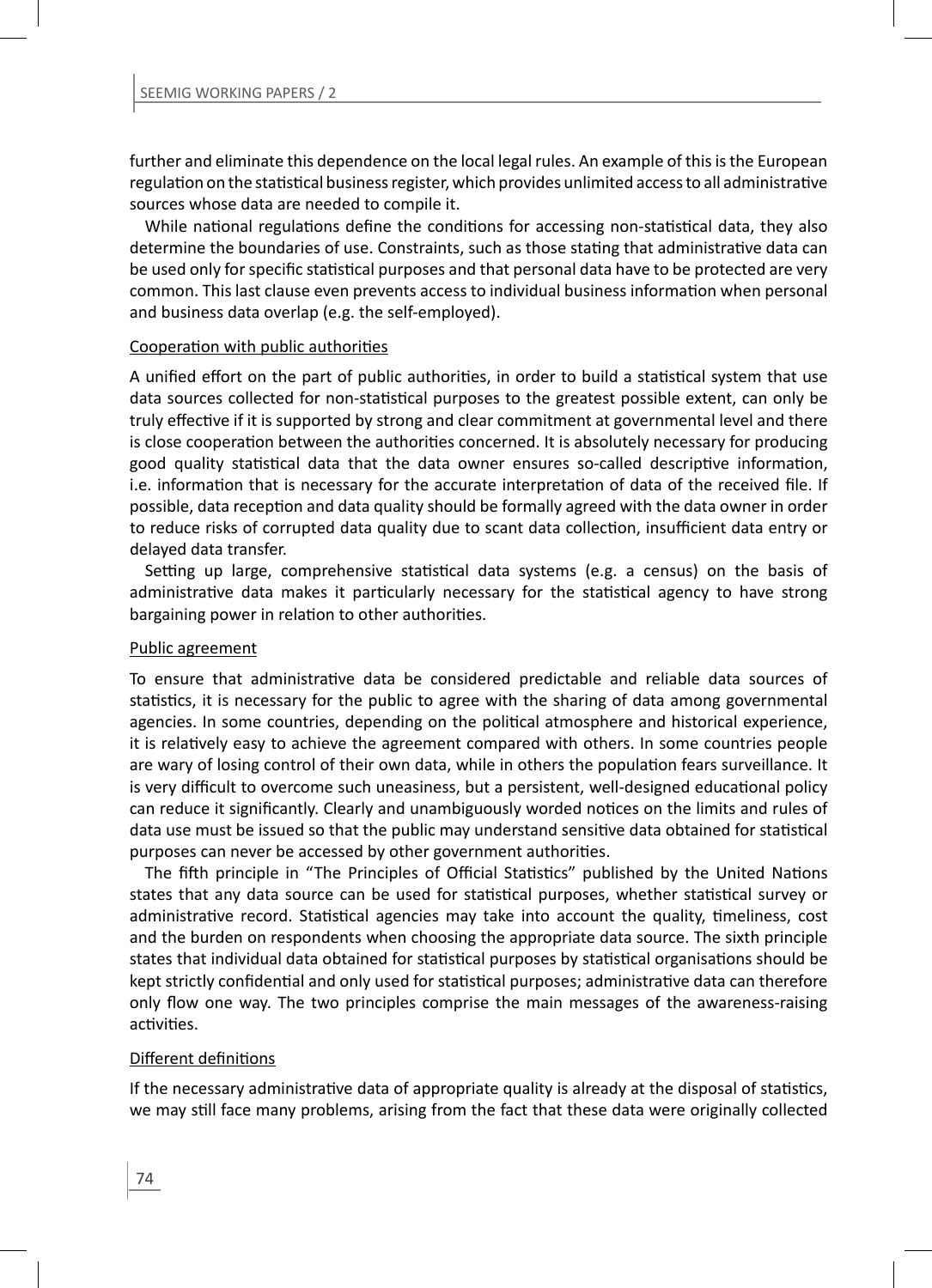for non-statistical purposes, and because the two goals are often not the same. Even if a register is considered accurate, its data can differ to some extent from those that a statistical survey would collect. Differences may manifest in terms of:

- **units.**
- **•** concepts,
- **nomenclatures used,**
- **•** reference times between the two types of data.

Administrative data reflect the *de jure* situation, while the statistical data reflect the *de facto* situation; if the legislation, means of maintenance of the register, or lack of the public discipline permits then the results obtained from the two types of sources may differ significantly from each other. Thorough investigation should ascertain what various indicators are suitable for producing and what their limitations are before using administrative data for statistical purposes. Finally, it is necessary to clarify what the statistical expectations are of the data, and if the concepts used by the administrative data source meet statistical requirements.

## Limited availability of information

Register data are usually exact and robust because they are collected for administrative purposes. Sometimes a few pieces of information (e.g. education or occupation) are also included but regular maintenance of them is vague. Generally, there is no way to update them and the authority is not interested in whether these data have changed. If the authority does not pay the same attention to all data in a record the less important data will be less precise. That is why it is rarely worth having further data collected just for statistical purposes in an administrative register. Only the variables can be used that have been collected independently from the statistical or research concepts. Administrative data will never be eligible for investigating opinions, emotions or attitudes; this needs specified sample surveys.

### Use of more sophisticated statistical methods

Often a single administrative register is not sufficient to achieve a statistical goal, but the integration of more will provide the necessary data set. In certain cases, data integration is the result of a complex statistical procedure rather than a simple connection of units or copying of sub-registers into one dataset.

Given the conceptual differences, complex estimation procedures play a greater role when using administrative data alone or integrated compared to statistical ones. Register-based statistics need thorough knowledge of the investigated event, process and its background as well as the characteristics of the primary data collection system, its shortcomings and reasons for this. Bad and unimprovable data must not be used.

# *Conclusions*

Overall, it can be stated that in spite of all the problems associated with the use of administrative data, the advantages far outweigh the disadvantages. Most of the problems that arise with the use of administrative data can be solved, or at least reduced in similar ways - as in numerous areas of statistics –, with effective planning and organisation, a thorough knowledge of data sources, creative thinking and the active cooperation of the partners involved.